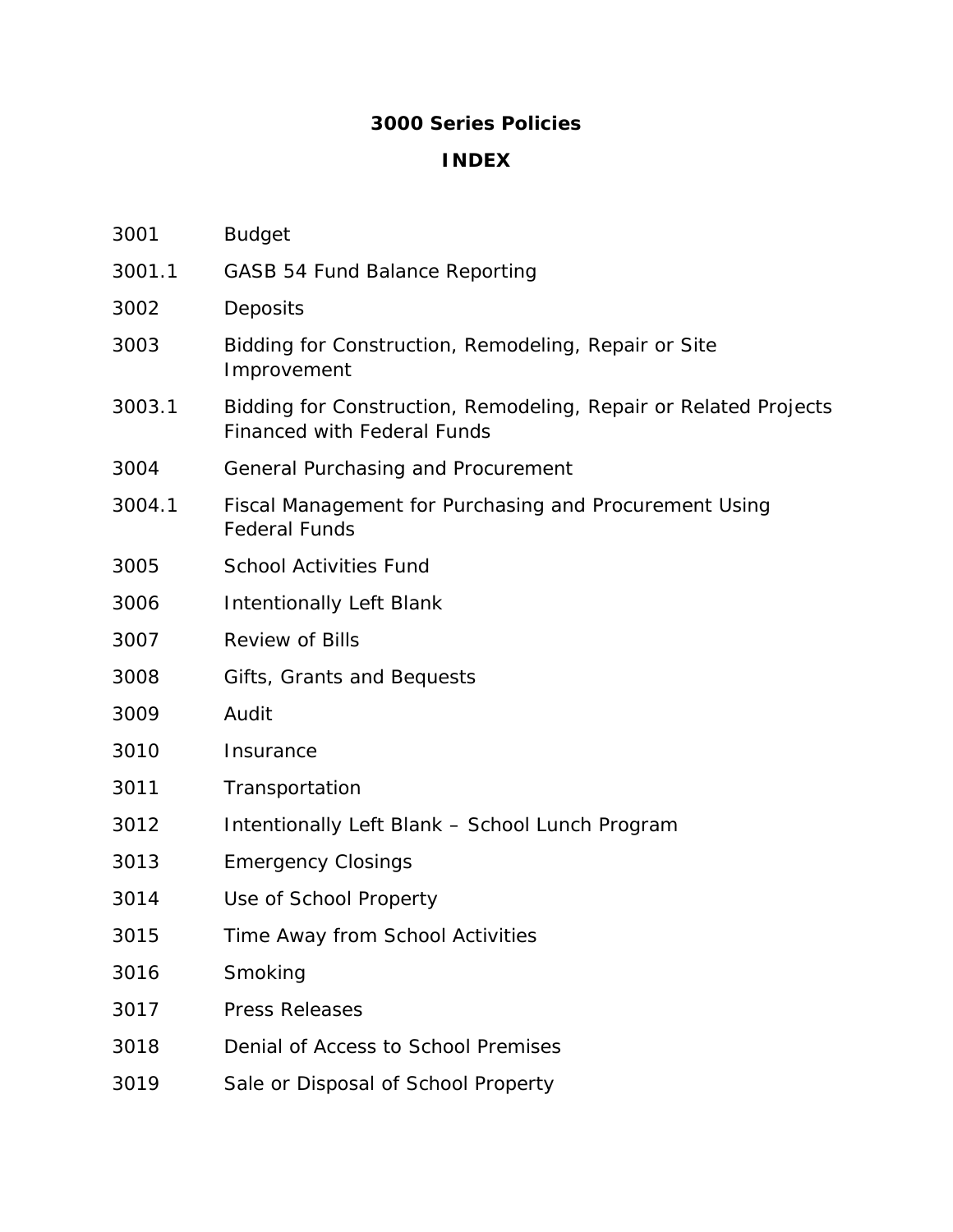| 3020   | Copyright Compliance                                        |
|--------|-------------------------------------------------------------|
| 3021   | Operation of School Business Office                         |
| 3022   | <b>Volunteers</b>                                           |
| 3023   | Record Management and Retention                             |
| 3024   | Booster Clubs and PTO Policy                                |
| 3025   | Returned and Outstanding Checks                             |
| 3026   | Handbooks                                                   |
| 3027   | Resolution of Conflicts between Parents over School Issues  |
| 3028   | <b>Sex Offenders</b>                                        |
| 3029   | Distribution of Flyers Advertising Non-school Organizations |
| 3030   | Automatic External Defibrillator Program                    |
| 3031   | Students Electing to Attend School in Adjoining State       |
| 3032   | Copying Fees for School District Records                    |
| 3033   | Lending Textbooks to Children Enrolled in Private Schools   |
| 3034   | [Intentionally left blank – now addressed in 2002]          |
| 3035   | Chain of Command                                            |
| 3036   | Purchasing (Credit) Card Program                            |
| 3037   | Petty Cash Policy                                           |
| 3038   | [Intentionally left blank]                                  |
| 3039   | Threat Assessment and Response                              |
| 3040   | <b>School Safety and Security</b>                           |
| 3041   | <b>Safety Team Duties</b>                                   |
| 3041.1 | <b>Crisis Team Duties</b>                                   |
| 3042   | <b>Construction Management at Risk Contracts</b>            |
| 3043   | Design-Build Contracts                                      |
| 3044   | Incidental or De Minimis Use of Public Resources            |
|        |                                                             |

3045 Use of Sniffer Dogs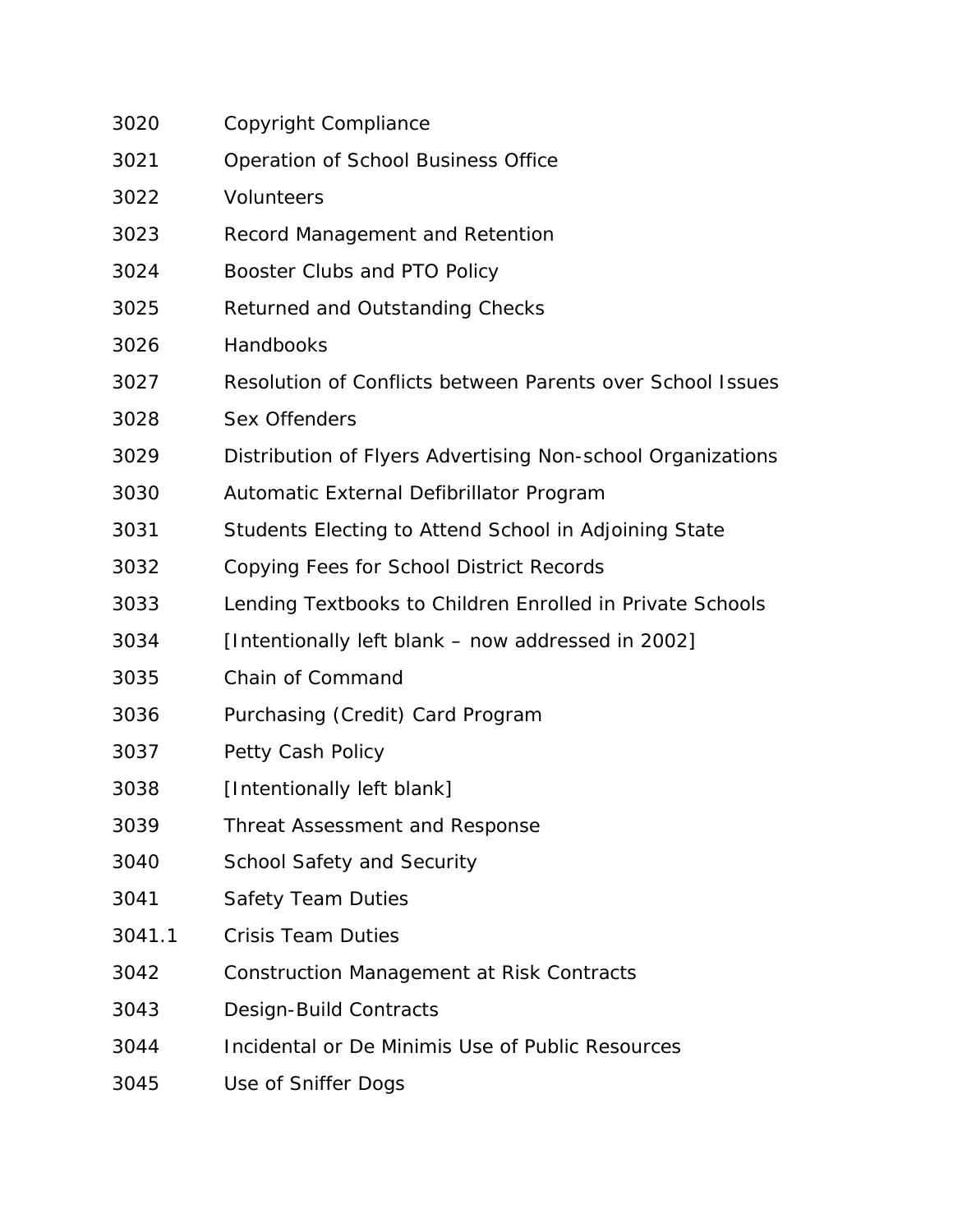| 3046 | Animals at School                     |
|------|---------------------------------------|
| 3047 | Data Breach Response                  |
| 3048 | Communicable Disease                  |
| 3049 | Drones and Unmanned Aircraft          |
| 3050 | Technology in the Classroom           |
| 3051 | Left Blank                            |
| 3052 | Left Blank                            |
| 3053 | Nondiscrimination                     |
| 3054 | Left Blank (Law Enforcement Unit)     |
| 3055 | Left Blank (School Resource Officer)  |
| 3056 | Left Blank (Guest Speakers)           |
| 3057 | <b>Title IX</b>                       |
| 3058 | Left Blank (Naming School Facilities) |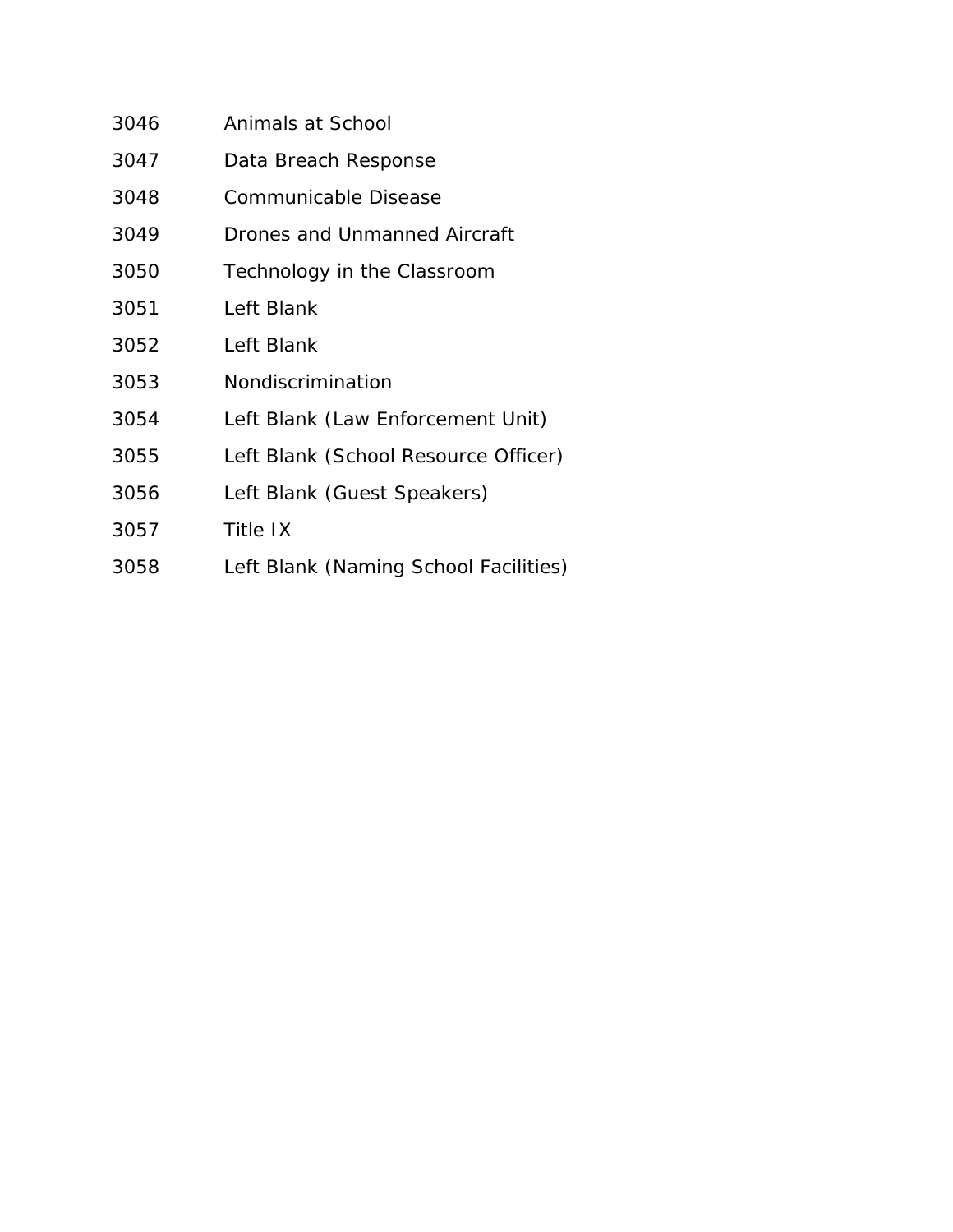#### **3001 Budget**

The board of education shall adopt a budget each year to support the school district's programs and services for the ensuing fiscal year. The superintendent of schools shall be responsible for developing the budget subject to the direction and decisions of the board. The budget document shall be under continuous development, based upon the requirements of the adopted educational program.

The superintendent shall prepare the proposed budget in accordance with board policies and goals, state statutes and regulations. As the district's spending plan, the budget will be based on up-to-date revenue estimates, and will reflect the assessed needs and programs approved by the board.

The board shall present the proposed budget to the public so that patrons may review it and participate in any public hearing(s). The board shall consider and adopt the budget in accordance with Nebraska law.

Except for bids required under the section "Bid Letting and Contracts," the board's adoption of the budget shall authorize the purchases without further board action.

At each monthly board meeting, the superintendent will provide a report on the current status of the major sections of the budget.

Adopted on: February 10, 2014 Revised on: January 16, 2014 Reviewed on: January 16, 2014, February 10, 2014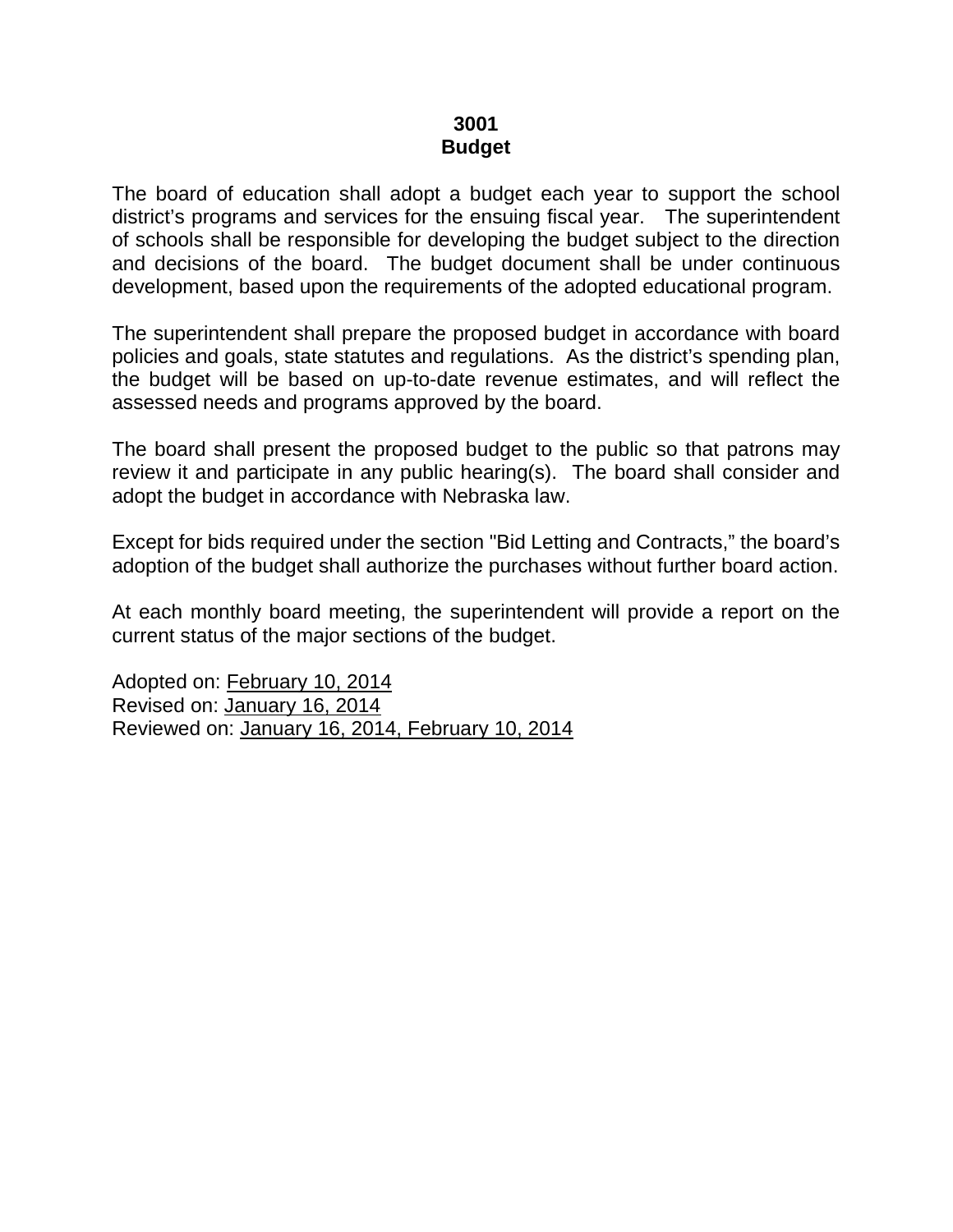Business Operations

#### Fund Balance Reporting

Fund balance classification shall be recorded in accordance with governmental accounting standards as promulgated by the Governmental Accounting Standards Board (GASB), including GASB #54.

The order of spending and availability of the fund balance shall be to reduce funds from the listed areas in the following order: restricted, committed, assigned, and unassigned. Negative amounts shall not be reported for restricted, committed, or assigned funds.

Fund Balance shall mean the gross difference between governmental fund assets and liabilities reflected on the balance sheet. Governmental fund assets are those of the General Fund, Special Revenue Funds, Debt Service Funds, and Capital Project Funds.

The fund balance of the general fund finances most functions in the District. The fund balance of the general fund shall mean the gross difference between general fund assets and liabilities reflected on the balance sheet.

The five classifications of governmental fund balances are as follows:

1. Non-spendable fund balance means the portion of the gross fund balance that is not expendable (such as inventories) or is legally earmarked for a specific use (such as the self-funded reserves program).

Examples of non-spendable fund balance reserves for which fund balance shall not be available for financing general operating expenditures include: inventories, prepaid items, deferred expenditures, long-term receivables, and outstanding encumbrances.

- 2. Restricted fund balance includes amounts constrained to a specific purpose by the provider, such as a grantor. Examples of restricted fund balances include: child nutrition programs, technology programs, construction programs, and resources from other granting agencies.
- 3. Committed fund balance means that portion of the fund balance that is constrained to a specific purpose by the Board. Examples include: potential litigation, claims, and judgments and activity funds.
- 4. Assigned fund balance means that portion of the fund balance that is spendable or available for appropriation but has been tentatively earmarked for some specific purpose by the Superintendent or designee. Such plans or intent may change and may never be budgeted, or may result in expenditures in future periods of time. Examples include: insurance deductibles program start-up costs; and other legal uses.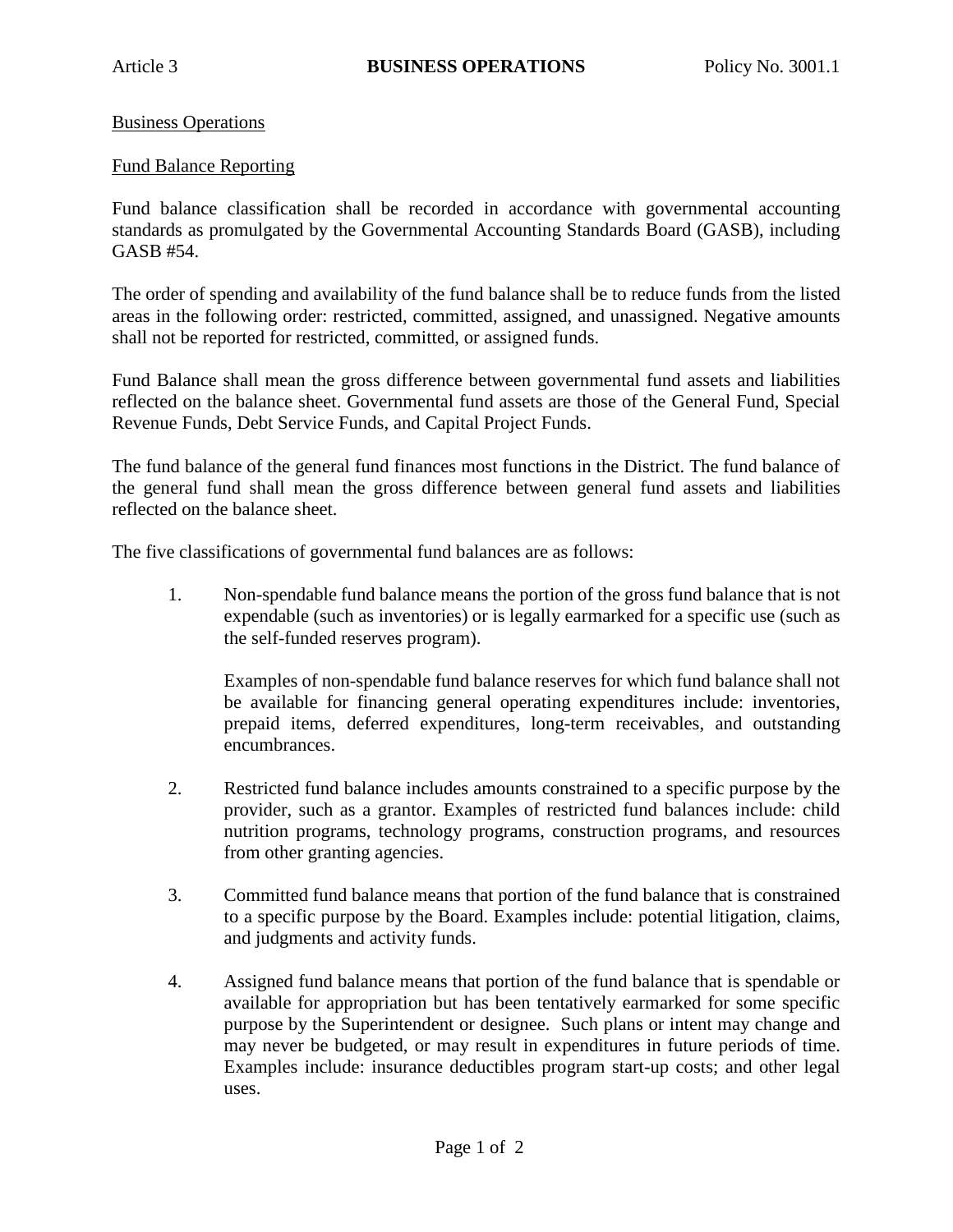5. Unassigned fund balance includes amounts available for any legal purpose. This portion of the total fund balance in the general fund is available to finance operating expenditures.

The unassigned fund balance shall be the difference between the total fund balance and the total of the non-spendable fund balance, restricted fund balance, committed fund balance, and assigned fund balance.

Date of Adoption: February 10, 2014 Date Revised: N/A Date Reviewed: January 14, 2014, February 10,2014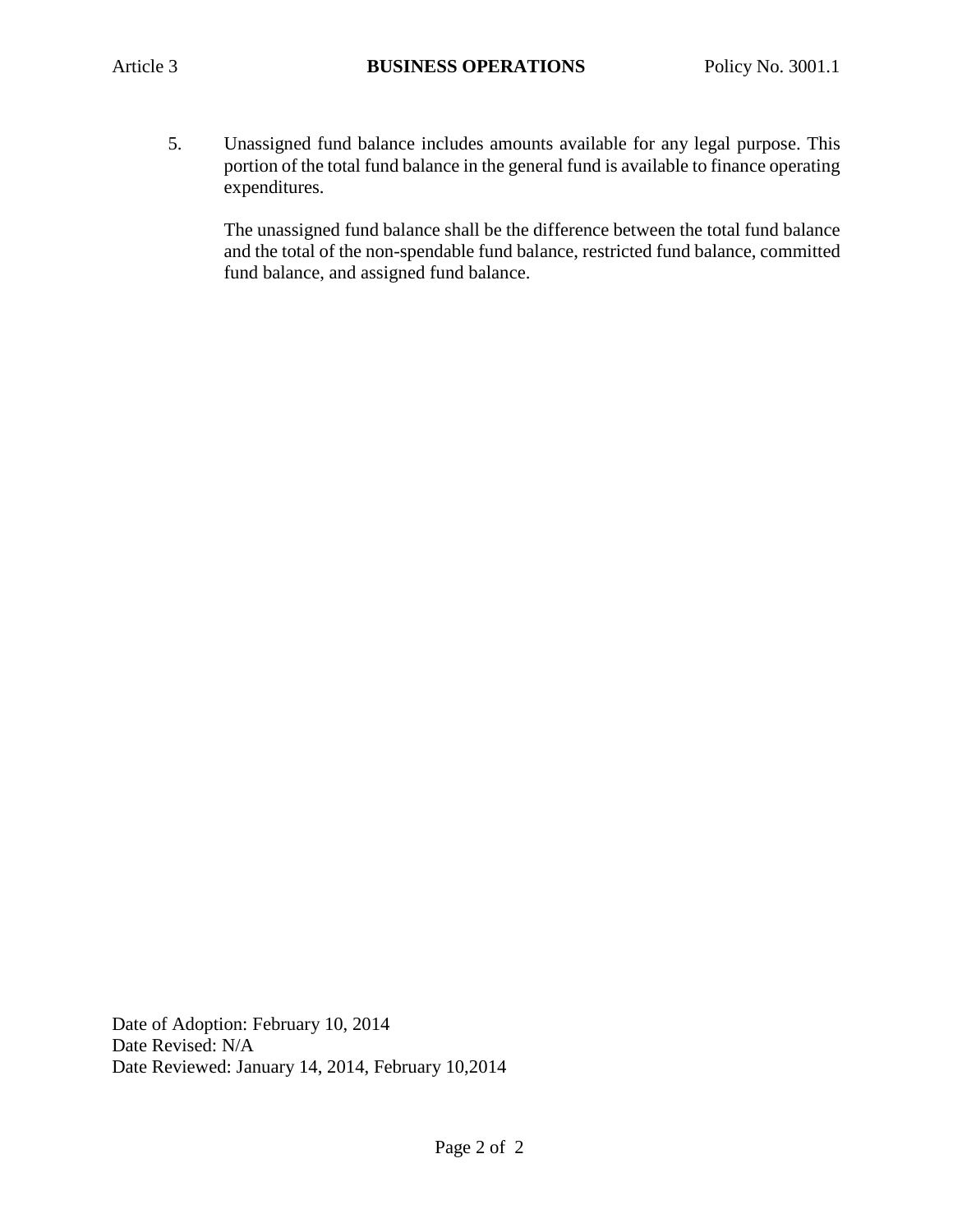#### **3002 Deposits**

The board of education shall designate the depository or depositories for all school funds. All funds received by the district shall be deposited promptly in the proper account of each such depository. All funds shall be insured by the Federal Deposit Insurance Corporation or a surety bond approved by the board on securities of the United States government pledged by joint custody receipt.

Funds collected by district employees and by student treasurers shall be handled with prudent business procedures. All funds collected shall be receipted and accounted for and directed without delay to the proper depository. Funds exceeding \$1,000.00 shall not be left overnight in school buildings, except in safes provided for the safekeeping of valuables.

Adopted on: February 10, 2014 Revised on: January 16, 2014 Reviewed on: January 16, 2014, February 10, 2014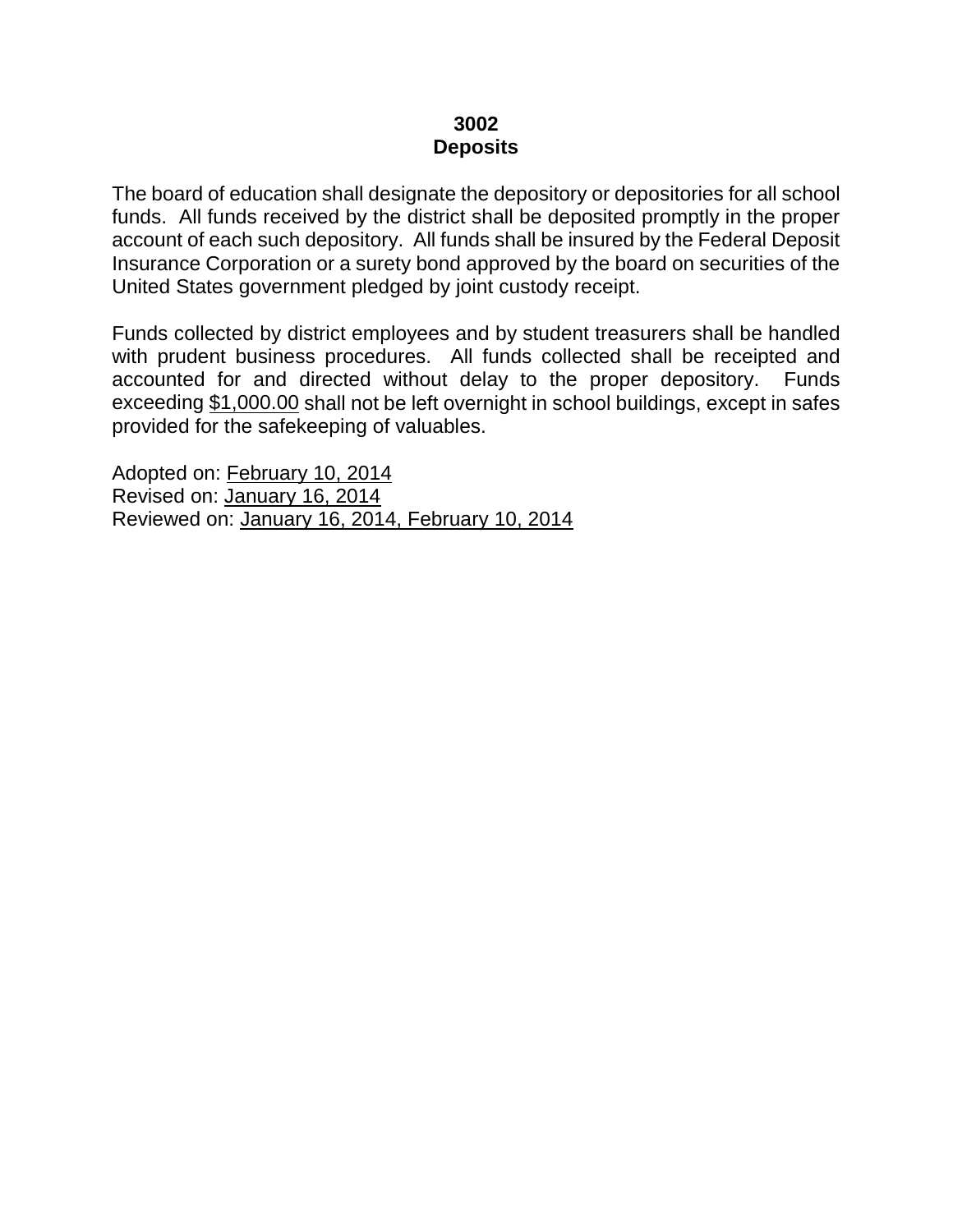#### **3003**

# **Bidding for Construction, Remodeling, Repair, or Site Improvement**

### **I. Applicability of this policy.**

Construction and contracts undertaken with federal funds, whether those funds are derived directly from the federal government (e.g. award of a federal grant) or are derived by pass-through awards from the Nebraska Department of Education (e.g. special education funds, school lunch funds, Title I funds) are subject to the policy on Construction with Federal Funds, which is found elsewhere in this section.

This policy applies to all other purchases and contracts made by the school district for construction, remodeling, repair and other site improvements.

#### **II.Projects with an Estimated Cost of Less than \$109,000**

- A. The school district will solicit quotes and/or estimates for all projects with an estimated cost of less than \$109,000.
- B. Prior to solicitation of the quotes and/or estimates, the superintendent will determine whether the district will accept oral submissions.
- C. Quotes and/or estimates may be solicited by the superintendent or his/her designee without board action.
- D. The terms of any construction project undertaken pursuant to this policy will be memorialized in a written contract which has been reviewed by the district's legal counsel and approved by the board.
- E. The district may use a Nebraska state-wide cooperative purchasing program in lieu of obtaining quotes or bids under this policy to the extent such a bid or quote is not otherwise independently required by law.
- F. Nothing in this subsection prohibits or requires the use of the formal bidding procedures. If the district is going to solicit formal bids for projects of less than \$109,000 they must follow the formal procedures outlined in this policy.

#### **III. Formal Bidding for Major Purchases and Construction**

A. Pursuant to section 73-106 of the Nebraska statutes, the board will advertise for bids when the contemplated expenditure of the project exceeds \$109,000 for the construction, remodeling or repair of a school-owned building or for site improvement.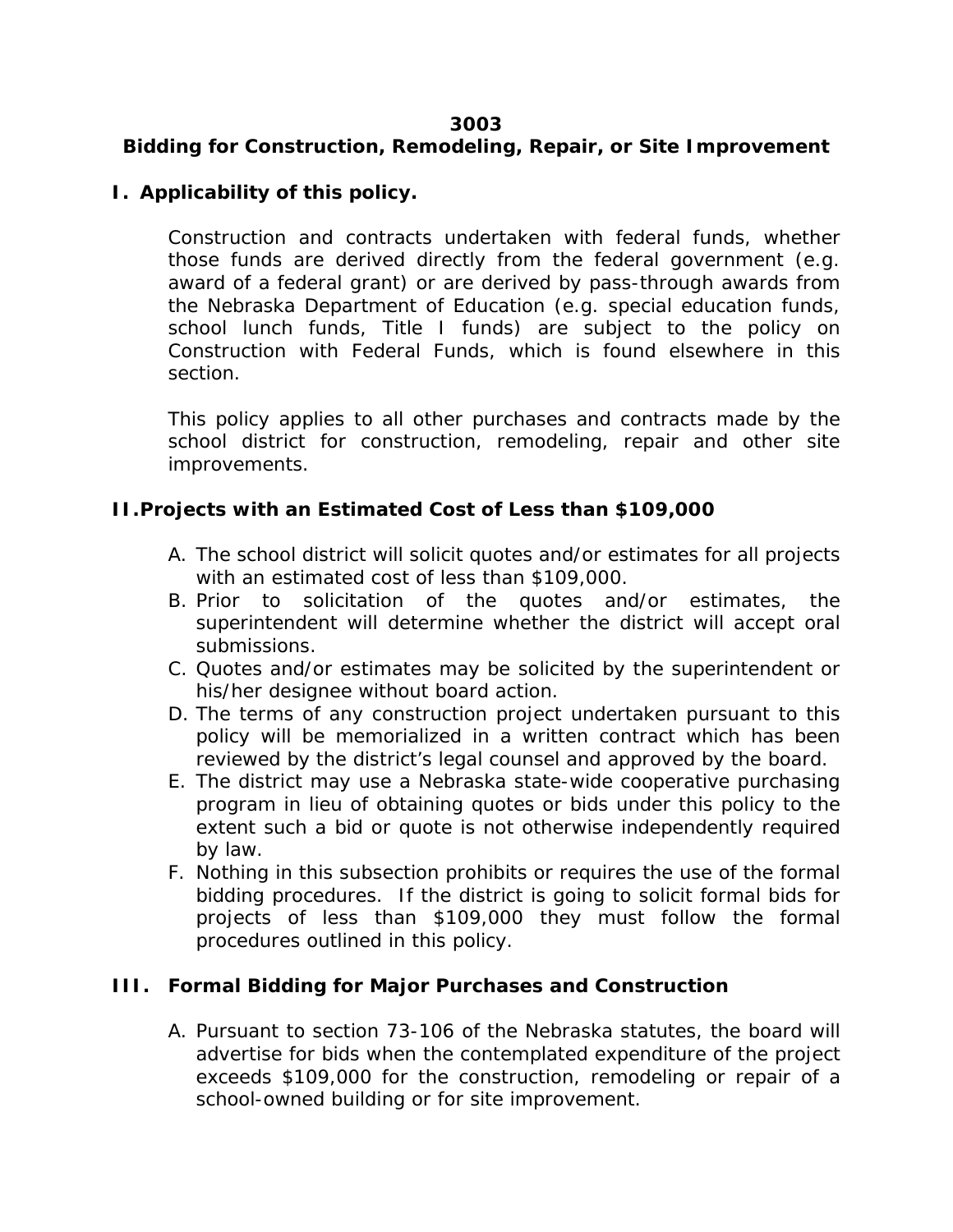- B. In projects that involve professional engineering or architecture, the board will have a registered professional engineer or architect prepare the plans, specifications, and estimates when the anticipated cost of the project exceeds \$118,000.
- C. Advertising for Bids
	- 1. The superintendent or designee will arrange to advertise for bids under this section by publishing notice in any newspaper of general circulation within the school district at least 7 calendar days prior to the date on which bids are due.
	- 2. Nothing in this policy shall prevent the superintendent or designee from advertising in additional media outlets or for a longer period of time.
- D. Bid Documents
	- 1. The bid documents shall identify the day upon which the bids shall be returned, received or opened and shall identify the hour at which the bids will close or be received or opened.
	- 2. The invitation for bids will be sufficiently certain and specific, will include any specifications and pertinent attachments, and will define the items or services in order to allow the bidder to properly respond.
	- 3. The bid documents shall also provide that such bids shall be opened simultaneously in the presence of the bidders or their representatives.
	- 4. Bids received after the date and time specified in the bid documents shall be returned to the bidder unopened.
	- 5. If bids are being opened on more than one contract, the board, in its discretion, may award each contract as the bids are opened.
	- 6. Sealed bids will be opened in a place and at the specific time stated in the bid form. Bidders shall be notified of the opening and invited to be present.
	- 7. The board shall have discretion in determining which bidders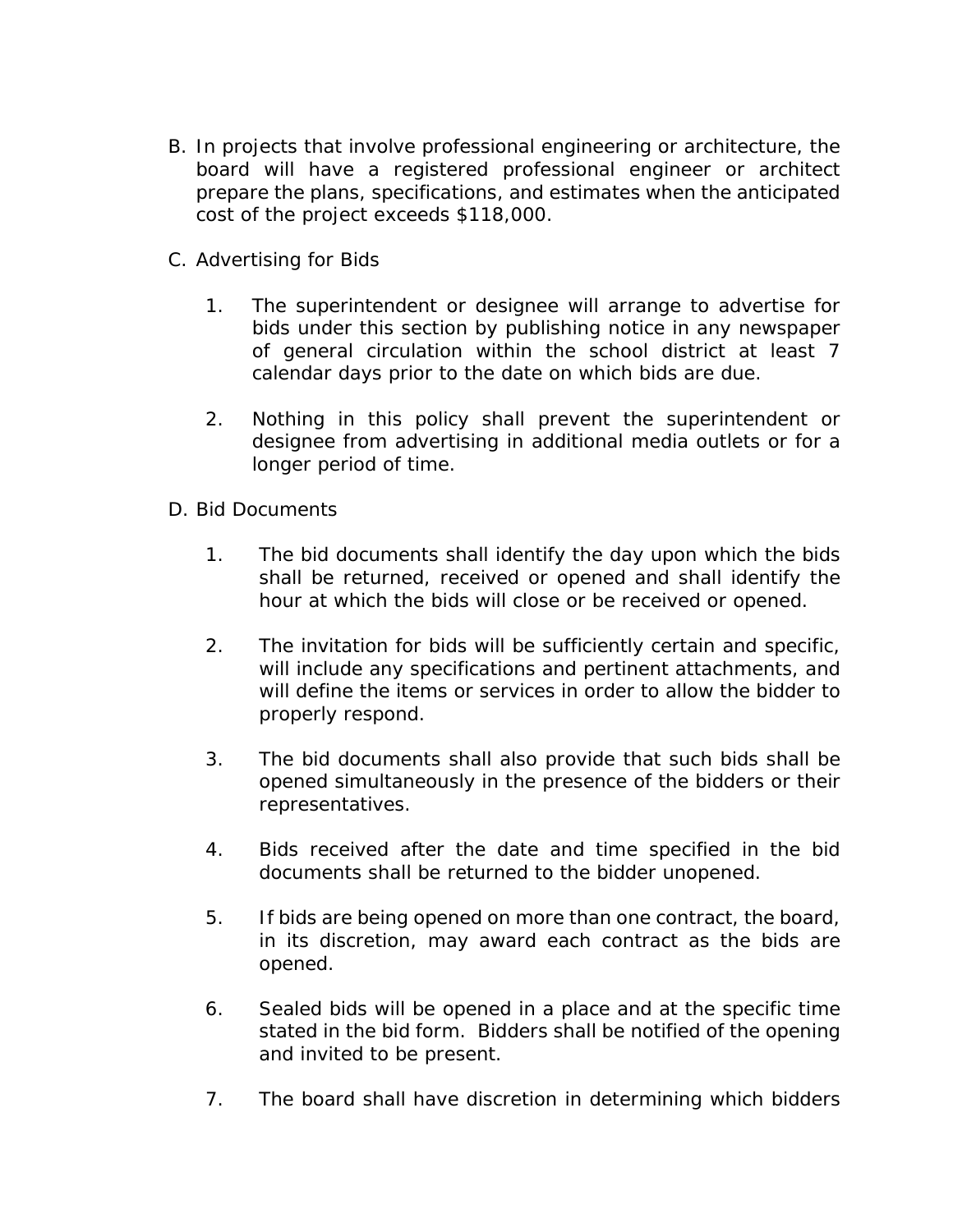are responsible and responsive and shall award the contract to the lowest, responsible, and responsive bidder whose bid meets the bid specifications.

- E. Any or all bids may be rejected if there is a sound documented reason
- F. The terms of any construction project undertaken pursuant to this policy will be memorialized in a written contract which has been reviewed by the district's legal counsel and approved by the board.

Adopted on: October 14, 2019, as Revised and Updated July 12, 2021 Revised on: July 12, 2021 Reviewed on: August 16, 2019, September 16, 2019, October 14, 2019, July 12, 2021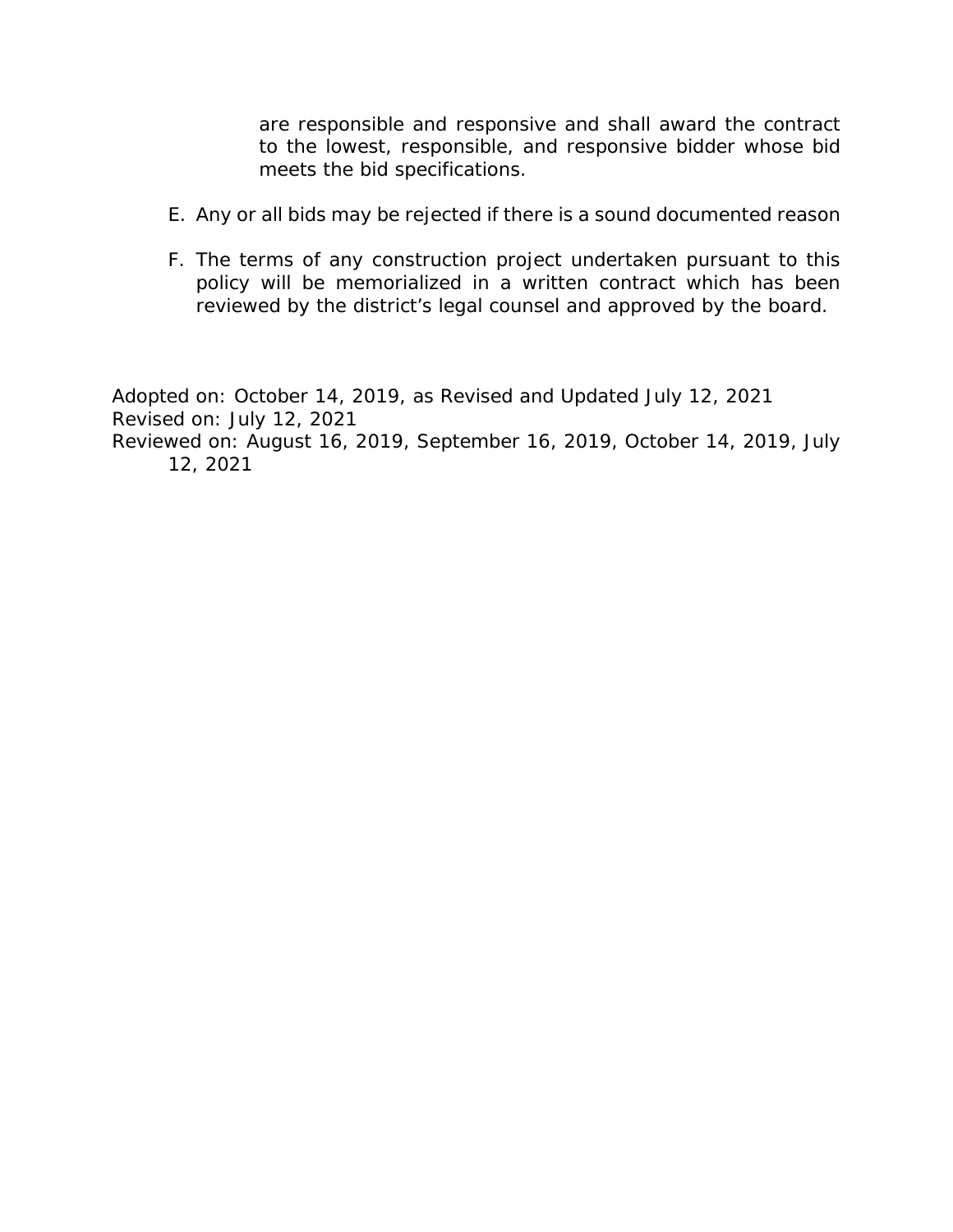# **3003.1**

# **Bidding for Construction, Remodeling, Repair, or Related Projects Financed with Federal Funds**

# **I. Applicability of the Policy**

This policy applies only to construction and contracts undertaken with federal funds which are subject to the federal Uniform Grant Guidance (UGG) and other applicable federal law, including but not limited to the Education Department and General Administration Regulations (EDGAR) and the United States Department of Agriculture (USDA) regulations governing school food service programs. In the event this policy conflicts or is otherwise inconsistent with mandatory provisions of the UGG, EDGAR or other applicable federal law, the mandatory provisions of the laws shall control.

The District will also comply with the requirements of the public lettings laws (NEB. REV. STAT. §§ 73-101 through 73-106) when the contemplated expenditure for the complete project exceeds \$109,000, the Political Subdivisions Construction Alternatives Act (NEB. REV. STAT. §§ 13-2901 through 13-2914), energy financing contracts (NEB. REV. STAT. §§ 66-1062 through 66-1066), other applicable state laws, and the board's general policy on Bidding for Construction and Related Projects. In the event of a conflict between state and federal law, the more stringent requirement shall apply.

# **II. All projects undertaken pursuant to this policy will be subject to the following bond requirements**

- **A.** A bid guarantee from each bidder equivalent to five percent of the bid price. The "bid guarantee" must consist of a firm commitment such as a bid bond, certified check, or other negotiable instrument accompanying a bid as assurance that the bidder will, upon acceptance of the bid, execute such contractual documents as may be required within the time specified.
- **B.** A performance bond on the part of the contractor for 100 percent of the contract price. A "performance bond" is one executed in connection with a contract to secure fulfillment of all the contractor's obligations under such contract.
- **C.** A payment bond on the part of the contractor for 100 percent of the contract price. A "payment bond" is one executed in connection with a contract to assure payment as required by law of all persons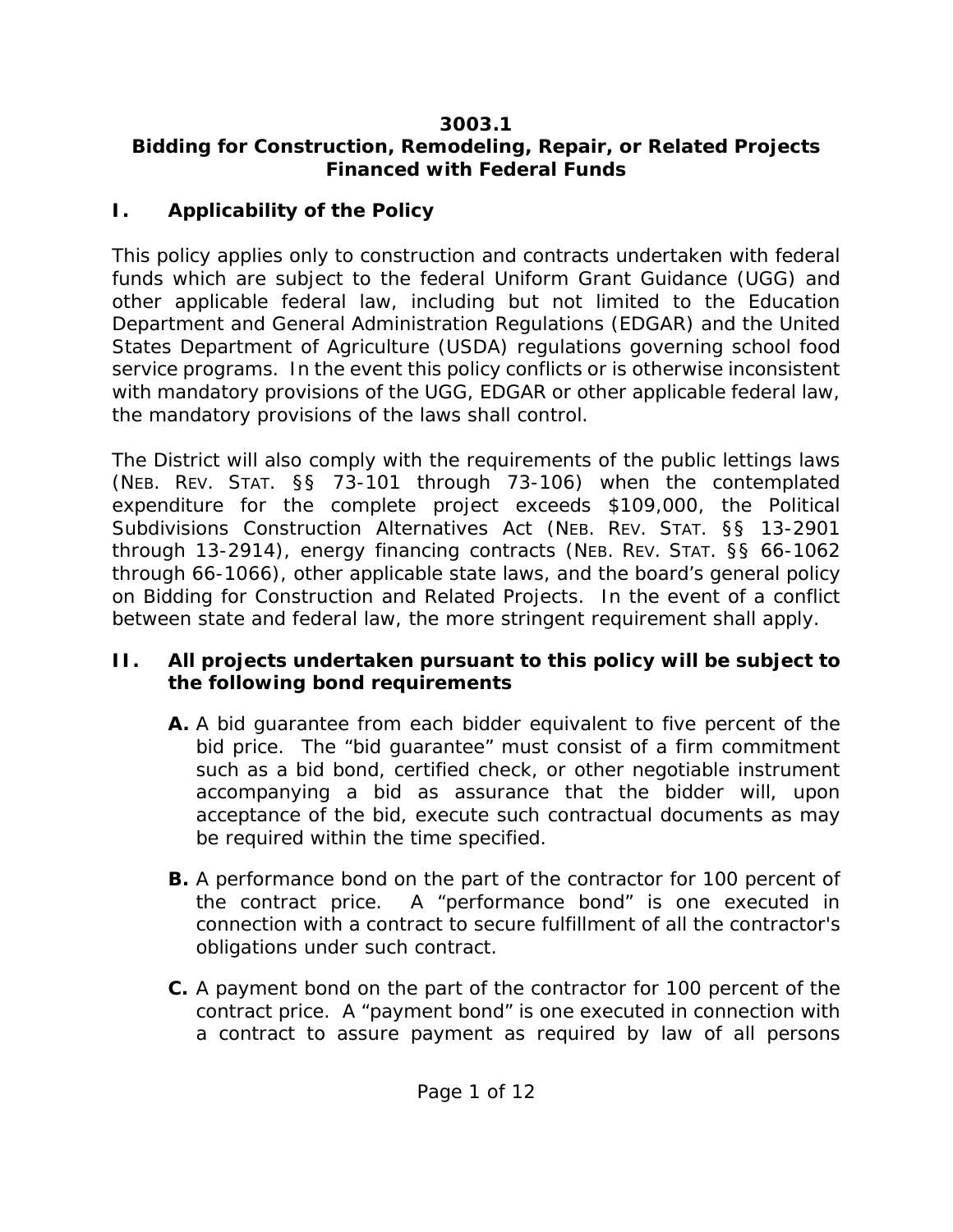supplying labor and material in the execution of the work provided for in the contract.

## **III. Construction Projects with an Anticipated Cost of Under \$250,000**

# **A. Methods of Bidding/Soliciting Quotations or Estimates**

The type of procedures required depends on the anticipated cost of the project.

1. Construction with an Anticipated Cost of up to \$10,000 (Micro-Purchases)

Micro-purchase means a purchase of supplies or services using simplified acquisition procedures, the annual aggregate amount of which does not exceed \$10,000. Micro-purchases may be made or awarded without soliciting competitive quotations, to the extent district staff determine that the cost of the purchase is reasonable. For purposes of this policy "reasonable" means the purchase is comparable to market prices for the geographic area.

To the extent practicable, the District distributes micro-purchases equitably among qualified suppliers. The District will follow its standard policy on purchasing.

2. Construction with an Anticipated Cost of between \$10,000 and \$250,000 (Small Purchase Procedures)

For construction projects subject to this policy, small purchases are purchases that, in the aggregate amount, is more than \$10,000 and less than \$250,000 annually. For small purchases, price or rate quotes shall be obtained in advance from a reasonable number of qualified sources as detailed in the district's standard policies on purchasing and on bid letting and contracts.

## **B. Construction Projects with an estimated cost of between \$109,000 and \$249,999 will be made pursuant to the District's Policy on Bid Letting and Contracts**.

Pursuant to Nebraska law, construction projects which have an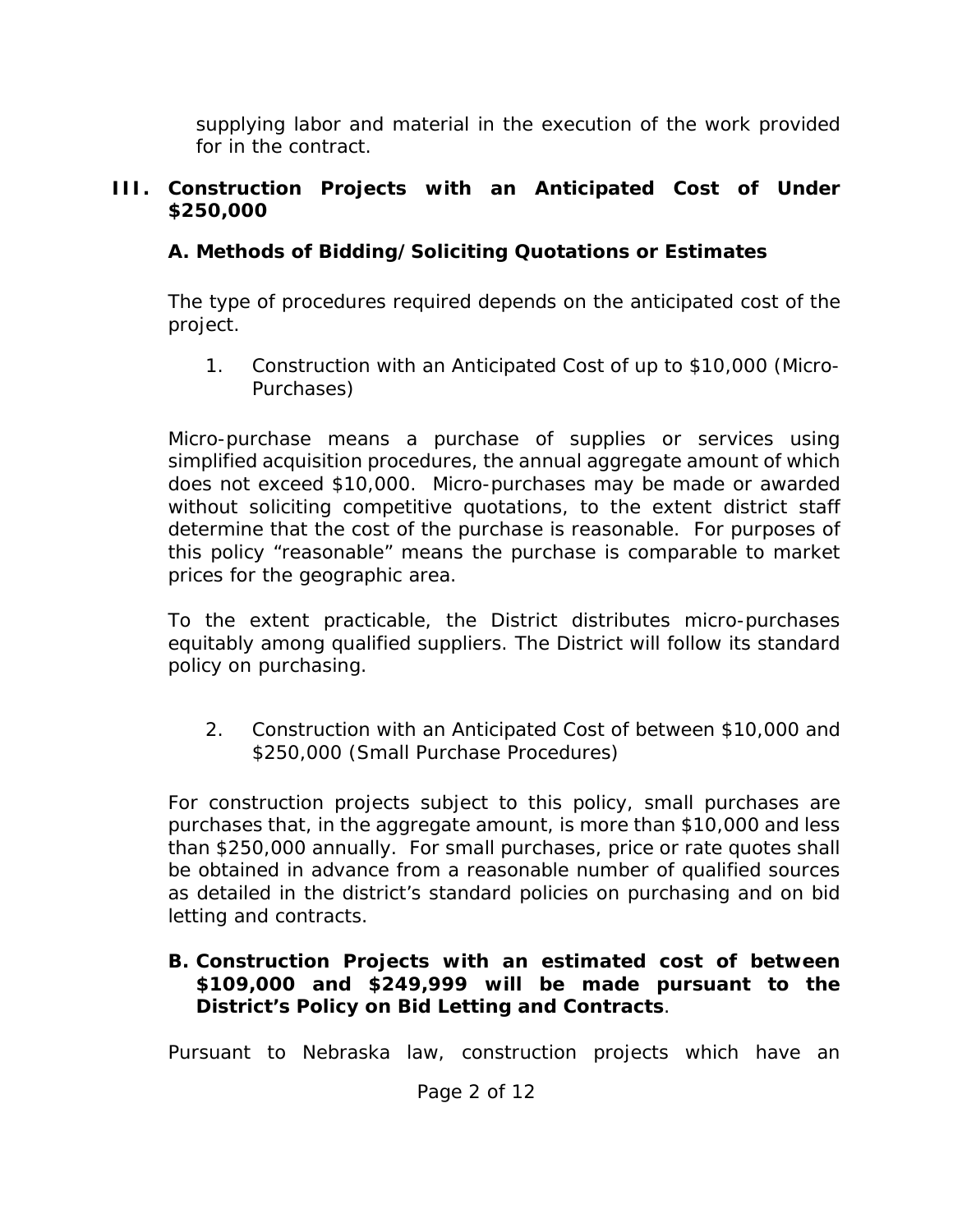anticipated aggregate cost of \$109,000 or more are subject to state public lettings laws (NEB. REV. STAT. §§ 73-101 through 73-106). The board will follow its standard policy on bid letting and contracts for construction projects financed with federal funds which have an anticipated aggregate cost of between \$109,000 and \$250,000.

# **IV. Construction Projects with an Anticipated Cost Over \$250,000**

**A.** Sealed Bids: All constructions projects subject to this policy with an anticipated cost of \$250,000 or more will be publicly solicited using the sealed bid method

1. Bids must be solicited from an adequate number of known suppliers, providing them sufficient response time prior to the date set for opening the bids, for state, local, and tribal governments, the invitation for bids must be publicly advertised;

2. The invitation for bids, which will include any specifications and pertinent attachments, must define the items or services in order for the bidder to properly respond;

3. Sealed bids will be publicly opened in a place and at the specific time stated in the bid solicitation. Bidders shall be notified of the opening and invited to be present.

4. The contract will be awarded to the lowest responsive and responsible bidder.

a) Where specified in bidding documents, factors such as discounts, transportation cost, and life cycle costs must be considered in determining which bid is lowest.

b) Payment discounts will only be used to determine the low bid when prior experience indicates that such discounts are usually taken advantage of.

c) Any or all bids may be rejected if there is a sound documented reason.

5. The board shall have discretion in determining which bidders are responsible and responsive and shall award the contract to the lowest, responsible, and responsive bidder whose bid meets the bid specifications. This means that the board will select the bid that offers the best value and award a contract based upon the amount of the bid and the bidder's ability and capacity to carry on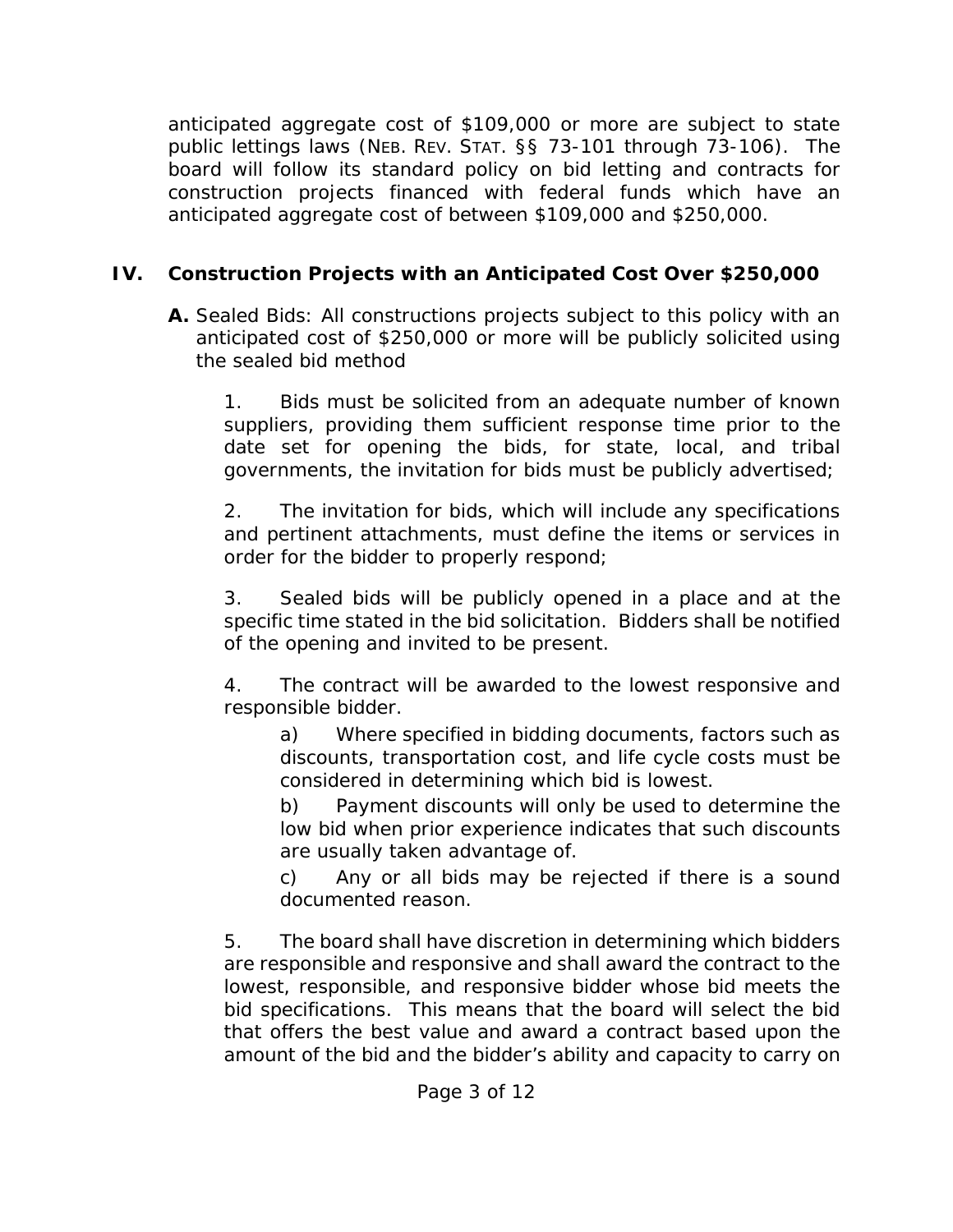the work, its equipment and facilities, honesty, integrity, skills, business judgment, experience, equipment, facilities, financial stability, past performance, and other relevant factors.

6. The board will generally complete its review of bids and select a vendor within 30 days of bid submission.

**B.** Advertising for Bids.

1. The superintendent or designee will arrange to advertise for bids by publishing notice in any newspaper of general circulation within the school district at least 7 calendar days prior to the date on which bids are due.

2. Nothing shall prevent the superintendent or designee from advertising in additional media outlets or for a longer period of time.

**C.** Bid Documents

1. The bid documents shall identify the day upon which the bids shall be returned, received, or opened and shall identify the hour at which the bids will close or be received or opened.

2. The bid documents shall also provide that such bids shall be opened simultaneously in the presence of the bidders or their representatives.

3. Bids received after the date and time specified in the bid documents shall be returned to the bidder unopened.

4. If bids are being opened on more than one contract, the board, in its discretion, may award each contract as the bids are opened.

5. Sealed bids will be opened in a place and at the specific time stated in the bid solicitation. Bidders shall be notified of the opening and invited to be present.

6. Bids will be reviewed by the Superintendent and/or designee and submitted to the board for approval.

7. The board shall have discretion in determining which bidders are responsible and responsive and shall award the contract to the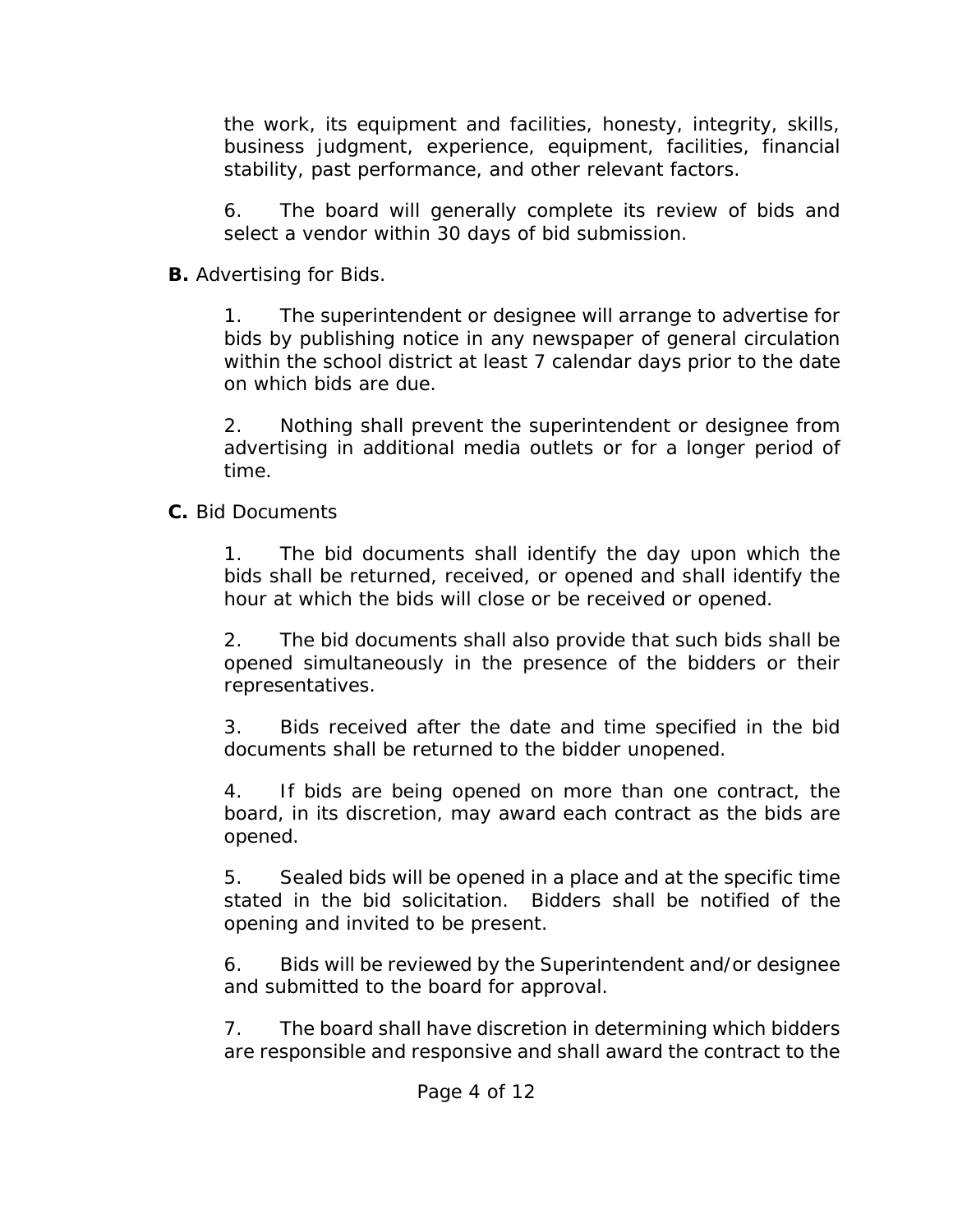lowest, responsible, and responsive bidder whose bid meets the bid specifications. This means that the board will select the bid that offers the best value and award a contract based upon the amount of the bid and the bidder's ability and capacity to carry on the work, its equipment and facilities, honesty, integrity, skills, business judgment, experience, equipment, facilities, financial stability, past performance, and other relevant factors.

8. The board will generally complete its review of bids and select a vendor within 30 days of bid submission.

**D.** The terms of any construction project undertaken pursuant to this policy will be memorialized in a written contract which has been reviewed by the district's legal counsel and approved by the board.

# **V. Other Contract Matters.**

**A.** Required Terms

The non-Federal entity's contracts must contain the applicable provisions required by section 200.326 and described in Appendix II to Part 200— Contract Provisions for non-Federal Entity Contracts Under Federal Awards.

**B.** Contracting with Certain Vendors

Pursuant to the standards contained in 2 C.F.R. § 200.321, the District will take all necessary affirmative steps to assure that minority businesses, women's business enterprises, and labor surplus area firms are used when possible and consistent with state law.

To the maximum extent practicable, the school food program shall purchase domestic commodities or products produced in the U.S. or processed in the U.S. substantially using agricultural commodities produced in the U.S.

**C.** Full and Open Competition

The district's procurement transactions will be conducted in a manner providing full and open competition consistent with 2 C.F.R §200.319.

**D.** Debarment and Suspension

The District awards contracts only to responsible contractors possessing the ability to perform successfully under the terms and conditions of a proposed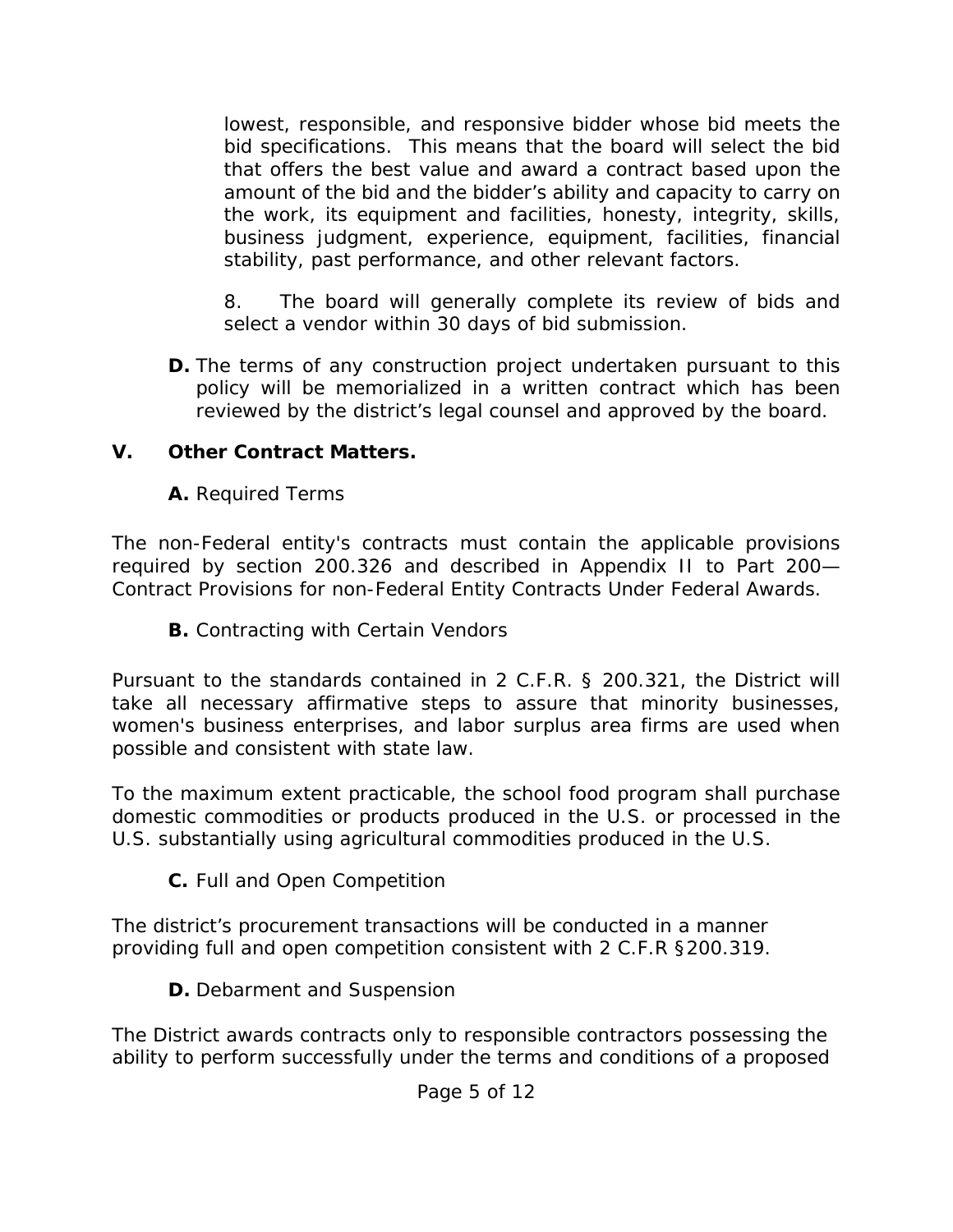procurement. Consideration will be given to such matters as contractor integrity, compliance with public policy, record of past performance, and financial and technical resources.

The District may not subcontract with or award subgrants to any person or company who is debarred or suspended. For all contracts over \$25,000 the District verifies that the vendor with whom the District intends to do business with is not excluded or disqualified. 2 C.F.R. Part 200, Appendix II(1) and 2 C.F.R. §§ 180.220 and 180.300.

The District will verify debarment or suspension by revising the excluded parties list on SAM.gov, collecting a certification through the bidding process, and/or by including a debarment and suspension provision in the bid and contract documents. The Superintendent or his/her designee shall be responsible for such verification.

**E.** Settlements of Issues Arising Out of Contract

The District alone is responsible, in accordance with good administrative practice and sound business judgment, for the settlement of all contractual and administrative issues arising out of procurements. These issues include, but are not limited to, source evaluation, protests, disputes, and claims. These standards do not relieve the District of any contractual responsibilities under its contracts. Violations of law will be referred to the local, state, or federal authority having proper jurisdiction.

- **F.** Record Keeping
	- 1. Record Retention
		- a) The District maintains all records that fully show (1) the amount of funds under the grant or subgrant; (2) how the subgrantee uses those funds; (3) the total cost of each project; (4) the share of the total cost of each project provided from other sources; (5) other records to facilitate an effective audit; and (6) other records to show compliance with federal program requirements. 34 C.F.R. §§ 76.730-.731 and §§ 75.730-.731. The District also maintains records of significant project experiences and results. 34 C.F.R. § 75.732. These records and accounts must be retained and made available for programmatic or financial audit.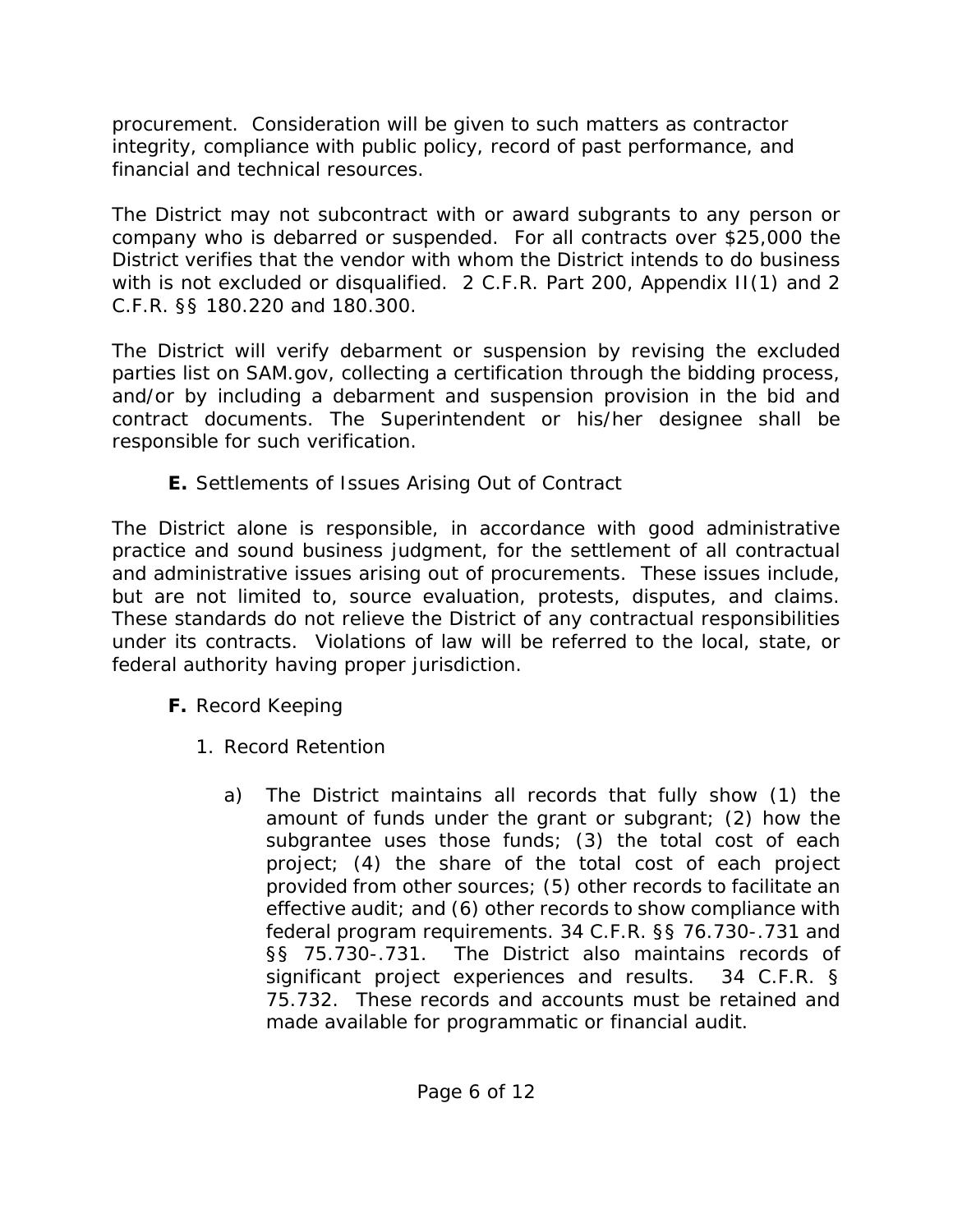- b) The U.S. Department of Education is authorized to recover any federal funds misspent within 5 years before the receipt of a program determination letter. 34 C.F.R. § 81.31(c). Schedule 10 (Local School Districts) and Schedule 24 (Local Agencies General Records) of the Nebraska Records Management Division as approved by the Nebraska Secretary of State/State Records Administrator requires the District to maintain records regarding construction projects for a minimum of five (5) years after the sale or demolition of the building. However, if any litigation, claim, or audit is started before the expiration of the record retention period, the records will be retained until all litigation, claims, or audit findings involving the records have been resolved and final action taken. 2 C.F.R. § 200.333.
- c) Records will be destroyed in compliance with Schedule 10, Schedule 24, and State law. This includes the completion of a Records Disposition Report.
- 2. Maintenance of Construction Records for Projects Financed with Federal Funds
	- a) The District must maintain records sufficient to detail the history of all construction projects financed with federal funds. These records will include, but are not necessarily limited to the following: rationale for the method of construction, selection of contract type, contractor selection or rejection, the basis for the contract price (including a cost or price analysis), and verification that the contractor is not suspended or debarred.
	- b) Retention of construction records shall be in accordance with applicable law and Board policy.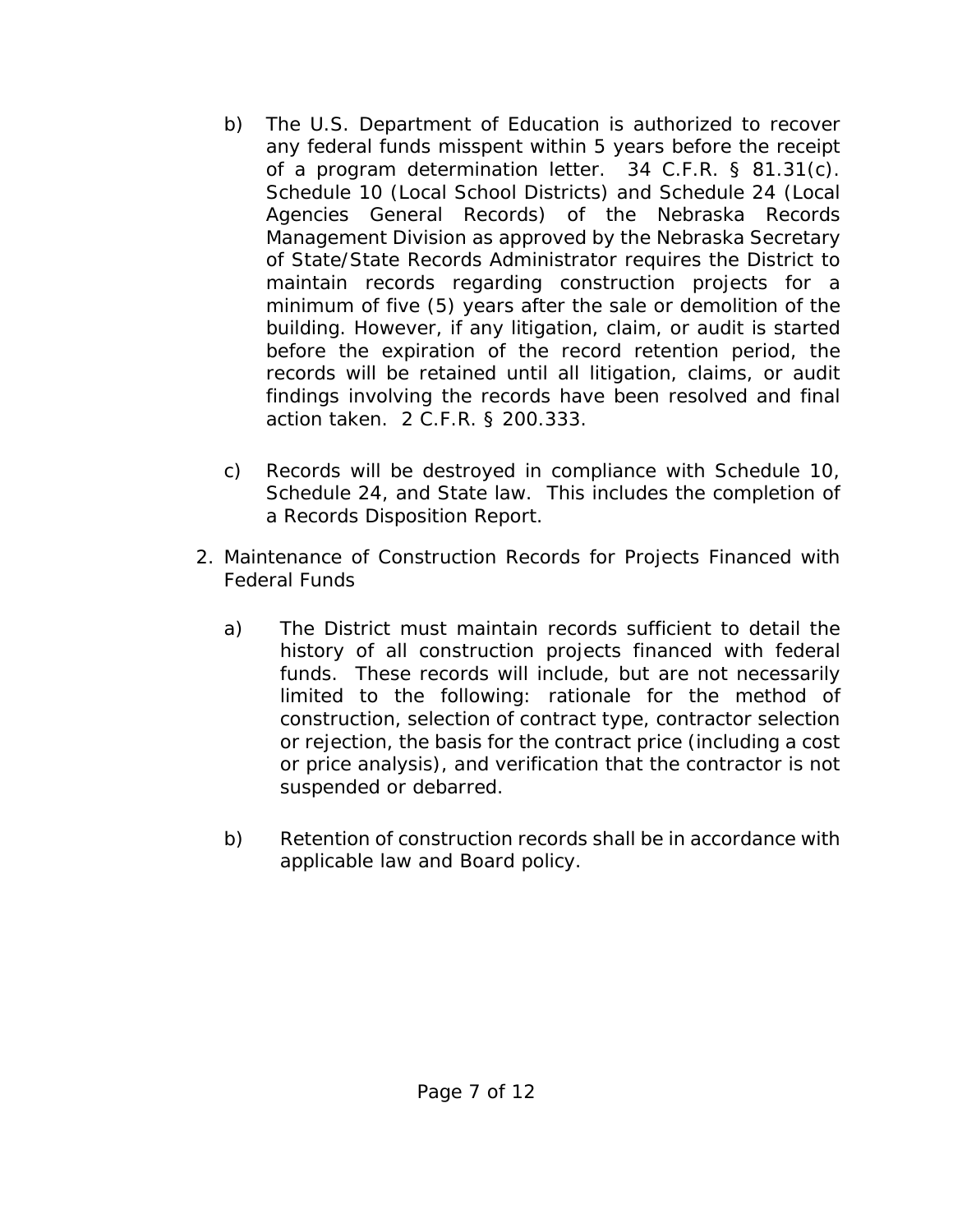# **VI. Conflict of Interest and Code of Conduct**

- **A.** Board and staff member conflicts of interest are governed by the district's conflict of interest policies.
- **B.** Contracts covered by this policy are subject to the following additional provisions.
	- 1. Employees, officers, and agents engaged in the selection, award, and/or administration of district contracts which are prohibited from engaging in such actions if a real or apparent conflict of interest is present.
	- 2. Such a conflict of interest would arise when the employee, officer, or agent, any member of his or her immediate family, his or her partner, or an organization which employs or is about to employ any of the parties indicated herein, has a financial or other interest in or a tangible personal benefit from a firm considered for a contract.
	- 3. The board may determine at its discretion that a financial interest is not substantial enough to give rise to a conflict of interest.
- **C.** Favors and Gifts

The officers, employees, and agents of the District may neither solicit nor accept gratuities, favors, or anything of monetary value from contractors or parties to subcontracts, with the limited exception of unsolicited items of nominal value.

**D.** Enforcement

Disciplinary Actions will be applied for violations of such standards by officers, employees, or agents of the District at the board's discretion.

# **VII. Financial Management**

**A.** Identification.

The District will identify, in its accounts, all federal awards received and expended and the federal programs under which they were received. Federal program and award identification include, as applicable, the CFDA title and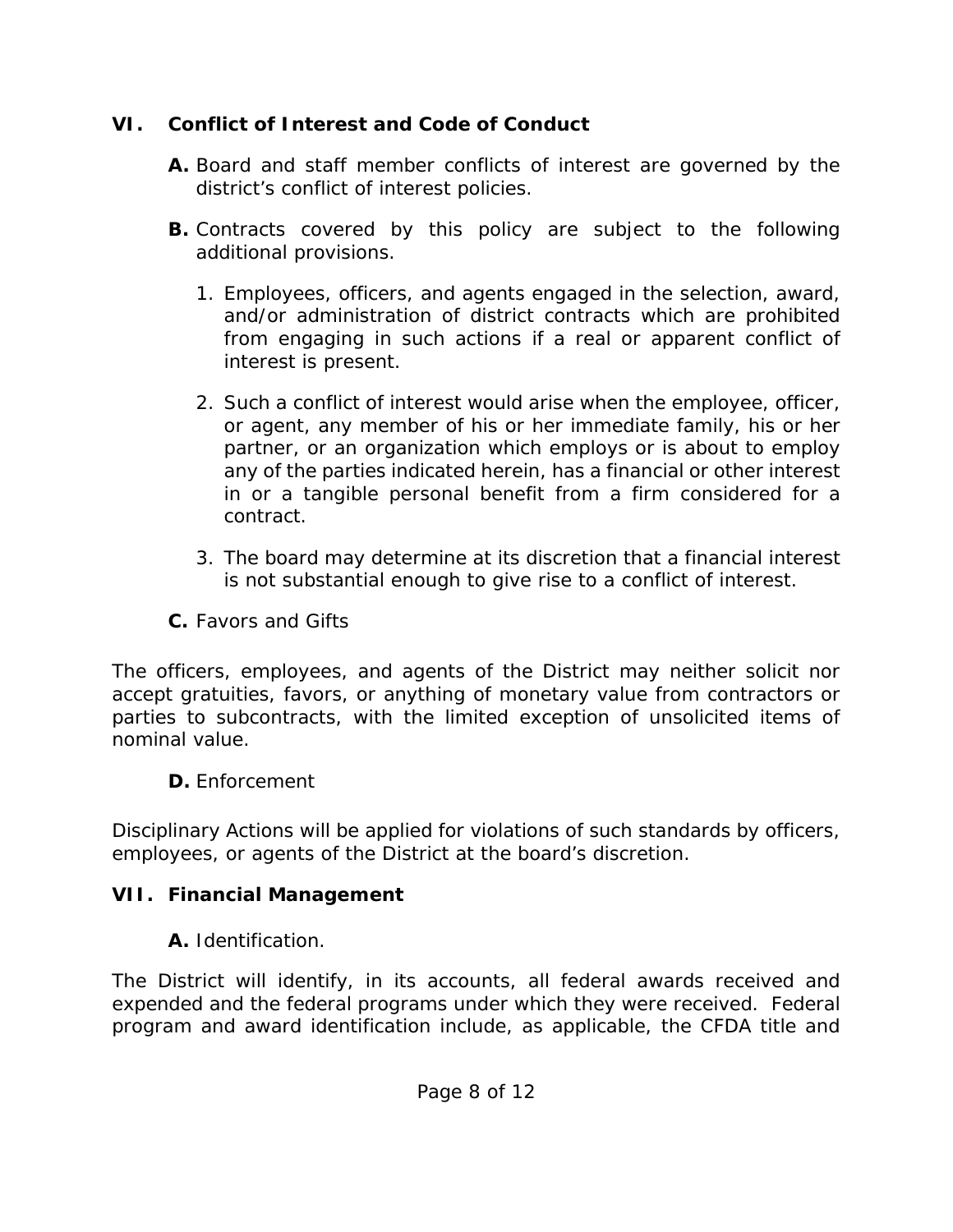number, federal award identification number and year, name of the federal agency, and, if applicable, name of the pass-through entity.

**B.** Financial Reporting

The District will make an accurate, current, and complete disclosure of the financial results of each federal award or program in accordance with the financial reporting requirements set forth in the Education Department General Administrative Regulations (EDGAR).

**C.** Accounting Records

The District maintains records which adequately identify the source and application of funds provided for federally-assisted activities. These records must contain information pertaining to grant or subgrant awards, authorizations, obligations, unobligated balances, assets, expenditures, income and interest and be supported by source documentation.

**D.** Internal Controls

The Superintendent or his/her designee must maintain effective control and accountability for all funds, real and personal property, and other assets through board review and approval of claims, an annual audit of the district's finances pursuant to the applicable Nebraska Department of Education and federal rules and regulations, and comparison of expenditures and outlays to budgeted amounts. The District adequately safeguards all such property and assures that it is used solely for authorized purposes.

**E.** Budget Control

Actual expenditures or outlays will be compared with budgeted amounts for each federal award at least annually and more often as required by law or deemed prudent by the board or administrative staff.

**F.** Payment Methods

The District will comply with applicable methods and procedures for payment that minimize the time elapsing between the transfer of funds and disbursement by the District, in accordance with the Cash Management Improvement Act at 31 CFR Part 205. Generally, the District receives payment from the Nebraska Department of Education on a reimbursement basis. 2 CFR § 200.305. However, if the District receives an advance in federal grant funds, the District will remit interest earned on the advanced payment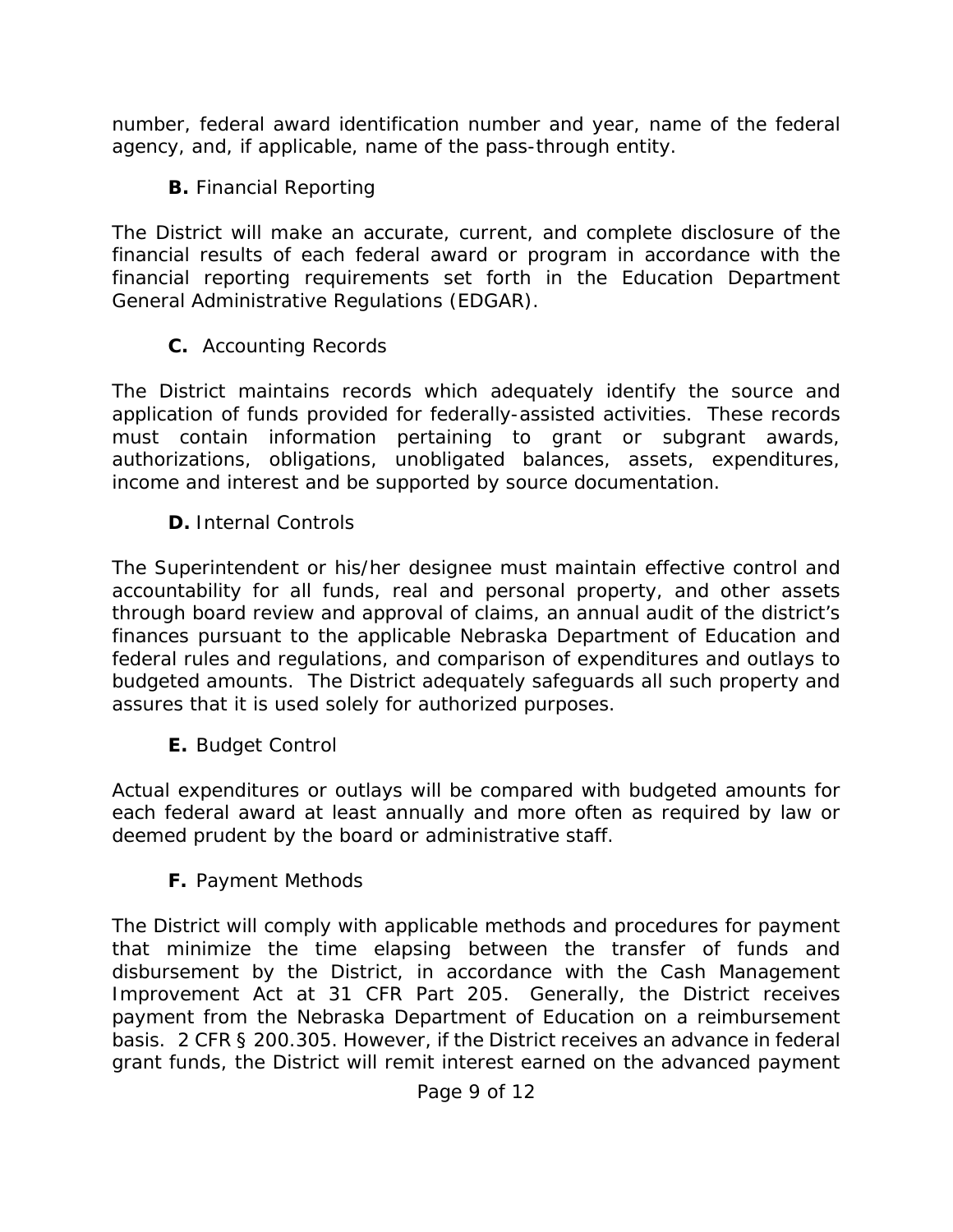quarterly to the federal agency. The District may retain interest amounts up to \$500 per year for administrative expenses. 2 CFR § 200.305(b)(9).

Consistent with state and federal requirements, the District will maintain source documentation supporting the federal expenditures (invoices, time sheets, payroll stubs, etc.) and will make such documentation available for the Nebraska Department of Education to review upon request.

**G.** Allowability of Costs

Expenditures must be aligned with approved budgeted items. Any changes or variations from the state-approved budget and grant application need prior approval.

When determining how the District will spend its grant funds, the Superintendent or his/her designee will review the proposed cost to determine whether it is an allowable use of federal grant funds before obligating and spending those funds on the proposed good or service. All costs supported by federal education funds must meet the standards outlined in EDGAR, 2 CFR Part 3474 and 2 CFR Part. The Superintendent or his/her designee must consider these factors when making an allowability determination.

The Superintendent or his/her designee will consider Part 200's cost guidelines when federal grant funds are expended. The Superintendent or his/her designee will also consider whether all state - and District-level requirements and policies regarding expenditures have been followed.

# **VIII. Other Contract Matters.**

**A.** Required Terms

The non-Federal entity's contracts must contain the applicable provisions required by section 200.326 and described in Appendix II to Part 200— Contract Provisions for non-Federal Entity Contracts Under Federal Awards.

**B.** Contracting with Certain Vendors

Pursuant to the standards contained in 2 C.F.R. § 200.321, the District will take all necessary affirmative steps to assure that minority businesses, women's business enterprises, and labor surplus area firms are used when possible consistent with state law.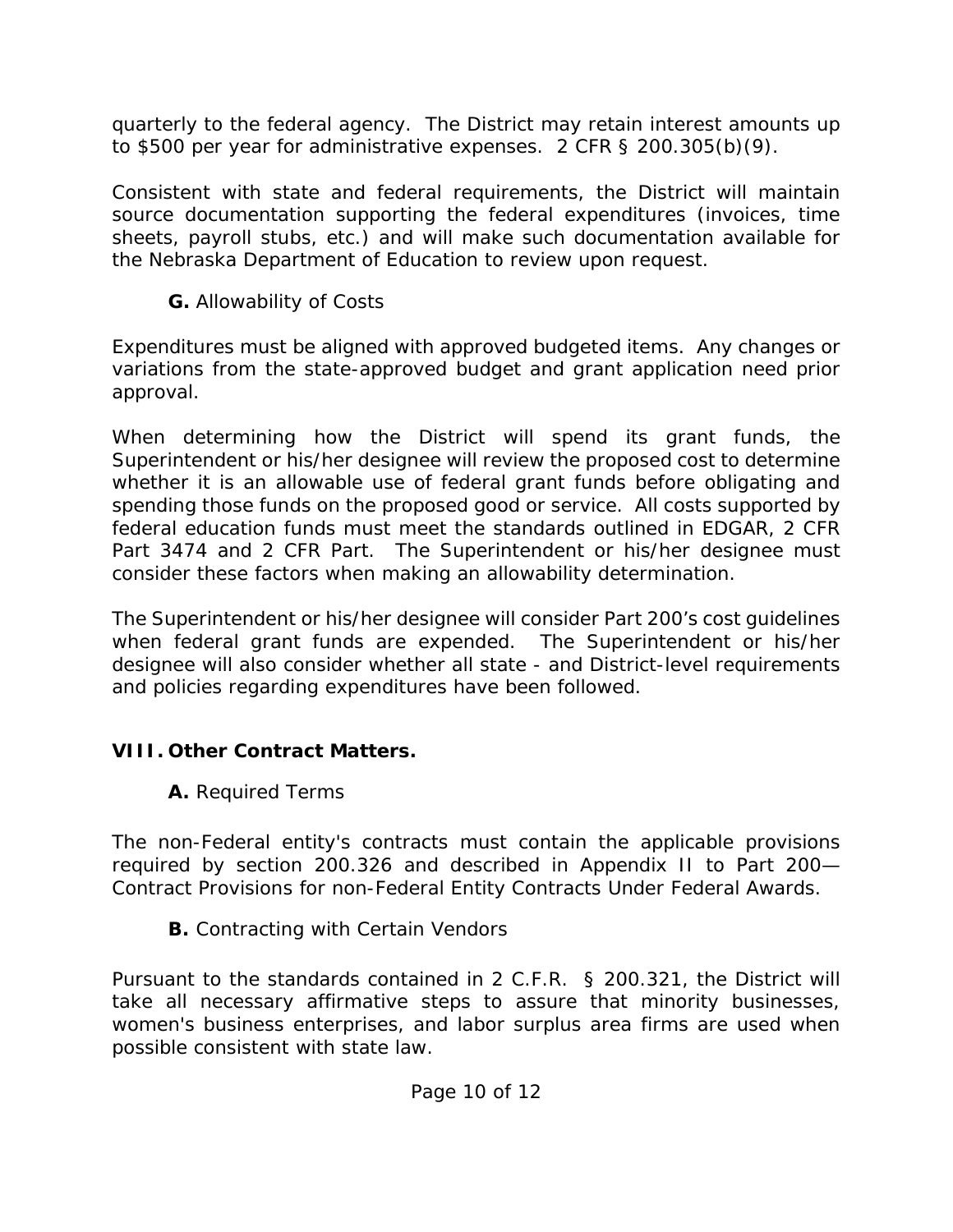To the maximum extent practicable, the school food program shall purchase domestic commodities or products produced in US or processed in US substantially using agricultural commodities produced in US.

- **C.** Record Keeping
	- 1. Record Retention

a) The District maintains all records that fully show (1) the amount of funds under the grant or subgrant; (2) how the subgrantee uses those funds; (3) the total cost of each project; (4) the share of the total cost of each project provided from other sources; (5) other records to facilitate an effective audit; and (6) other records to show compliance with federal program requirements. 34 C.F.R. §§ 76.730- .731 and §§ 75.730-.731. The District also maintains records of significant project experiences and results. 34 C.F.R. § 75.732. These records and accounts must be retained and made available for programmatic or financial audit.

b) The U.S. Department of Education is authorized to recover any federal funds misspent within 5 years before the receipt of a program determination letter. 34 C.F.R. § 81.31(c). Schedule 10 (Local School Districts) and Schedule 24 (Local Agencies General Records) of the Nebraska Records Management Division as approved by the Nebraska Secretary of State/State Records Administrator requires the District to maintain records regarding federal awards for a minimum of six (6) years. Consequently, the District shall retain records for a minimum of six (6) years from the date on which the final Financial Status Report is submitted, unless otherwise notified in writing to extend the retention period by the awarding agency, cognizant agency for audit, oversight agency for audit, or cognizant agency for indirect costs. However, if any litigation, claim, or audit is started before the expiration of the record retention period, the records will be retained until all litigation, claims, or audit findings involving the records have been resolved and final action taken. 2 C.F.R. § 200.333.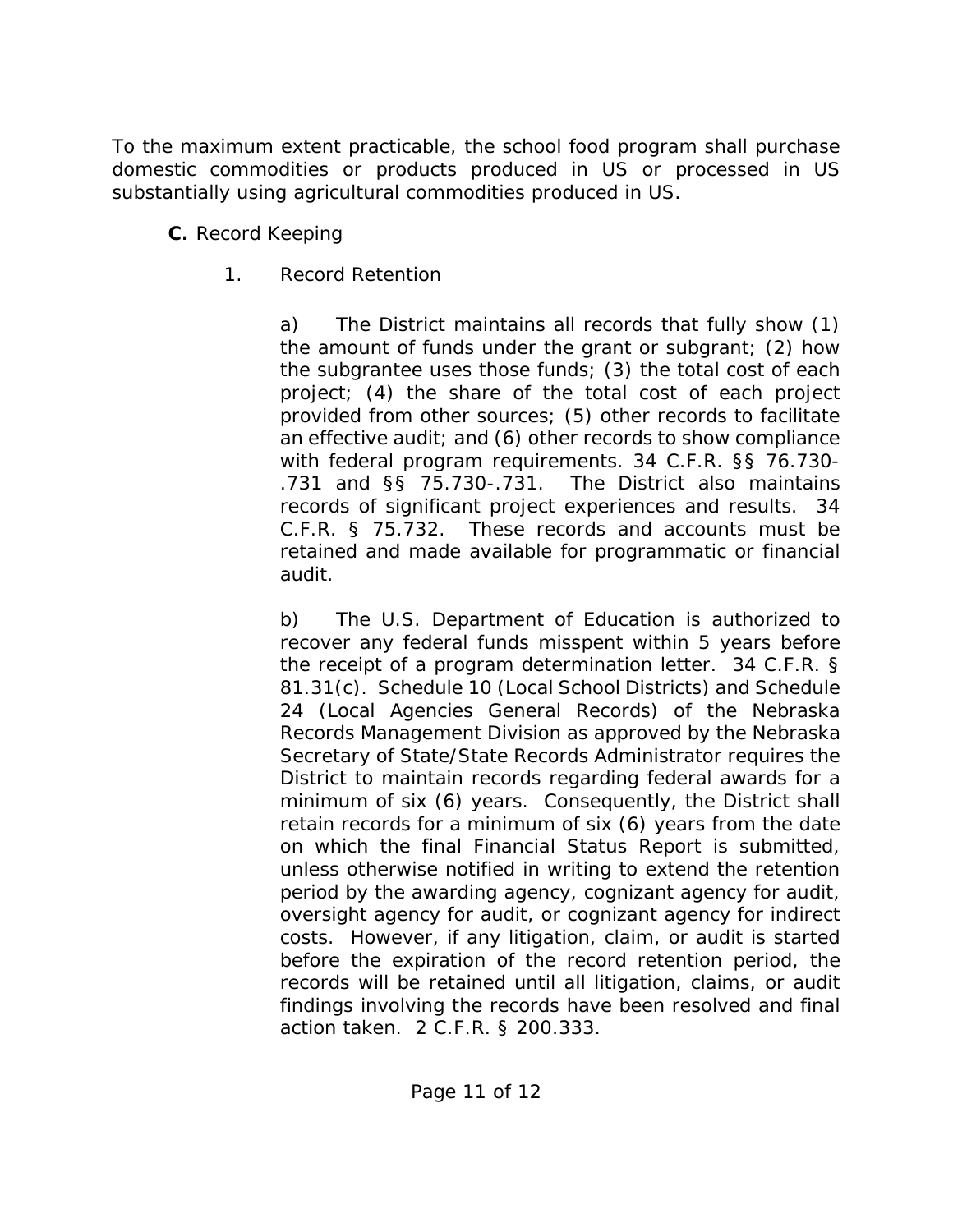c) Records will be destroyed in compliance with Schedule 10, Schedule 24, and State law. This includes the completion of a Records Disposition Report.

## 2. Maintenance of Procurement Records

a) The District must maintain records sufficient to detail the history of all procurements. These records will include, but are not necessarily limited to the following: rationale for the method of procurement, selection of contract type, contractor selection or rejection, the basis for the contract price (including a cost or price analysis), and verification that the contractor is not suspended or debarred.

b) Retention of procurement records shall be in accordance with applicable law and Board policy.

# **D.** Privacy

The District has protections in place to ensure that the personal information of both students and employees is protected. These include the use of passwords that are changed on a regular basis; staff training on the requirements of the Family Educational Rights and Privacy Act (FERPA) and State confidentiality requirements; and training on identifying whether an individual requesting access to records has the right to the documentation.

Adopted on: October 14, 2019, as Revised and Updated July 12, 2021 Revised on: July 12, 2021 Reviewed on: August 16, 2019, September 16, 2019, October 14, 2019, July 12, 2021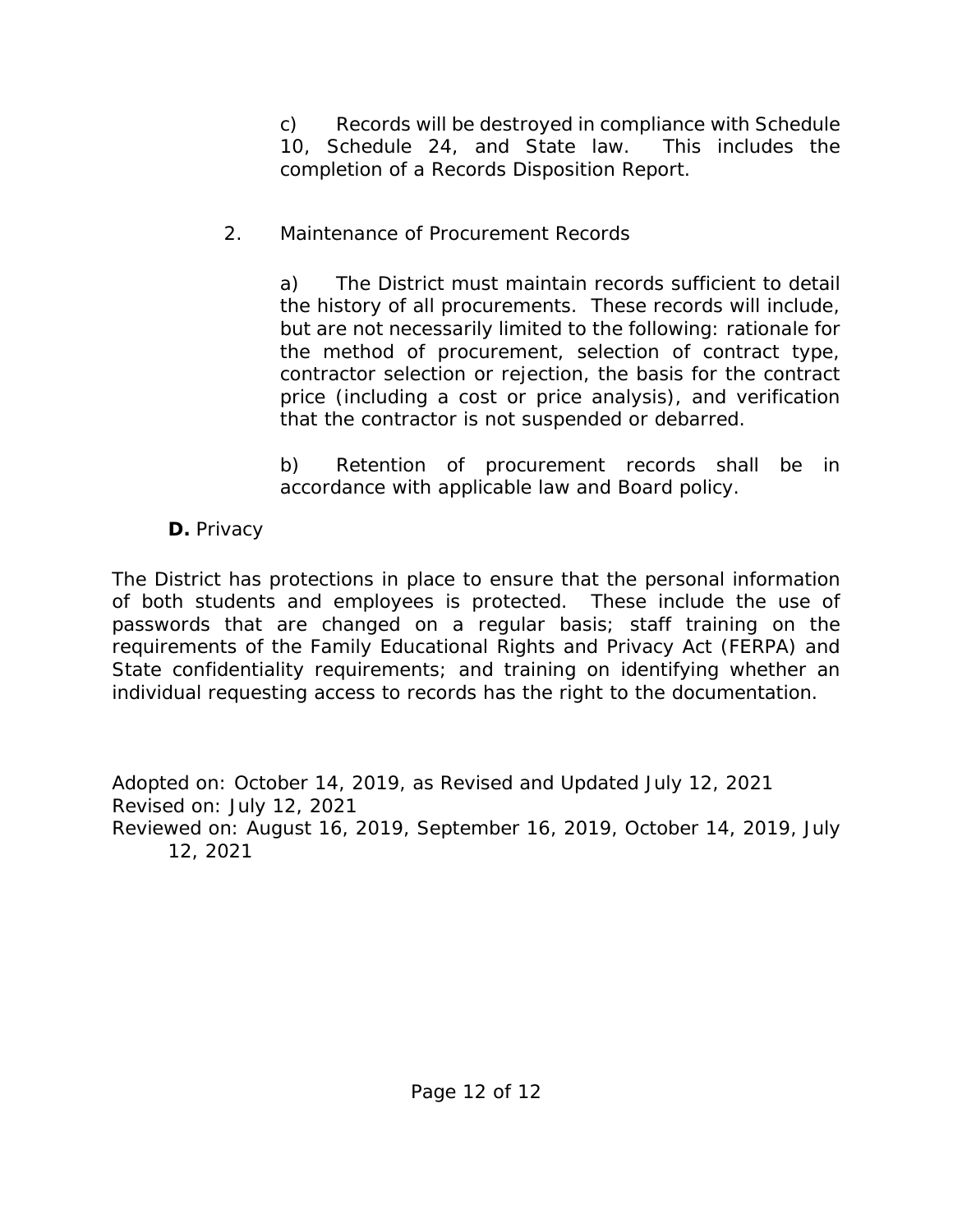#### **3004 General Purchasing and Procurement**

#### 1. **Applicability of this policy.**

Purchases made with federal funds, whether those funds are derived directly from the federal government (e.g. award of a federal grant) or are derived by pass-through awards from the Nebraska Department of Education (e.g. special education funds, school lunch funds, Title I funds) are subject to the policy on Purchasing and Procurement with Federal Funds, which is found elsewhere in this section.

This policy applies to all other purchases made by the school district other than construction, remodeling, repair and site improvements.

#### 2. **General Purchasing Policy**

- a) The school district's budget shall be the guide for all purchases. No employee of the district may make a purchase that is not provided for in the budget without board or administrative approval.
- b) The board intends to purchase competitively, whenever possible, without prejudice and to seek maximum educational value for every dollar expended.
- c) The acquisition of services, equipment and supplies shall be centralized in the administration office under the supervision of the superintendent of schools, who shall be responsible for developing and administering the purchasing program of the school district.
- d) Purchases or commitments of district funds that are not authorized by this policy will be the responsibility of the person making the commitment.

#### 3. **Building-Specific Purchasing**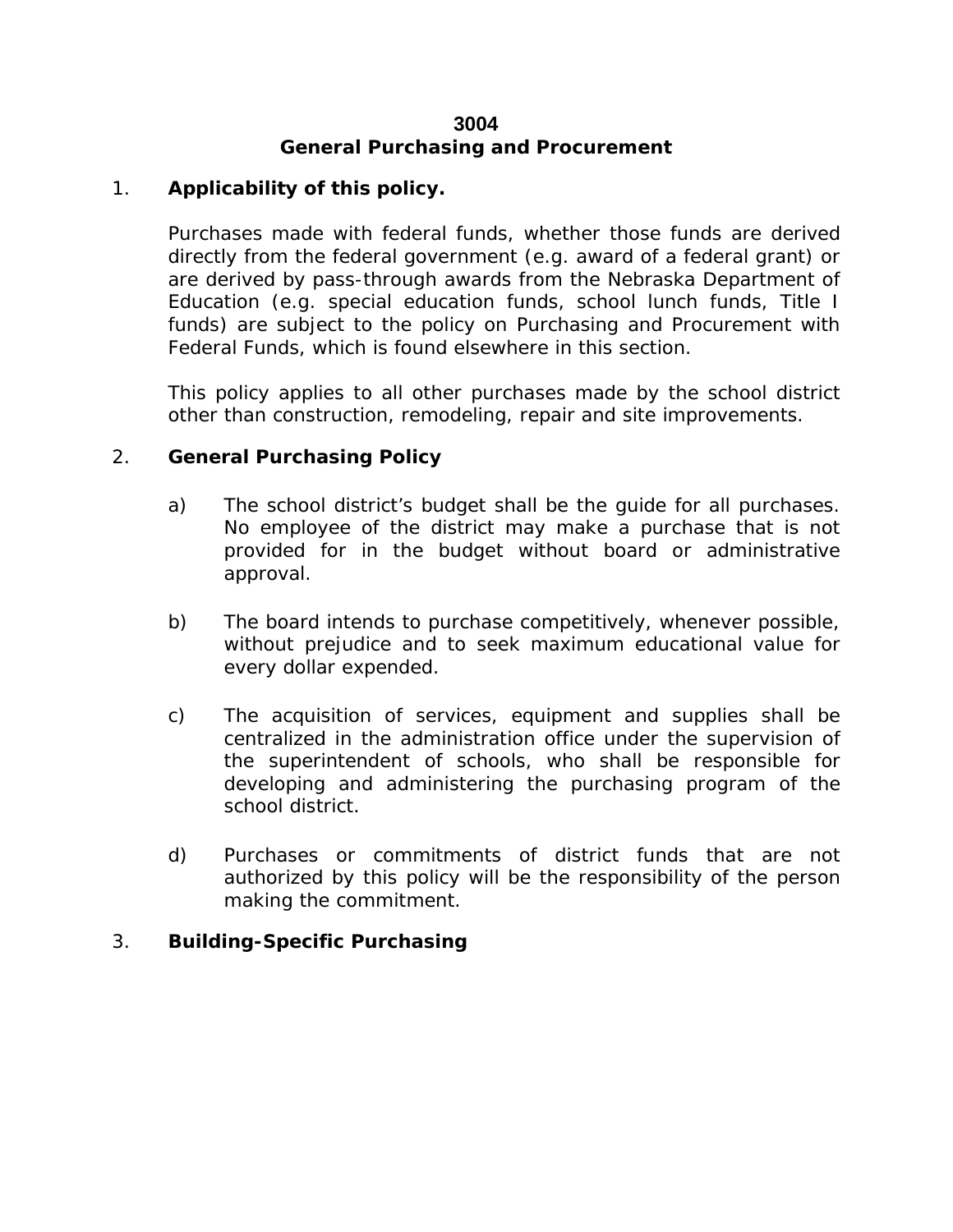- a) School buildings are operationally under the control of building principals. Principals have control and responsibility for the building and grounds, for all supplies and equipment housed at the building, for all school-related activities in the building, and for all pupils, teachers, and other employees assigned to the building.
- b) Principals, in consultation with their staff, are responsible for requisitioning, managing, distributing, and utilizing supplies within the building.
- c) The superintendent of schools or his designee is responsible for the requisitioning, managing, distributing, and utilizing of supplies for maintenance and transportation.
- d) The administration is responsible for purchasing of goods, services and supplies and for providing the necessary forms for establishing efficient procedures to facilitate the process.

### 4. **Purchasing Procedures**

- a) School personnel must secure the approval of an authorized administrator before making any purchases.
- b) Employees seeking reimbursement for a purchase made with their personal funds must attach an itemized receipt or invoice to all requests for reimbursement; must sign all purchase receipts or charge slips; and must submit itemized receipts and any purchasing card or credit card receipts to the office of the superintendent prior to the next regular board meeting. A nonitemized credit card receipt is not sufficient.
- c) Employees making purchases with a school district credit card or purchasing program must comply with the steps set forth in the district's Purchasing (Credit) Card Program.
- d) All purchases of goods and services made with district funds must be made on a properly executed purchase order.
- e) All purchases shall be initiated with a purchase order. Purchase orders are signed by the person responsible for that particular budget and finally by the superintendent.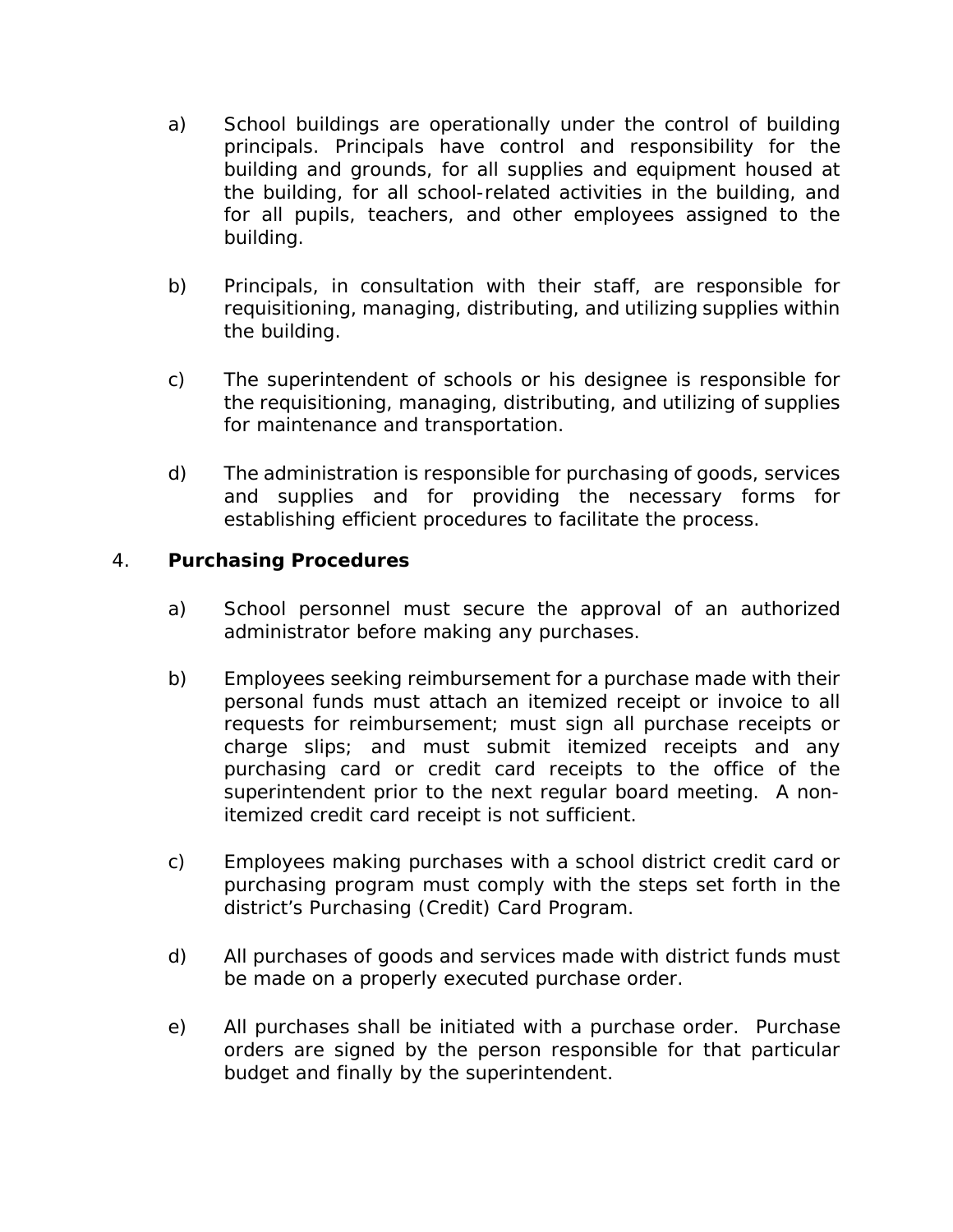f) For purchases of more than \$10,000, authorized staff members must secure written quotes and/or estimates from a reasonable number of vendors. Staff will purchase from a responsible vendor with the lowest price unless the board approves the purchase from the more expensive vendor.

#### 5. **Relations with Vendors**

- a) The board wishes to maintain good working relations with vendors who supply materials, supplies and services to the school system. The school shall not extend favoritism to any vendors. Each order shall be placed on the basis of quality, price and delivery, with past services being a factor if all other considerations are equal. The administrative team may, in its discretion, use a Nebraska a state-wide cooperative purchasing program in lieu of obtaining quotes or bids under this policy to the extent such a bid or quote is not otherwise independently required by law.
- b) No purchase shall be made that violates any conflict of interest policy or law.
- c) *No employee shall endorse any product of any type or kind in such a manner as will identify him/her in any way as an employee of the school district.*
- d) *The board believes in patronizing local businesses. Consequently, when proposals are judged to be equal in terms of quality, price, and/or service, the contract or purchase will be awarded to the firm that is located within the district. However, the board will not sacrifice either quality or economy to patronize local businesses.*

Adopted on: February 10, 2014, as Revised September 16, 2019 Revised on: January 16, 2014, September 16, 2019 Reviewed on: January 16, 2014, February 10, 2014, August 26, 2019, September 16, 2019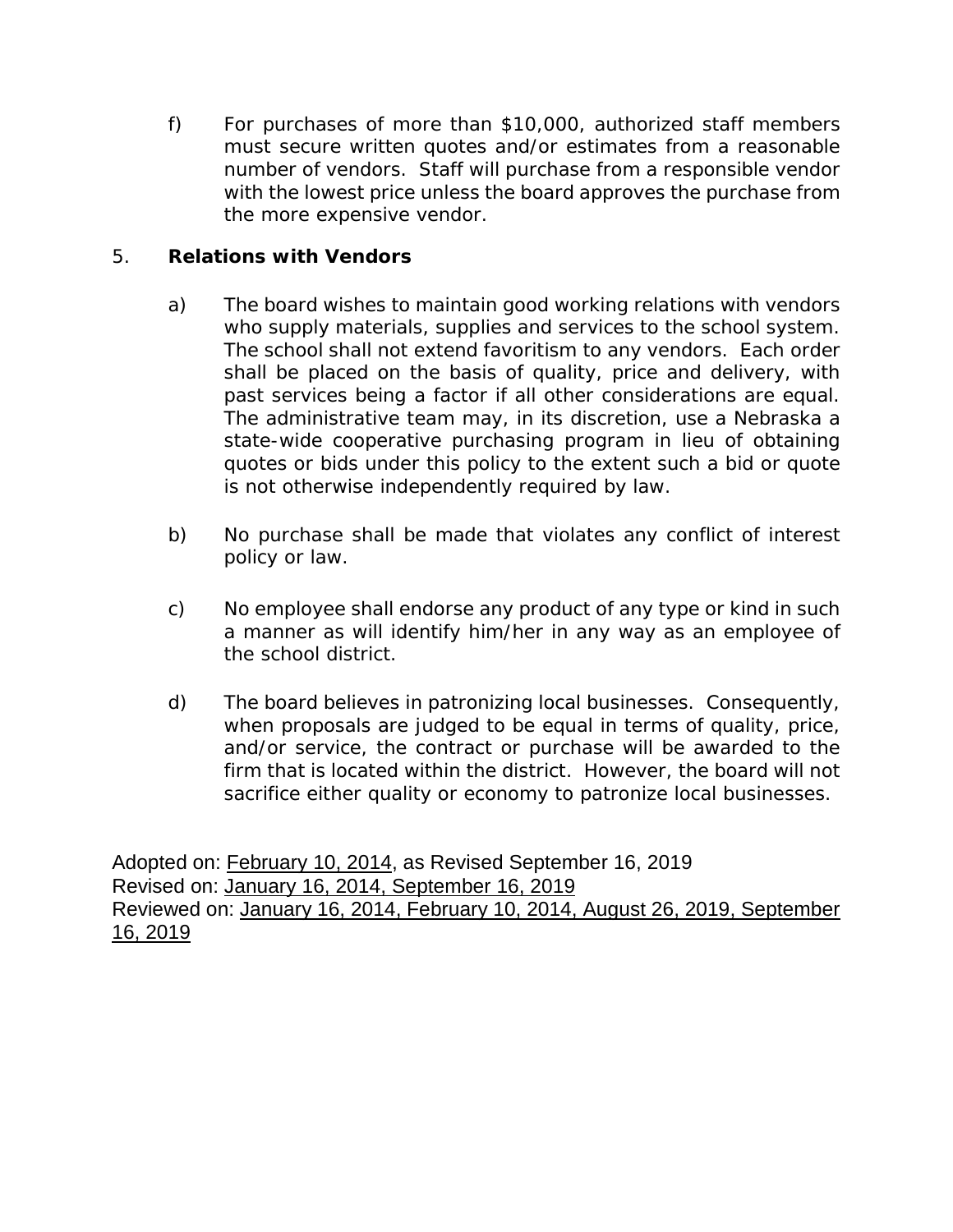#### **3004.1 Fiscal Management for Purchasing and Procurement Using Federal Funds**

### **I. Applicability of Policy**

This policy applies only to non-construction related purchases undertaken with federal funds which are subject to the federal Uniform Grant Guidance (UGG) and other applicable federal law, including but not limited to the Education Department and General Administration Regulations (EDGAR) and the United States Department of Agriculture (USDA) regulations governing school food service programs. In the event this policy conflicts or is otherwise inconsistent with mandatory provisions of the UGG, EDGAR or other applicable federal law, the mandatory provisions of the laws shall control.

All other non-construction purchases will be governed by the Board's general purchasing policy, which can be found earlier in this subsection. In the event of a conflict between state and federal law, the more stringent requirement shall apply.

This procurement policy shall govern all purchasing activities that relate to any aspect of the National School Lunch and Breakfast Programs. The district's goal is to fully implement all required procurement rules, regulations and policies set forth in 2 CFR 200, 7 CFR parts 210, 3016 and 3019, and by the Nebraska Department of Education.

#### **II. Procurement System**

The District maintains the following purchasing procedures.

### **A. Responsibility for Purchasing**

The authority to make purchases shall be governed by the District's purchasing policy, which can be found elsewhere in this section. Except as otherwise provided in the District's purchasing policy, the acquisition of services, equipment, and supplies shall be centralized in the administration office under the supervision of the superintendent of schools, who shall be responsible for developing and administering the purchasing program of the school district. Purchases or commitments of district funds that are not authorized by this policy will be the responsibility of the person making the commitment.

### **B. Methods of Purchasing**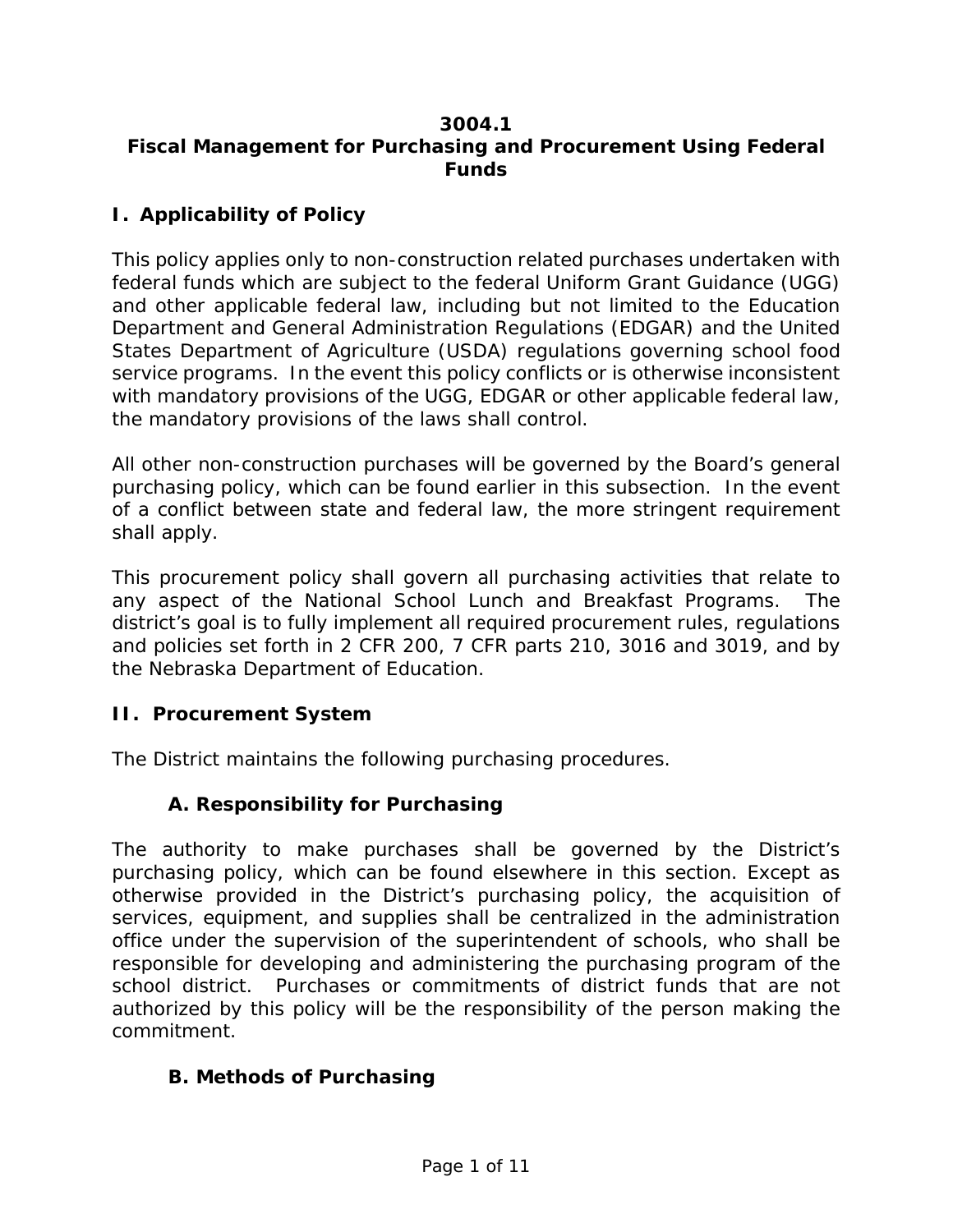The type of purchase procedures required depends on the cost of the item(s) being purchased.

## **1. Purchases up to \$10,000 (Micro-Purchases)**

Micro-purchase means a purchase of supplies or services using simplified acquisition procedures, the annual aggregate amount of which does not exceed \$10,000. Micro-purchases may be made or awarded without soliciting competitive quotations, to the extent district staff determine that the cost of the purchase is reasonable. For purposes of this policy "reasonable" means the purchase is comparable to market prices for the geographic area.

To the extent practicable, the District distributes micro-purchases equitably among qualified suppliers. The District will follow its standard policy on purchasing, which can be found earlier in this subsection.

## **2. Purchases between \$10,000 and \$250,000 (Small Purchase Procedures)**

Small purchases are purchases that, in the aggregate amount, is more than \$10,000 and less than \$250,000 annually. For small purchases, price or rate quotes shall be obtained in advance from a reasonable number of qualified sources as detailed in the district's standard policies on purchasing and on bid letting and contracts, which can be found earlier in this subsection.

# **3. Purchases Over \$250,000**

a) Sealed Bids (Formal Advertising)

For purchases over \$250,000, the district will generally follow the bidding process outlined in the board's policy on Bidding for Construction, Remodeling, Repair or Site Improvement.

### b) Contract/Price Analysis

The District performs a cost or price analysis in connection with every procurement action in excess of \$250,000, including contract modifications. The district will make an independent estimate of costs prior to receiving bids or proposals.

### **4. Noncompetitive Proposals (Sole Sourcing)**

a) Procurement by noncompetitive proposals is procurement through solicitation of a proposal from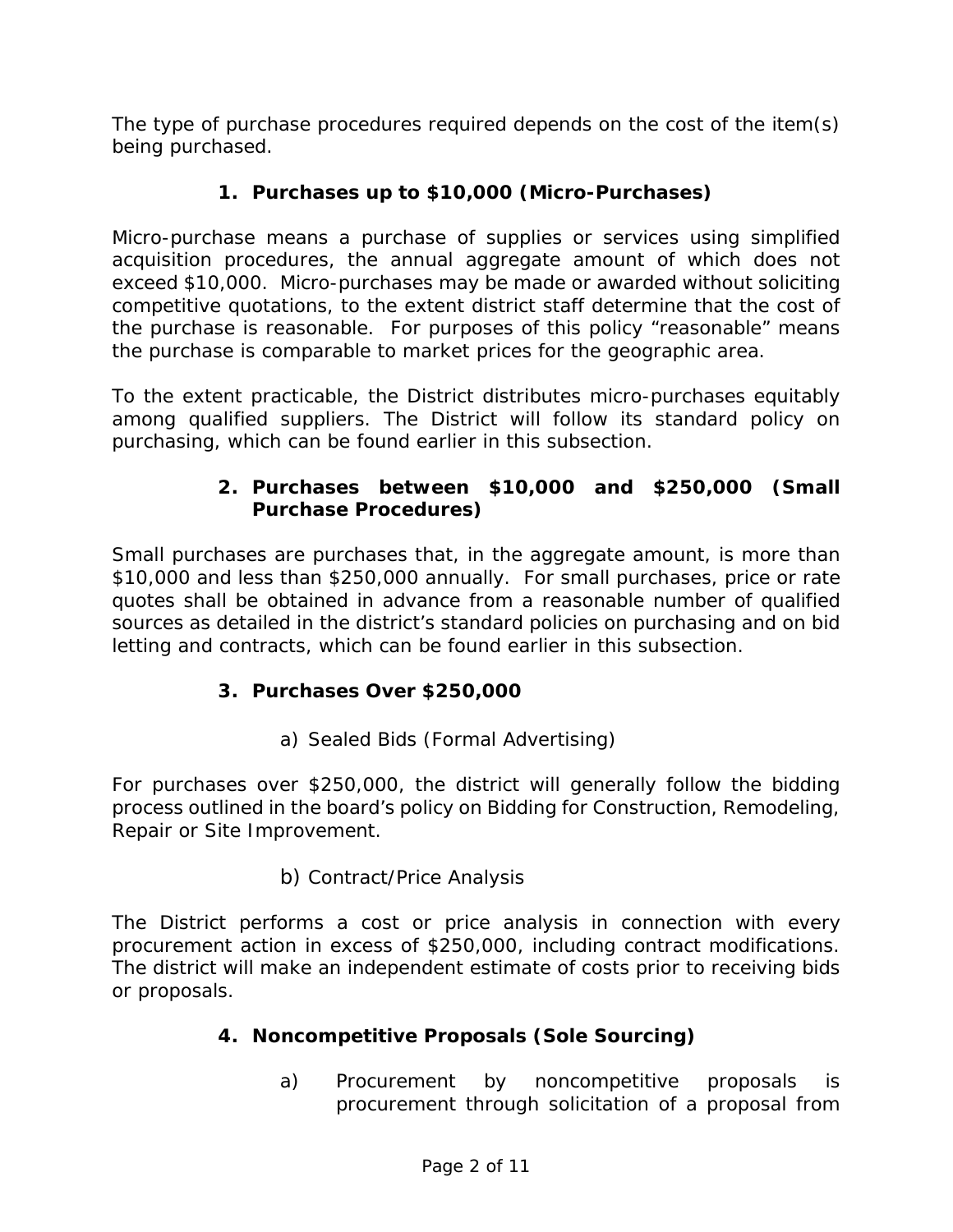only one source and may be used only when one or more of the following circumstances apply:

- 1) The item is available only from a single source;
- 2) The public exigency or emergency for the requirement will not permit a delay resulting from competitive solicitation;
- 3) The federal awarding agency or pass-through entity expressly authorizes noncompetitive proposals in response to a written request from the District; or
- 4) After solicitation of a number of sources, competition is determined inadequate.
- b) Noncompetitive proposals may only be solicited with the approval of the superintendent or the board. Sufficient and appropriate documentation that justifies the sole sourcing decision must be maintained by the superintendent or designee.
- c) A cost or price analysis will be performed for noncompetitive proposals when the price exceeds \$250,000.

# **C. Use of Purchase (Debit & Credit) Cards**

District use of purchase cards is subject to the policy on purchase cards which can be found elsewhere in this subsection.

### **D. Federal Procurement System Standards**

The district's procurement transactions will be conducted in a manner providing full and open competition consistent with 2 C.F.R §200.319.

The District will maintain and follow general procurement standards consistent with 2 C.F.R. §200.318.

### **E. Debarment and Suspension**

The District awards contracts only to responsible contractors possessing the ability to perform successfully under the terms and conditions of a proposed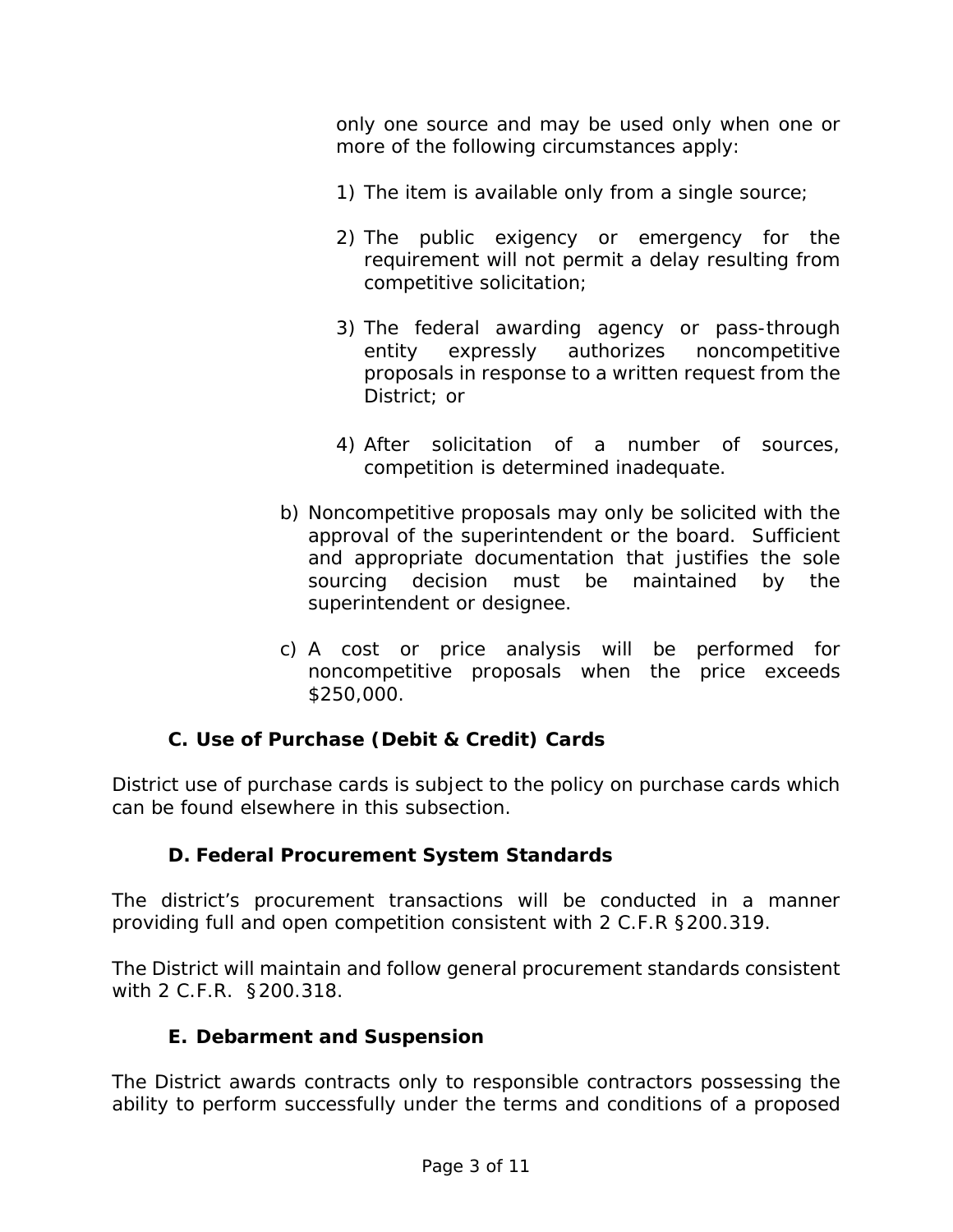procurement. Consideration will be given to such matters as contractor integrity, compliance with public policy, record of past performance, and financial and technical resources.

The District may not subcontract with or award subgrants to any person or company who is debarred or suspended. For all contracts over \$25,000 the District verifies that the vendor with whom the District intends to do business with is not excluded or disqualified. 2 C.F.R. Part 200, Appendix II(1) and 2 C.F.R. §§ 180.220 and 180.300.

The District will verify debarment or suspension by revising the excluded parties list on SAM.gov, collecting a certification through the bidding process, and/or by including a debarment and suspension provision in the bid and contract documents. The Superintendent or his/her designee shall be responsible for such verification.

## **F. Settlements of Issues Arising Out of Procurements**

The District alone is responsible, in accordance with good administrative practice and sound business judgment, for the settlement of all contractual and administrative issues arising out of procurements. These issues include, but are not limited to, source evaluation, protests, disputes, and claims. These standards do not relieve the District of any contractual responsibilities under its contracts. Violations of law will be referred to the local, state, or federal authority having proper jurisdiction.

### **III. Conflict of Interest and Code of Conduct**

**A. Board and staff member conflicts of interest are governed by the district's conflict of interest policies.** 

#### **B. Purchases covered by this policy are subject to the following additional provisions.**

- **1.** Employees, officers, and agents engaged in the selection, award, and/or administration of district contracts which are prohibited from engaging in such actions if a real or apparent conflict of interest is present.
- **2.** Such a conflict of interest would arise when the employee, officer, or agent, any member of his or her immediate family, his or her partner, or an organization which employs or is about to employ any of the parties indicated herein, has a financial or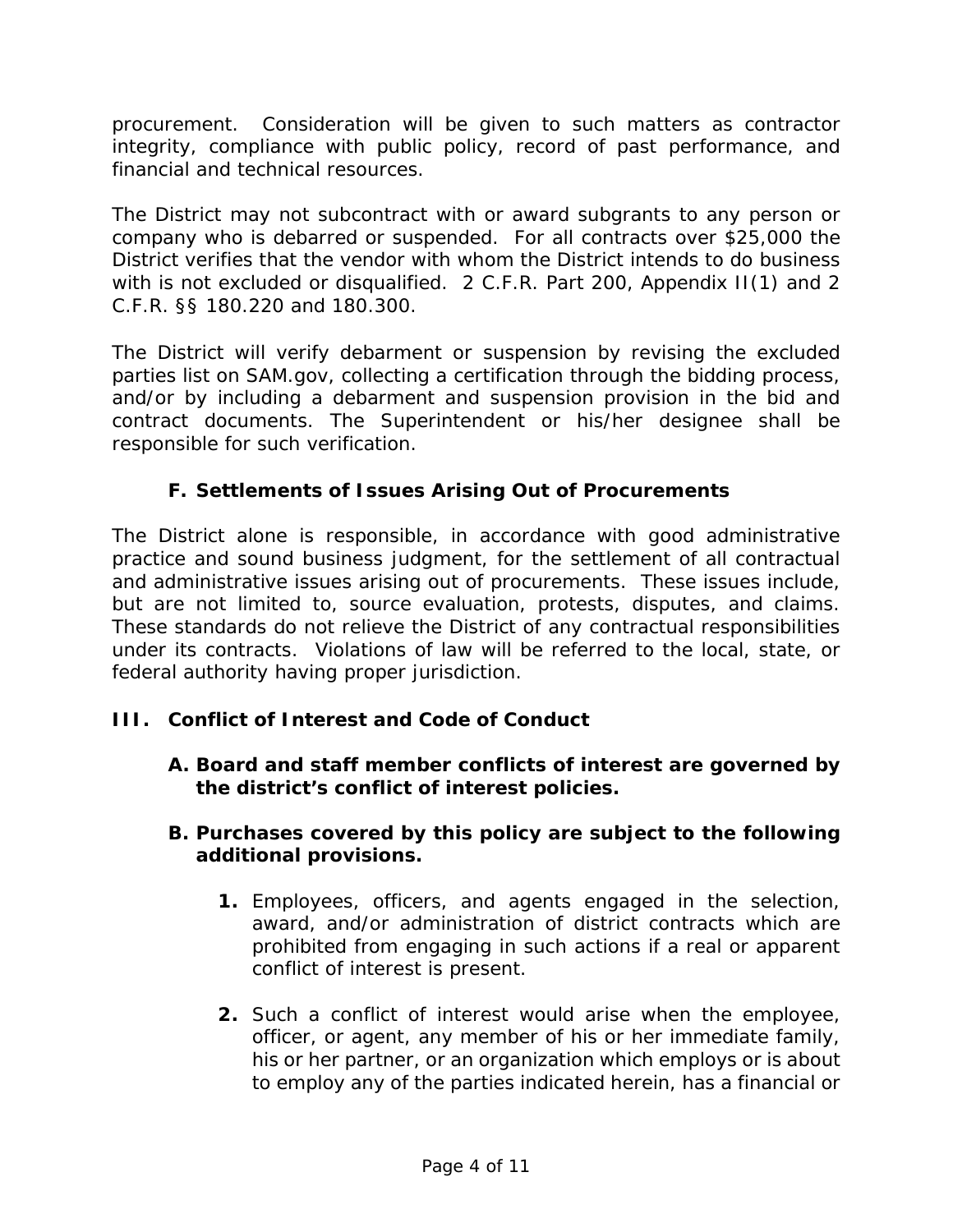other interest in or a tangible personal benefit from a firm considered for a contract.

**3.** The board may determine at its discretion that a financial interest is not substantial enough to give rise to a conflict of interest.

## **C. Favors and Gifts**

The officers, employees, and agents of the District may neither solicit nor accept gratuities, favors, or anything of monetary value from contractors or parties to subcontracts, except that this provision does not prohibit the receipt of unsolicited items of nominal value. For purposes of this policy, "nominal value" means a fair market value of \$25 or less.

### **D. Enforcement**

Disciplinary Actions including, but not limited to, counseling, oral reprimand, written reprimand, suspensions without pay, or termination of employment, will be applied for violations of such standards by officers, employees, or agents of the District.

#### **IV. Property Management Systems**

### **A. Property Classifications**

- **1.** Equipment means tangible personal property (including information technology systems) having a useful life of more than one year and a per-unit acquisition cost which equals or exceeds the lesser of the capitalization level established by the District for financial statement purposes, or \$5,000.
- **2.** Supplies means all tangible personal property other than those described in §200.33 Equipment. A computing device is a supply if the acquisition cost is less than the lesser of the capitalization level established by the District for financial statement purposes or \$5,000, regardless of the length of its useful life. 2 C.F.R. §200.94.
- **3.** Computing Devices means machines used to acquire, store, analyze, process, and publish data and other information electronically, including accessories (or "peripherals") for printing, transmitting and receiving, or storing electronic information. 2 C.F.R. §200.20.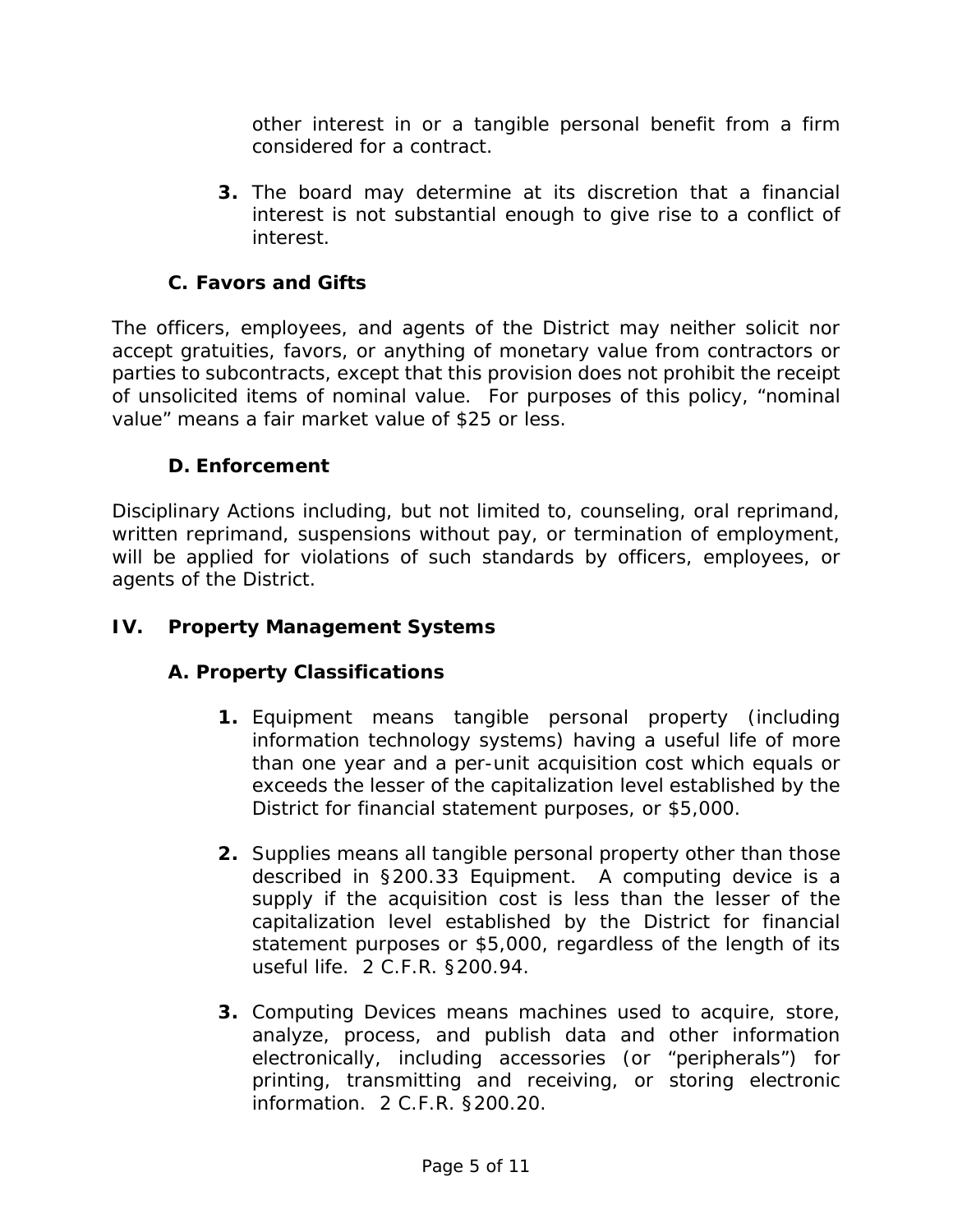- **4.** Capital Assets means tangible or intangible assets used in operations having a useful life of more than one year which are capitalized in accordance with GAAP. Capital assets include:
	- a) Land, buildings (facilities), equipment, and intellectual property (including software) whether acquired by purchase, construction, manufacture, lease-purchase, exchange, or through capital leases; and
	- b) Additions, improvements, modifications, replacements, rearrangements, reinstallations, renovations or alterations to capital assets that materially increase their value or useful life (not ordinary repairs and maintenance). 2 C.F.R. §200.12.

### **B. Inventory Procedure**

Newly purchased property shall be received and inspected by the staff member who ordered it to ensure that that it matches the purchase order, invoice, or contract and that it is in acceptable condition.

Equipment, Computing Devices, and Capital Assets must be tagged with an identification number, manufacturer, model, name of individual who tagged the item, and date tagged).

#### **C. Inventory Records**

For equipment, computing devices, and capital assets purchased with federal funds, the following information is maintained in the property management system:

- **1.** Serial number;
- **2.** District identification number;
- **3.** Manufacturer;
- **4.** Model;
- **5.** Date tagged and individual who tagged it;
- **6.** Source of funding for the property;
- **7.** Who holds title;
- **8.** Acquisition date and cost of the property;
- **9.** Percentage of federal participation in the project costs for the federal award under which the property was acquired;
- **10.** Location, use and condition of the property; and
- **11.** Any ultimate disposition data including the date of disposal and sale price of the property.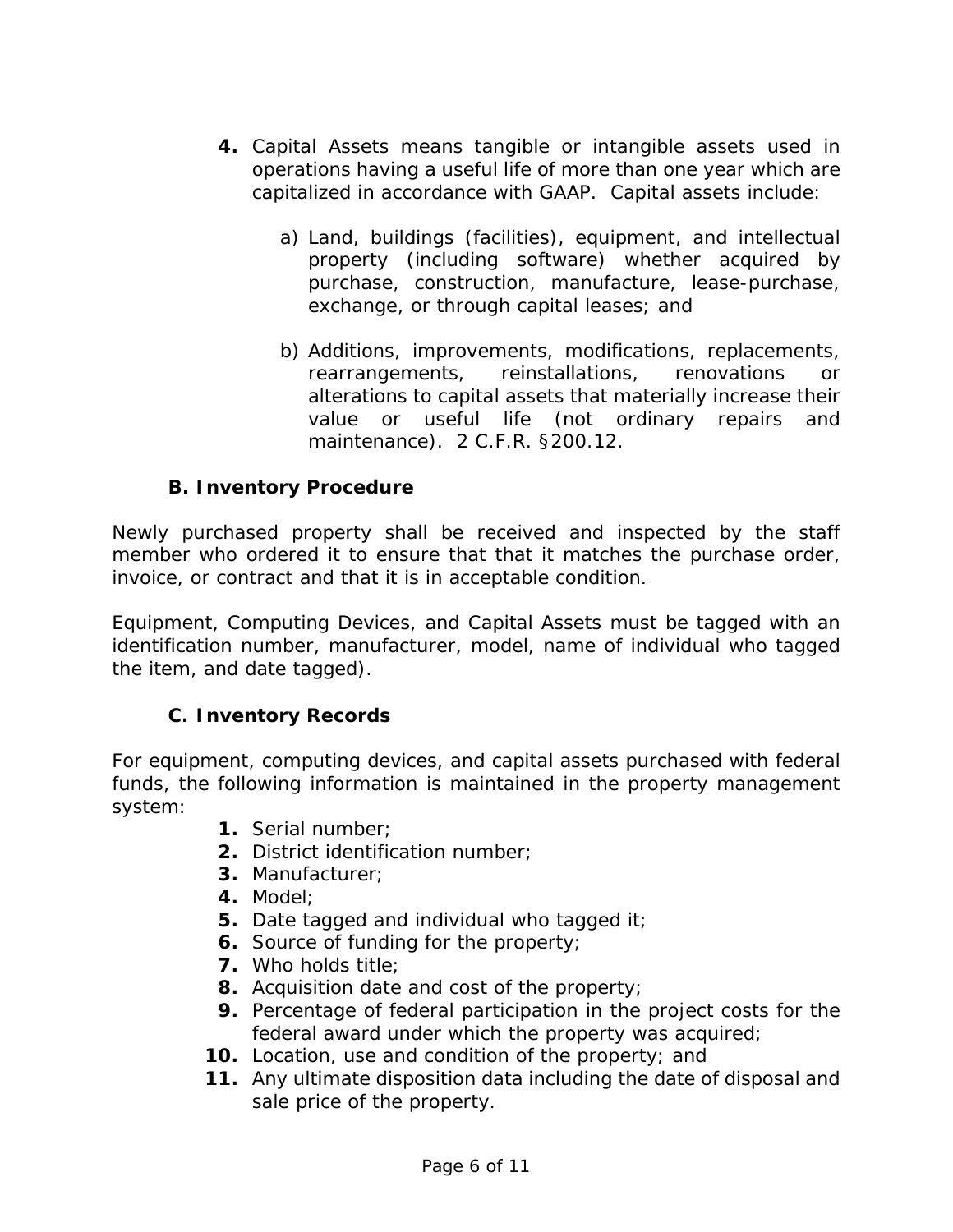The inventory list shall be adjusted by the superintendent of schools or his/her designee for property that is sold, lost, stolen, cannot be repaired, or that cannot be located.

## **D. Physical Inventory**

- **1.** A physical inventory of the property must be taken and the results reconciled with the property records at least once every two years.
- **2.** The Superintendent or his/her designee will ensure that the physical inventory is performed. The physical inventory will generally occur during the months of June or July, but may be conducted during other time periods with the approval of the superintendent.

### **E. Maintenance**

In accordance with 2 C.F.R. 313(d)(4), the District maintains adequate maintenance procedures to ensure that property is kept in good condition.

## **F. Lost or Stolen Items**

The District maintains a control system that ensures adequate safeguards are in place to prevent loss, damage, or theft of the property.

### **G. Use of Equipment**

Equipment must be used in the program or project for which it was acquired as long as needed, whether or not the project or program continues to be supported by the federal award, and the District will not encumber the property for any non-federal program use without prior approval of the federal awarding agency and the pass-through entity.

### **H. Disposal of Equipment**

When it is determined that original or replacement equipment acquired under a federal award is no longer needed for the original project or program or for other activities currently or previously supported by a federal awarding agency, the Superintendent or his/her designee will contact the awarding agency (or pass-through for a state-administered grant) for disposition instructions.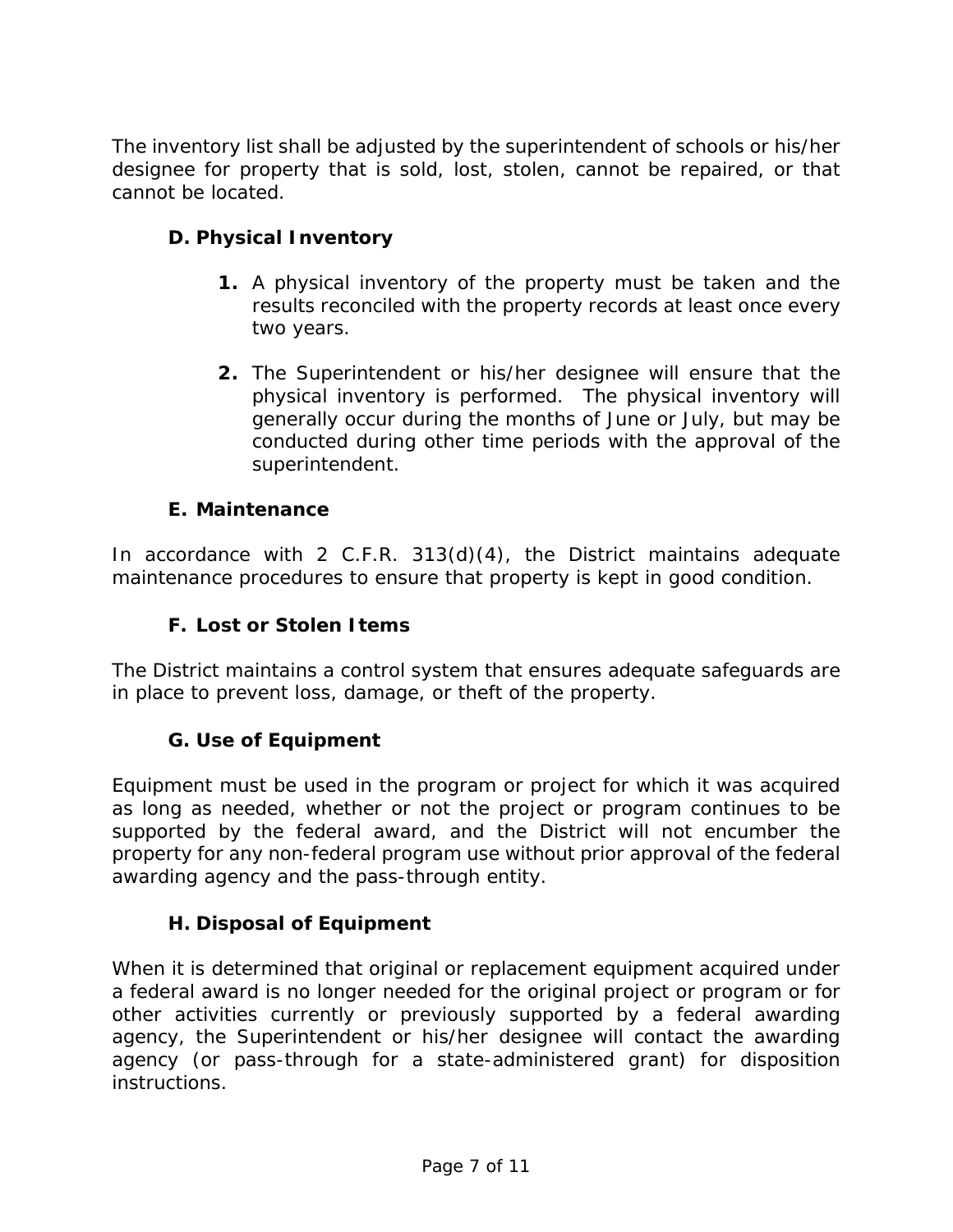If the item has a current FMV of \$5,000 or less, it may be retained, sold, or otherwise disposed of with no further obligation to the federal awarding agency.

# **V. Financial Management**

## **A. Identification.**

The District will identify, in its accounts, all federal awards received and expended and the federal programs under which they were received. Federal program and award identification include, as applicable, the CFDA title and number, federal award identification number and year, name of the federal agency, and, if applicable, name of the pass-through entity.

## **B. Financial Reporting**

The District will make an accurate, current, and complete disclosure of the financial results of each federal award or program in accordance with the financial reporting requirements set forth in the Education Department General Administrative Regulations (EDGAR).

## **C. Accounting Records**

The District maintains records which adequately identify the source and application of funds provided for federally-assisted activities. These records must contain information pertaining to grant or subgrant awards, authorizations, obligations, unobligated balances, assets, expenditures, income and interest and be supported by source documentation.

### **D. Internal Controls**

The Superintendent or his/her designee must maintain effective control and accountability for all funds, real and personal property, and other assets through board review and approval of claims, an annual audit of the district's finances pursuant to the applicable Nebraska Department of Education and federal rules and regulations, and comparison of expenditures and outlays to budgeted amounts. The District adequately safeguards all such property and assures that it is used solely for authorized purposes.

### **E. Budget Control**

Actual expenditures or outlays will be compared with budgeted amounts for each federal award at least annually and more often as required by law or deemed prudent by the board or administrative staff.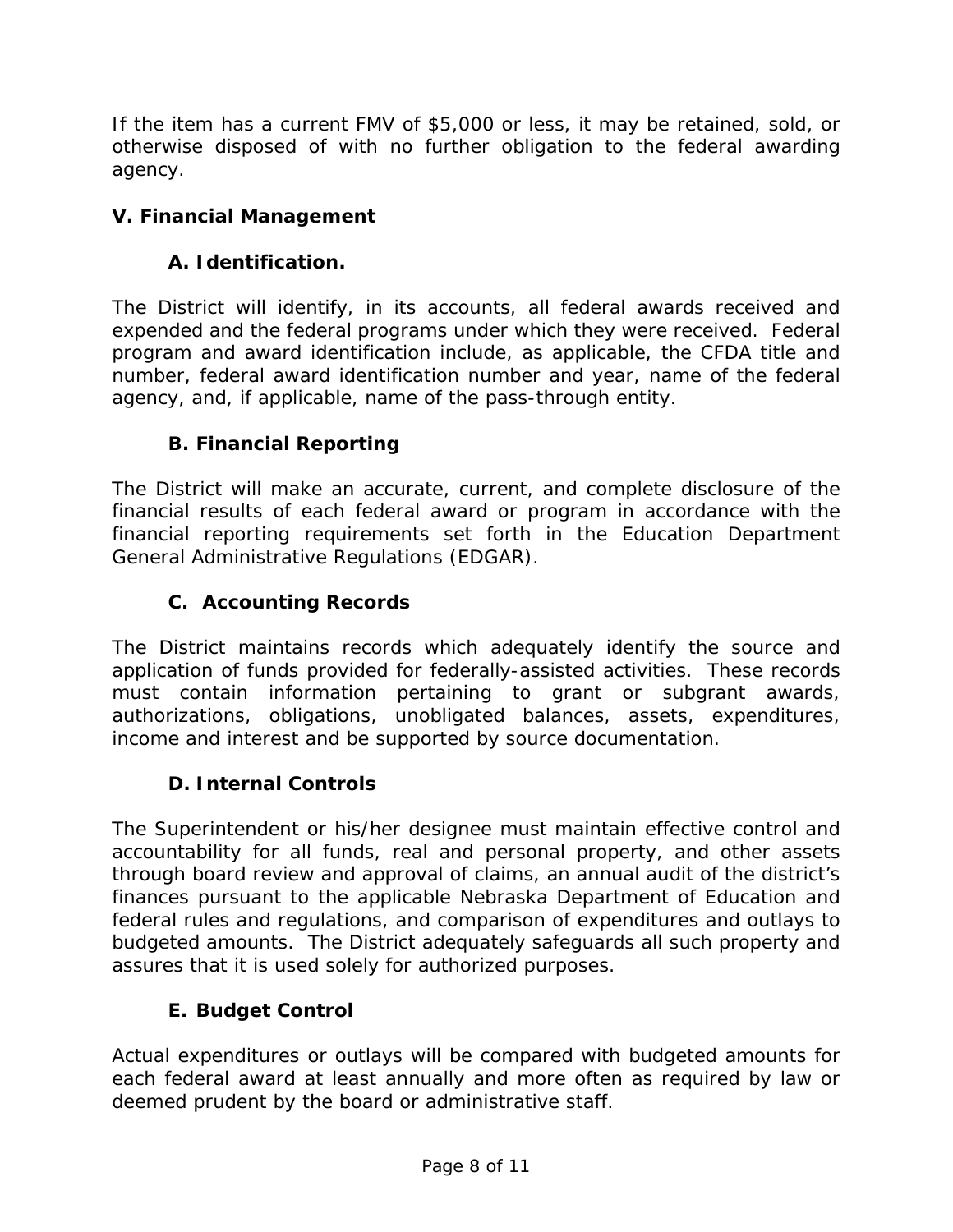# **F. Payment Methods**

The District will comply with applicable methods and procedures for payment that minimize the time elapsing between the transfer of funds and disbursement by the District, in accordance with the Cash Management Improvement Act at 31 CFR Part 205. Generally, the District receives payment from the Nebraska Department of Education on a reimbursement basis. 2 CFR § 200.305. However, if the District receives an advance in federal grant funds, the District will remit interest earned on the advanced payment quarterly to the federal agency. The District may retain interest amounts up to \$500 per year for administrative expenses. 2 CFR § 200.305(b)(9).

Consistent with state and federal requirements, the District will maintain source documentation supporting the federal expenditures (invoices, time sheets, payroll stubs, etc.) and will make such documentation available for the Nebraska Department of Education to review upon request.

## **G. Allowability of Costs**

Expenditures must be aligned with approved budgeted items. Any changes or variations from the state-approved budget and grant application need prior approval.

When determining how the District will spend its grant funds, the Superintendent or his/her designee will review the proposed cost to determine whether it is an allowable use of federal grant funds before obligating and spending those funds on the proposed good or service. All costs supported by federal education funds must meet the standards outlined in EDGAR, 2 CFR Part 3474 and 2 CFR Part. The Superintendent or his/her designee must consider these factors when making an allowability determination.

The Superintendent or his/her designee will consider Part 200's cost guidelines when federal grant funds are expended. The Superintendent or his/her designee will also consider whether all state - and District-level requirements and policies regarding expenditures have been followed.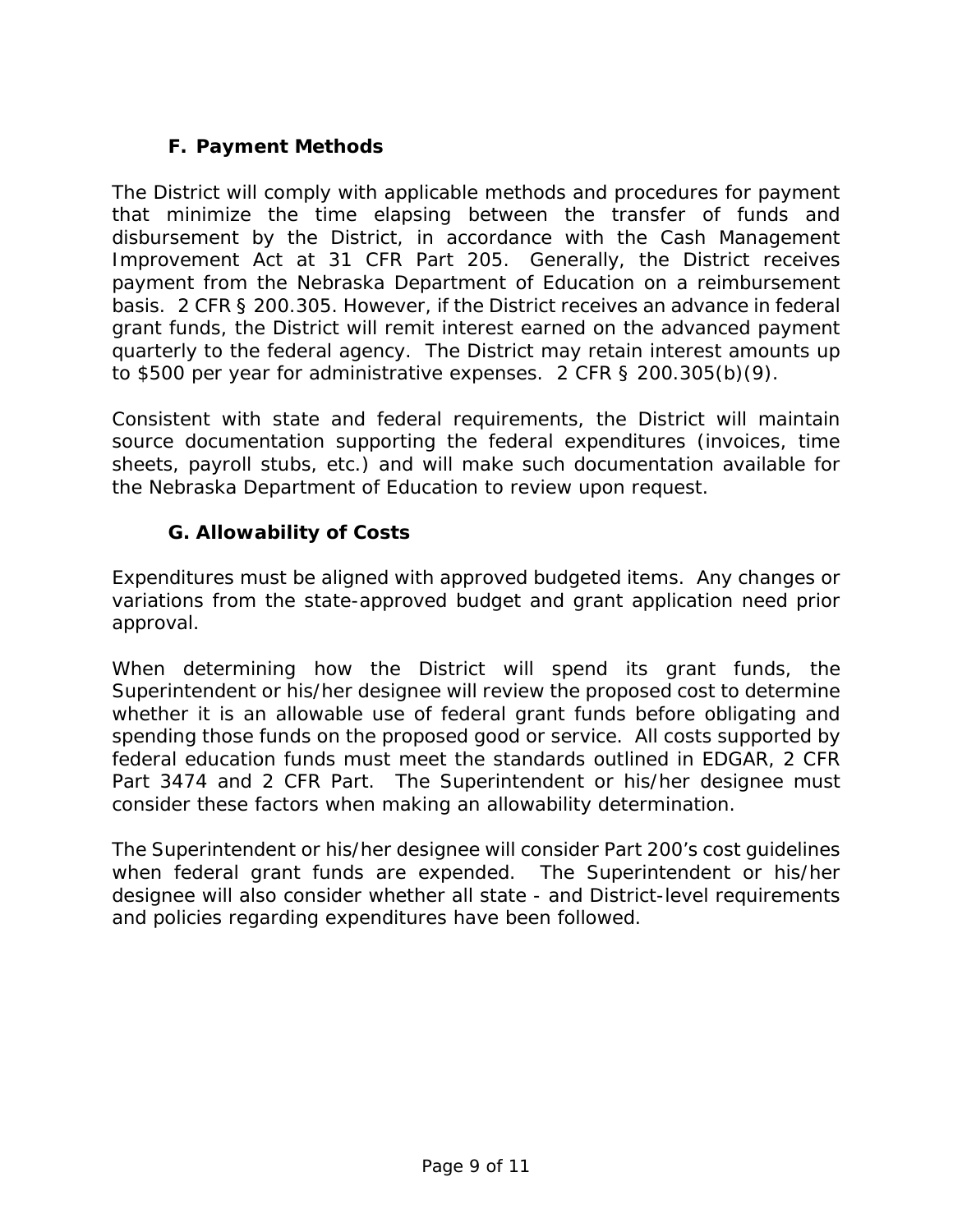### **VI. Other Contract Matters.**

#### **A. Required Terms**

The non-Federal entity's contracts must contain the applicable provisions required by section 200.326 and described in Appendix II to Part 200— Contract Provisions for non-Federal Entity Contracts Under Federal Awards.

#### **B. Contracting with Certain Vendors**

Pursuant to the standards contained in 2 C.F.R. § 200.321, the District will take all necessary affirmative steps to assure that minority businesses, women's business enterprises, and labor surplus area firms are used when possible consistent with state law.

To the maximum extent practicable, the school food program shall purchase domestic commodities or products produced in US or processed in US substantially using agricultural commodities produced in US.

#### **C. Record Keeping**

- **1.** Record Retention
	- a) The District maintains all records that fully show (1) the amount of funds under the grant or subgrant; (2) how the subgrantee uses those funds; (3) the total cost of each project; (4) the share of the total cost of each project provided from other sources; (5) other records to facilitate an effective audit; and (6) other records to show compliance with federal program requirements. 34 C.F.R. §§ 76.730-.731 and §§ 75.730-.731. The District also maintains records of significant project experiences and results. 34 C.F.R. § 75.732. These records and accounts must be retained and made available for programmatic or financial audit.
	- b) The U.S. Department of Education is authorized to recover any federal funds misspent within 5 years before the receipt of a program determination letter. 34 C.F.R. § 81.31(c). Schedule 10 (Local School Districts) and Schedule 24 (Local Agencies General Records) of the Nebraska Records Management Division as approved by the Nebraska Secretary of State/State Records Administrator requires the District to maintain records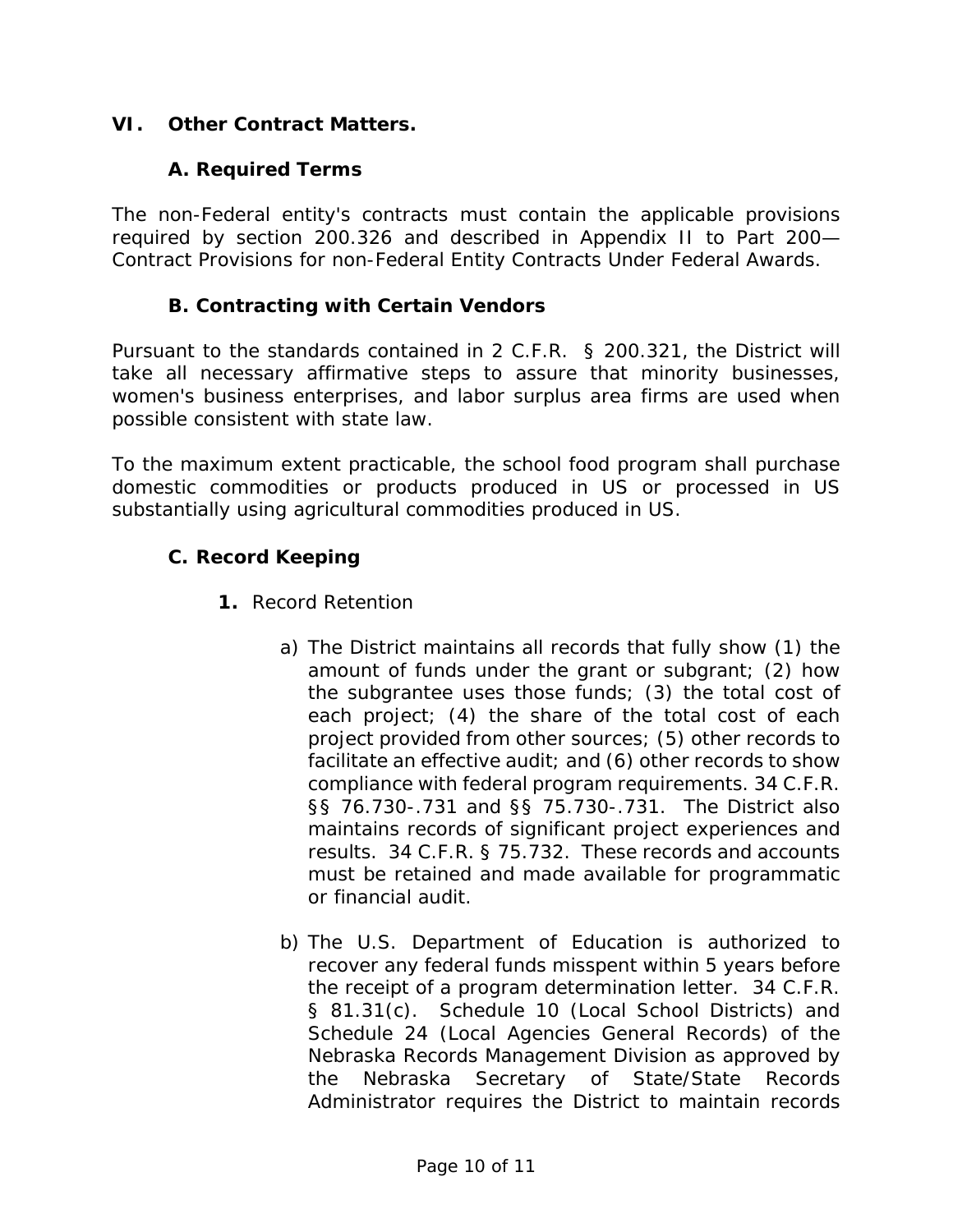regarding federal awards for a minimum of six (6) years. Consequently, the District shall retain records for a minimum of six (6) years from the date on which the final Financial Status Report is submitted, unless otherwise notified in writing to extend the retention period by the awarding agency, cognizant agency for audit, oversight agency for audit, or cognizant agency for indirect costs. However, if any litigation, claim, or audit is started before the expiration of the record retention period, the records will be retained until all litigation, claims, or audit findings involving the records have been resolved and final action taken. 2 C.F.R. § 200.333.

- c) Records will be destroyed in compliance with Schedule 10, Schedule 24, and State law. This includes the completion of a Records Disposition Report.
- **2.** Maintenance of Procurement Records
	- a) The District must maintain records sufficient to detail the history of all procurements. These records will include, but are not necessarily limited to the following: rationale for the method of procurement, selection of contract type, contractor selection or rejection, the basis for the contract price (including a cost or price analysis), and verification that the contractor is not suspended or debarred.
	- b) Retention of procurement records shall be in accordance with applicable law and Board policy.

### **D. Privacy**

The District has protections in place to ensure that the personal information of both students and employees is protected. These include the use of passwords that are changed on a regular basis; staff training on the requirements of the Family Educational Rights and Privacy Act (FERPA) and State confidentiality requirements; and training on identifying whether an individual requesting access to records has the right to the documentation.

Adopted on: October 14, 2019, as Revised and Updated July 12, 2021 Revised on: July 12, 2021 Reviewed on: August 16, 2019, September 16, 2019, October 14, 2019, July 12, 2021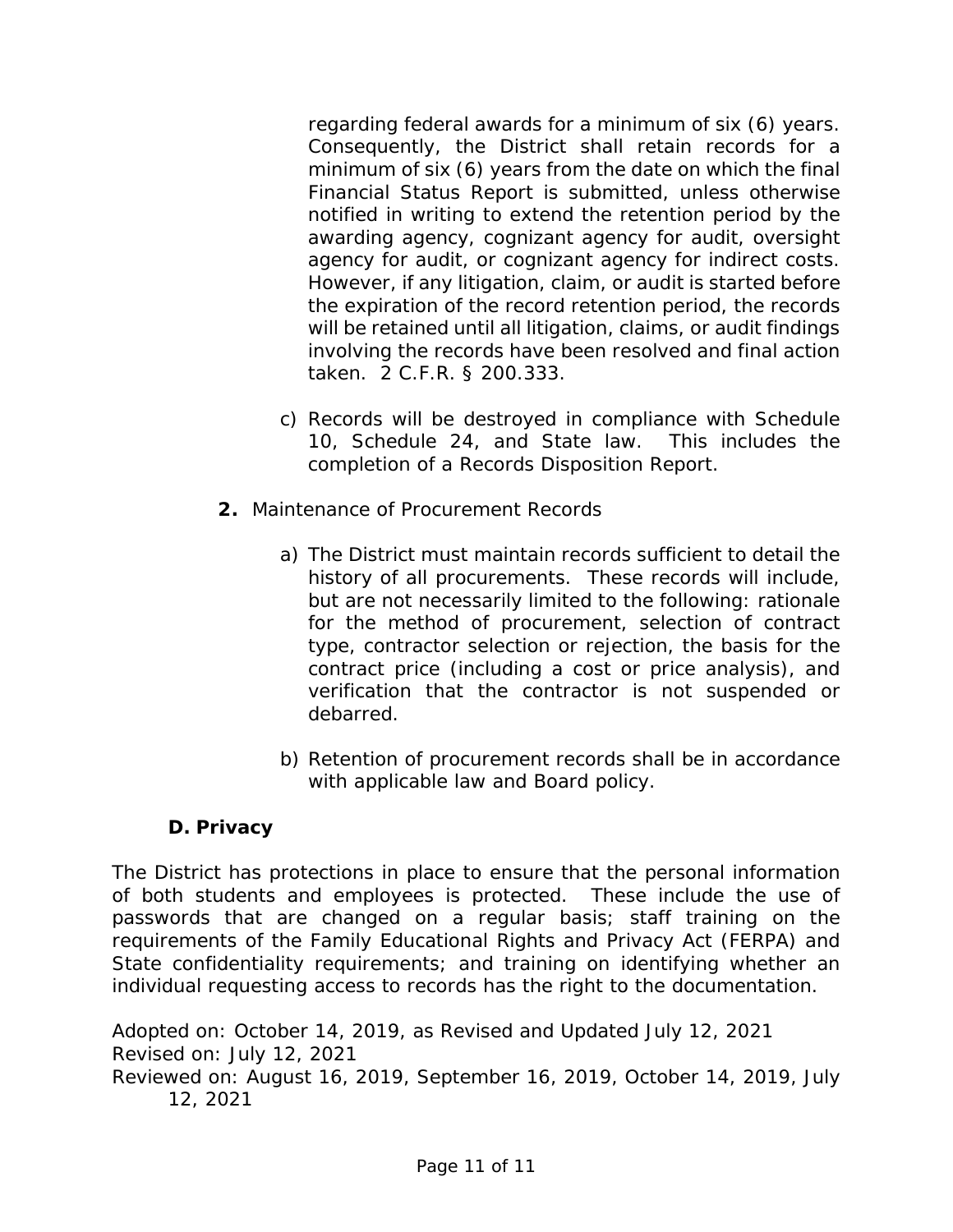# **3005 School Activities Fund**

The superintendent of schools shall establish an activities fund account to be used to finance the operations of student organizations, inter-school athletics, and other school activities that are not a part of any other fund. All transactions related to the activities fund shall be conducted through an account at a board-approved depository.

The superintendent shall manage the activities fund and serve as its treasurer. The superintendent may divide the activities fund into more than one account to allocate portions of the fund for different purposes.

Funds in an activity's account after the activity ceases to exist shall be transferred to the general fund or such other fund as the board may choose. Funds left in a graduating class's account may be transferred into any other school account at any time after graduation upon board approval.

As school activities are a responsibility of the school district, any deficit in the activity fund shall be paid from the general fund.

Adopted on: February 10, 2014 Revised on: January 16, 2014 Reviewed on: January 16, 2014, February 10, 2014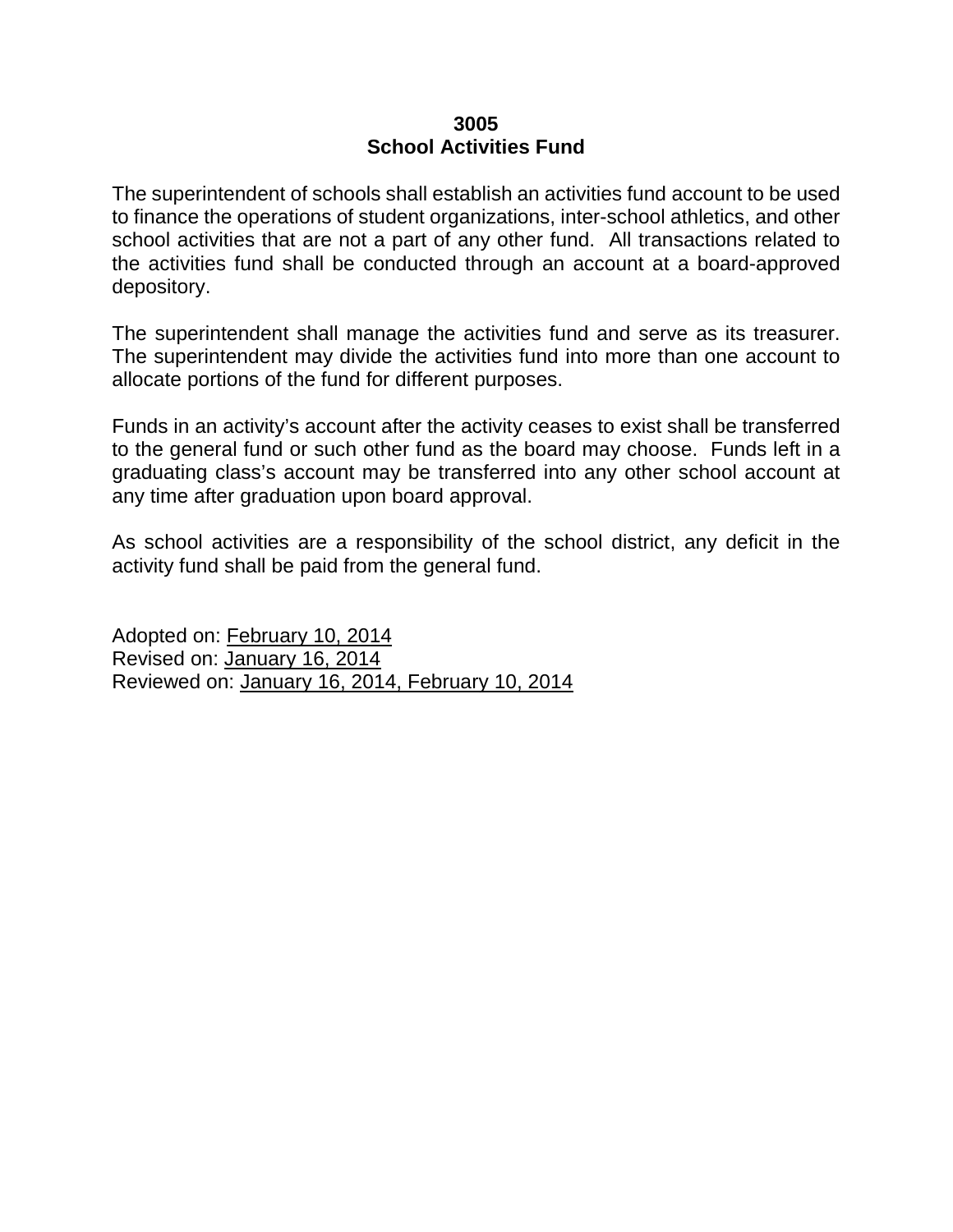#### **3007 Review of Bills**

Bills for payment will be presented to the secretary/bookkeeper by the first of the month. The Secretary/Bookkeeper will review bills for payment and then present them to the Superintendent for review. All Bills to be presented for payment will be included in the board packet before the scheduled board of education meeting each month. The packet will be made available to the board at least four (4) days before the meeting. Any questions or concerns of board members regarding any of these bills will be discussed at the board meeting before approval of the payment of the bills.

Adopted on: February 10, 2014 as revised September 16, 2019 Revised on: January 16, 2014, September 16, 2019 Reviewed on: January 16, 2014, February 10, 2014, August 26, 2019, September 16, 2019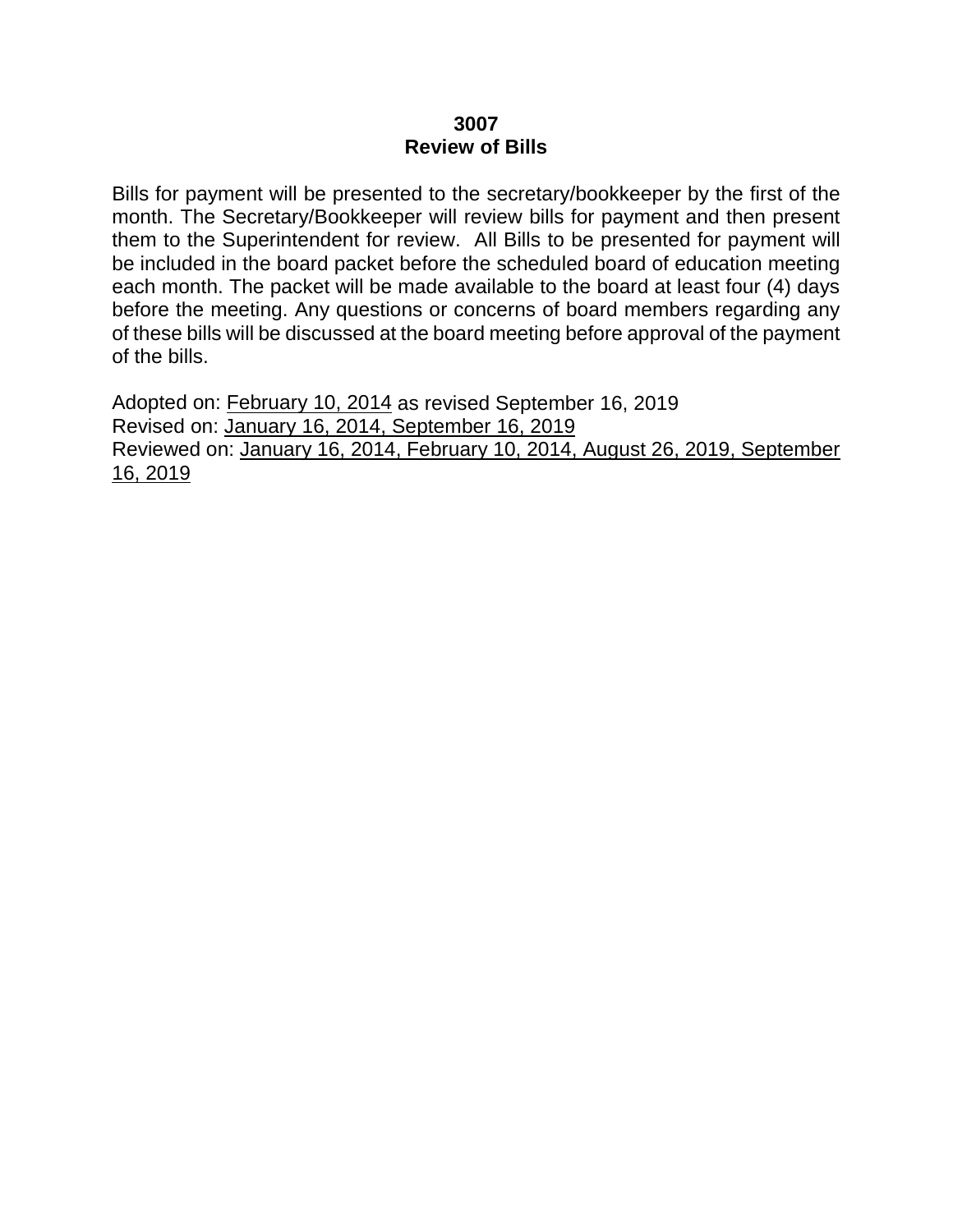# **3008 Gifts, Grants and Bequests**

The school district encourages those who wish to make gifts, grants, bequests or devises of property, real or personal, to the school district to make such donations through the district's foundation if available.

The superintendent or his or her designee is authorized to accept on behalf of the school district gifts of personal property that are consistent with the district's mission and objectives and which the superintendent reasonably believes has a fair market value of \$5,000/\$10,000 or less.

In its sole discretion, the board of education may accept donations when they are consistent with the district's mission and objectives. When the board accepts a donation, it shall become the sole property of the district. The donation will be under the complete control of the board which will not have any obligation to replace it if it is destroyed or becomes obsolete.

Adopted on: February 10, 2014, as revised September 16, 2019 Revised on: January 16, 2014, September 16, 2019 Reviewed on: January 16, 2014, February 10, 2014, August 26, 2019, September 16, 2019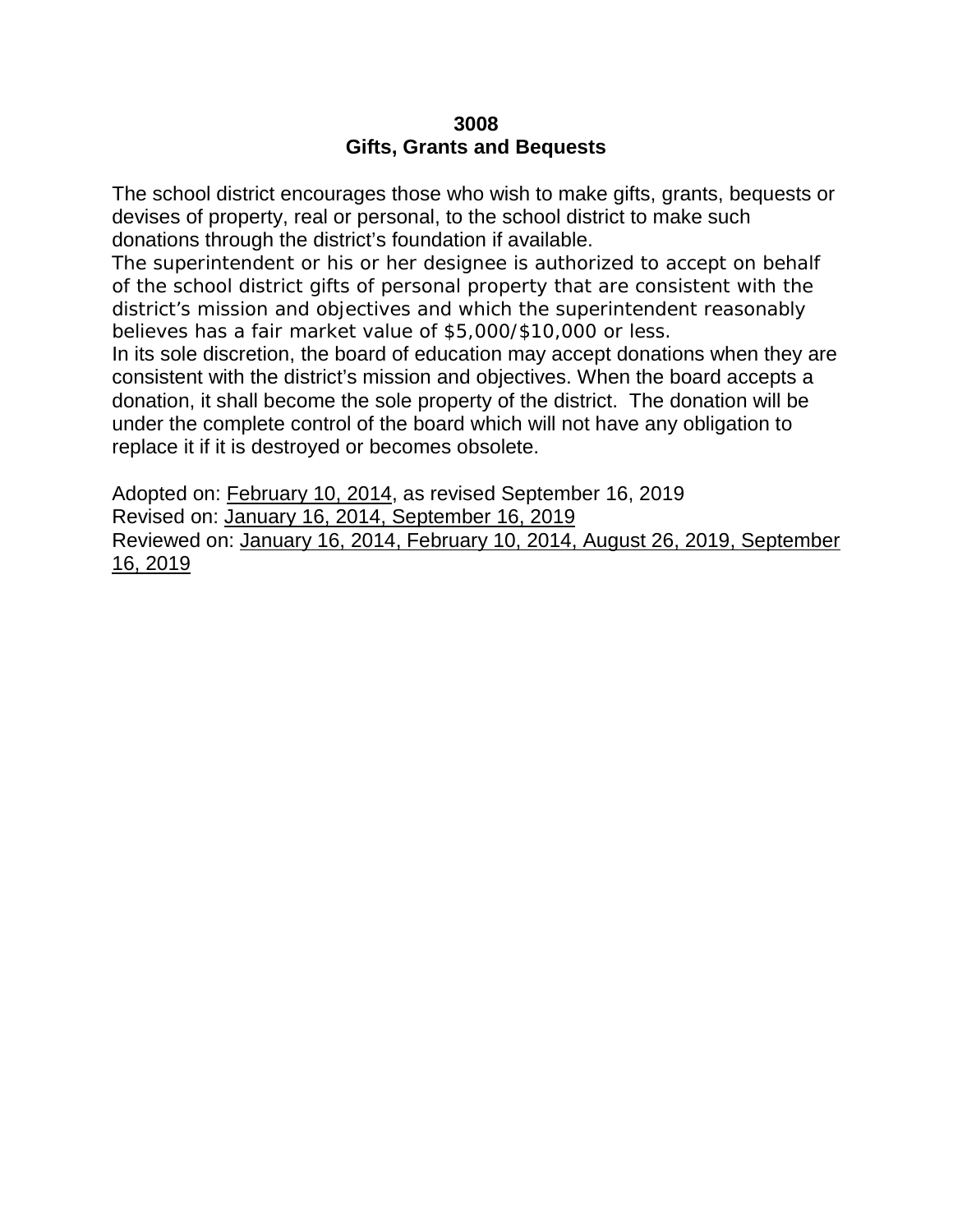# **3009 Audit**

The board of education shall appoint a certified public accountant or public accounting firm to audit all school accounts annually and report to the board of education. The audit shall include all areas required by law and the rules of the Nebraska Department of Education. The auditor is not obligated to follow generally accepted accounting principles (GAAP) but shall conduct the audit according to the standards of the auditing profession.

Adopted on: February 10, 2014 as revised September 16, 2019

Revised on: January 16, 2014, September 16, 2019 Reviewed on: January 16, 2014, February 10, 2014, August 26, 2019, September 16, 2019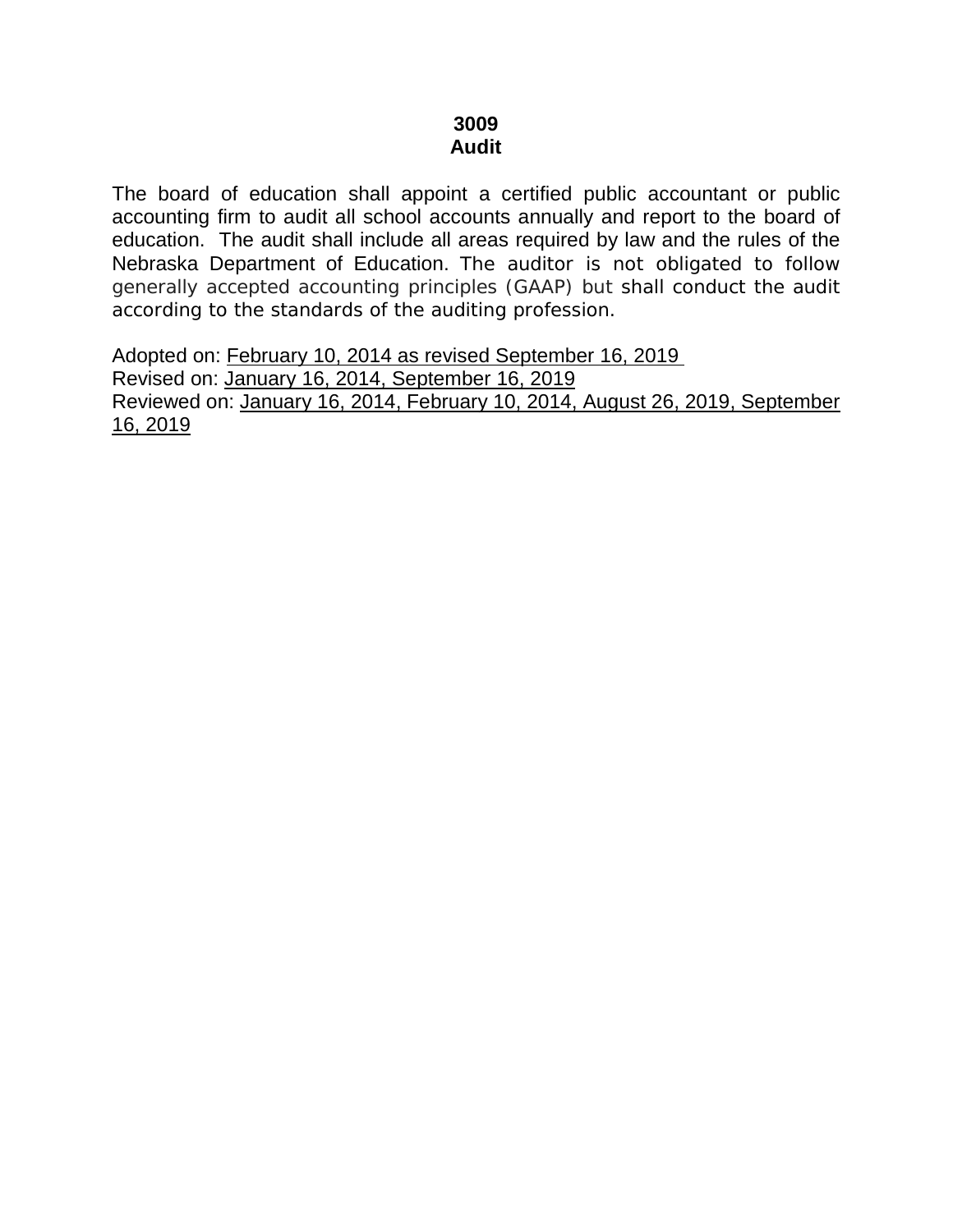#### **3010 Insurance**

The board or education shall purchase such insurance as it deems appropriate to protect the district, the board as a corporate body, individual board members, appointed officers, employees, and volunteers from financial loss arising from any claim, demand, suit or judgment. The district may, but is not required to, solicit bids for insurance coverage.

The board shall review its insurance coverage before its expiration date, or as need dictates.

Adopted on: February 10, 2014 Revised on: January 16, 2014 Reviewed on: January 16, 2014, February 10, 2014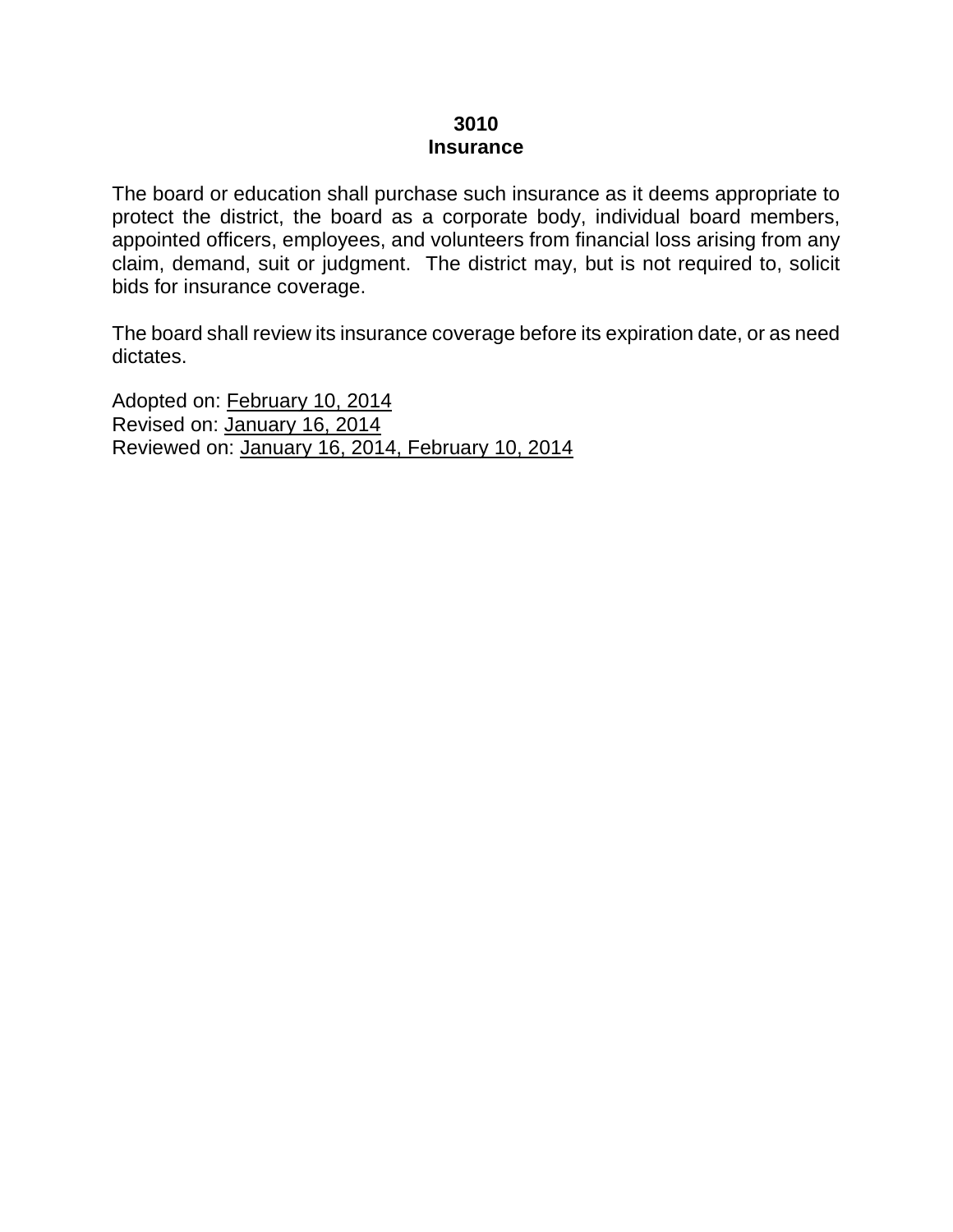#### **3011 Transportation**

The school district will provide free transportation, partially provide free transportation, or pay an allowance for transportation in lieu of free transportation on each day school is in session to the students who reside in the district and qualify for transportation according to the district's transportation plan. The families of students who will not be provided transportation pursuant to the district's plan or who must drive students to a pick-up point will be reimbursed according to statute if they qualify for such reimbursement. Parents seeking mileage reimbursement must submit requests to the district on forms which may be obtained from the office of the Superintendent of Schools.

When a student who has been attending the district is placed into foster care, school district staff will collaborate with state and local child welfare agencies to determine whether transportation is required under state law when it is in the child's best interest that their school of origin be maintained. The district will only provide transportation to students placed in foster care when the responsible child welfare agency agrees to reimburse the school district for the cost of transportation or when transportation is otherwise required by law. The board designates the Superintendent of Schools as the initial point of contact for child welfare agency representatives to discuss transportation issues related to children in foster care.

Students who are homeless will be provided with transportation pursuant to Board Policy 5014.

The district will provide transportation to tuition students in accordance with the contract provisions, if any, for services from the contracting districts.

The use of buses for class parties, field trips, and similar purposes shall require the prior approval of the superintendent or appropriate principal.

Adopted on: March 10, 2014 as revised September 16, 2019. Revised on: February 10, 2014, September 16, 2019 Reviewed on: February 10, 2014, March 10, 2014, August 26, 2019, September 16, 2019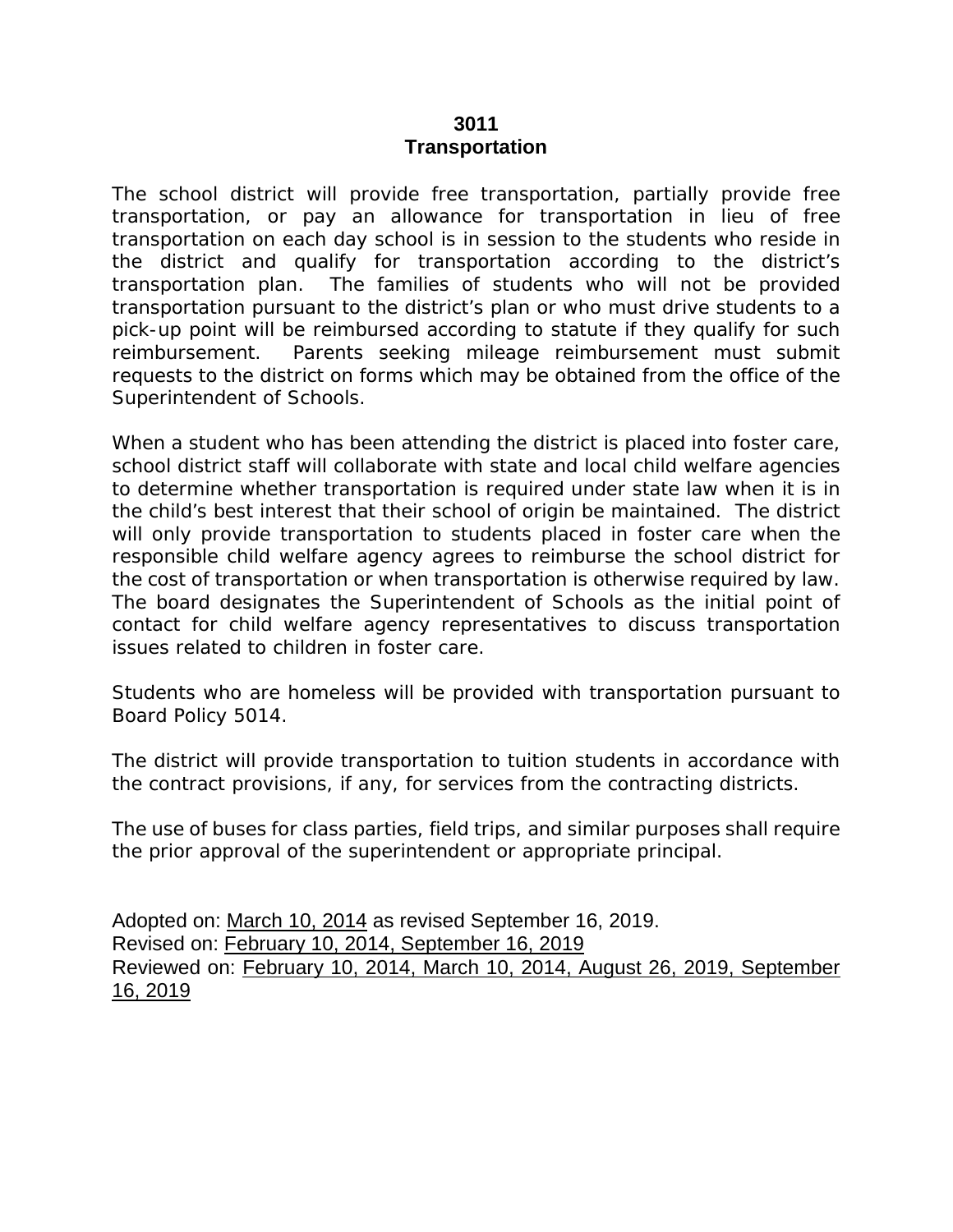# **3013 Emergency Closings**

School shall be held on the dates set forth on the official calendar, and shall not be closed or dismissed except when superintendent or his or her designee determines that it is impossible or impracticable to hold school. When school is closed there will be no school-sponsored activities held without the permission of the superintendent or building administrator.

Adopted on: March 10, 2014 Revised on: February 10, 2014 Reviewed on: February 10, 2014, March 10, 2014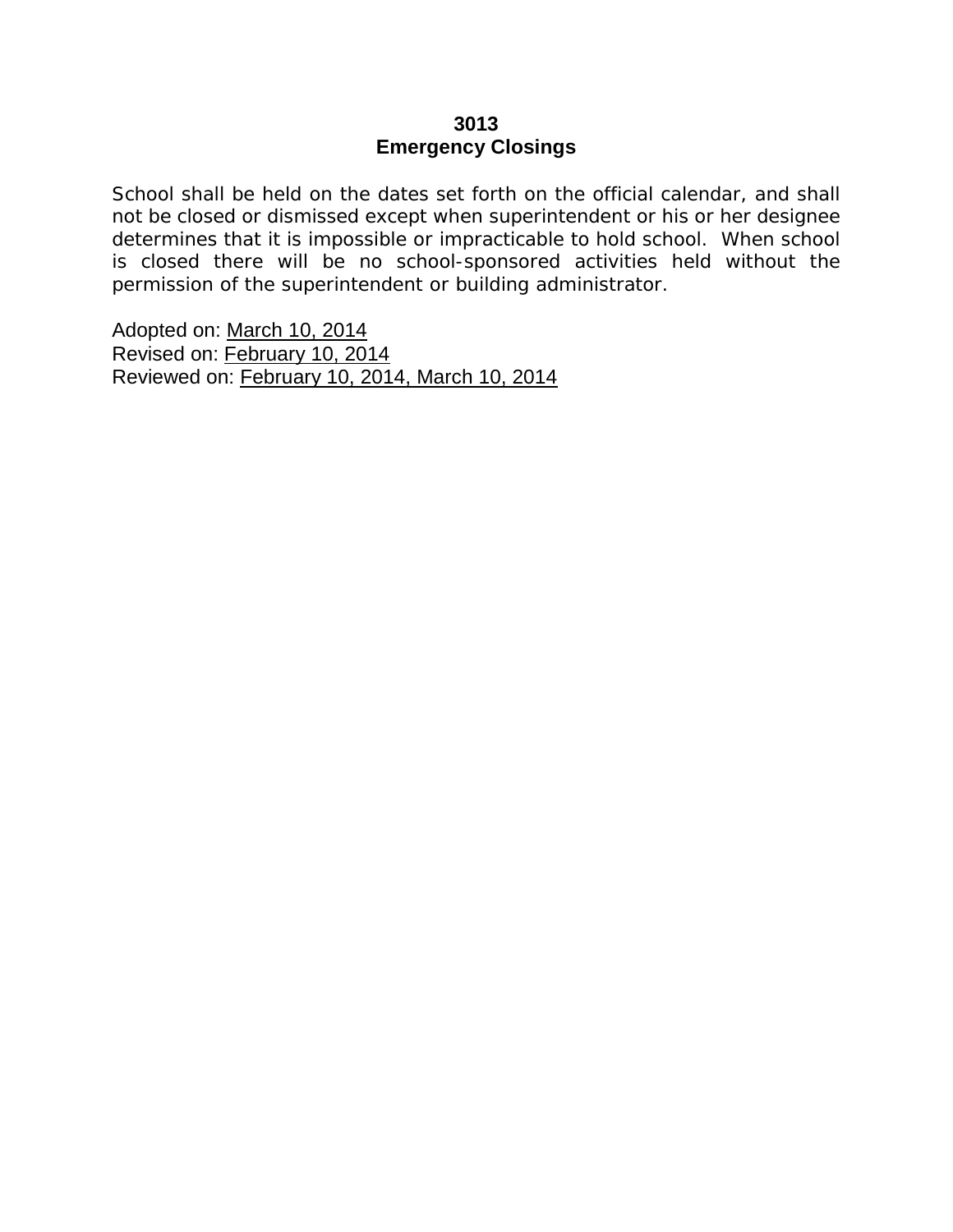# **3014 Use of School Property**

- 1. Use of Specific Facilities by Application and Agreement
	- a. The district permits non-commercial use of the following facilities by individual patrons for their personal health and wellness: weight room, track, and Gym when not in use for classes or events. The district understands that it would not be feasible to require a patron to apply to use facilities like the weight room on every occurrence. The facility uses defined in this paragraph are an exception to the general facility use requirements contained in this policy for ease of administration and efficiency. All other facility uses must comply with the other provisions of this policy.
	- b. These particular facilities may be used upon only one application and upon signing the district's written waiver and agreement.
	- c. Use of these facilities is governed by this and other district policy and the agreement signed by the user. A copy of each agreement will be maintained in the district's central office.
- 2. General Facilities Use Guidelines
	- a. School facilities may be used by various education and community organizations and individuals when it is in the interest of the general public.
	- b. School facilities may not be used for personal profit and other commercial purposes. The district opens its facilities to district patrons for the benefit of the public, not commercial uses. Due to the complications created by groups or individuals using district facilities for commercial purposes, these uses are prohibited. Booster clubs and other organizations raising money purely for the support of student groups, as defined below, and not for personal profit are not considered commercial uses but must comply with the district's policies which apply to these groups.
	- c. Any person or group using school facilities must assure that it will be responsible for maintaining order, protecting property, and providing security and safety.
	- d. Only those organizations and persons who are known to school officials, who have financial resources sufficient to cover all rentals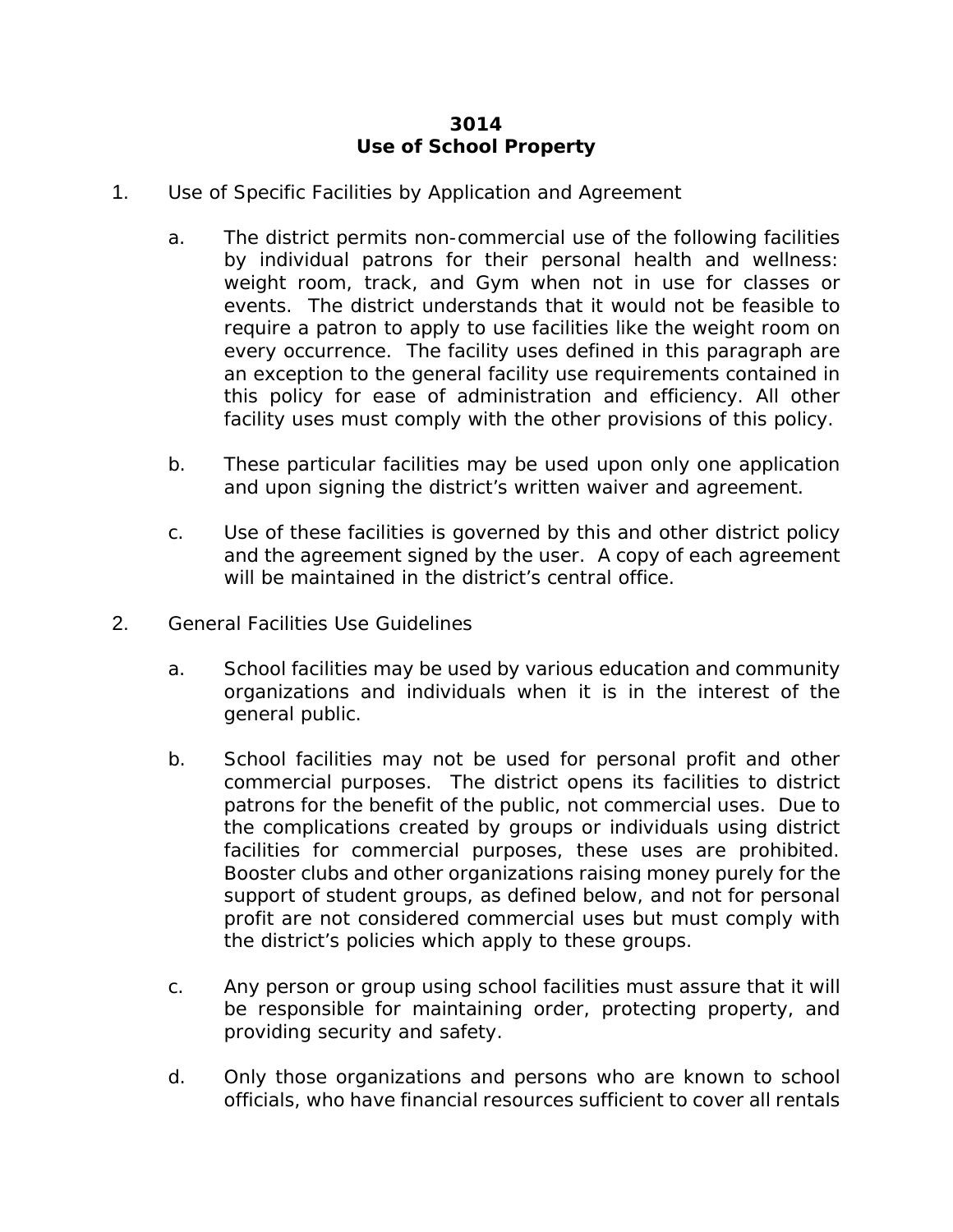and possible damages, and who are willing to discharge such obligations shall be permitted to use the school facilities and equipment.

- e. The rental fees for school facilities shall be set by the board.
- f. Non-curricular student groups or non-student groups (as those terms are defined below) that wish to use the facility must submit a facility use application which may be obtained from the district's central office. The application must be received by the superintendent prior to the approval of any facility use.
- g. The shop and weight room may not be used by students when school is not in session, unless supervised by a district staff member or a responsible adult upon approval of the superintendent. Use of the shop and weight room in violation of this provision may lead to the students being denied access to these facilities or other consequences permitted by board policy and Nebraska law.
- h. Any person or group using the school facilities, for any purpose, must comply with all of the district's policies, rules, and regulations.
- 3. Definitions
	- a. "Curriculum-related student groups" shall mean students participating in school-sponsored activities, supervised by district staff, related to the curriculum, and recognized by the board.
	- b. "Extracurricular student groups" shall mean students participating in an extracurricular activity, sponsored by the district, supervised by district staff, and recognized by the board, such as athletic teams and academic teams which are not otherwise categorized as "curriculum-related student groups."
	- c. "Non-curriculum related student groups" shall mean all other groups comprised primarily of students who attend the district participating in activities such as Boy Scouts, Girl Scouts, 4-H, political groups, religious groups, and other similar youth groups.
	- d. "Non-student group" shall mean all other groups or individuals who apply to use district facilities.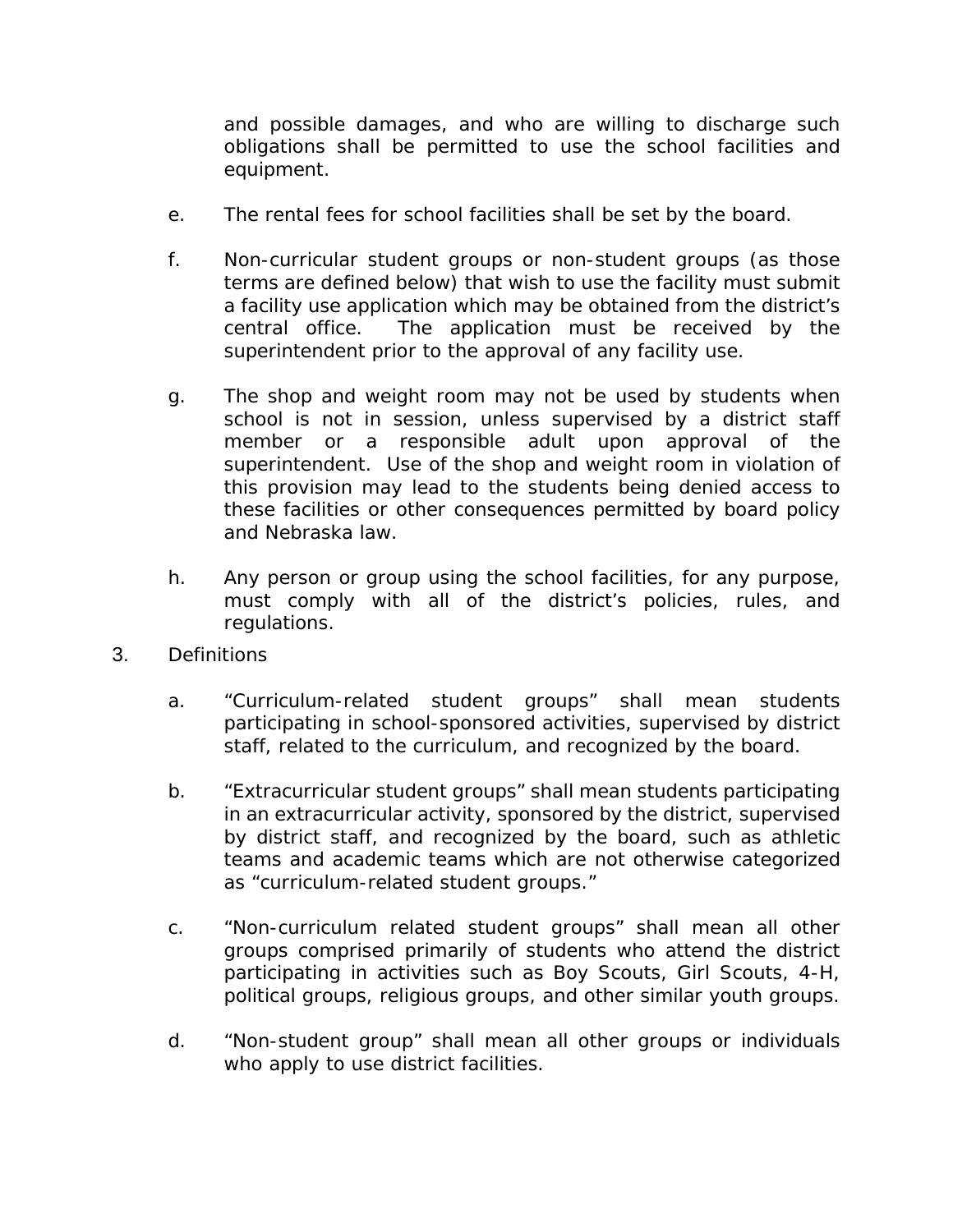- e. "Superintendent" shall mean the superintendent of schools or his/her designee.
- 4. Use of School Property by Student Groups
	- a. Curriculum-related and Extracurricular student groups
		- i.) Curriculum-related and Extracurricular student groups may use school facilities at no cost to the group, if they restore the facilities to their prior state after using them.
		- ii.) The district shall bear any costs associated with use by these groups (*e.g.*, the fee paid to a cook or a custodian required to be in attendance).
		- iii.) Curriculum-related and Extracurricular student groups have priority over non-curriculum related student groups and non-student groups.
	- b. Non-curriculum related student groups
		- i. Non-curriculum related student groups may use the school building during non-instructional time. Such use shall be without charge.
			- (1) Such uses shall occur while the building is normally open and there is a minimum of interference with custodians or other student and staff facility use.
			- (2) These groups may use the school buildings in the evening for meetings if the group is sponsored by an adult and the adult (1) files the application to use the facilities on behalf of the group and (2) assumes responsibility for cleanup and placing the area back in the condition it was in prior to use.
		- ii. Non-curriculum related student groups must apply for use of the facilities and secure the superintendent's permission before using school facilities.
		- iii. Non-curriculum related student groups may meet only on school premises at times and places determined by the superintendent.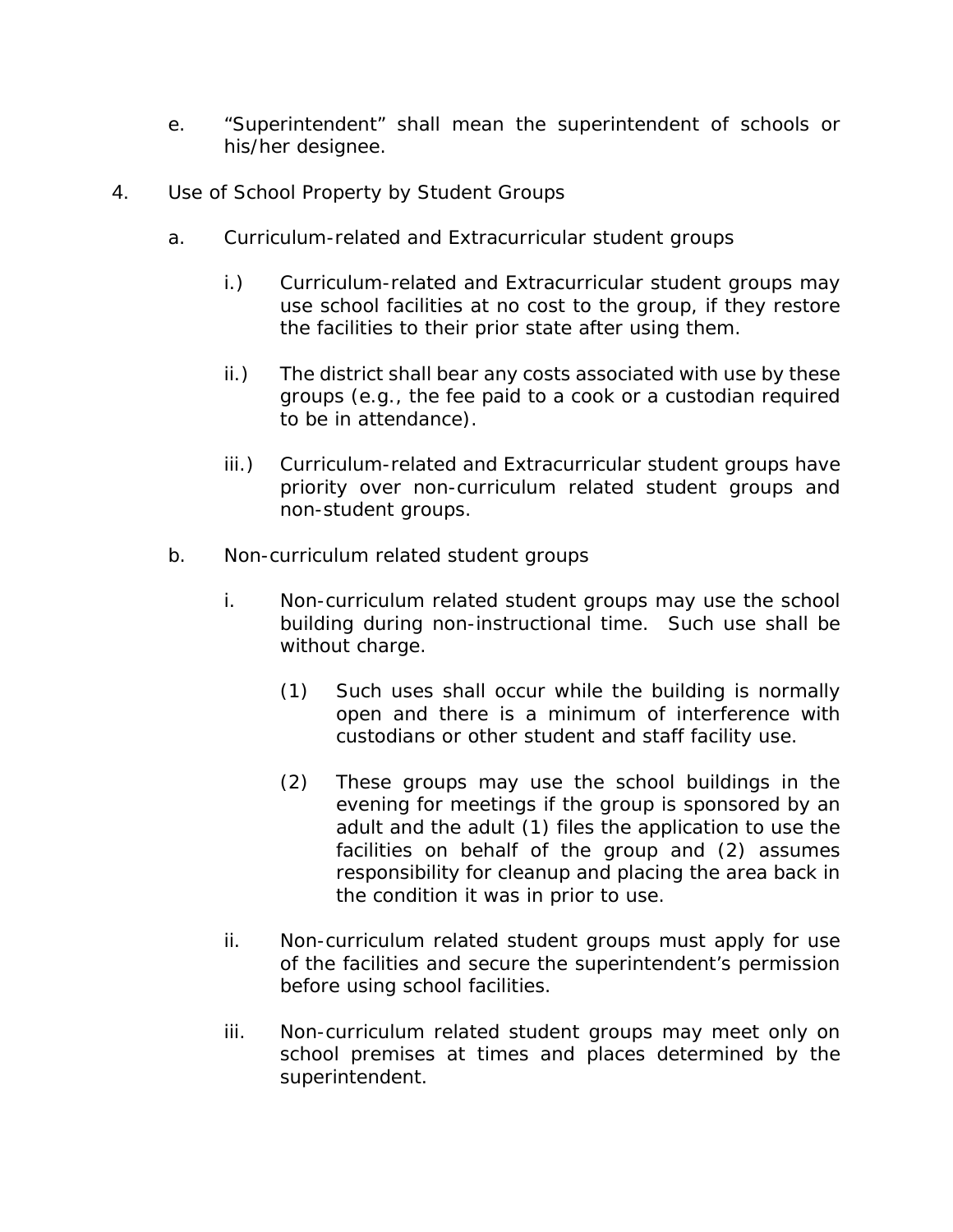- iv. Non-curriculum related student groups must meet each of the following conditions to secure the superintendent's permission to use school facilities:
	- (1) The facility use will occur during non-instructional time.
	- (2) The district has facilities available to accommodate the group.
	- (3) The use is voluntary and for the general benefit of the student participants.
	- (4) The use will not substantially interfere with the orderly conduct of educational activities and other programs within the school.
- 5. Use of facilities by non-student groups
	- a. The superintendent may authorize the use of any school facilities for non-school activities by non-student groups.
	- b. In addition to the guidelines listed elsewhere in this policy and other board policies or administrative protocol, the superintendent will consider the following when making determinations regarding use of district facilities by non-student groups:
		- i. The local education association may hold meetings when classes are not in session and staff members are not on duty.
		- ii. Non-student groups which provide education-related programming and services for students and staff may be given priority of use over other outside groups. The superintendent has sole discretion in determining whether proposed uses relate sufficiently to the district's educational standards and programs.
		- iii. Non-student groups which provide programming and services for community members and others living within the district may be given priority of use over other outside groups.
	- c. Denial of access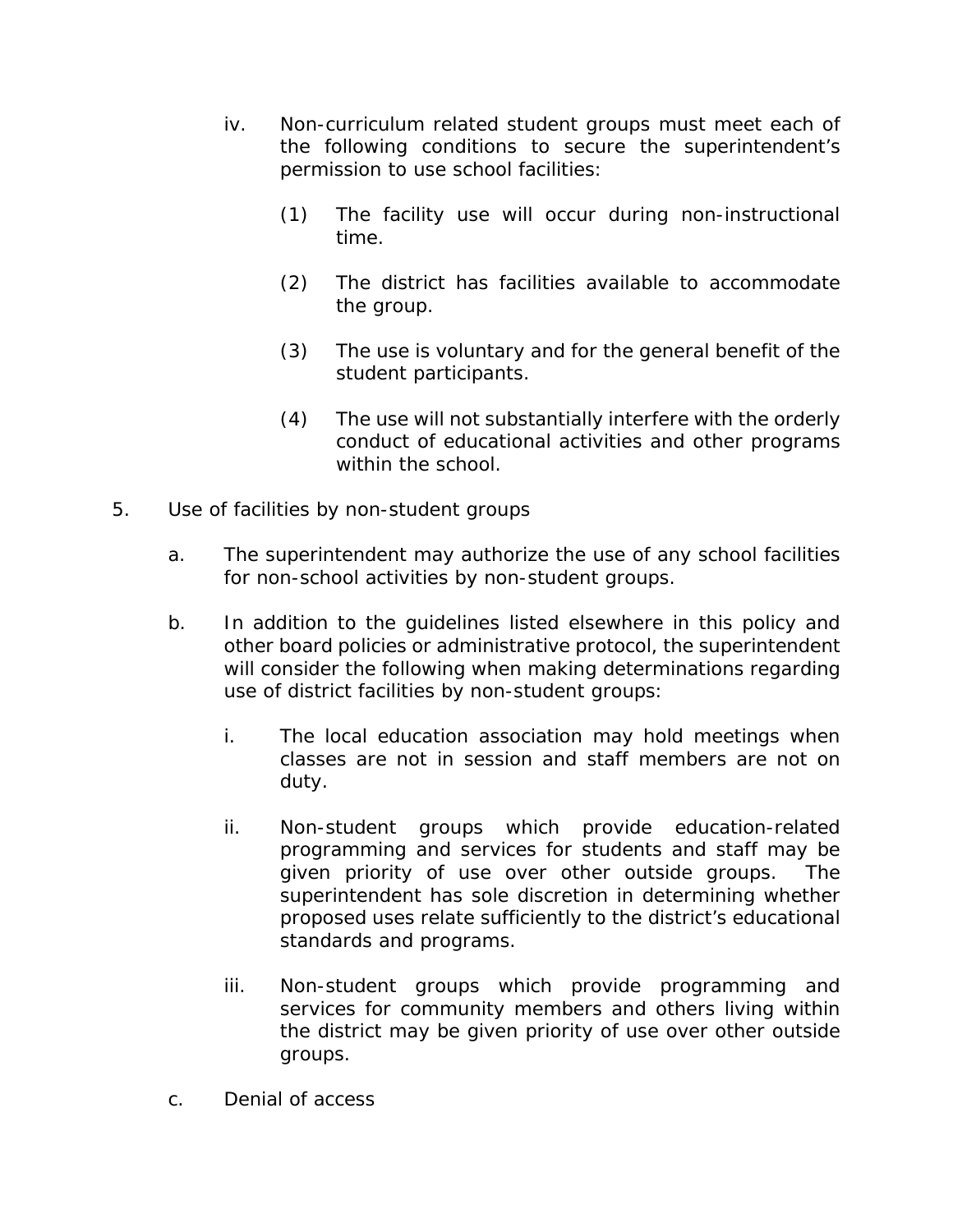- i. The superintendent may limit or deny access to school buildings, grounds, and activities to any person whom the superintendent deems to be using the facilities inappropriately and contrary to the district's mission.
- ii. Upon determining that a person or group has engaged in, or is engaging in conduct that constitutes grounds for exclusion under this policy, the superintendent shall take such action as he or she determines appropriate, including directing the person to cease engaging in the conduct or to leave the school premises or activity immediately. The superintendent may request assistance from law enforcement authorities to remove an offending person from the school grounds. A person who enters school premises in violation of these conditions shall be deemed to be trespassing.
- iii. The superintendent shall have the authority to fix the time when, and the conditions under which, the offending person may return to school premises.
- 6. Students, staff, and community members may use or lease school equipment for non-school use only if they have received the prior permission of the superintendent.
- 7. Proof of Insurance
	- a. When any non-curriculum related or non-student group utilizes school district facilities, the group submitting the facility use application may be asked to provide proof of insurance up to the current tort claims limits applicable to political subdivision in the State of Nebraska. Currently, those limits are \$1,000,000 per person for any number of claims arising out of a single occurrence and \$5,000,000 for all claims arising out of a single occurrence.
	- b. The district may require the non-curriculum related or nonstudent group to include the district as an additional insured on any such policies and may refuse access to its facilities until proof of satisfaction of this requirement is submitted to the superintendent.
- 8. No Fees for Admission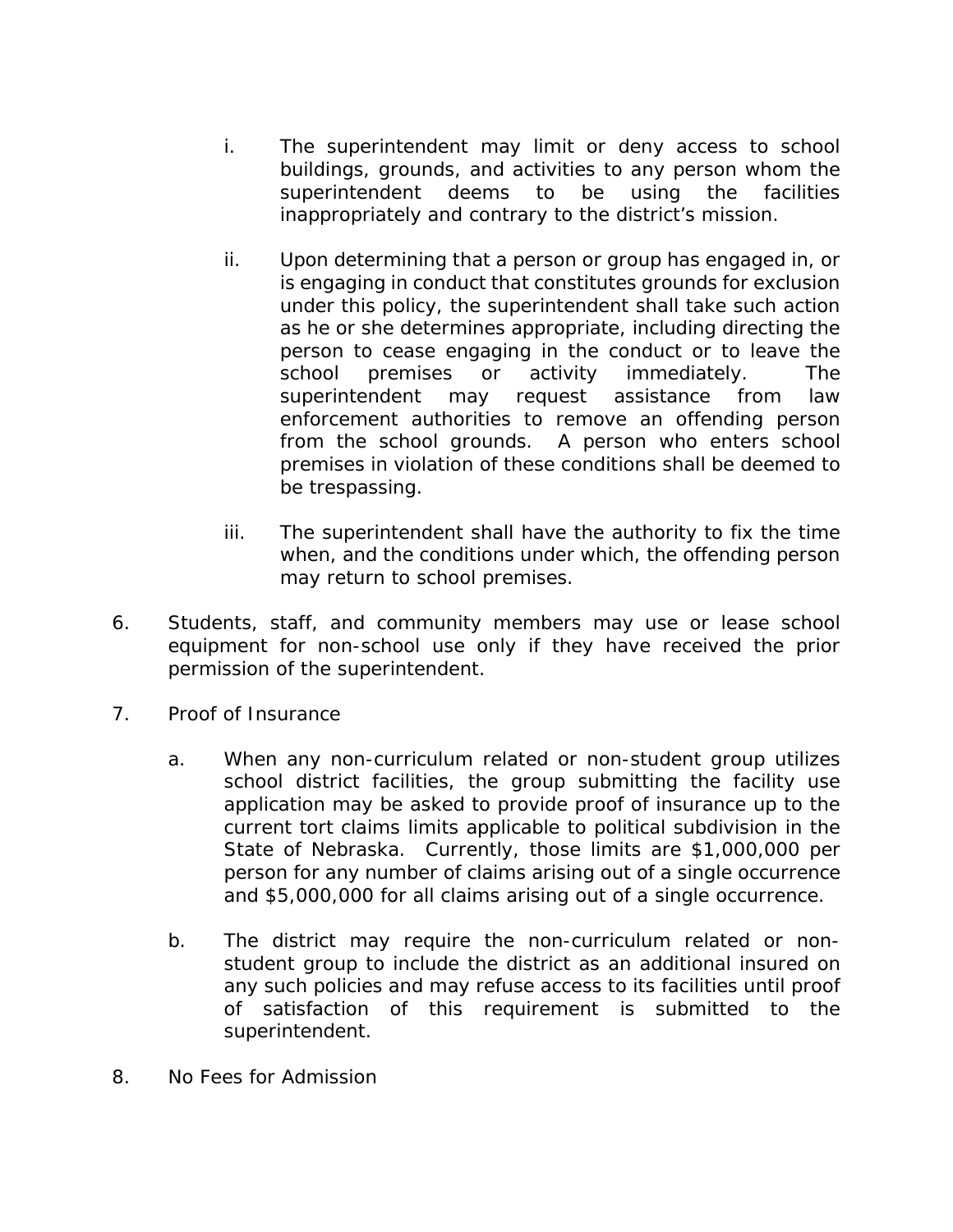- a. Non-curriculum related and non-student groups may not charge a fee to participate in or be a spectator at any recreational activity, event, or other such gathering occurring on district grounds unless approved in advance by the superintendent.
- b. If the district retains control over the area of the premises in which the non-curricular and non-student group desires to use, meaning the district provides supervision, staffing, custodial services, or otherwise maintains its control during the group's use of the facilities, the group may not charge a fee for admission under any circumstances.
- c. Non-curricular and non-student groups may charge for parking or vehicle entry onto the premises unless otherwise prohibited by the superintendent.

Adopted on: April 15, 2014, as revised January 14, 2019 Revised on: March 10, 2014, January 14, 2019 Reviewed on: March 10, 2014, April 15, 2014, January 14, 2019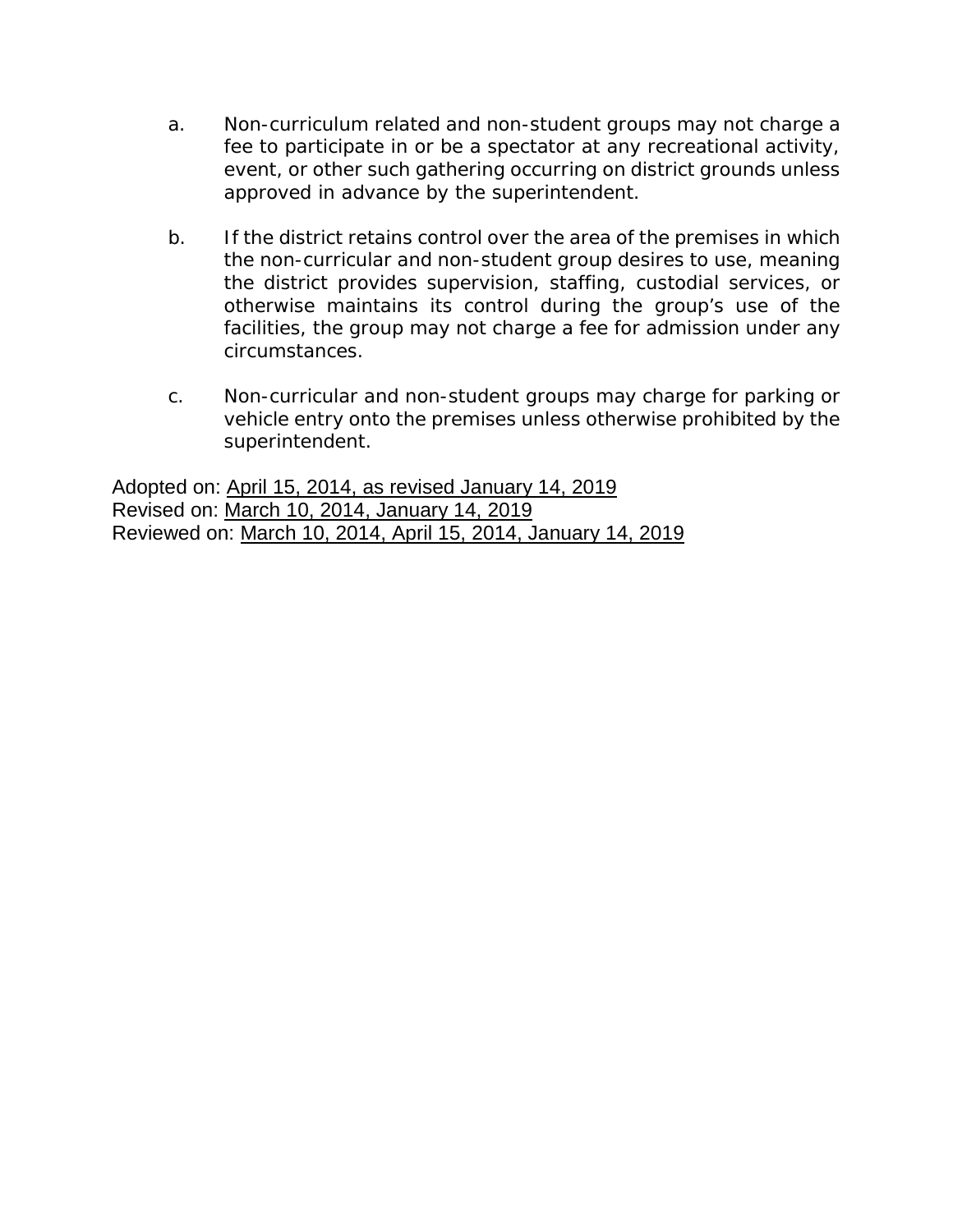# **3015 Time Away From School Activities**

As it is important for students to have some nights free from school activities, school activities will not be scheduled on Wednesday nights or on Sundays without the approval of the superintendent.

Adopted on: March 10, 2014 Revised on: February 10, 2014 Reviewed on: February 10, 2014, March 10, 2014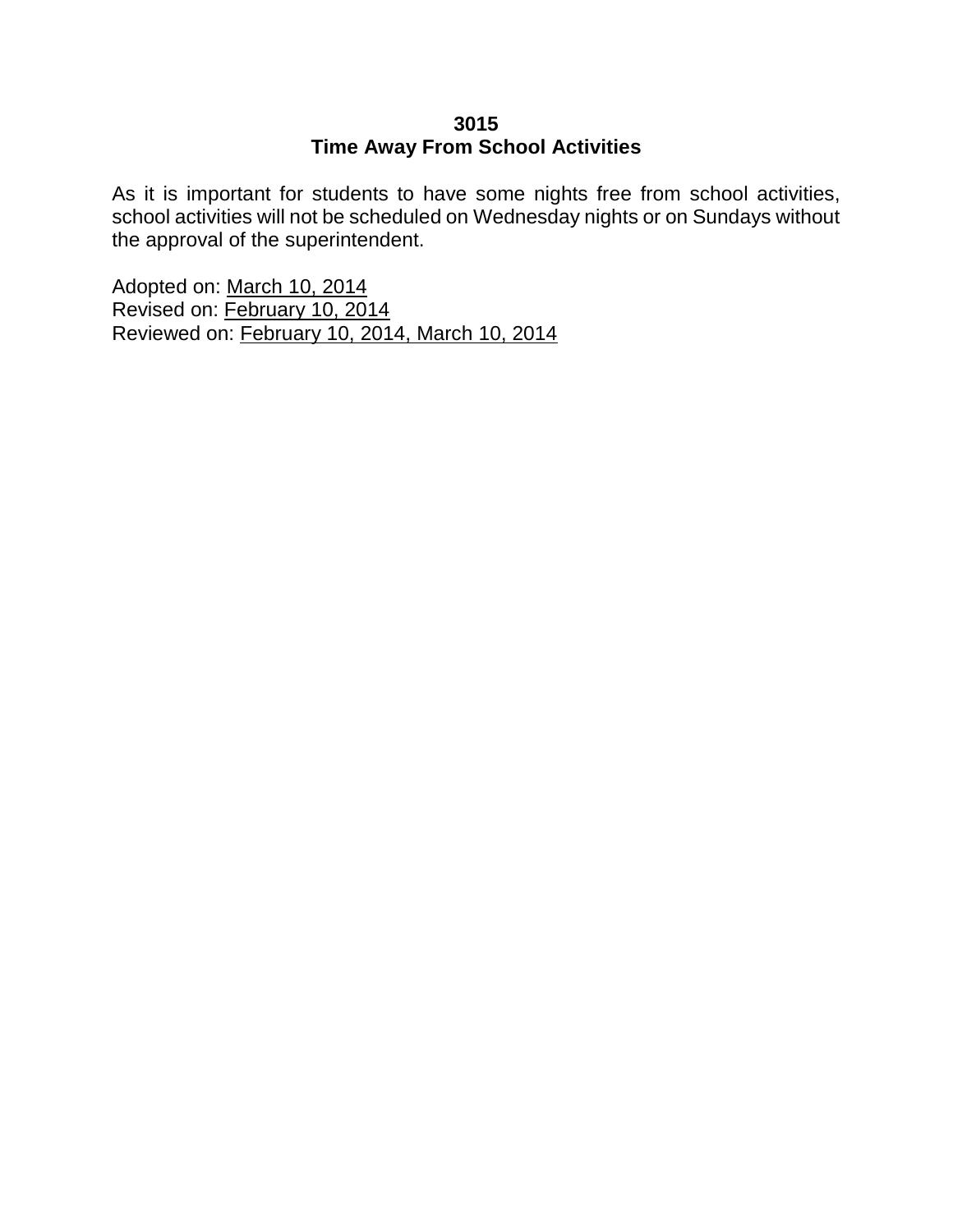# **3016 Smoking and Use of Tobacco Products**

The use or possession of any tobacco product, including the use of vapor products, alternative nicotine products, or any other such look-alike product, is not permitted on school property at any time.

Adopted on: March 10, 2014, as revised on August 13, 2018 Revised on: February 10, 2014, July31, 2018 Reviewed on: February 10, 2014, March 10, 2014, August 13, 2018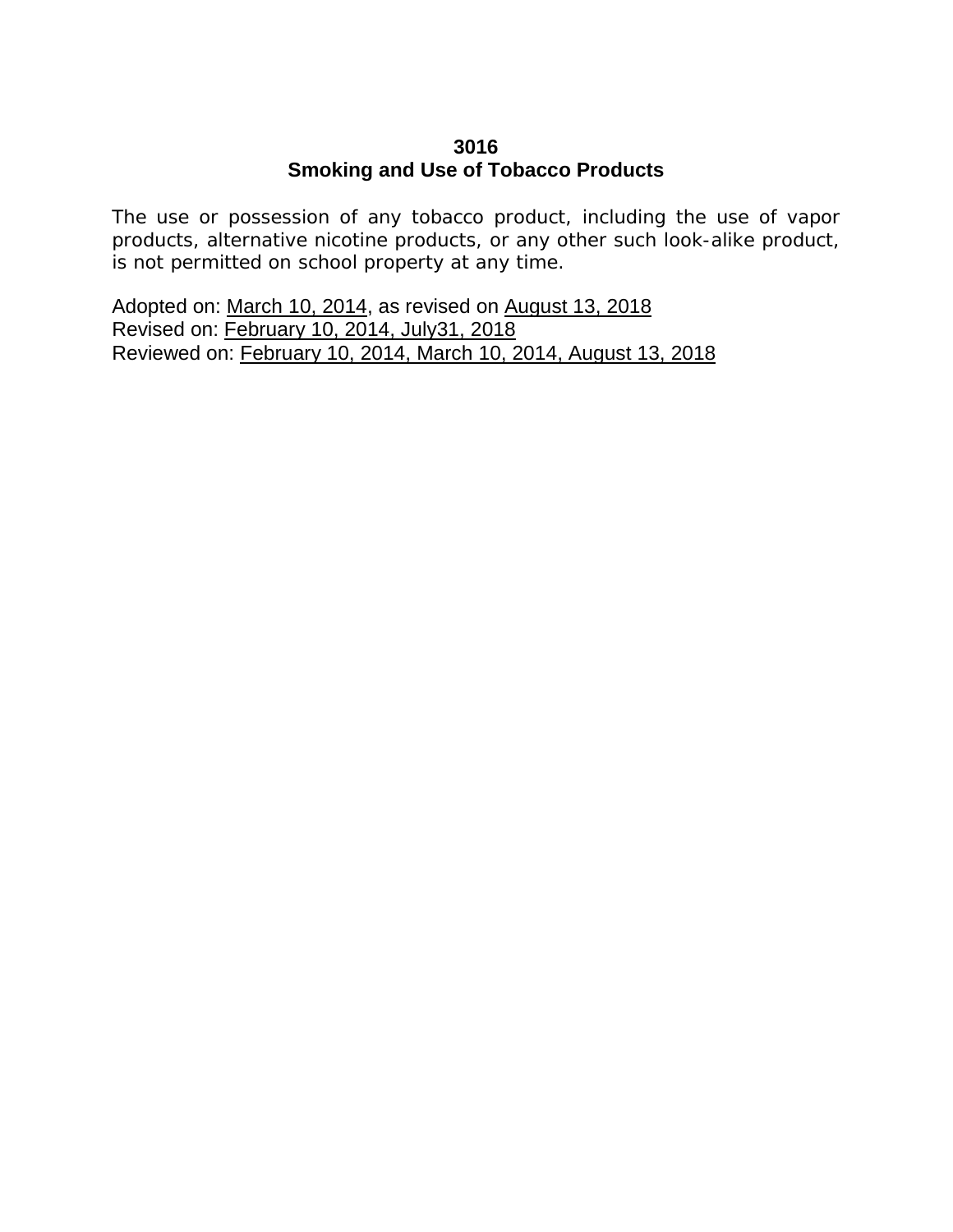#### **3017 Press Releases**

Only individuals who have prior administrative approval may issue press releases regarding school-related activities and events. The superintendent may delegate responsibility for communicating with the media to building principals, the activities director, event sponsors, and other staff on an ad hoc basis.

Adopted on: November 12, 2019 Revised on: Reviewed on: October 14, 2019, November 12, 2019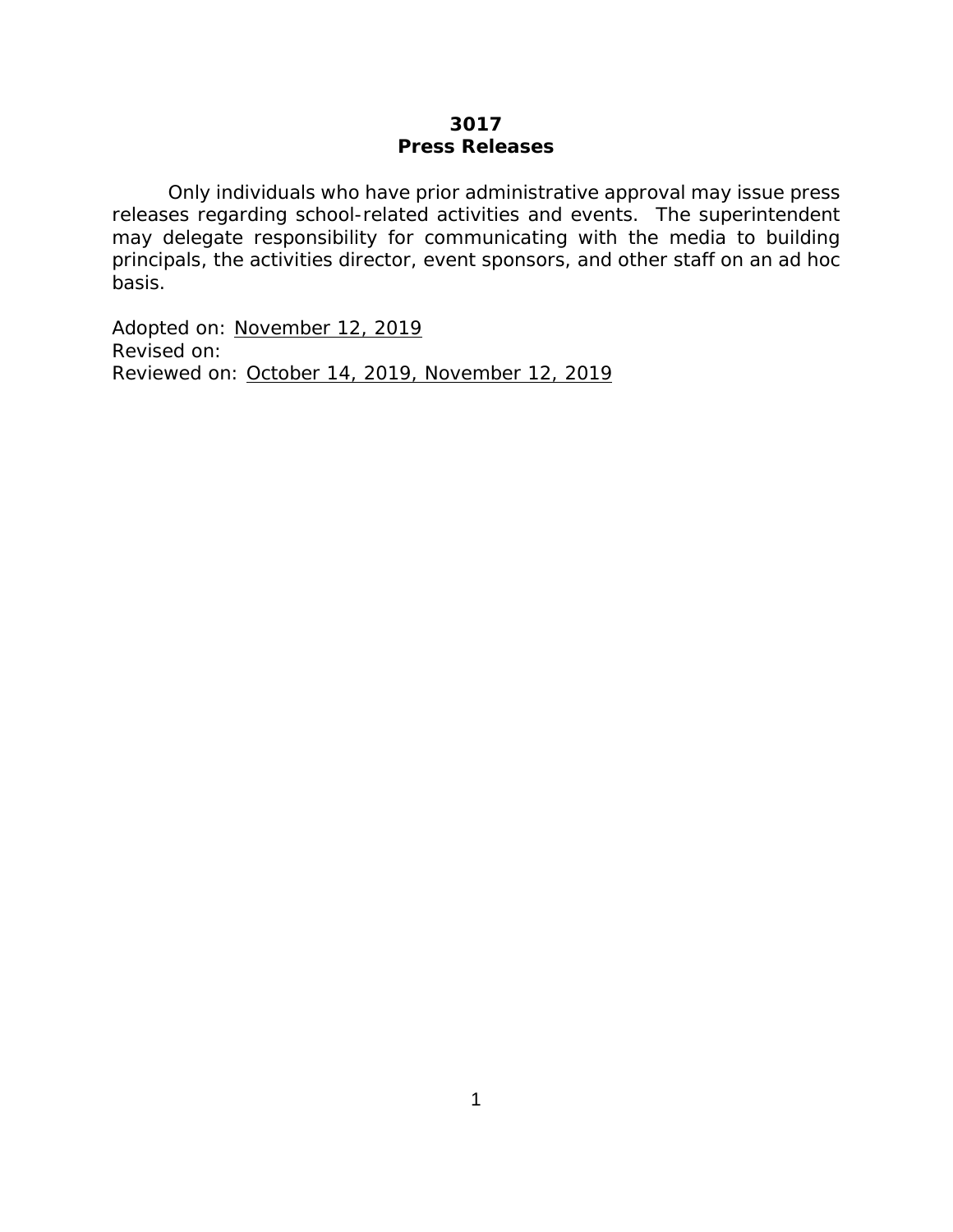#### **3018 Denying Access to School Premises or Activities**

The school district shall provide access to the district's buildings, grounds and activities to students, parents or guardians of students, and other persons who have legitimate reasons for being on school grounds. The superintendent of schools or his or her designee (referred to herein as the "administrator") may limit or deny access to school buildings, grounds, and activities to any person who:

- 1. Disrupts the educational environment;
- 2. Repeatedly fails or refuses to comply with the visitor protocol adopted by each building;
- 3. Is unreasonably boisterous;
- 4. Engages in violence, force, coercion, threats, intimidation, or similar conduct;
- 5. Causes or attempts to cause damage to school property or to the property of any student or school employee;
- 6. Causes or attempts to cause personal injury to any student, school employee or other person on school grounds or at a school activity on or off school grounds;
- 7. Uses vulgar, profane, or demeaning language; or
- 8. Uses fighting words;
- 9. Poses a danger to the safety and wellbeing of students.

Upon determining that a person has engaged in, or is engaging in conduct that constitutes grounds for exclusion under this policy, the administrator shall take such action as he or she determines appropriate, including directing the person to cease engaging in the conduct or to leave the school premises or activity immediately. The administrator may request assistance from law enforcement authorities to remove an offending person from the school grounds.

The administrator shall have the authority to fix the time when, and the conditions under which, the offending person may return to school premises. A person who enters school premises in violation of these conditions shall be deemed to be trespassing. The administrator may summon law enforcement authorities to remove the person and request that criminal proceedings be initiated.

Adopted on: April 15, 2014 Revised on: March 10, 2014 Reviewed on: March 10, 2014, April 15, 2014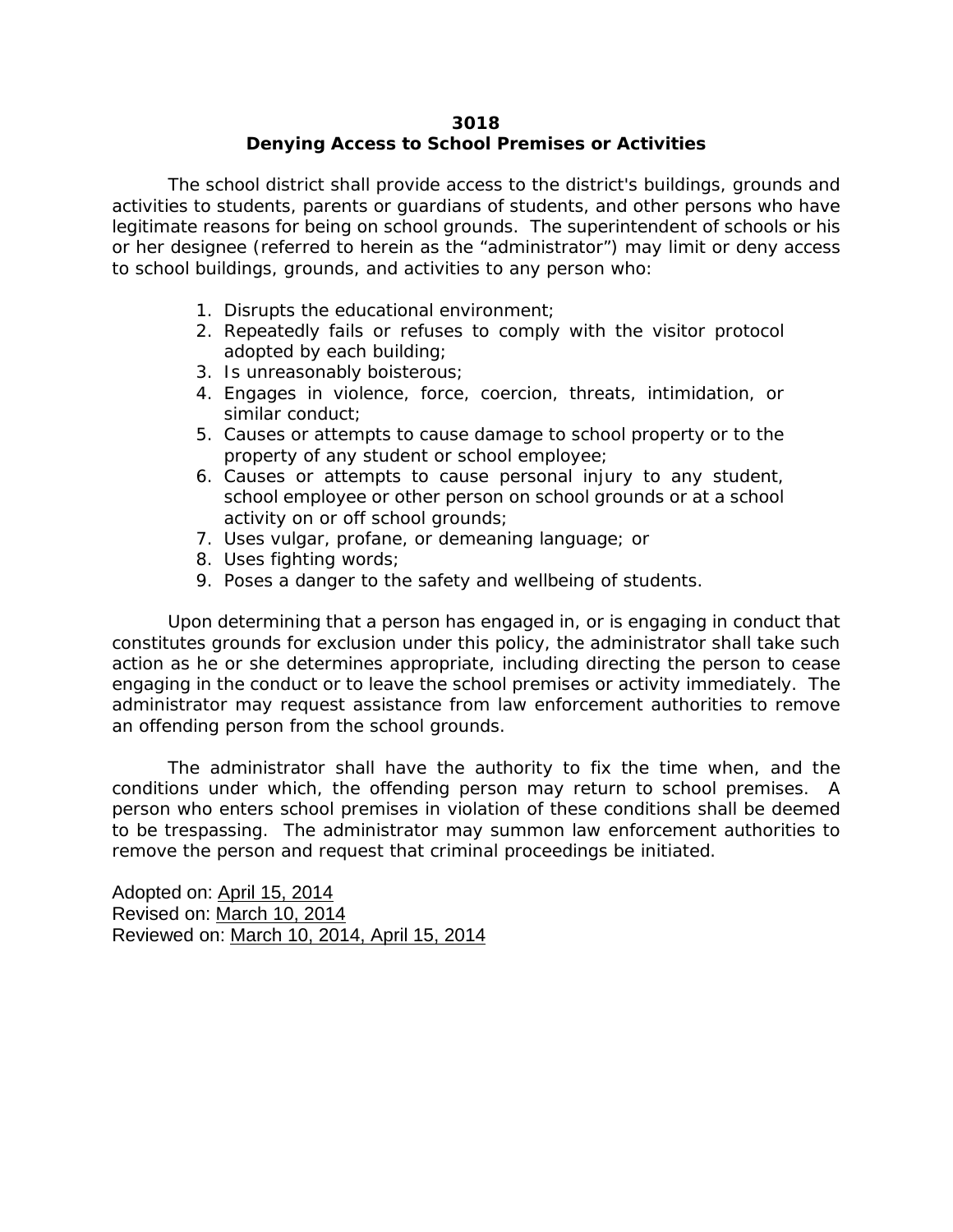#### **3019 Sale or Disposal of School Property**

In selling school property, whether real or personal, the board of education shall be mindful of its financial obligation to the taxpayers of the school district. The board may sell school property in the manner it deems most appropriate for the particular property (e.g., by taking bids, by auction, or by selling the property for a specified price). The board shall take action at a regular meeting to approve the sale or disposal of property by the statutorily required two-thirds vote of the members before selling or disposing of it.

Adopted on: April 15, 2014 Revised on: March 10, 2014 Reviewed on: March 10, 2014, April 15, 2014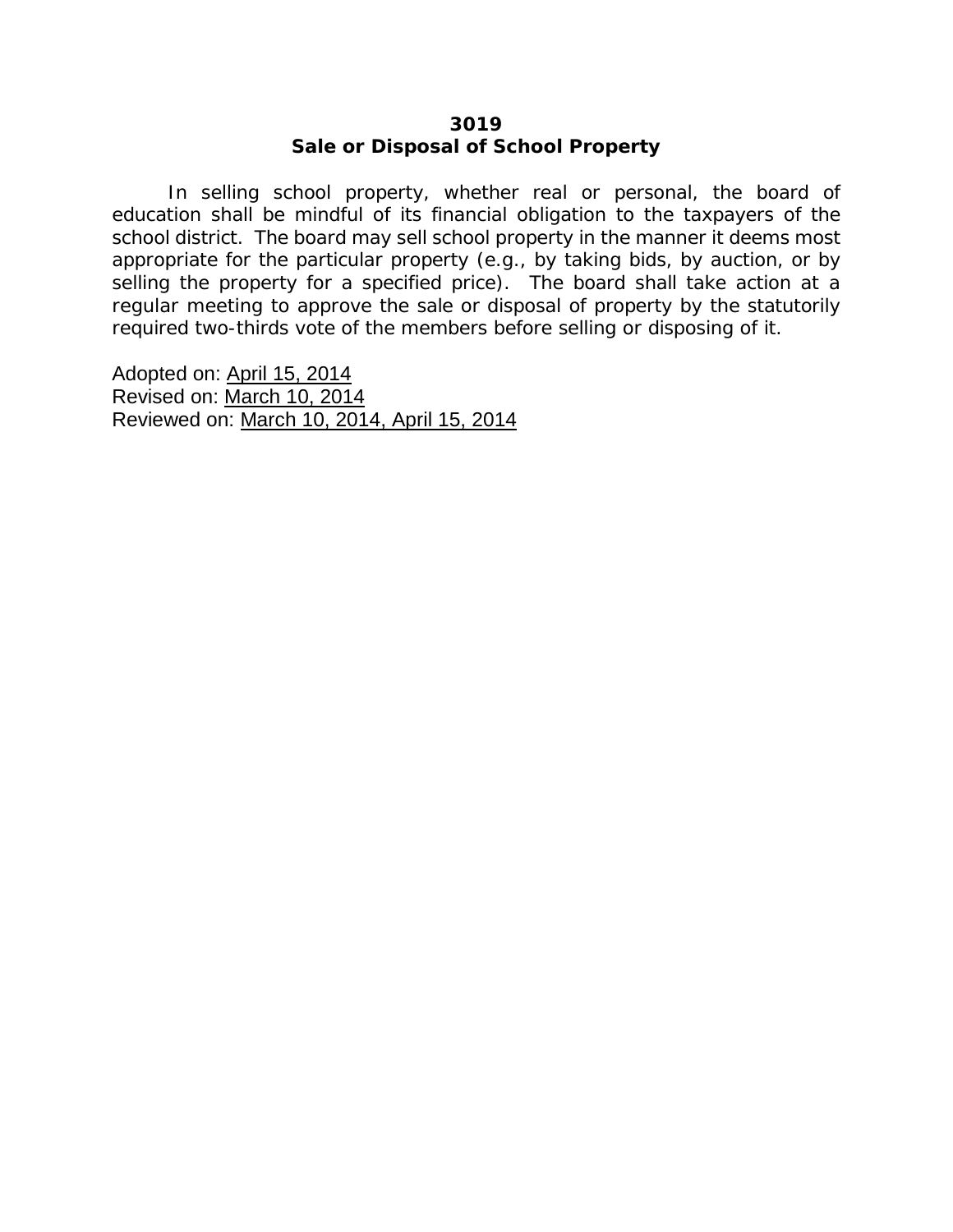# **3020 Copyright Compliance**

**Restrictions on Use and Permission**. Copyrighted works such as print, audio, video, software, applications, and other documents or media ("works") may be reproduced or used for educational purposes only when the use of the reproduction is a fair use in compliance with state and federal copyright law or when the written permission or license for such use has been obtained from the copyright holder. A staff member who wishes to use any non-original work must obtain the prior written permission of the building principal. Unless the district has obtained a license for use of a work for its intended educational purpose, no principal shall grant permission for a requested use of a copyrighted work unless the principal has reasonable grounds to believe that it is a fair use under applicable copyright law. Only works requested to be used in the course and scope of employment with the district will be permitted.

**Distribution of Copyright Compliance Materials**. The district will make information available to staff and students which describes and promotes compliance with copyright laws.

**Course Materials Subject to Copyright Protection**. The purpose of this provision is to provide notice to all staff, students, and parents that course materials may be subject to copyright protection. No class materials may be used or copied for use outside of the class session or sessions in which the materials are used for educational purposes unless authorized or required by law. No student or staff member may take audio or video recording of any class in which copyrighted materials are used unless authorized or required by law or an applicable educational plan provided under state and federal disability laws. Any such recordings will be kept only long as required to fulfill the purpose of the recording, such as for evaluative purposes, or the applicable retention period required by law.

**Copies for Individuals with Disabilities**. This policy does not restrict district staff members from reproducing or distributing copies of copyrighted works in a specialized format for use by individuals with disabilities to gain access to the work.

**Removal of Unauthorized Copyrighted Works**. Upon obtaining knowledge or awareness of an unauthorized use of copyrighted works, the district will take reasonable steps to remove, deny access to, and stop use of any unauthorized copyrighted work stored in the district's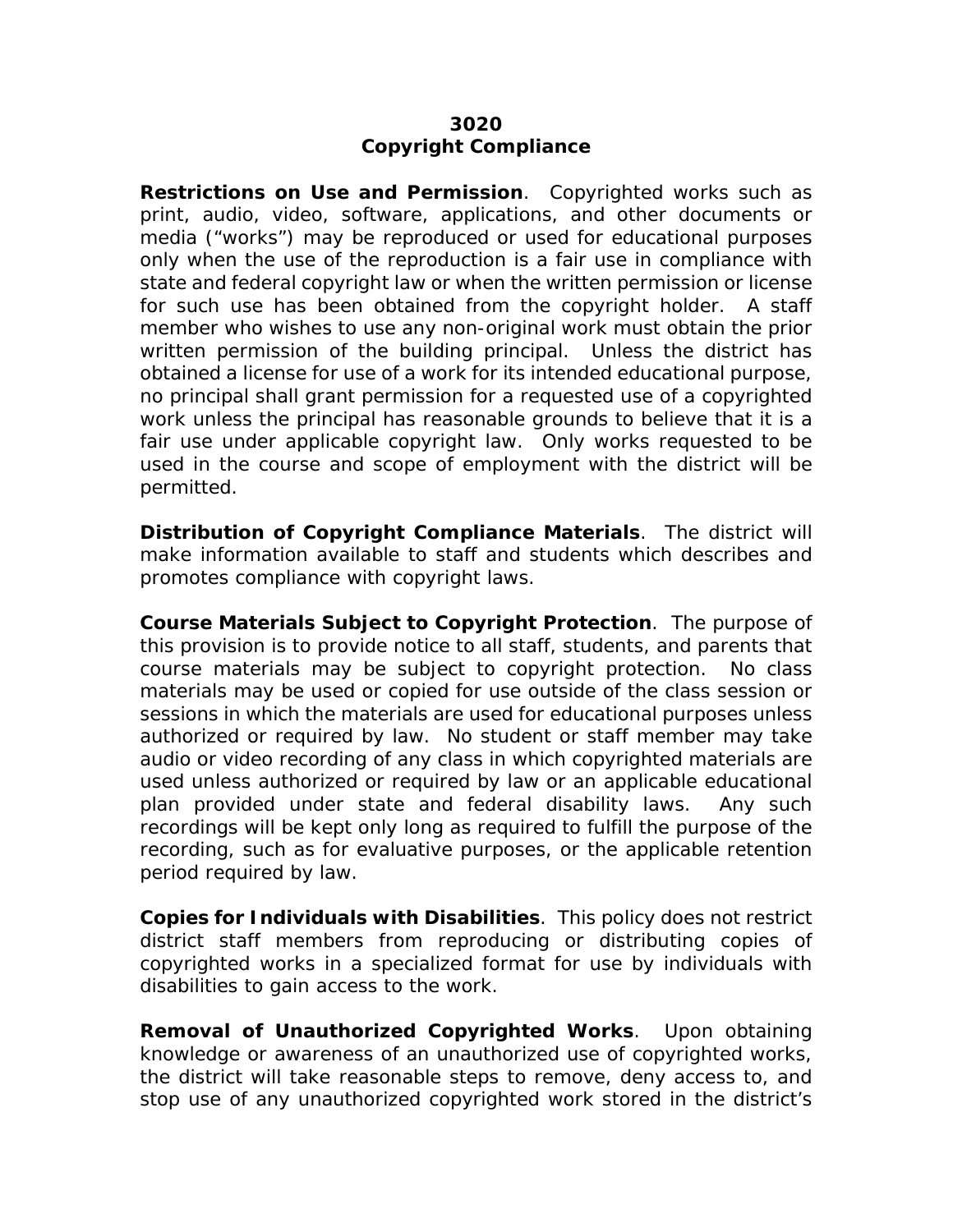paper or digital files or programs. This includes but is not limited to administrators accessing staff files and equipment for the purpose of physically removing curricular materials or directing staff members to cease using the materials immediately when there has been no license granted or fair use determination made. The superintendent or superintendent's designee may limit or deny access to district materials and programs to students or staff members who engage in violations of this policy or copyright law. The district may require the student or staff member to obtain training on copyright protections and limitations in order to regain access to any such materials or programs.

**Violations by Students and Staff**. Any staff member who violates this policy will face disciplinary action up to and including the cancellation, nonrenewal, or termination of the employee's employment. Any student who violates this policy may face disciplinary action up to and including expulsion. Individuals who subject the school district to financial penalty for copyright violations may be required to reimburse the district for its costs for such violation.

Adopted on: April 15, 2014 as revised August 13, 2018 Revised on: March 10, 2014,July 31, 2018 Reviewed on: March 10, 2014, April 15, 2014, July 31, 2018, August 13, 2018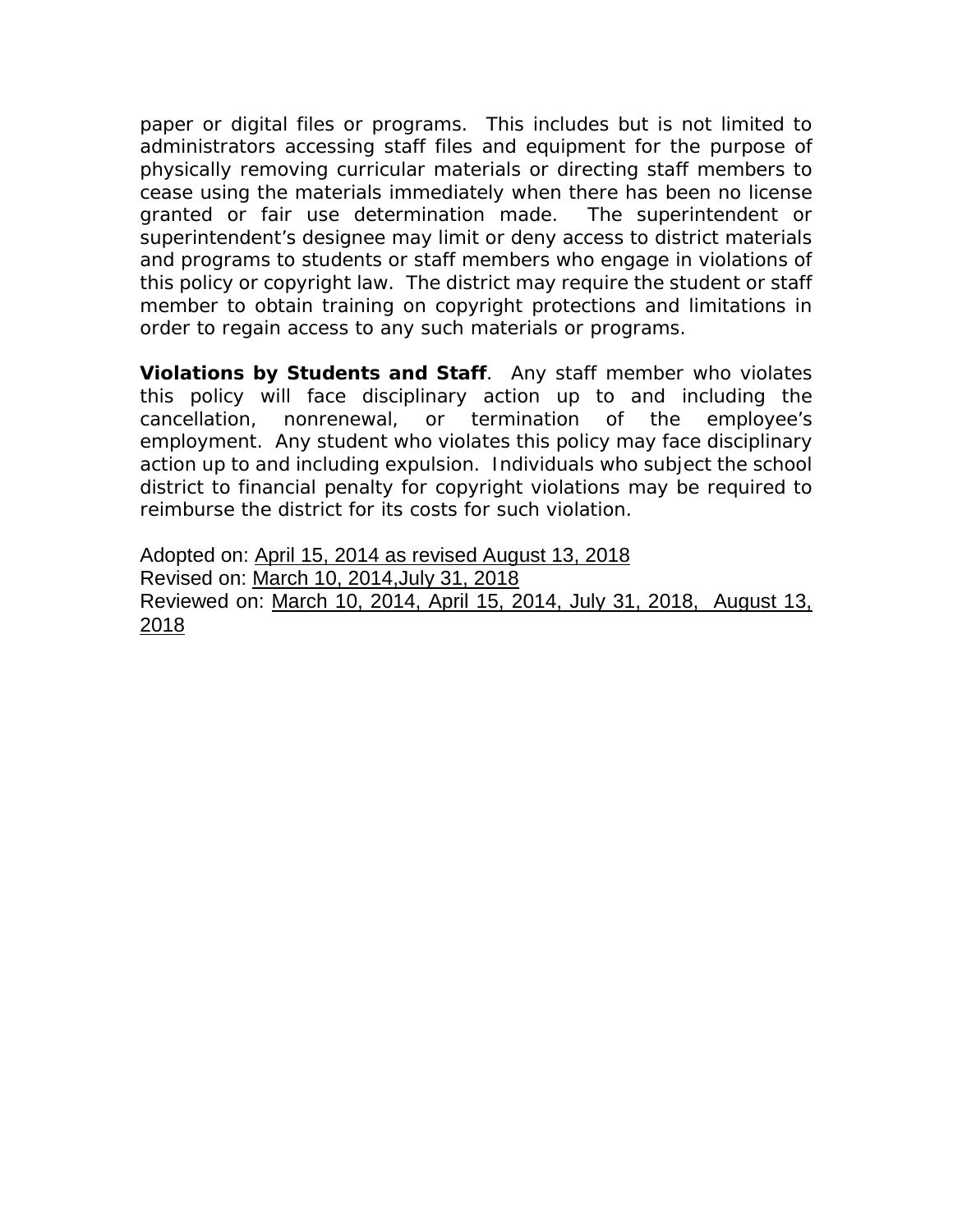#### **3021 Operation of School Business Office**

The central office of the school district shall generally be open for business during Normal School hours, while school is in session; every weekday except except for New Year's Day, Memorial Day, the Fourth of July, Labor Day, Thanksgiving and Christmas Day and for times when school is not in session due to breaks. During summer months while school is not in session the office will be open for business on a summer hours schedule.

The office shall generally be open, even on days when school is cancelled due to inclement weather however, it may be on a shortened staff or shortened day. The Superintendent shall be responsible for ensuring that the central office is appropriately staffed when the district is open for business and shall be responsible for supervising all staff employed in the central office.

Adopted on: April 15, 2014 Revised on: March 10, 2014 Reviewed on: March 10, 2014, April 15, 2014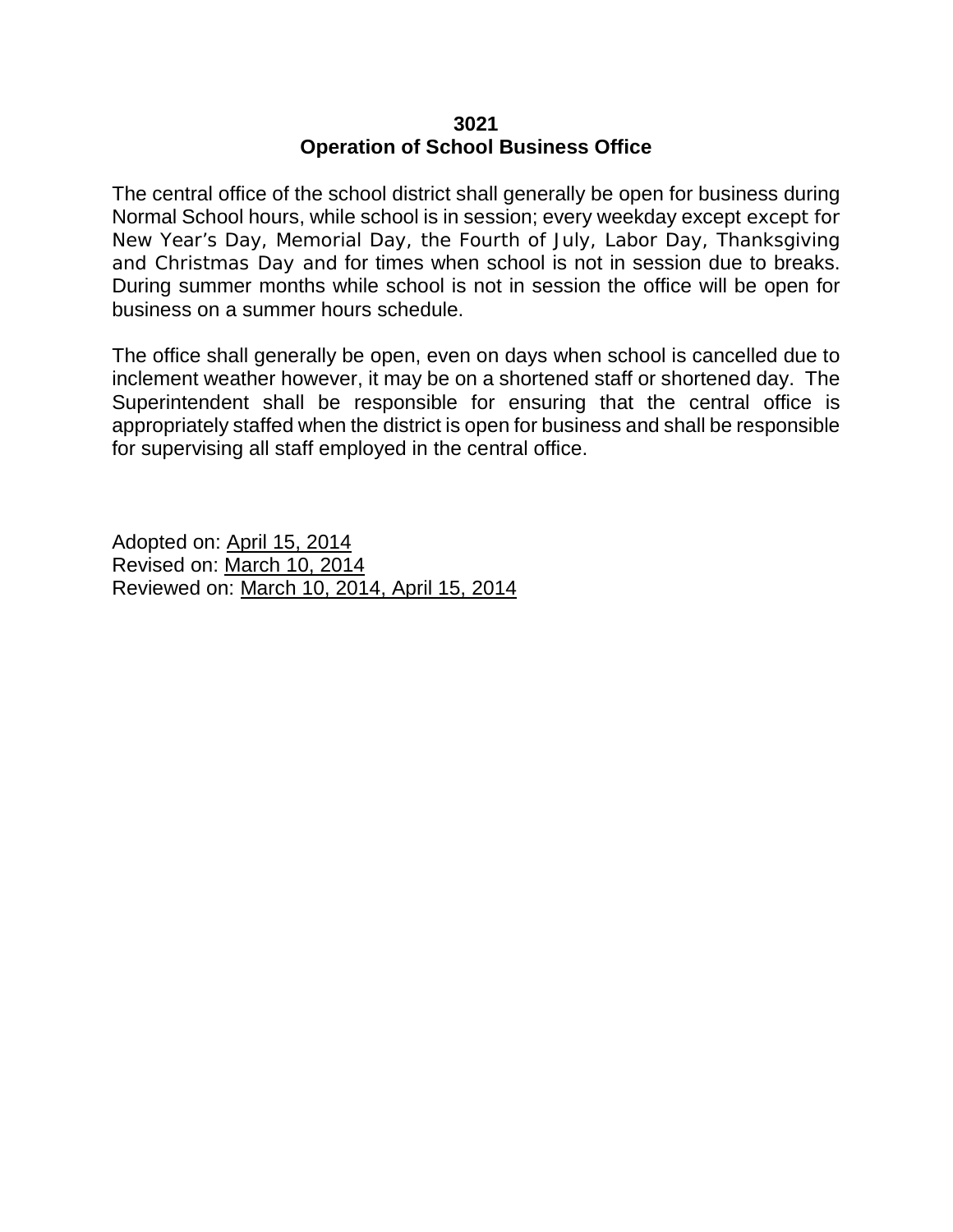#### **3022**

#### **Volunteers**

Volunteers provide valuable assistance to school district staff and enrich the education program. Community members are encouraged to volunteer their services to the district under the conditions set forth below.

- 1. Volunteers must provide the district with directory information including their name, address, and telephone number.
- 2. Upon request by the district, volunteers must promptly execute a Volunteer Services Agreement.
- 3. The district may, but is not required to, conduct a criminal background check on any volunteer. A potential volunteer who refuses to undergo a background check will not be permitted to volunteer for the district.
- 4. Volunteers shall not perform the duties of a teacher as that term is defined in Nebraska statutes or regulations.
- 5. Volunteers do not have any property right in or to a volunteer assignment. The school district may deny or terminate a volunteer assignment for any reason that is not unconstitutional or unlawful. The superintendent's decision shall be final.

Adopted on: April 15, 2014, as revised: August 13, 2018 Revised on: March 10, 2014, August 13, 2018 Reviewed on: March 10, 2014, April 15, 2014, July31, 2018, August 13, 2018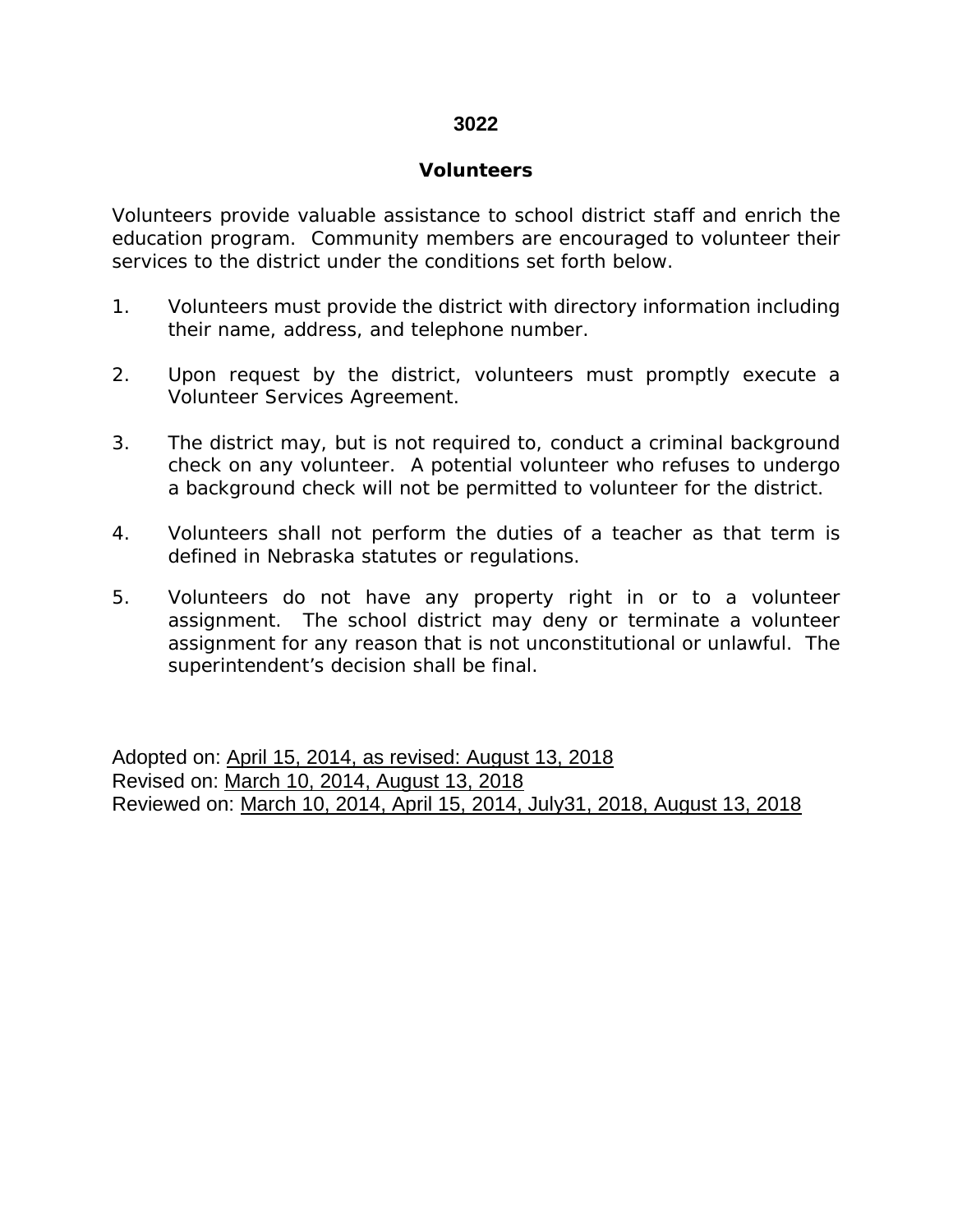#### **3023 Record Management and Retention**

The school district will comply with all federal record retention requirements, the Nebraska Records Management Act, and with Schedules 10 and 24 of the Nebraska Secretary of State's Records Management Division. These requirements apply to both physical and digital records. When permitted by Schedule 10 and Schedule 24 of the Nebraska Secretary of State's Office, records will be transferred to durable electronic media for long-term storage.

**Special Rules Related to Electronic Forms of Communication.**  Electronically stored information such as e-mail, instant messaging, and other electronic communication are important to the district's overall operation. Email and other forms of electronic communication which is subject to retention under the Nebraska Records Management Act may be moved to a storage method other that their original format. Each individual who creates or receives electronic communications that belong to or pertains to the operation of the district is responsible for determining whether and in what format those records must be maintained. Duplicate records may be destroyed at any time prior to the approved retention period. Staff members who are uncertain about whether a record should be retained should consult with their supervising administrator.

The district will archive all Google Apps data with metadata intact, except for instant messaging which users determine to be transitory. Only the domain administrator or other designated individual will be able to retrieve electronic communication and other electronically stored information which has been vaulted.

**School-affiliated Social Media Posts.** Communication on school-affiliated social media accounts are considered short-term communications pursuant to the Records Management Act. As such, they will be retained in their original form on the vendor's system and will not be deleted by the user for at least 6 months. Individuals who are uncertain as to whether a specific social media account is "school-affiliated" should refer to the Board's policy on Staff and District Social Media Use contained elsewhere in these policies.

**Special Rules Related to Security Camera Footage.** Video footage from security cameras is generally considered working papers under the Records Management Act, and will be overwritten consistent with the district's audio and video recording policy. Video footage which captures an event of educational or behavioral significance and contains personally-identifiable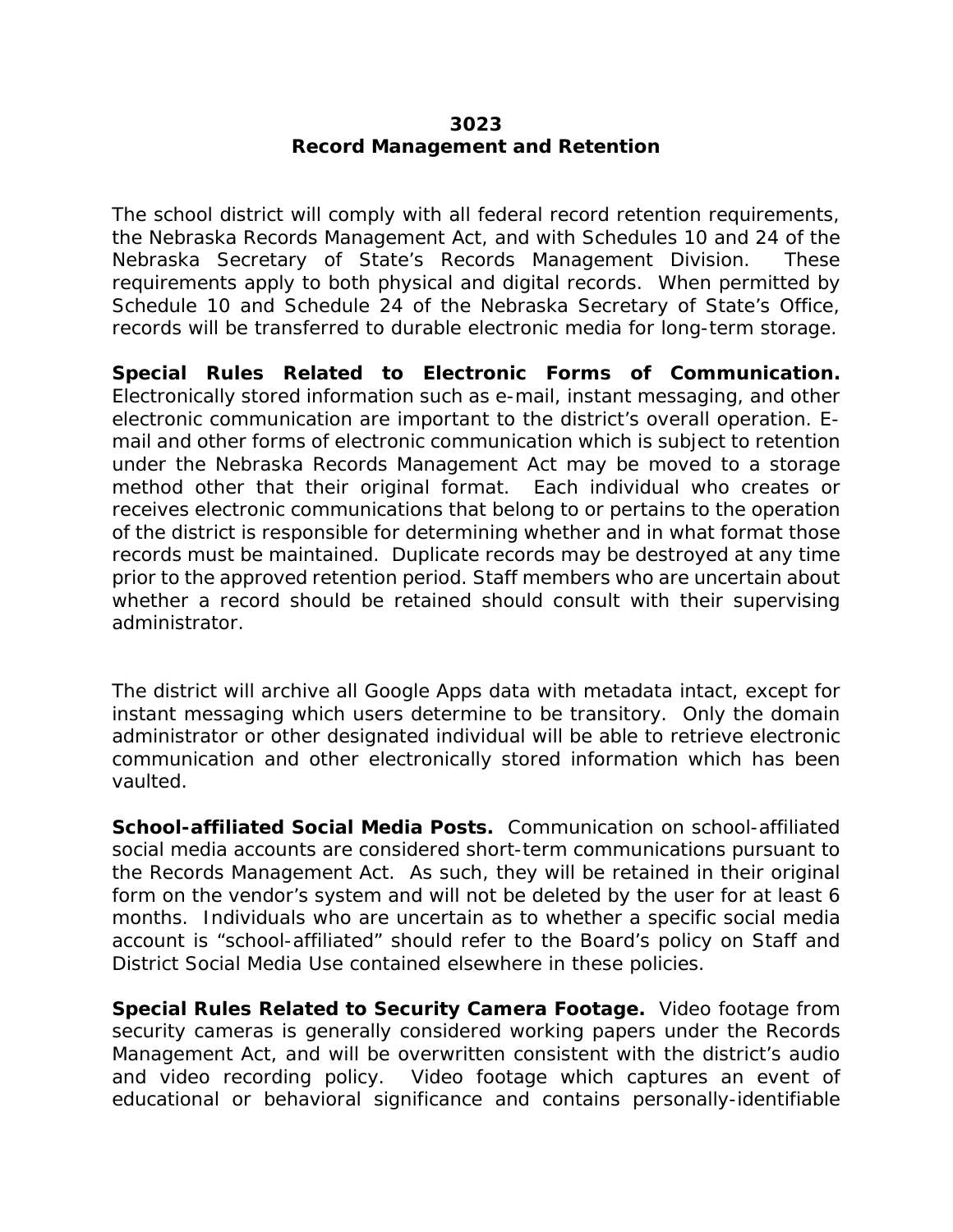information will be maintained by the school district pursuant to its policy on student records.

**Student Records.** The retention of student records is also governed by the board's policy on student records.

**Records Regarding Pending or Threatened Litigation.** When litigation against the district or its employees is filed or threatened, the district will take all reasonable action to preserve all documents and records that pertain to the issue. When the district is made aware of pending or threatened litigation, a litigation hold directive will be issued by the superintendent or his/her designee. The directive will be given to all persons suspected of having records that may pertain to the potential issues in the litigation. The litigation hold directive overrides any records retention schedule that may otherwise call for the disposition or destruction of the records until the litigation hold has been lifted.

Adopted on: April 15, 2014, as revised: August 13, 2018 Revised on: March 10, 2014, August 13, 2018 Reviewed on: March 10, 2014, April 15, 2014, July31, 2018, August 13, 2018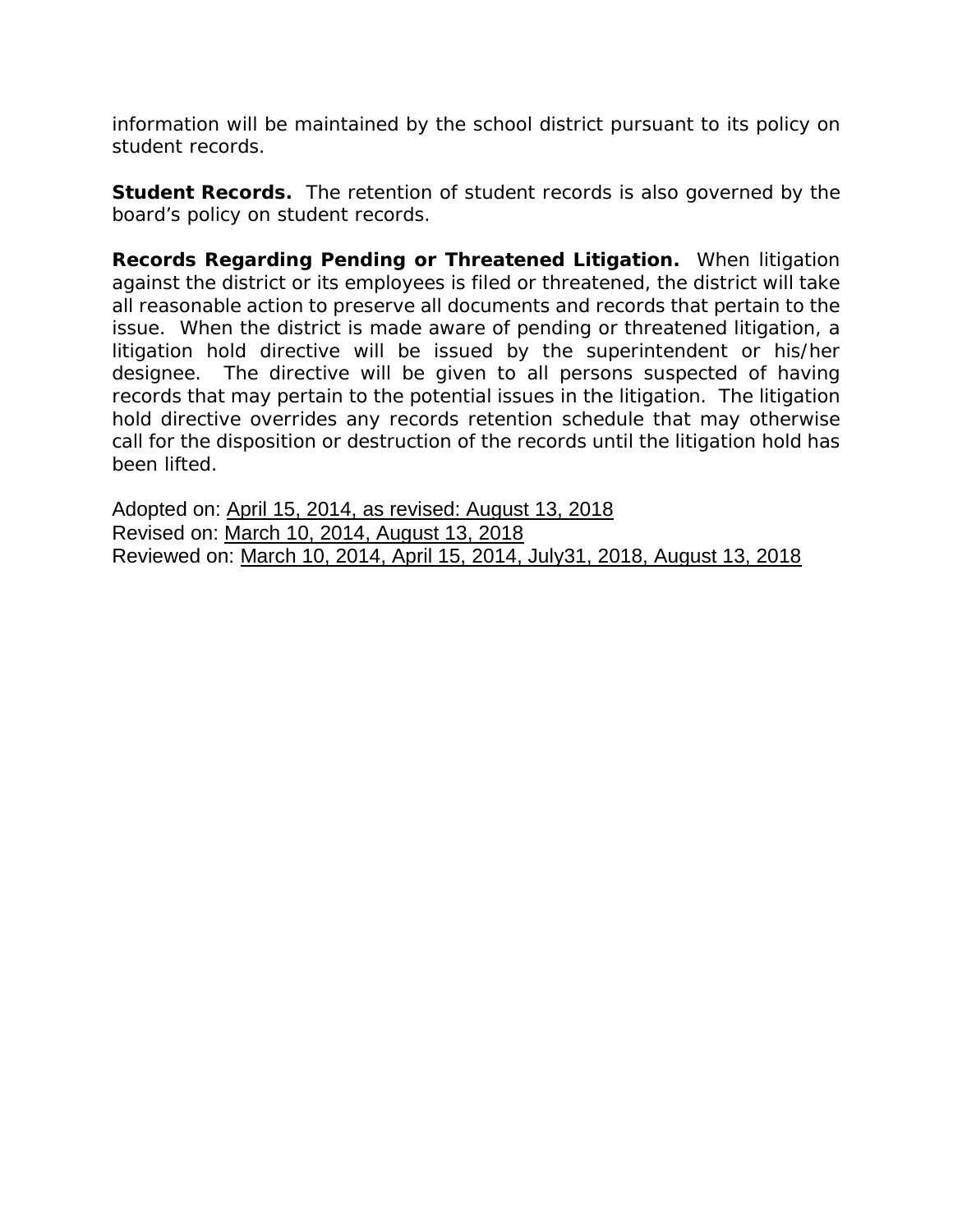#### **3024 Booster Clubs and Parent-Teacher Organizations Policy**

Parent-teacher organizations and booster clubs (collectively, "Supporting Entities") promote goodwill throughout the community and strengthen educational programs via parental and community involvement in the district. However, the district's involvement in Supporting Entities may result in negative legal and political consequences.

Supporting Entities are separate entities from the district and board. Therefore, district employees may only participate in a Supporting Entity's activities as a member, officer, or director of the Supporting Entity. District employees may not participate in Supporting Entities in their capacity as a district employee. Further, in-school announcements for Supporting Entity sponsored functions must provide a clear indication that the function is sponsored by the Supporting Entity.

Notwithstanding anything herein to the contrary, an administrator employed by the district may attend the meetings of the Supporting Entity. An administrator who attends Supporting Entity meetings must strongly *recommend* that the Supporting Entity adopt the following policies:

- (a) The Supporting Entity should legally establish itself as a Nebraska Nonprofit Organization.
- (b) The Supporting Entity should require that
	- i. all checks written out of the Supporting Entity's checking account contain two signatures;
	- ii. sales slips, receipts, or invoices for every expenditure be provided to the Supporting Entity's treasurer and kept in the Supporting Entity's records; and
	- iii. bank statements be reviewed and approved by the Supporting Entity treasurer and reconciled by a Supporting Entity officer that does not have check-signing authority.

Supporting Entities may only use the district's facilities for meetings or public activities, and may only use the district's names, logos, or mascots, upon prior written approval of a district administrator.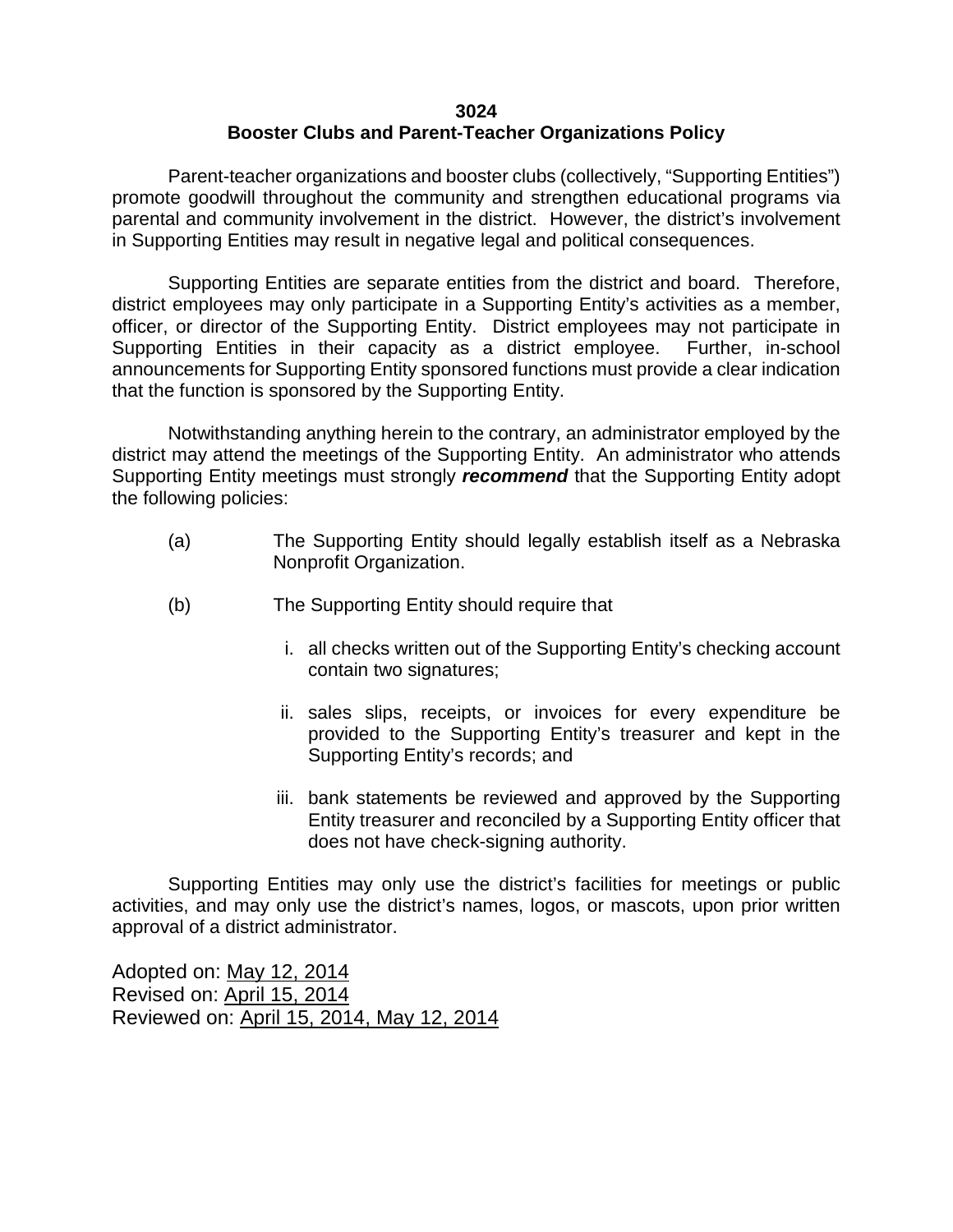#### **3024 Returned and Outstanding Checks**

**Returned Checks**. Any individual or entity that writes a check to the school district which is returned due to insufficient funds must reimburse the school district in cash for the amount of the check plus a \$**30.00** returned check charge. Individuals or entities whose checks are repeatedly returned due to insufficient funds may be prohibited from paying amounts due to the school district via check.

**Outstanding Checks**. The superintendent will review outstanding checks issued from the school district's accounts. Outstanding checks are those which have not been deposited by the payee within 180 days of issuance. The board authorizes the superintendent or his or her designee to resolve all matters related to outstanding checks, including stopping payment and reissuing checks.

Adopted on: May 12, 2014 Revised on: April 15, 2014, August 13, 2018 Reviewed on: April 15, 2014, May 12, 2014, August 13, 2018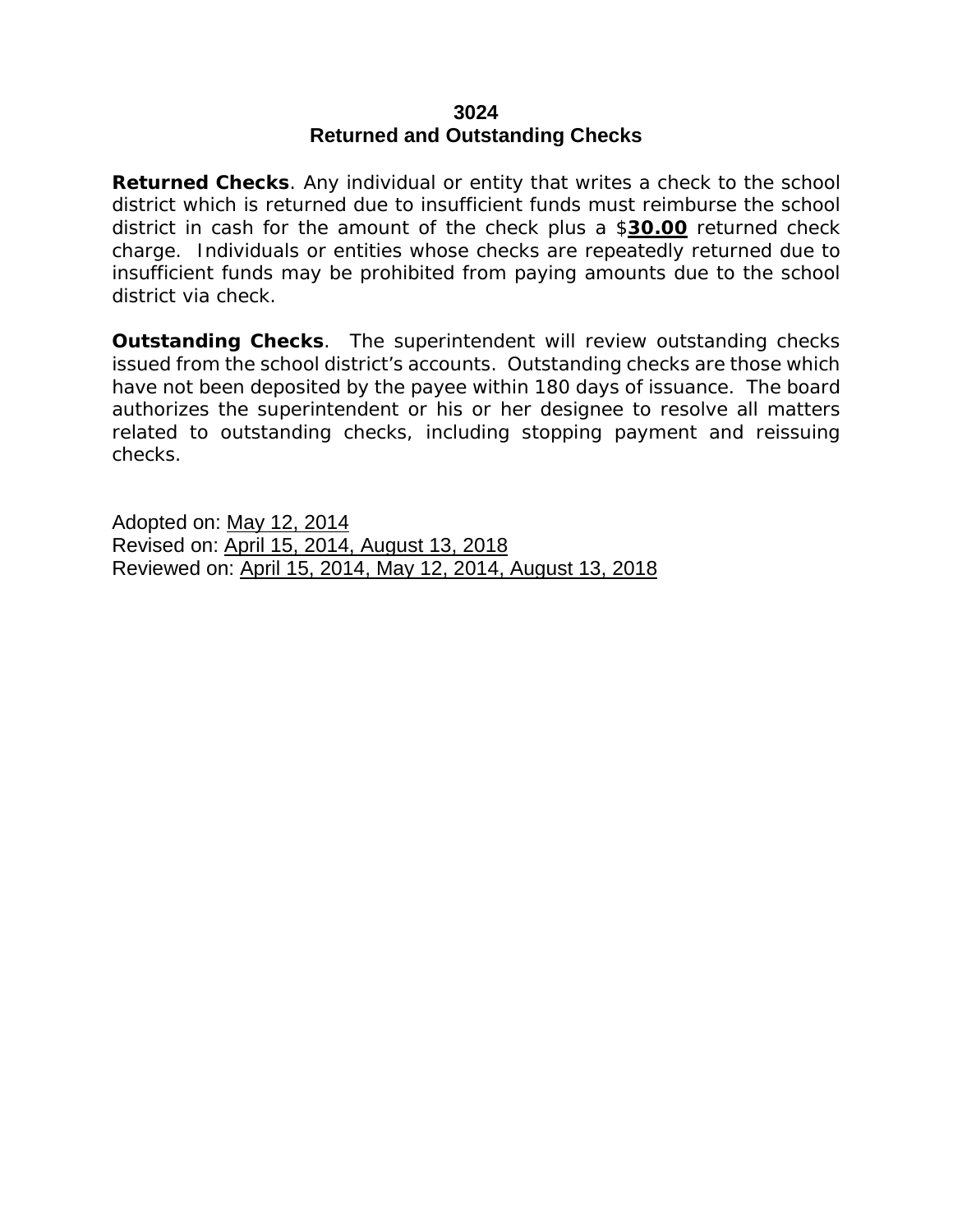# **3026 Handbooks**

The school district's handbooks for students and staff are intended to convey information and explain school regulations and procedures that are necessary for the school to run smoothly and efficiently. Although the board of education may take action to approve the handbooks annually, the administration has the authority to change the contents of any handbook so long as the changes are consistent with board policy.

None of the district's handbooks creates a "contract" between the school district, staff members, parents or students.

If any information contained in any handbook conflicts with board policy or state statute, the policy or statute will govern.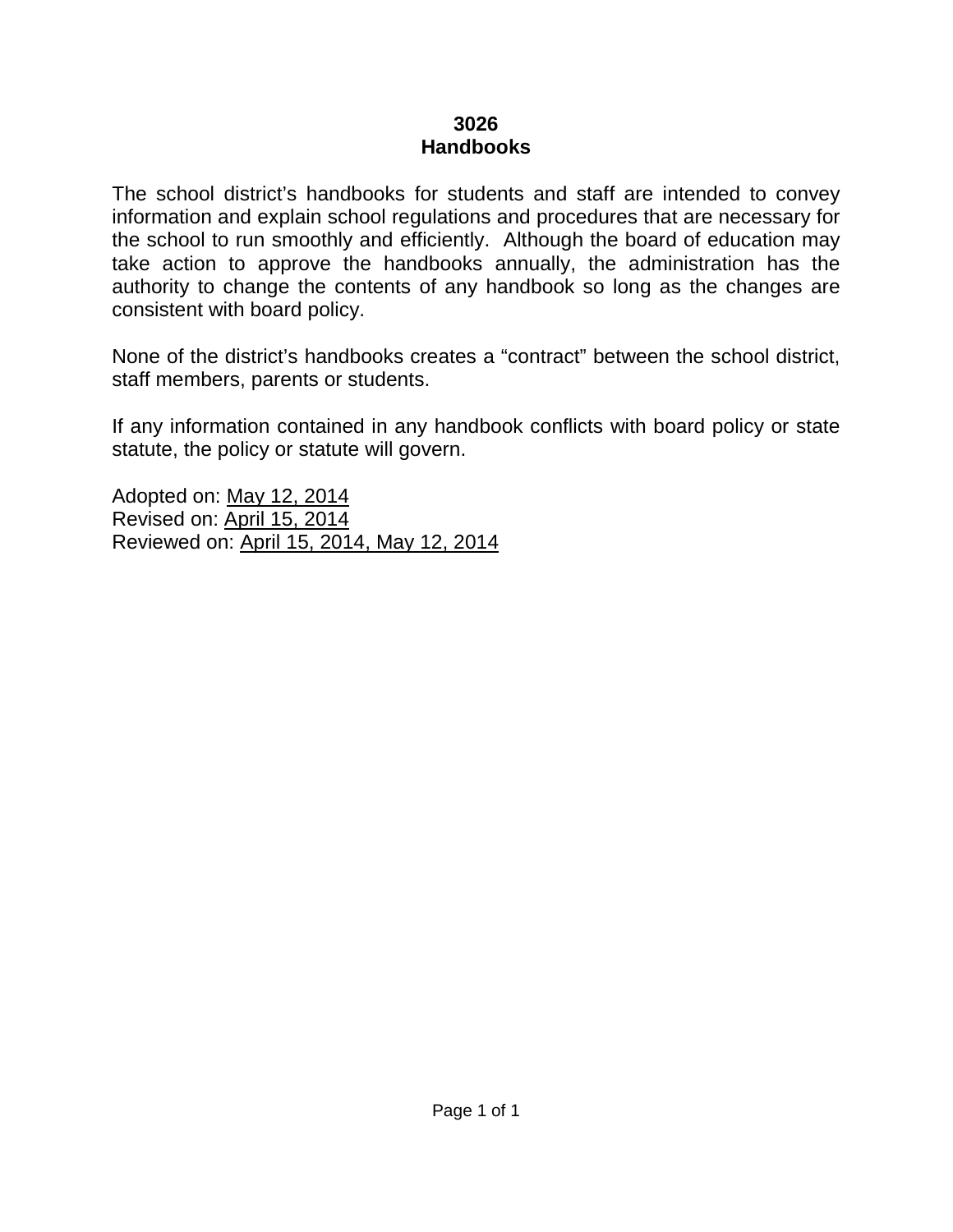# **3027**

# **Resolution of Conflicts Between Parents Over School Issues**

It is in students' best educational interests to have parents work cooperatively with each other and with school personnel regarding their children's education. In certain circumstances, parents disagree with each other regarding their children's education or other issues involved with the school district. Though such disagreements typically occur with separated or divorced parents, this regulation is not limited to those circumstances.

1. Court Orders.

School personnel will neither review nor enforce court orders governing the relations between separated or divorced parents unless the court order terminates the parental rights of a parent or limits a parent to supervised visitation with minor children.

2. Obtaining Records and Conferring with Teachers.

All parents can obtain their children's records and meet with their children's teachers regardless of custody or visitation rights unless a court enters an order otherwise or their parental rights have been terminated. The district will not schedule separate parent-teacher conferences absent extraordinary circumstances.

3. Accessing a Child at School/Picking Up a Child.

Any parent whose parental rights have not been terminated or limited to supervised visitation may contact his or her child while at school or pick a child up from school at any time. School staff will neither review nor enforce visitation schedules contained in any court order to which the school district is not a party.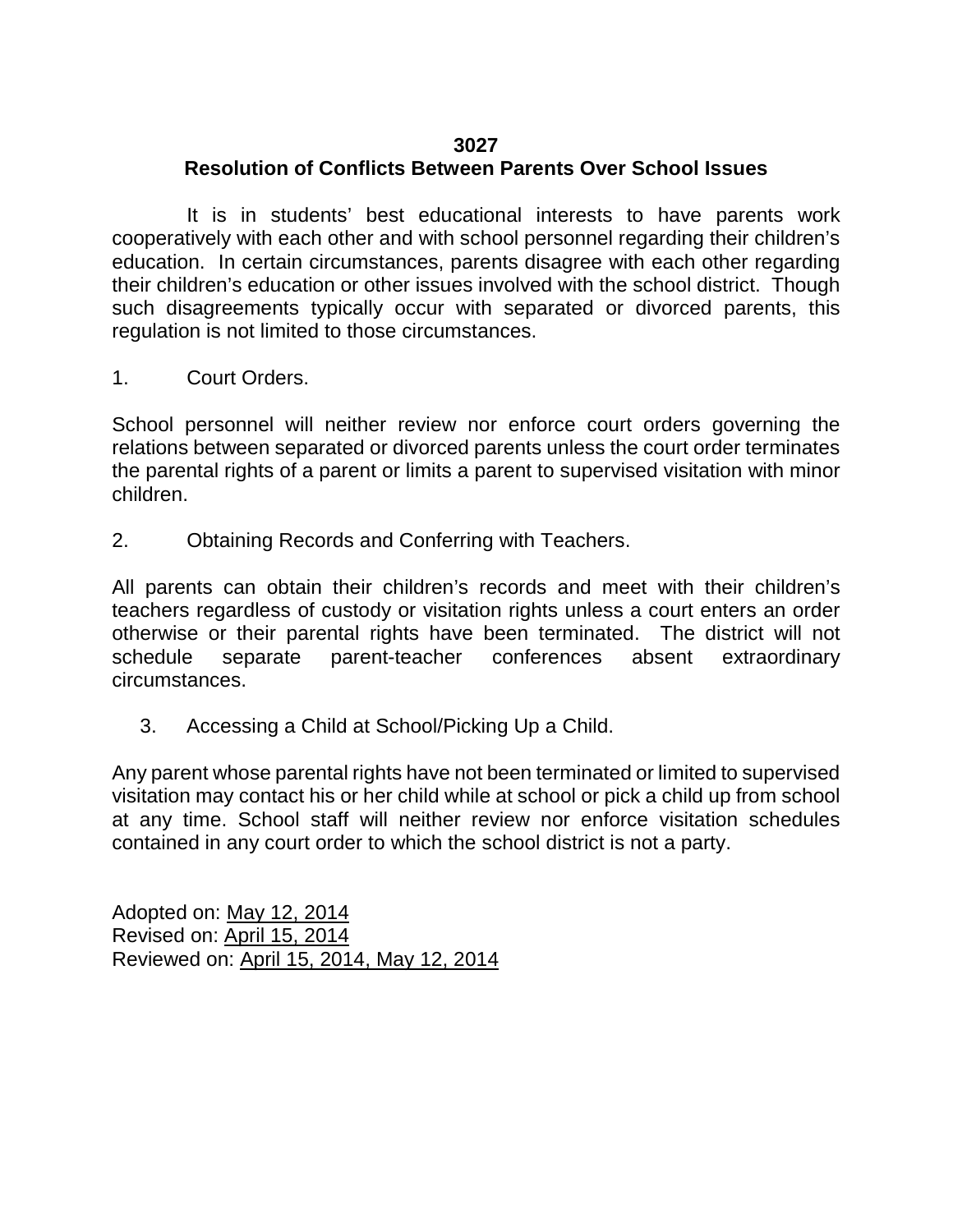#### **3028 Sex Offenders**

The safety of the students attending school is very important to the board of education. School employees, parents, and students should be aware of dangers posed by sex offenders living within the school district, and should be vigilant in providing protection against these dangers.

The Nebraska Legislature has enacted the Nebraska Sex Offender Registration Act. The Act requires sex offenders to register with the local county sheriff where they reside. The school district shall notify staff members, parents, and students of any registered sex offenders residing in the school district. Such notice shall contain information about the availability of further information on the State Patrol's web page, and shall inform the recipient of the prohibition against using the information for any retaliatory purpose against the sex offender, the offender's family, or the offender's employer. Only information deemed nonconfidential pursuant to NEB. REV. STAT. §§ 29-4006 and 29-4009 will be disclosed in the aforementioned notification.

The board does not generally permit registered sex offenders to school grounds, at any school sponsored activity, or on any property under the control of the school district. The superintendent or his/her designee is hereby empowered to notify sex offenders of this policy and to grant limited permission to attend certain activities on a case-by-case basis.

Students who are registered sex offenders shall not be precluded from receiving a free education from the school district on that basis. The school district will consider a student's status as a registered sex offender in determining the student's educational placement and program.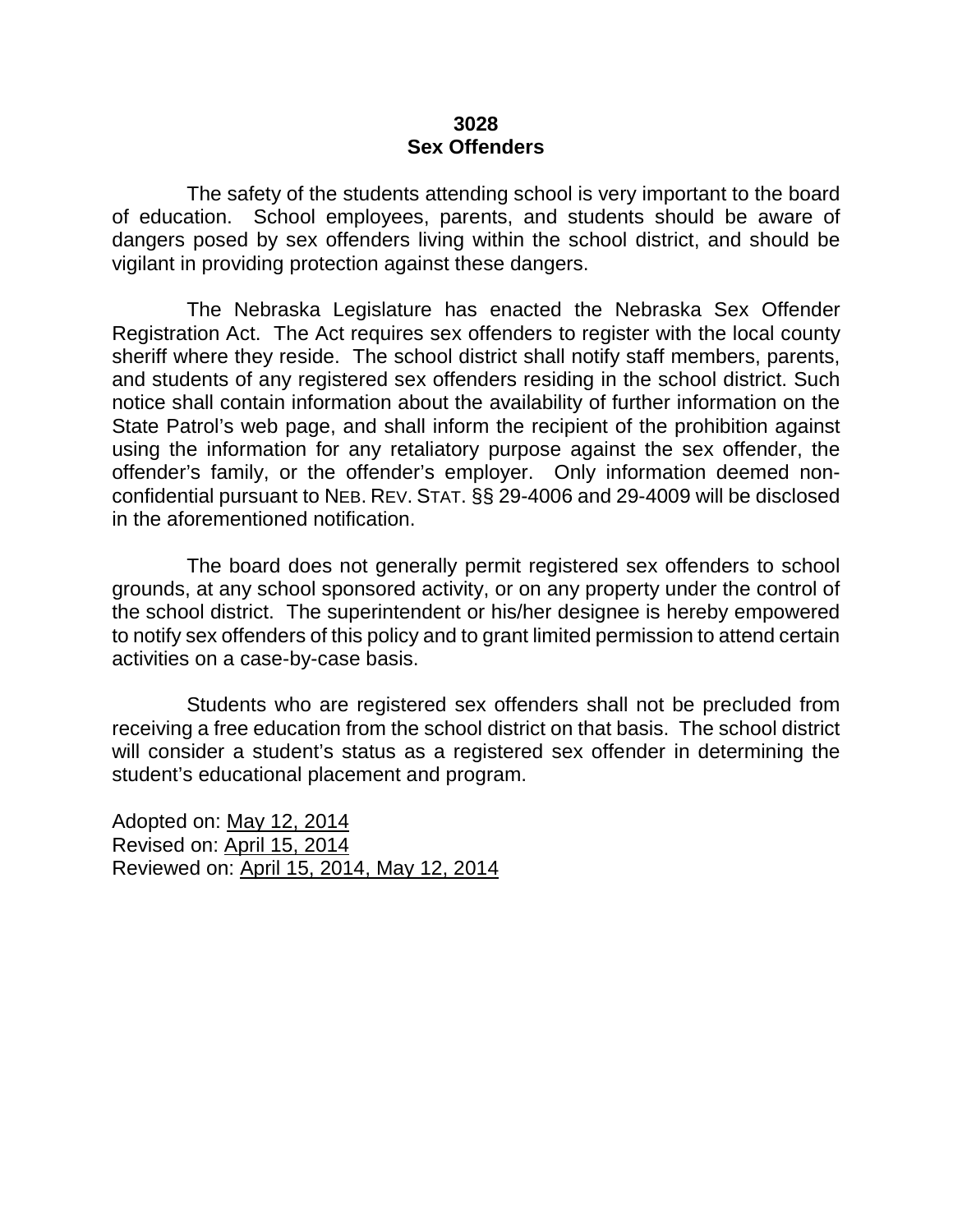# **3029**

# **Distribution of Flyers Advertising Non-School Organization Activities**

As students can derive social and educational benefits from activities sponsored by non-school organizations, groups or individuals, the district will distribute flyers advertising activities of non-school organizations that meet the requirements set forth below:

- 1. The flyer may not contain statements that are libelous, defamatory, obscene, lewd, vulgar, profane; violate federal, state or local laws or regulations; violate board policy; advocate the use or advertise the availability of any substance or material that may reasonably be believed to constitute a direct and substantial danger to the health or welfare of students such as tobacco, alcohol or illegal drugs; incite violence; advocate use of force or urge violation of federal, state or municipal law, district policy or regulations; interfere with or advocate interference with the rights of any individual or the orderly operation of the schools and their programs.
- 2. The non-school organization must contact the district office to (a) inform the district that it wishes to have flyers distributed to students and (b) obtain a date from the office on which the flyers will be delivered.
- 3. The non-school organization must provide a sufficient number of copies of the flyer and must deliver them to the district at least three days before the date the flyers are to be distributed.
- 4. The flyer may not advertise any activity which will take place during instructional time or during school-sponsored activities.
- 5. The flyer must include a statement explaining that the organization is not affiliated with or endorsed by the district.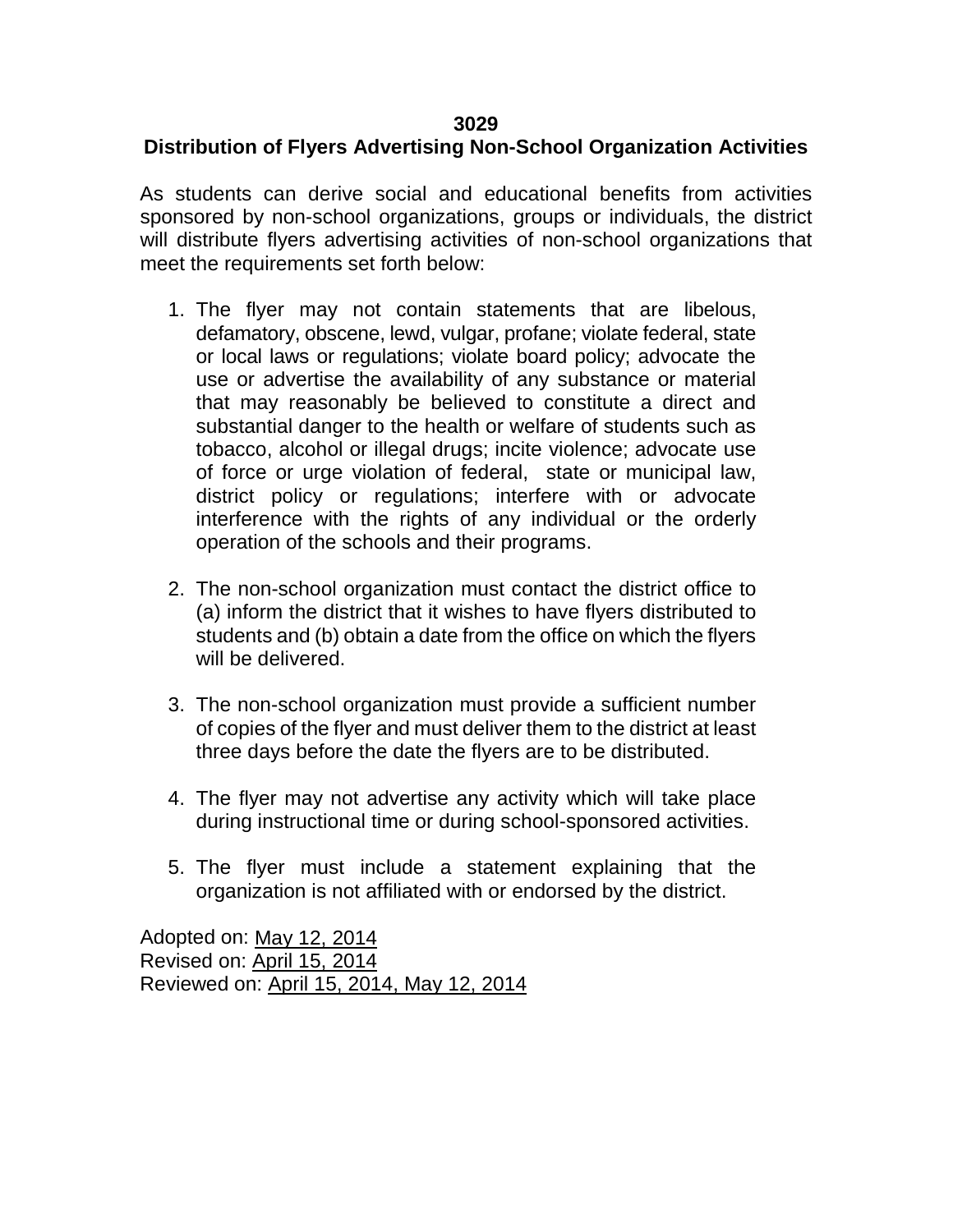### **3030 Automatic External Defibrillator (AED) Program**

An automatic external defibrillator (AED) is a portable device used to induce electrical stimulation to the heart muscle in the event of a potential cardiac arrest. The school district has a limited number of AEDs in its facilities. The location of the AEDs will be determined by the AED Program Coordinator in consultation with members of the school district administration and the local fire/EMS department. The presence of AEDs in certain locations in selected district buildings does not imply that AEDs will generally be available in all locations or in all district buildings. Likewise, the district does not make any promise, express or implied, that a trained staff member will be available to operate the AED in the event of a potential cardiac arrest.

1. Equipment

Equipment shall be an automated external defibrillator in working condition that meets standards established by the Federal Food and Drug Administration and is in compliance with the manufacturer's maintenance schedule. Gifts, grants and donations, including in-kind donations, designated for obtaining an automated external defibrillator, or for inspection, maintenance or training in the use of an automated external defibrillator will be accepted and placed into a special district account to assist in obtaining and maintaining AEDs.

- 2. Program Coordinator
	- a. The School District's AED Program Coordinator is the Superintendent of schools
	- b. The Program Coordinator shall:
		- Consult with the school's administration and the medical advisor to develop a written protocol for the use of AEDs, and post such protocol near each AED
		- Select employees for AED training
		- Arrange for appropriate training of anticipated users at least annually
		- Maintain a training schedule that includes the names of those trained and dates both of current training and dates for recertification.
		- Check equipment according to the manufacturer's quidelines and take appropriate action in the event of any variance or need
		- Maintain on file a specification sheet on each approved AED model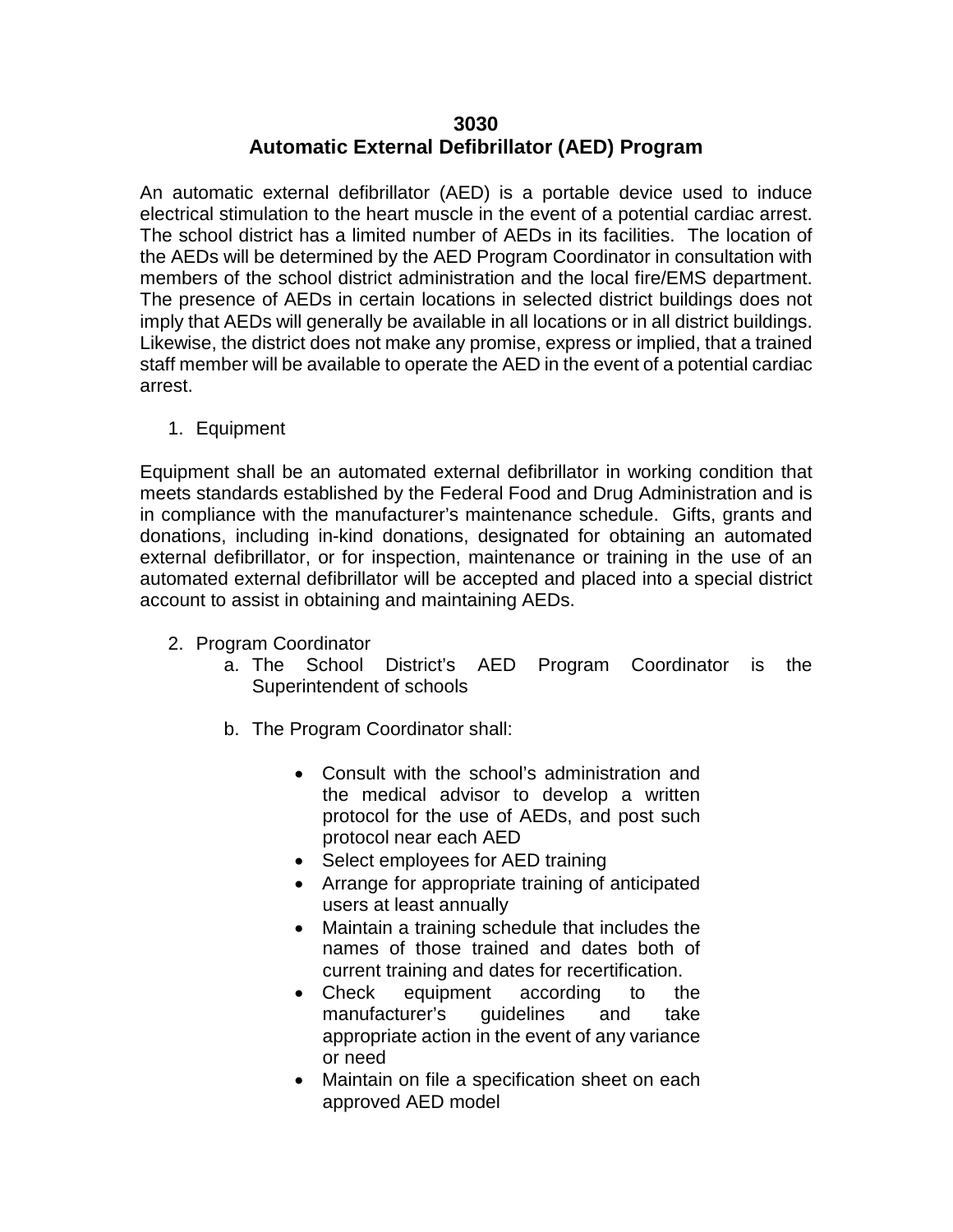- Monitor the effectiveness of this system
- Communicate with medical director on issues related to medical emergency response program including post-event reviews
- Coordinate with the local fire department and police department
- Take appropriate steps after an AED event, including sharing of data with appropriate medical and EMS personnel, cleaning, replacing or recharging components of the AED as appropriate.
- 3. Medical Oversight
	- a. The medical advisor of the AED program is Dr. Godina, MD.
	- b. The medical advisor has ongoing responsibility for:
		- Providing medical direction for use of AEDs
		- Writing a prescription for AEDs
		- Reviewing and approving guidelines for emergency procedures related to use of AEDs and cardio pulmonary resuscitation
		- Evaluation of post-event review forms and digital files downloaded from the AED
- 4. Volunteer Responders

Anyone may, at their discretion, provide voluntary assistance to victims of medical emergencies. The extent to which these individuals respond shall be appropriate to their training and experience, and may include CPR, AED or medical first aid.

Adopted on: June 5, 2014 Revised on: May 12, 2014 Reviewed on: May 12, 2014, June 5, 2014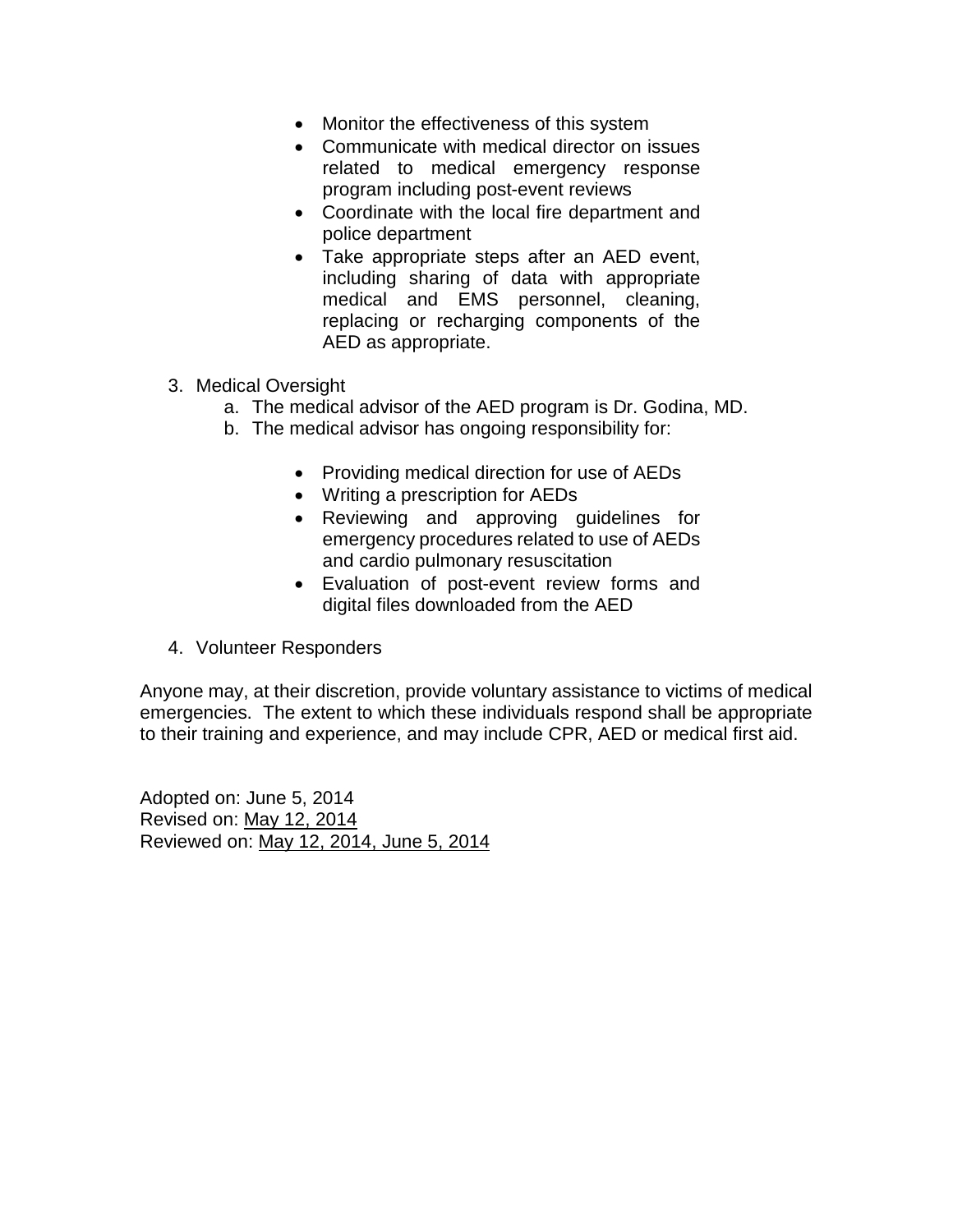# **3031 Students Electing to Attend School in Adjoining State**

The board shall deny applications of students seeking to attend school in an adjoining state. The board shall make an exceptions to this policy only upon a showing by the student's family that (1) the student will suffer extreme and unusual harm if not allowed to attend school in an adjoining state; or (2) the district's financial circumstances will be unaffected by the out-of-state transfer.

This policy shall not apply to out-of-state placements of students with verified disabilities by their Individualized Education Plan Teams.

Adopted on: June, 5, 2014 Revised on: May 12, 2014 Reviewed on: May 12, 2014, June 5, 2014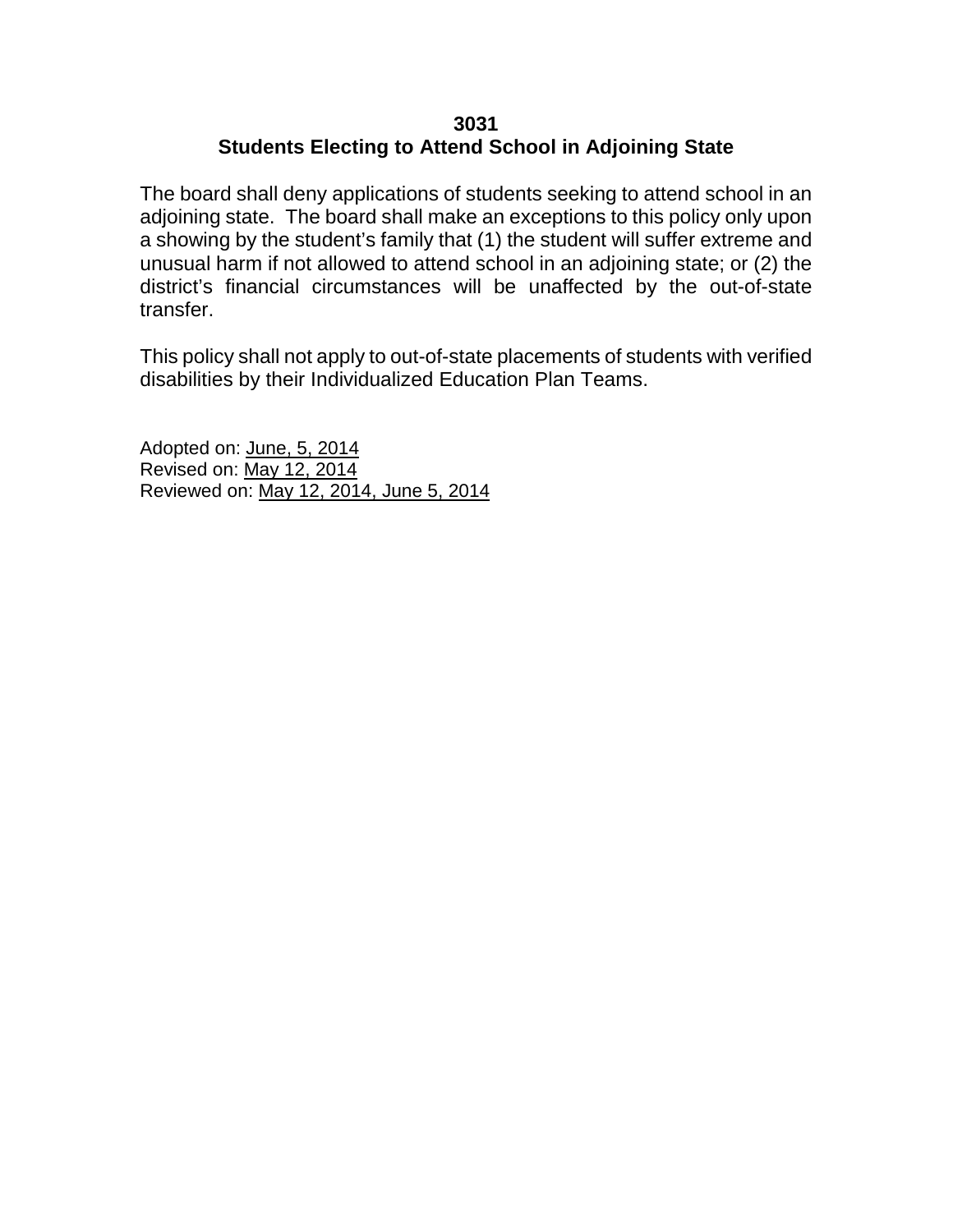# **3032 Copying Fees for School District Records**

Requests for copies of school district records shall be subject to applicable copying fees. No fee shall be charged for providing a copy of a student or public record if a specific law or regulation requires the copy to be provided without charge.

**Student Records.** Students and their parents or guardians shall not be charged any fee to inspect and review the student's files or records. Students and their parents or guardians who desire a copy of the student's files or records shall receive copies of those records at no cost.

Students and their parents or guardians **shall not be charged any fee**:

- To search for or retrieve any student's files or records.
- For a copy of a student's Individualized Education Plan (IEP).
- For copy of the special education evaluation report and the documentation of determination of eligibility for special education services upon completion of the administration of assessments and other evaluation measures.

**Student Records – Transfer School.** A copy of the student's files or records, including academic material and any disciplinary material relating to any suspension or expulsion shall be provided at no charge, upon request, to any public or private school to which the student transfers.

**Public Records.** Individuals requesting copies of public records shall pay the actual added cost of making the copies available.

- For photocopies, actual added costs may include a reasonably apportioned cost of the supplies, such as paper, toner, other equipment used in preparing the copies, and any additional payment obligation for the time of contractors necessarily incurred to comply with the copy request.
- For printouts of computerized data on paper, actual added cost may include computer run time and the cost of materials for making the copy.
- For electronic data, the actual added cost may include the reasonably calculated actual added cost of the computer run time, any necessary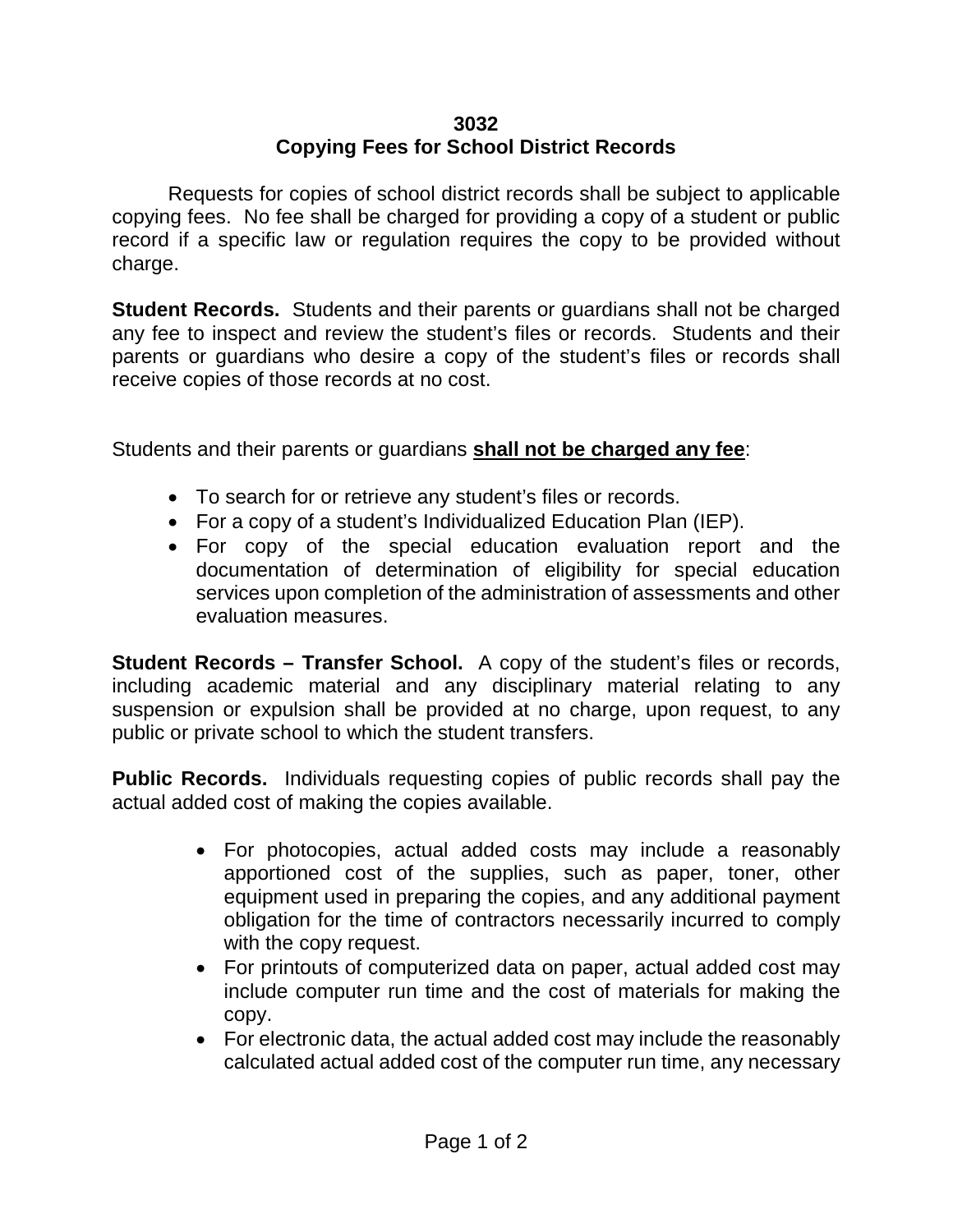analysis and programming, and production of a report in the form furnished to the requester.

- The actual added cost shall not include any charge for the existing salary or pay obligation to public officer or employees for the first four hours of searching, identifying, physically redacting, or copying records, but fees may be charged after the first four hours.
- The district shall not charge any fee for copies of public records that is prohibited by law but reserves the right to charge any other fee allowed by law.

The fee schedule for public records copies is as follows:

- Black and white letter or legal-sized photocopies: 10 cents for each copied page. Color copies 25 cents for each copied page.
- Computer data printouts: 10 cents for each copied page. Color copies 25 cents for each copied page.
- Other medium: Actual cost of reproduction.
- Postage fees: Actual cost

**Deposit.** The school district may require a deposit before providing copies of public records if the estimated cost to fulfill the request exceeds fifty dollars.

**Waiver.** Documents may be furnished without charge or at a reduced charge where the district determines that waiver or reduction is in the public interest.

Adopted on: June, 5, 2014 Revised on: May 12, 2014 Reviewed on: May 12, 2014, June 5, 2014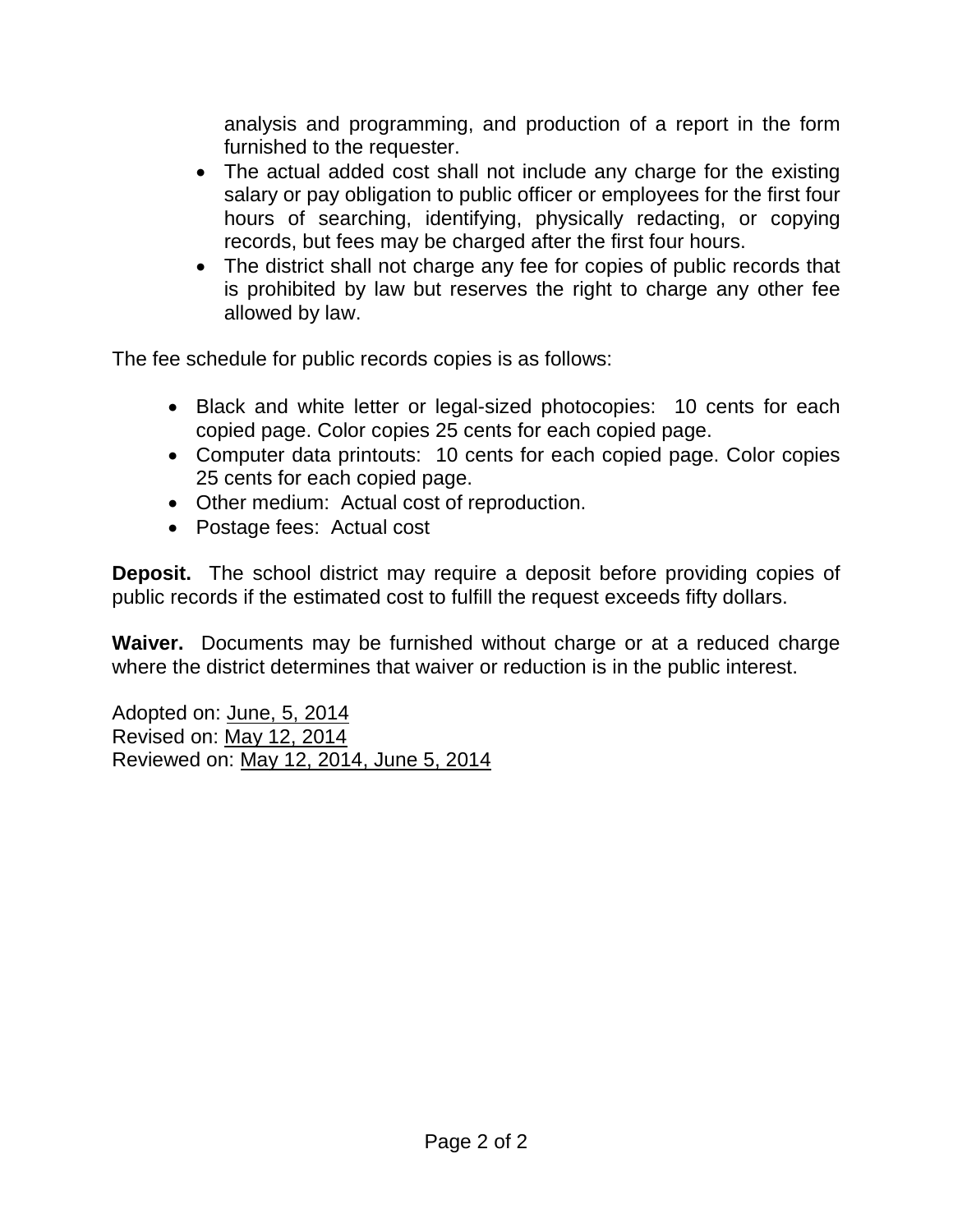# **3033 Lending Textbooks to Children Enrolled in Private Schools**

The school district shall make textbooks available to private school children who reside within the district or are otherwise entitled to borrow them pursuant to statute and 92 Nebraska Administrative Code, section 4. The district is obligated to purchase and lend textbooks only to the extent that the Legislature appropriates funds to the Nebraska Department of Education to be distributed for this purpose. The district shall make a request for funds by filing an application on the form prescribed by the Department of Education no later than February 15<sup>th</sup> prior to the school year for which the application is made. The application shall include: the number of applications received; the number of textbooks requested; the number of textbooks needed to be purchased to fill the requests; the purchase price of the textbooks needed to be purchased which may include up to 5% of the cost to defray administrative expense; the title, purchase price, and number requested of each textbook including any shipping or handling charges; and if applicable the amount of carryover funds remaining from the previous year, amount of funds on hand from sale of unused textbooks, and amount of funds on hand from reimbursements for damaged textbook.

The term textbook means books or electronic media such as DVDs, audio CDs, CD-ROMs, audiotapes, and videotapes that are designated for use by individual students in classroom instruction as the principal source of study material. It does not include library books, teacher's editions, workbooks and other similar consumable materials, and any book or material designated for classroom, and not individual use. Textbooks which have not been requested for three consecutive years may be classified as unused and disposed of by sale or otherwise.

On or before November 15<sup>th</sup>, the district shall prepare a list of textbooks that are designated for use in the district during the current year and a list of new textbooks designated for use the following school year. The lists shall be kept current and in a place where they may be viewed during regular business hours. The district shall maintain a separate inventory of textbooks purchased for the use of private school children residing in the district.

Any parent or legal guardian who wishes to borrow textbooks shall submit an application on the form prescribed by the Department of Education to the district's administration offices on or before January 15<sup>th</sup> prior to the school year for which the application is made. The district shall maintain a supply of blank application forms and receipt forms. It shall keep the forms that have been signed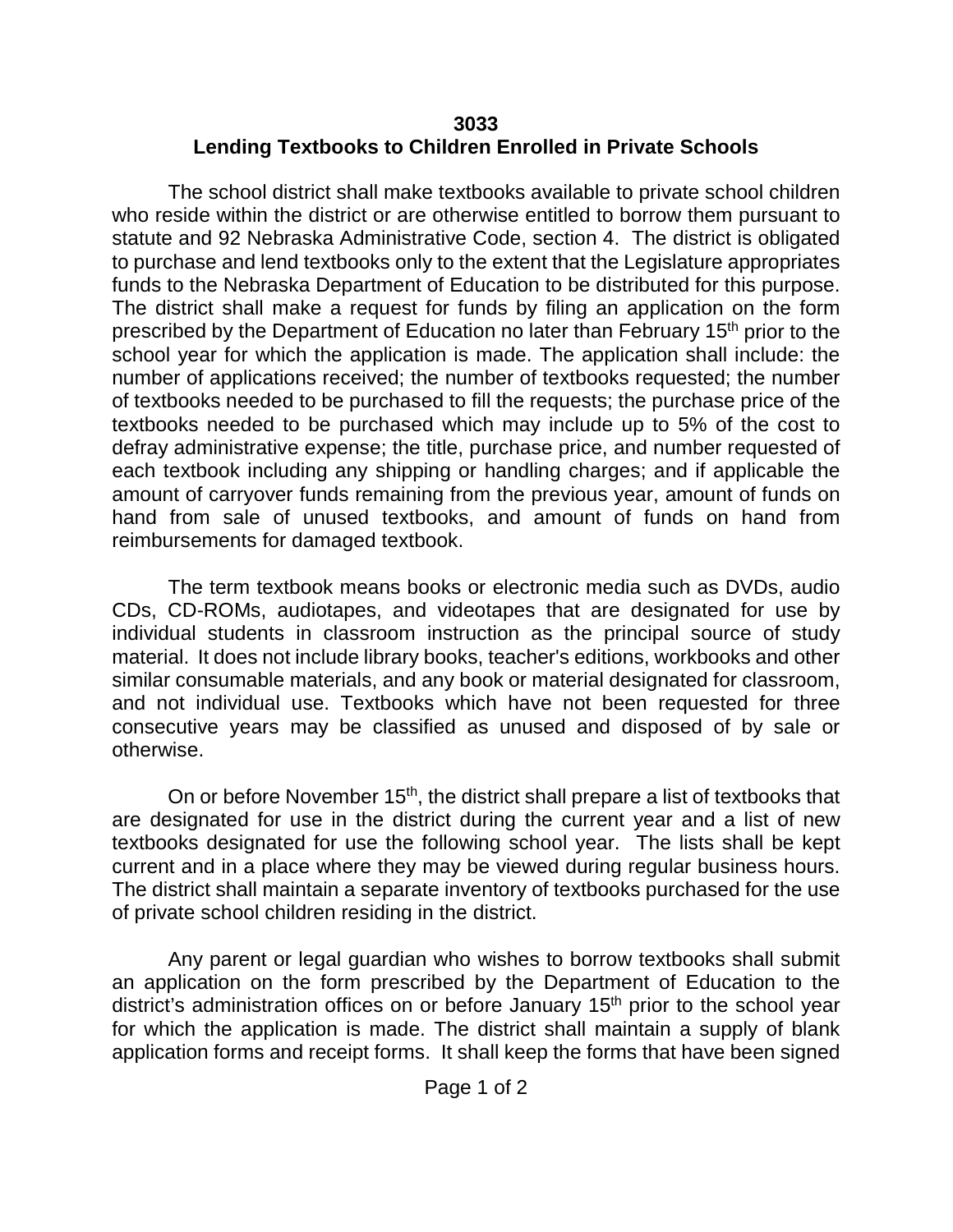by parents and guardians in a separate file for at least 5 years. It shall notify the parents and guardians at least 10 days prior to the start of school when and where the textbooks will be available. It shall make textbooks available to parents or guardians on or before August  $15<sup>th</sup>$ . If the number of textbooks for a particular subject or grade level is insufficient to fill all of the requests, the textbooks shall be distributed to parents and guardians based on a random drawing.

Parents and guardians shall sign a receipt on the form prescribed by the Department of Education when they pick up the textbooks and shall return the textbooks no later than 15 days after the district's last day of class. The district shall assess the returned textbooks for damage beyond normal wear and tear. The parent or guardian who signed the receipt is responsible for paying the reasonable cost of the repair or replacement of any book that is damaged, lost, stolen, or not returned.

Adopted on: June, 5, 2014 Revised on: May 12, 2014 Reviewed on: May 12, 2014, June 5, 2014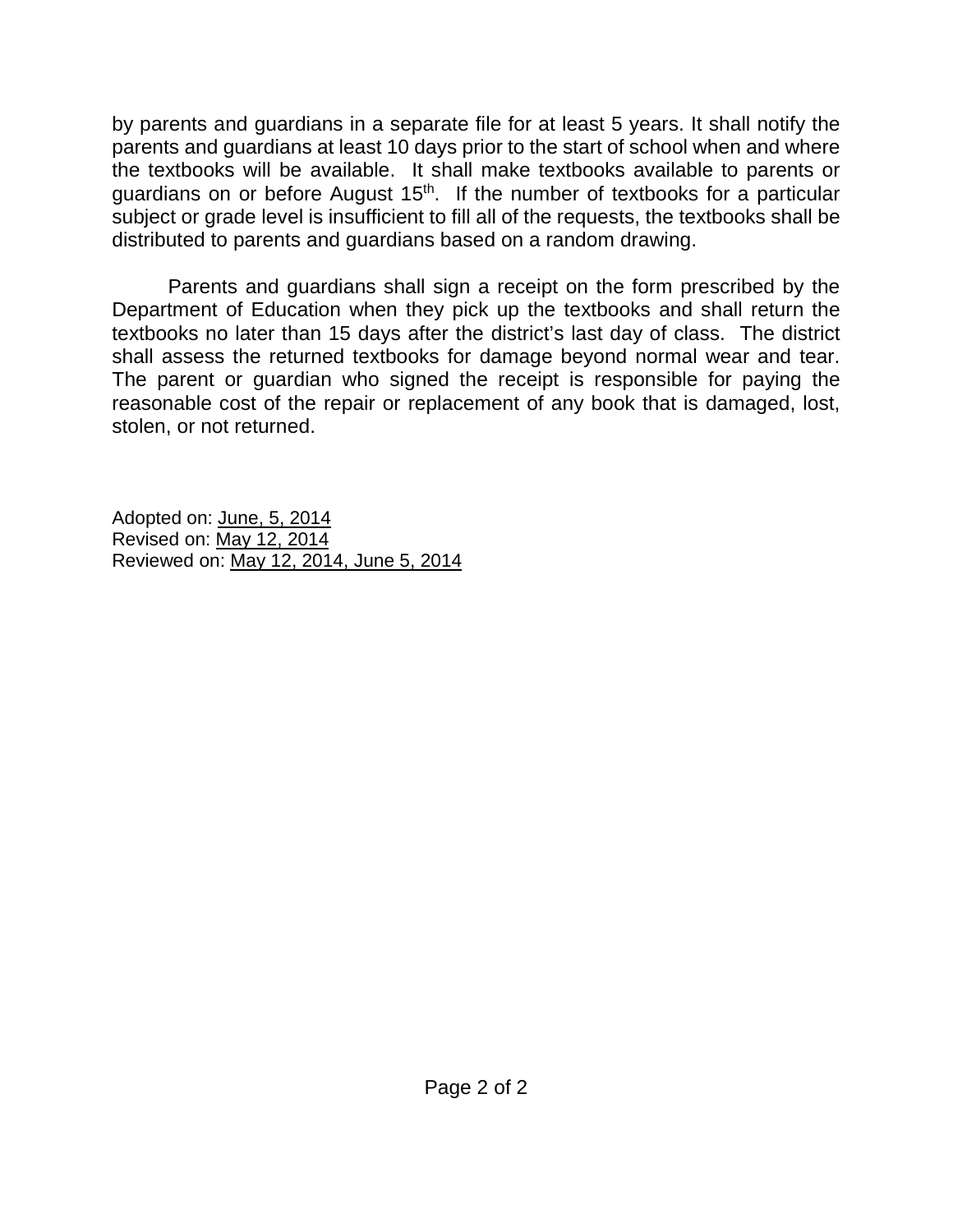## **3035 Chain of Command – District Administration**

The superintendent shall be in control of all school district operations except as provided by another policy or as otherwise provided by law. Following is the administrative chain of command working from the lowest level on the chain upward.

| <b>Student Discipline:</b> | 1. Classroom Teacher             |
|----------------------------|----------------------------------|
|                            | 2. Principal/Assistant Principal |
|                            | 3. Superintendent                |
|                            |                                  |
| <b>Instruction or</b>      | 1. Teacher                       |
| Curriculum:                | 2. Principal/Curriculum Director |
|                            | 3. Superintendent                |
| Transportation:            | 1. Bus Driver                    |
|                            | 2. Principal/Assistant Principal |
|                            | 3. Superintendent                |
| Facilities, Grounds,       | 1. Custodial staff               |
| or Maintenance:            | 2. Head custodian                |
|                            | 3. Principal                     |
|                            | 4. Superintendent                |
|                            |                                  |
| <b>Policy or Handbook:</b> | 1. Principal                     |
|                            | 2. Superintendent                |
| <b>Athletics:</b>          | 1. Coach                         |
|                            | 2. Athletic/Activities Director  |
|                            | 3. Principal                     |
|                            | 4. Superintendent                |
|                            |                                  |
| Personnel:                 | 1. Employee in question          |
|                            | 2. Principal                     |
|                            | 3. Superintendent                |
| <b>All Other Matters</b>   | 1. Building Principal            |
|                            | 2. Superintendent                |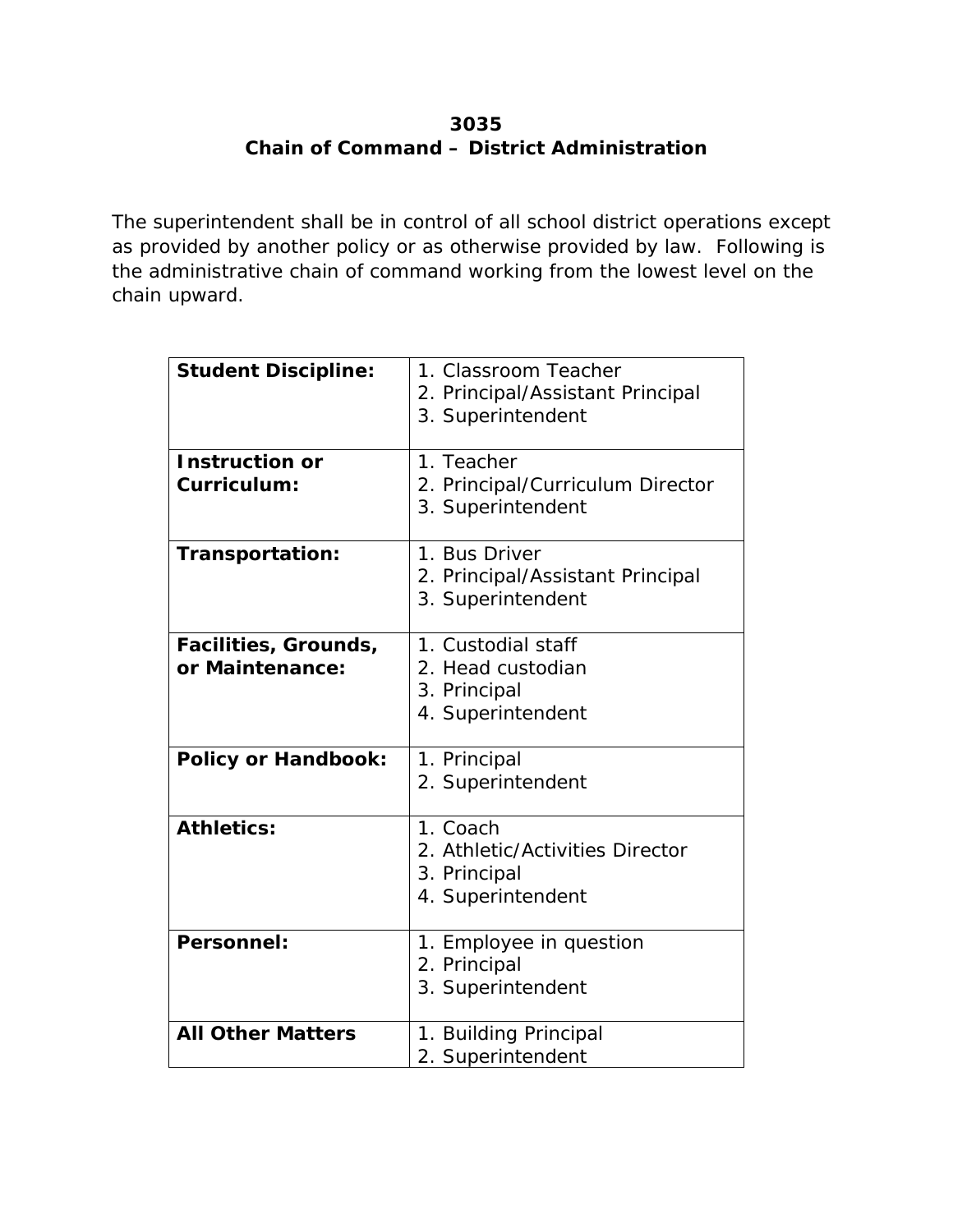Absent extraordinary circumstances, each matter must be addressed at whatever level the initial action occurred. If the matter is not resolved, the individual may raise it with the next person on the chain of command. This policy does not supersede any individual's right to contact Board members directly. However, whenever a matter is brought directly to the Board as a whole or to a Board member as an individual, it will be referred to the appropriate individual in the chain of command for study and resolution. The most effective means of initial communication is a personal conference, e-mail, or telephone conversation. E-mail addresses and phone numbers can be found on the school district's website at www.arthurcountywolves.org/StaffDirectory.

Adopted on: June, 5, 2014 Revised on: May 12, 2014 Reviewed on: May 12, 2014, June 5, 2014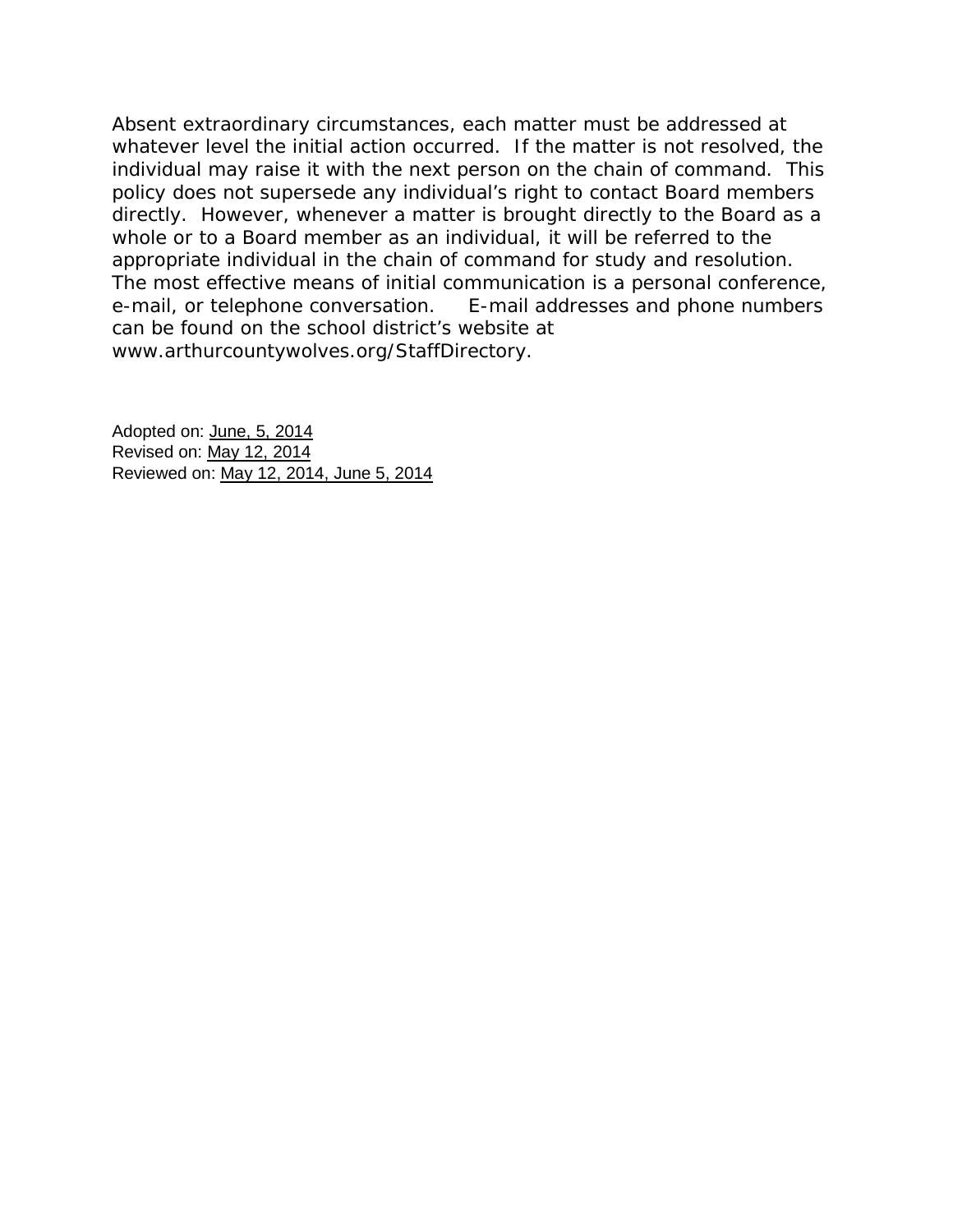#### **3036**

## **Purchasing (Credit) Card Program**

The board approves the use of a purchasing card (credit card) program for the purchase of goods and services for and on behalf of the school district. The board shall determine the type of purchasing card or cards to be used in the program and shall contract with a third-party provider as provided by law.

**Authorized Purchases***.* Authorized users have standing authority to use the purchasing card to charge actual, necessary, and reasonable travel expenses and necessary supplies for the classroom or curriculum. Otherwise, the purchasing card may only be used to purchase goods and services approved by the board or the superintendent or designee. The maximum amount that may be charged in a single day is \$500.00

**Unauthorized Purchases.** In no event shall the purchasing card be used for personal purchases, purchases that are not school related, alcohol purchases, or purchases that are not allowed by law. Such unauthorized use shall result in discipline, up to and including the end of employment. Individuals who make unauthorized purchases shall reimburse the district for the expense within ten days of the purchase or the discovery of the unauthorized purchase, whichever occurs first.

**Authorized Users.** Teachers and employees may be authorized to use a school credit card for purchases up to the amount of \$1,000.00.The board may take action at any meeting to authorize additional users or to revoke or suspend user privileges. Such action shall be recorded in the minutes. The school shall also maintain a purchasing card in the name of the school district. School district employees may purchase school related goods and services with the school district credit card only with authorization from the superintendent.

**Documentation.** Employees seeking reimbursement for a purchasing card purchase shall submit an itemized receipt *and* a purchasing card receipt to the school district. The itemized receipt shall include the name of the business, contact information, the date, a description of each item sufficient to give the board reasonable notice of the item purchased, and the price. *A non-itemized credit card receipt alone is not sufficient.* Designated school personnel shall maintain the documentation for at least 10 years or as otherwise required by Schedule 24 – Local Agencies (General Records) maintained by the Nebraska Records Management Division. Employees shall maintain copies of any documentation submitted to the school district.

**Suspension or Termination of Privileges.** The board or the superintendent (or his or her designee) (1) *shall* temporarily or permanently suspend the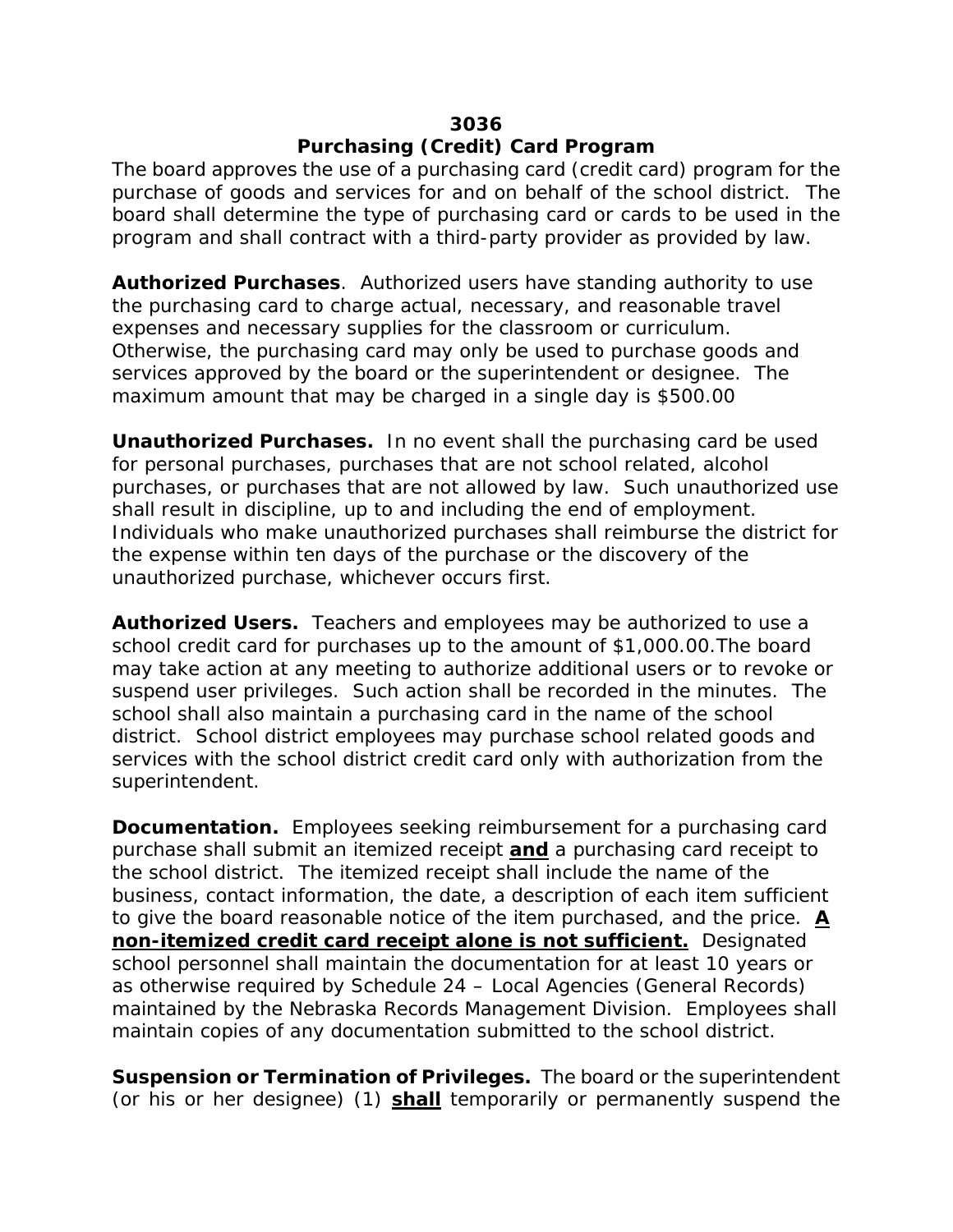purchasing card privileges of any individual that does not submit an itemized receipt for each purchasing card purchase, and (2) *may* temporarily or permanently suspend the purchasing card privileges of any individual for any other reason. The individual's purchasing card account shall be immediately closed and he or she shall return the purchasing card to the superintendent or board. Purchases that are not accompanied by the required documentation shall be considered unauthorized, and the individual making the purchase shall reimburse the district within 10 days of the purchase or the discovery of the non-itemized purchase, whichever occurs first.

**Reward Points or Rebates.** Any reward points, rebates, or other benefits received from the third-party purchasing card company are and shall remain the property of the school district.

**Purchase Review Procedures.** The superintendent, or his or her designee, and the secretary bookkeeper shall conduct independent reviews of credit card expenses, or a sample thereof, on a monthly basis. Any unlawful or unauthorized expenditure or other discrepancy shall be brought to the attention of the offending employee, if any, and the board. The superintendent or his or her designee shall provide the board at each regular meeting with the documentation submitted pursuant to this policy or a summary of that documentation with a description of each item sufficient to give the board reasonable notice of the items purchased. Any unlawful or unauthorized purchase shall be addressed as provided in this policy or as otherwise allowed by law.

Adopted on: as revised on August 13, 2018 Revised on:, July31, 2018 Reviewed on: July 31, 2018, August 13, 2018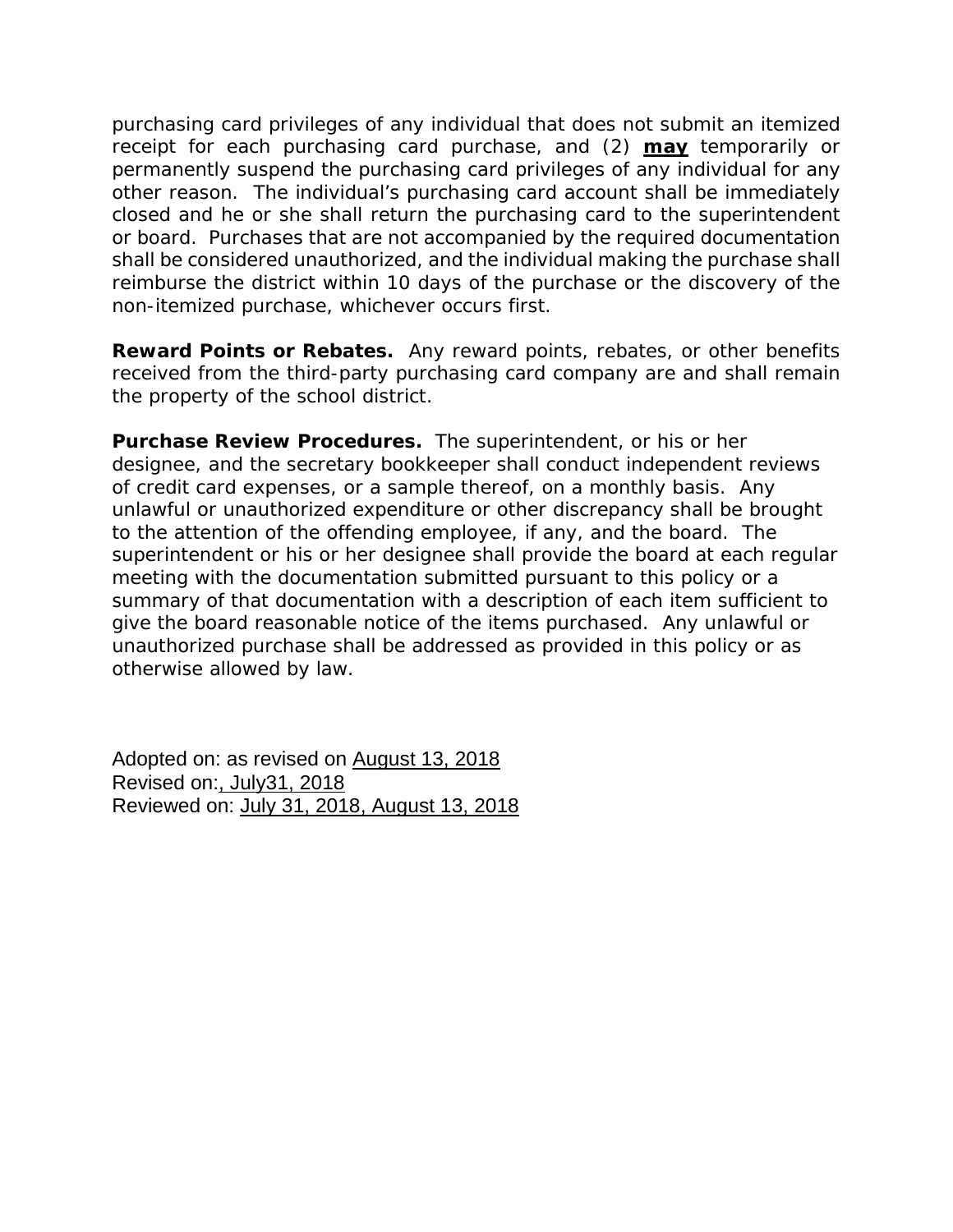## **3037 Petty Cash**

The school district office shall have a petty cash fund for the purchase of materials, supplies, services, or other school related goods and services in circumstances requiring immediate payment.

**Fund Custodians.** The amount of each fund will not exceed \$500. The individuals holding the following employment positions shall be the custodians of the petty cash fund and shall administer and be responsible it:

District Office: Secretary/Bookkeeper and the Superintendent

Petty fund disbursements may only be made with the authorization of the petty cash fund custodian or the superintendent.

**Documentation.** All petty cash fund disbursements are to be supported by an itemized receipt or other sufficient evidence that documents the expenditure. The itemized receipt or supporting documentation shall include the name of the business, contact information, the date, a description of each item sufficient to give the board reasonable notice of the item purchased, and the price. Designated school personnel shall maintain the documentation for at least 10 years or as otherwise required by Schedule 24 – Local Agencies (General Records) maintained by the Nebraska Records Management Division. Employees shall maintain copies of any documentation submitted to the school district. Expenses will be assigned to the proper budget account.

**Unauthorized Purchases.** In no event shall the petty cash fund be used for personal purchases, purchases that are not school related, alcohol purchases, or purchases that are not allowed by law. Such unauthorized use shall result in discipline, up to and including the end of employment. Individuals who make unauthorized purchases shall reimburse the district for the expense within ten days of the purchase or the discovery of the unauthorized purchase, whichever occurs first.

**Purchase Review Procedures.** The superintendent, or his or her designee, and the school district treasurer shall conduct independent reviews of petty cash fund expenditures on a monthly basis. Any unlawful or unauthorized expenditure or other discrepancy shall be brought to the attention of the offending employee, if any, and the board. The superintendent or his or her designee shall provide the board at each regular meeting with petty cash fund documentation that includes a description of each item sufficient to give the board reasonable notice of the items purchased. Any unlawful or unauthorized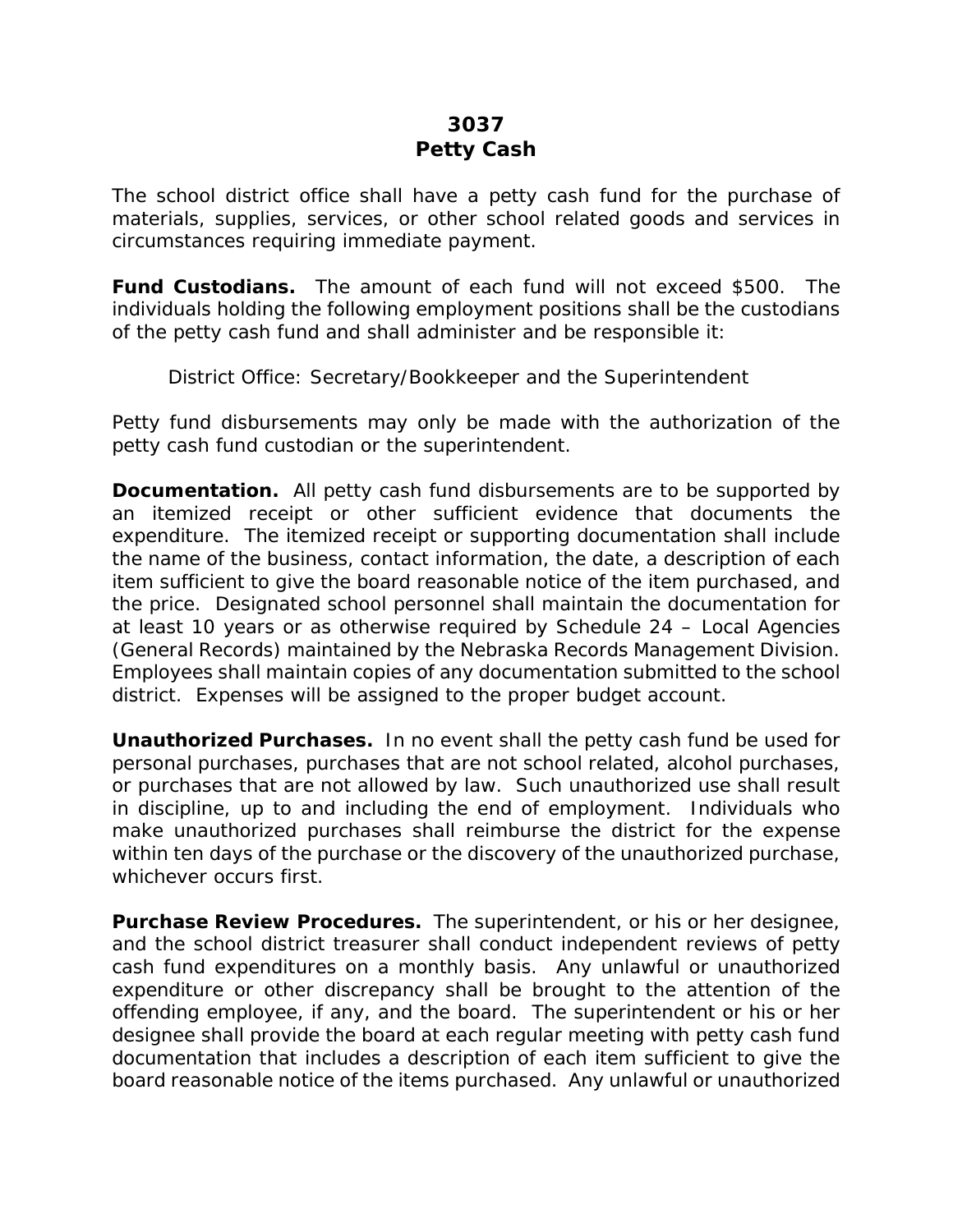purchase shall be addressed as provided by board policy or as otherwise allowed by law.

**Reconciliation and Closeout.** Each petty cash fund will be reconciled by the school district treasurer and closed out at the end of the fiscal year (June 30<sup>th</sup>). The petty cash fund will be reestablished by the board of education at its July meeting or at such other meeting as determined by the board.

Adopted on:, as revised on August 13, 2018 Revised on: July31, 2018 Reviewed on: July 31,2018, August 13, 2018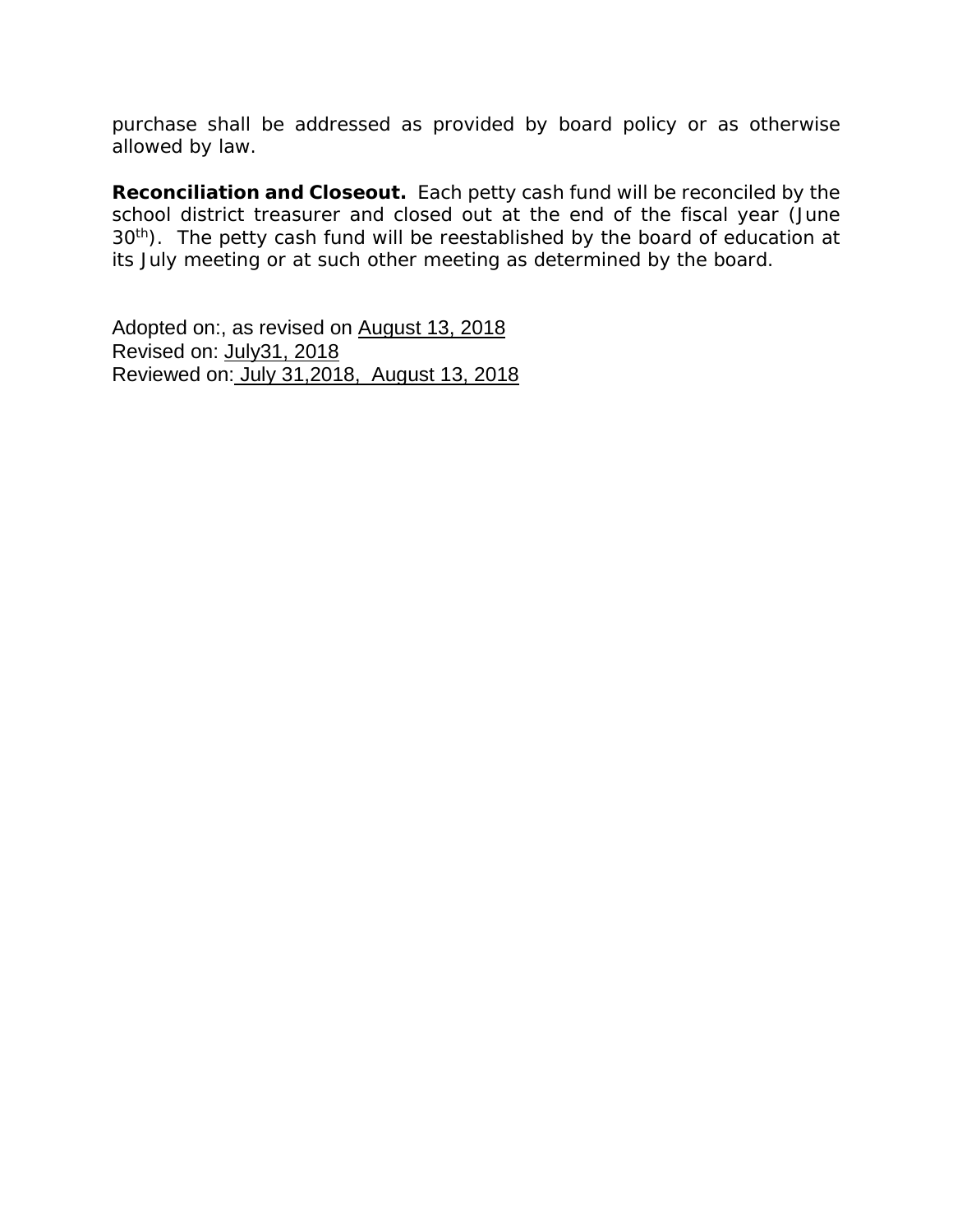## **Threat Assessment and Response**

The board of education is committed to providing a safe environment for members of the school community. Students, staff and patrons are urged to immediately report any statements or behavior that makes the observer fearful or uncomfortable about the safety of the school environment.

## **1. Obligation to Report threatening Statements or Behaviors.**

All staff and students must report any threatening statements or behavior to a member of the administration. Staff and students must make such report regardless of the nature of the relationship between the individual who initiated the threat or threatening behavior and the person(s) who were threatened or who were the focus of the threatening behavior. Staff and students must also make such reports regardless of where or when the threat was made or the threatening behavior occurred.

THREATS OR ASSAULTS WHICH REQUIRE IMMEDIATE INTERVENTION SHOULD BE REPORTED TO THE POLICE AT 911.

### **2. Threat Assessment Team**

The threat assessment team (team) shall consist of A School Administrator (Superintendent or Principal), Staff members from the High School and elementary school, when available local law enforcement or a member of the safety team. The team is responsible for monitoring and investigating all reported threats to school safety, evaluating the significance of each threat, and devising an appropriate response. The threat assessment team shall work closely with the crisis team in planning for crisis situations. The threat assessment team shall be familiar with mental health resources available to students, staff and patrons and shall collaborate with local mental health service providers as appropriate.

### **3. Threat Assessment Investigation and Response**

All reports of violent, threatening, stalking or other behavior or statements which could be interpreted as posing a threat to school safety will immediately be forwarded to a member of the team. Upon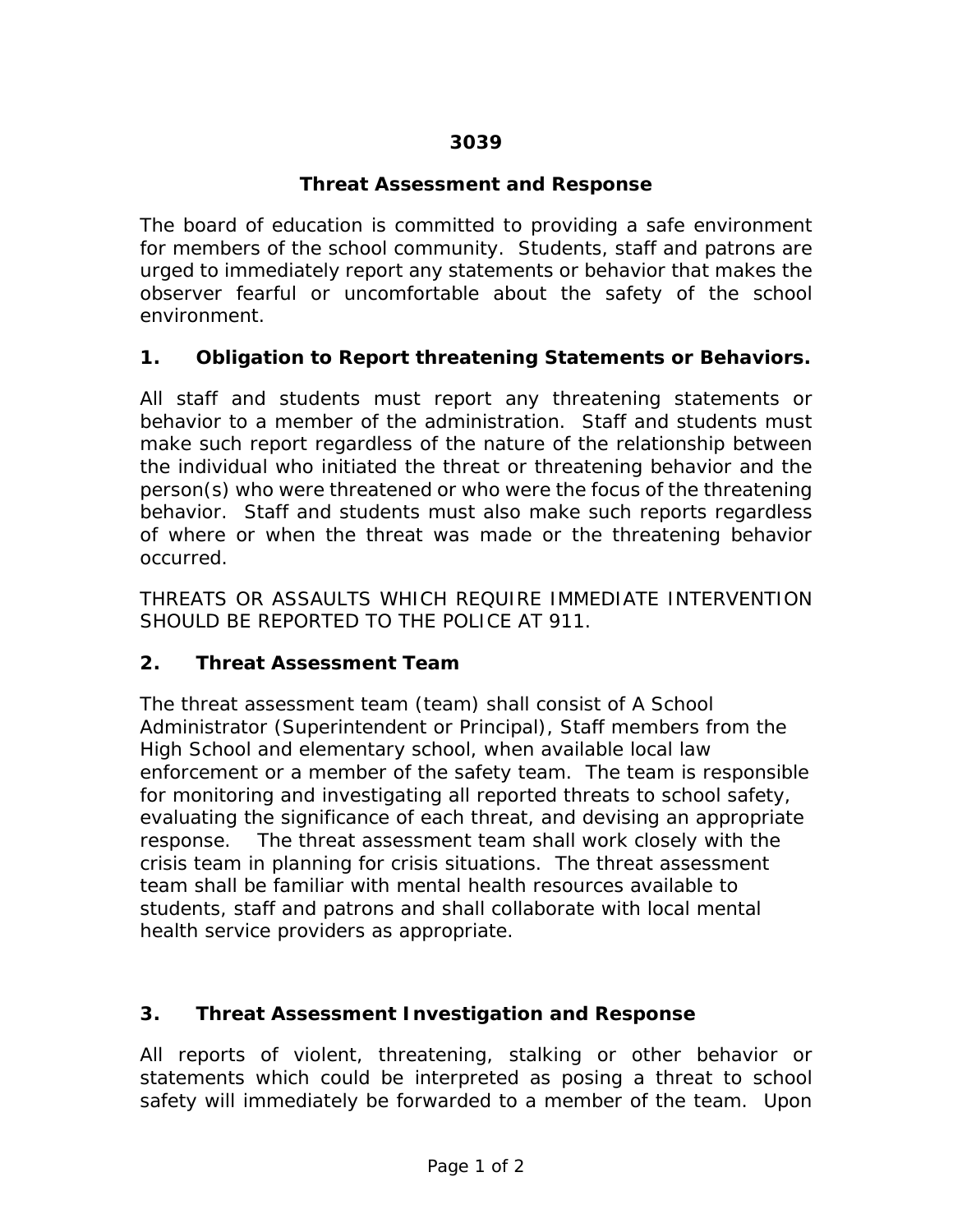receipt of an initial report of any threat, the team will take steps to verify the information, make an initial assessment, and document any decision involving further action. This investigation may include interviews with the person who made the statement(s) or engaged in the behavior of concern, interviews with teachers and other staff members who may have information about the individual of concern, interviews with the target(s) of the threatening statements or behavior, interviews of family members, physical searches of the individual of concern's person, possessions, and home (as allowed by law and in cooperation with law enforcement), and any other investigatory methods that the team determines to be reasonable and useful.

At the conclusion of the investigation, the team will determine what, if any, response to the threat is appropriate. The team is authorized to disclose the results of its investigation to law enforcement and to the target(s) of any threatened acts. The team may refer the individual of concern to the appropriate school administrator for consequences under the school's student discipline policy or, if appropriate, report the results of its investigation to the student's individualized education plan team.

# **4. Communication with the Public about Reported Threats**

To the extent possible, the team will keep members of the school community informed about possible threats and about the team's response to those threats. This communication may include oral announcements, written communication sent home with students, and communication through print or broadcast media. However, the team will not reveal the identity of the individual of concern or of any target(s) of threatened violence if that individual is a minor.

## **5. Coordination with the Crisis Team After Resolution of Threat**

The threat assessment team will confer with the district's crisis team after a threat has been investigated to provide the crisis team with information that the crisis team may use in assessing or revising the district's All-Hazard School Safety Plan.

Adopted on: as revised August 13, 2018 Revised on: July 31, 2018, Reviewed on:, July 31, 2018, August 13, 2018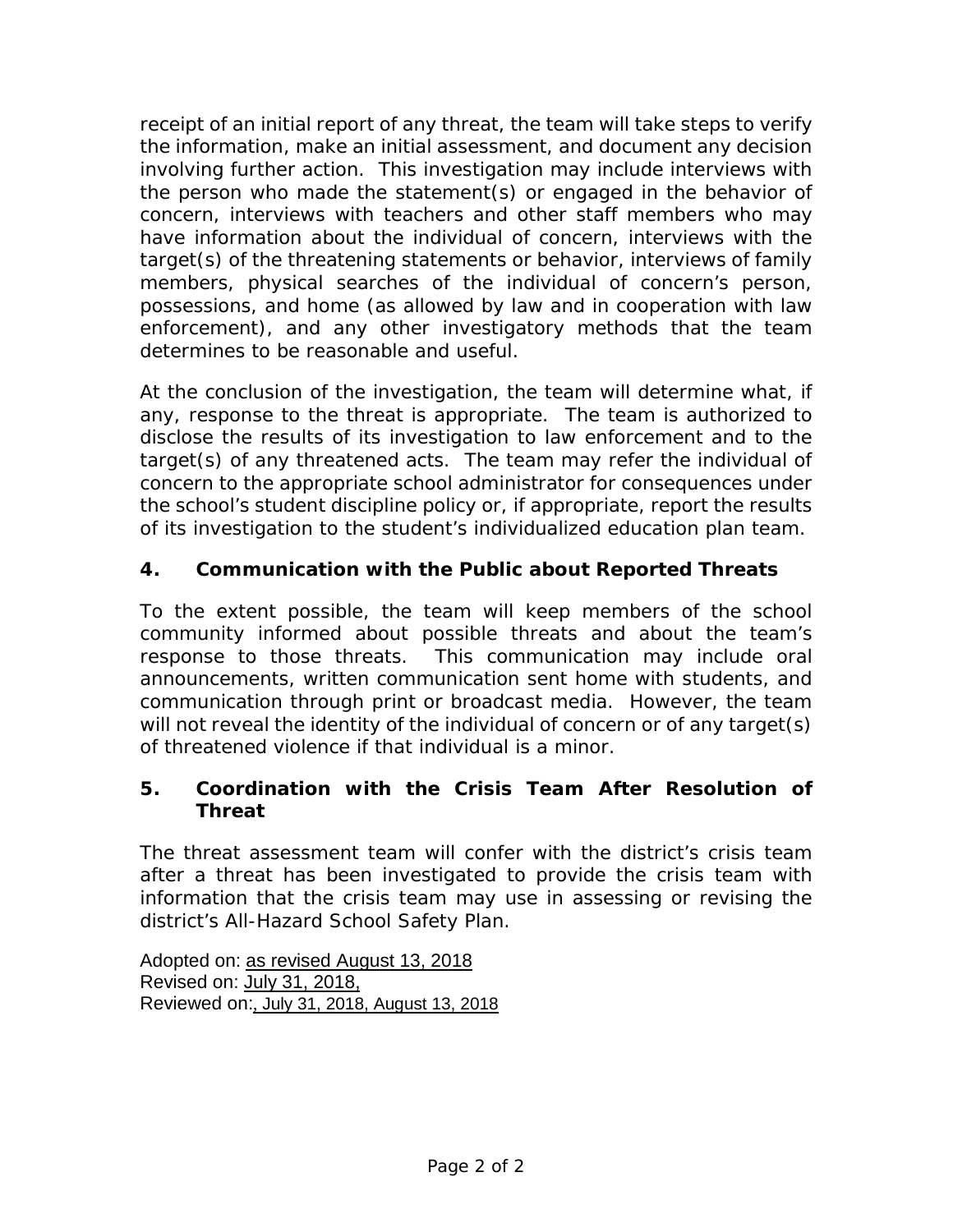## **3040 School Safety and Security**

In order to fulfill its obligation to provide a safe and secure learning environment, the Board of Education has adopted this School Safety and Security Policy. Although the district will take reasonable steps to protect students and staff, no entity can provide complete safety and security at all times. This policy does not make the district a guarantor of the safety of students, staff or patrons.

### **I. General Safety and Security**

#### **a. NDE Rubric**

The District will meet at least the minimum requirement for each school safety and security standard indicator adopted by the Nebraska Department of Education.

#### **b. School Hours**

- i. During a crisis situation, the administration will maintain established school hours and proceed with all co-curricular activities as scheduled whenever possible.
- ii. If, during a crisis situation, the parent(s) or guardian of a student decide that the student needs to be absent, this absence will be excused.

### **c. Access to School Facilities**

- i. The school's facilities may not be used for funeral or memorial services during the school day.
- ii. This policy does not discourage the presentation of traditional American Legion memorial services which promote patriotism.

#### **d. Memorials**

i. Memorials often create a visual reminder of a particular crisis that may reintroduce feelings of grief for students. Therefore, memorials are generally not allowed anywhere on school premises.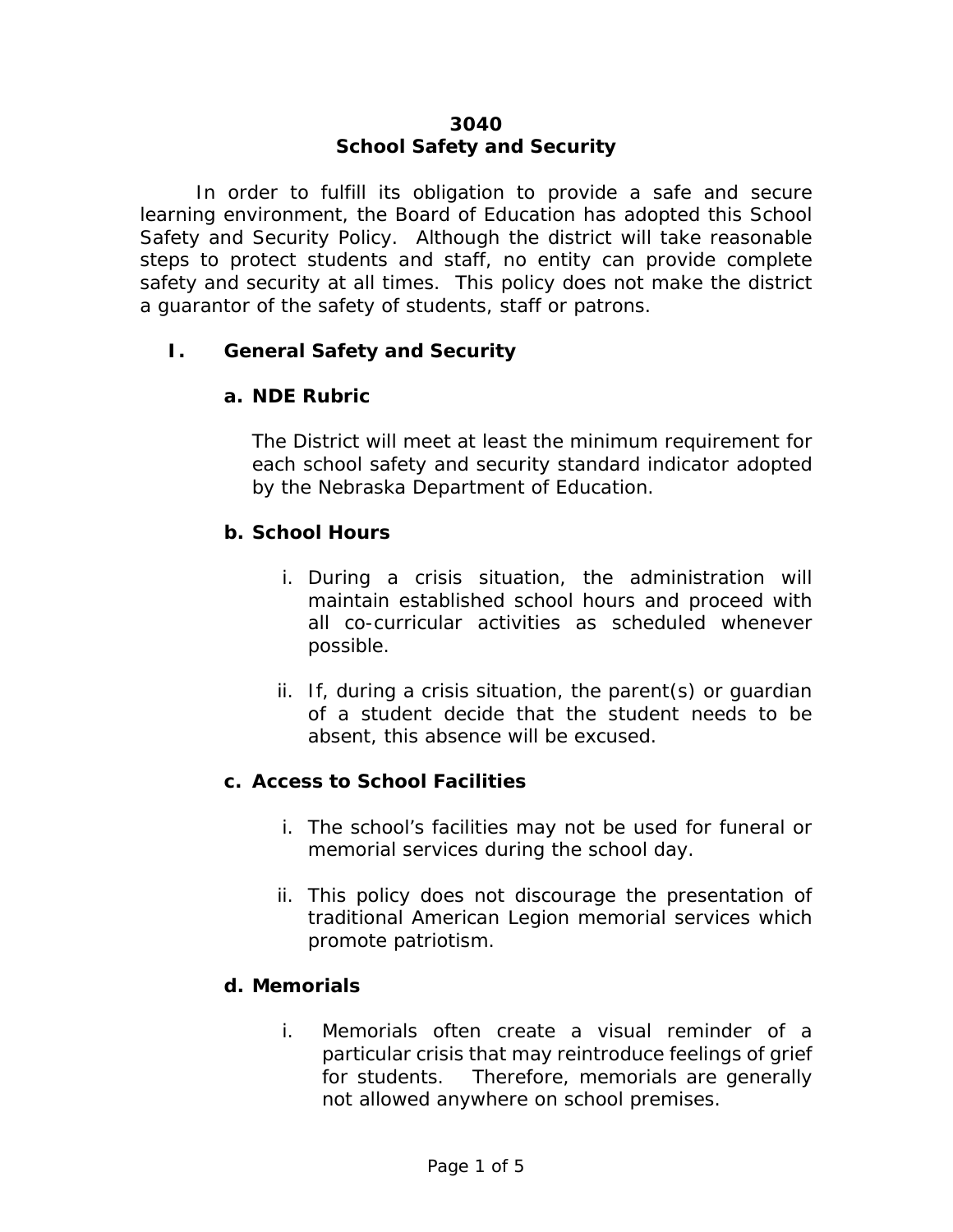- ii. Individuals who wish to seek a waiver of the general prohibition against memorials must follow the steps outlined below:
	- a. The individual must first meet with the Superintendent or his/her designee to discuss the request for a memorial.
	- b. If the Superintendent determines that additional review is appropriate, he/she will refer the request for consideration by the crisis team.
	- c. The crisis response team will consider:
		- i. The current research regarding the potential psychological harm that could be caused by a memorial;
		- ii. The potential disruption to the school's learning environment;
		- iii. The cost to the district of erecting and/or maintaining a memorial;
		- iv. Whether prior tragedies have been commemorated by a memorial;
		- v. The potential for future tragedies which could necessitate a similar memorial; and
		- vi. Any other factor which the crisis team deems relevant to its recommendation.
	- d. After consideration of the factors outlined above, the crisis team will make a recommendation as to whether the prohibition against memorials should be waived.
	- e. The Superintendent will communicate the crisis team's recommendation to the individual requesting the memorial.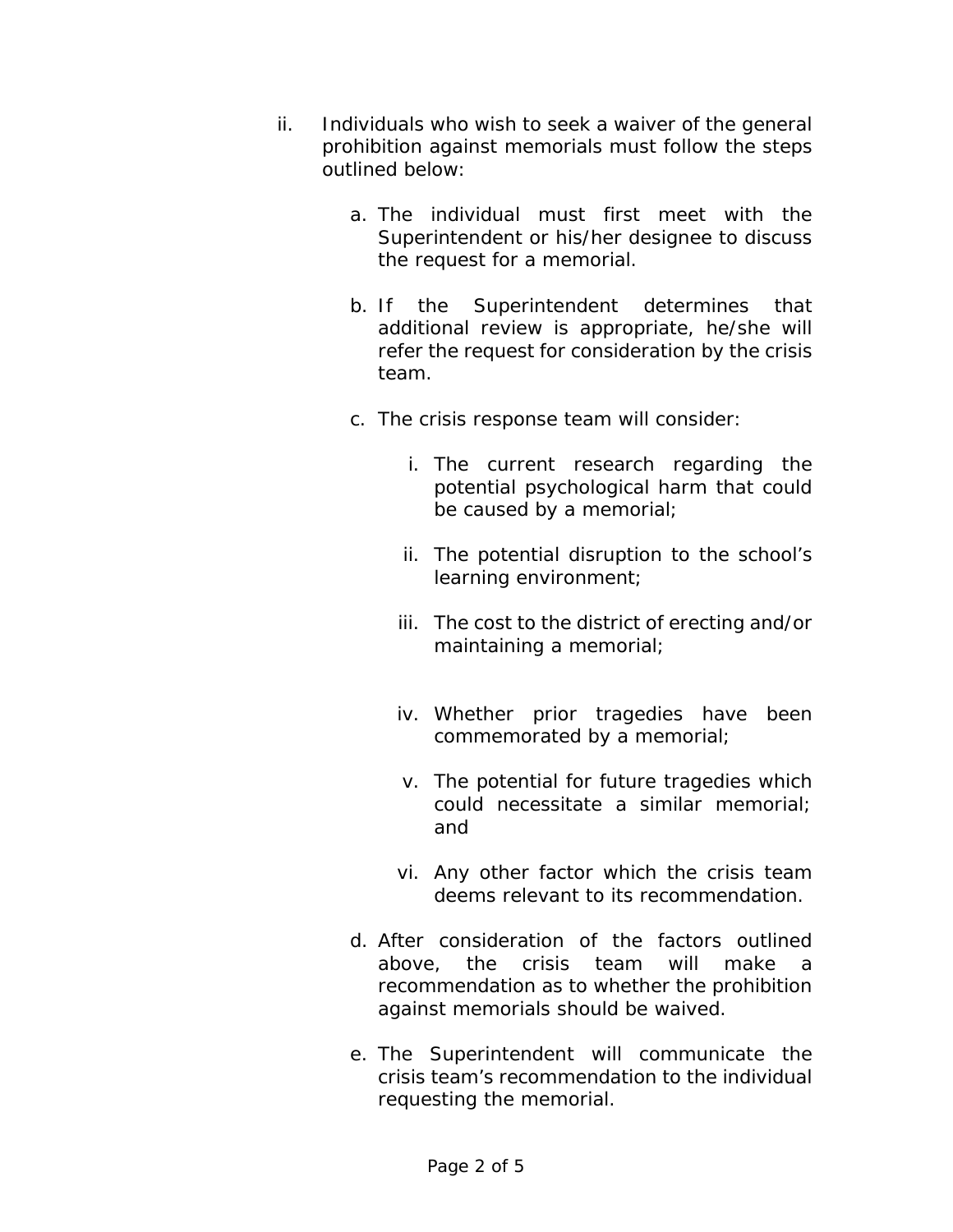- f. If the crisis team recommends waiver of the prohibition against memorials, the individual who made the initial request must inform the Superintendent if he/she wishes to ask the board to approve the memorial.
- g. Memorials may only be approved by the board and only after completion of the process outlined in this policy.
- iii. This policy is not intended to discourage the acceptance of memorial funds or specific items.

# **II. Superintendent's Duties Related to Safety and Security**

## **a. Appointment of Safety and Security Team**

The Superintendent shall appoint members to serve on the school district's safety and security team (this team may be comprised of members of the safety committee, crisis response team and threat assessment team). The superintendent may, but is not required, to include representatives from the following groups on the safety and security team:

- Administrators
- Teachers
- Health/mental health
- Facilities staff
- Transportation staff
- Food service staff member
- Information technology staff
- Students
- Parents
- Staff member with expertise on the needs of students with disabilities
- Organizations that serve the disabled
- Organizations that serve the needs of minority populations (ELL, race, etc.)
- Representatives from local early responders (law enforcement, fire and rescue personnel, railroad, factories, etc.)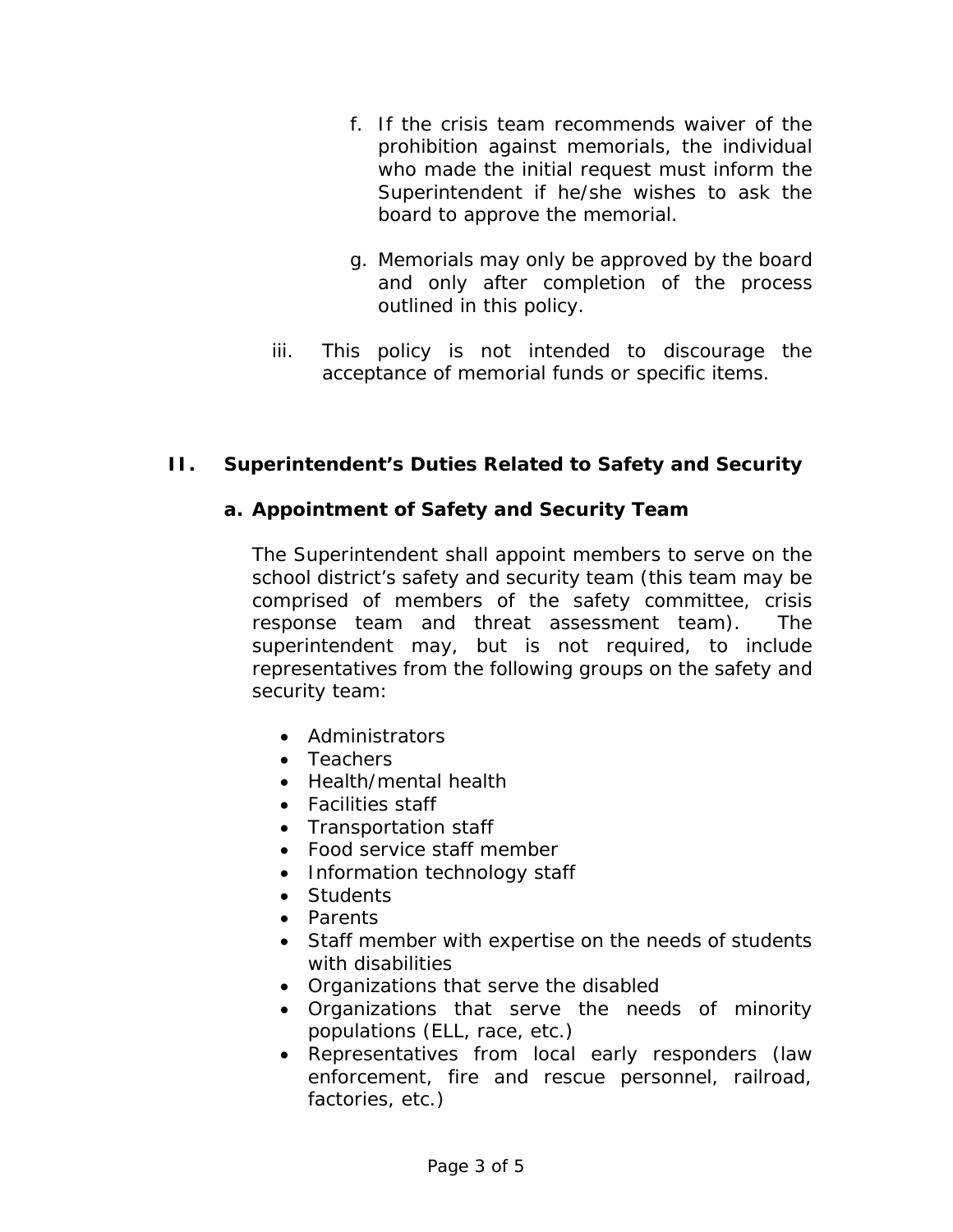### **b. Compliance with Fire and Safety Codes**

The Superintendent will ensure that the school district meets all current fire and life safety codes or is in the process of coming into compliance.

### **c. Annual Safety Audits**

The Superintendent will arrange for the performance of an annual safety audits using an external consultants utilizing the standardized audit protocol adopted by the Nebraska Department of Education.

## **d. Mutual Aid Agreements**

The Superintendent will enter into mutual aid agreements to address the academic, physical, operational, psychological, and emotional recovery areas when possible with appropriate local entities.

### **III. Building Principals' Duties Related to Safety and Security**

## **a. Positive and Safe Learning Environment**

Each building principal shall implement a school-wide behavior process to create a positive and safe learning environment.

Each building principal shall conduct training on and require enforcement of the district's anti-bullying and dating violence policies.

Each building principal shall ensure that staff complete the required suicide prevention training as required by board policy.

Each building principal shall require staff to engage in active supervision of students at all times

### **b. Visitor Protocol.**

Each building principal shall adopt a protocol for visitors to his/her school building to sign in upon arrival and departure and to be identified as a visitor while they are in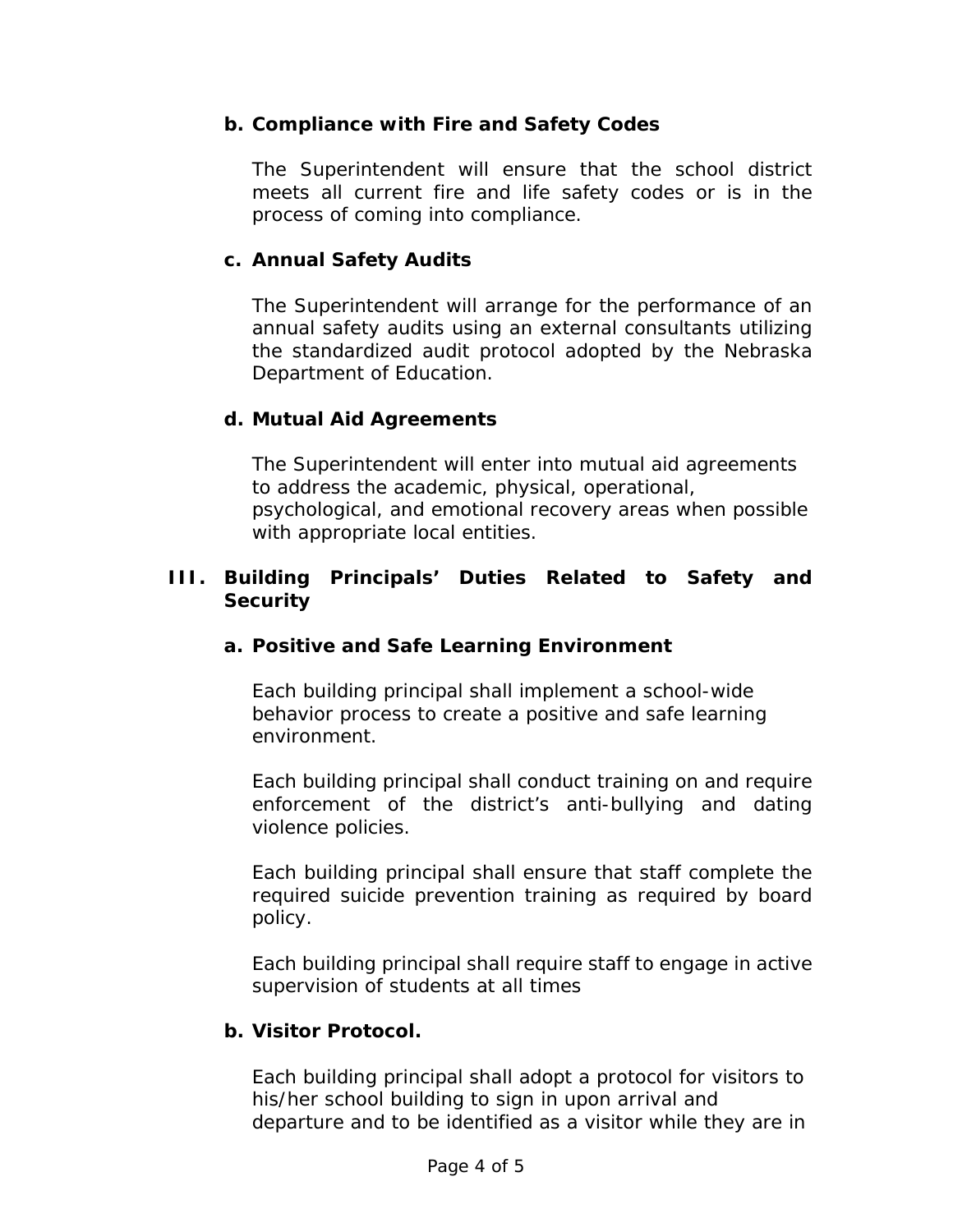the building during the school day. The protocol must also address visitors in specialized areas of the school such as playgrounds, gyms, cafeterias and the like.

This protocol may be written or unwritten but must be clearly communicated to and enforced by all staff.

The building principal will report individuals who repeatedly violate the visitor protocol to the superintendent for possible exclusion from school facilities pursuant to board policy.

### **c. Emergency Drills**

Each building principal must ensure that the following drills are conducted in his/her building:

- i. Fire drills (evacuation): One fire drill conducted monthly with one additional drill being conducted during the first 30 days of school.
- ii. Tornado drills (shelter): One drill during the first two weeks of school and the second drill during the month of March.
- iii. Bus evacuation drills: Two drills during the school year involving all students and appropriate staff. Recommended that one drill occur during the first month of school.

Each building principal must also conduct any non-required drills recommended by crisis team.

Each building principal shall conduct a performance review of each of the drills conducted pursuant to this policy. This review does not have to be in writing.

Adopted on: September 13, 2017, as revised August 13, 2018 Revised on: July 31, 2018 Reviewed on: August 14, 2017, September 13, 2017, July 31, 2018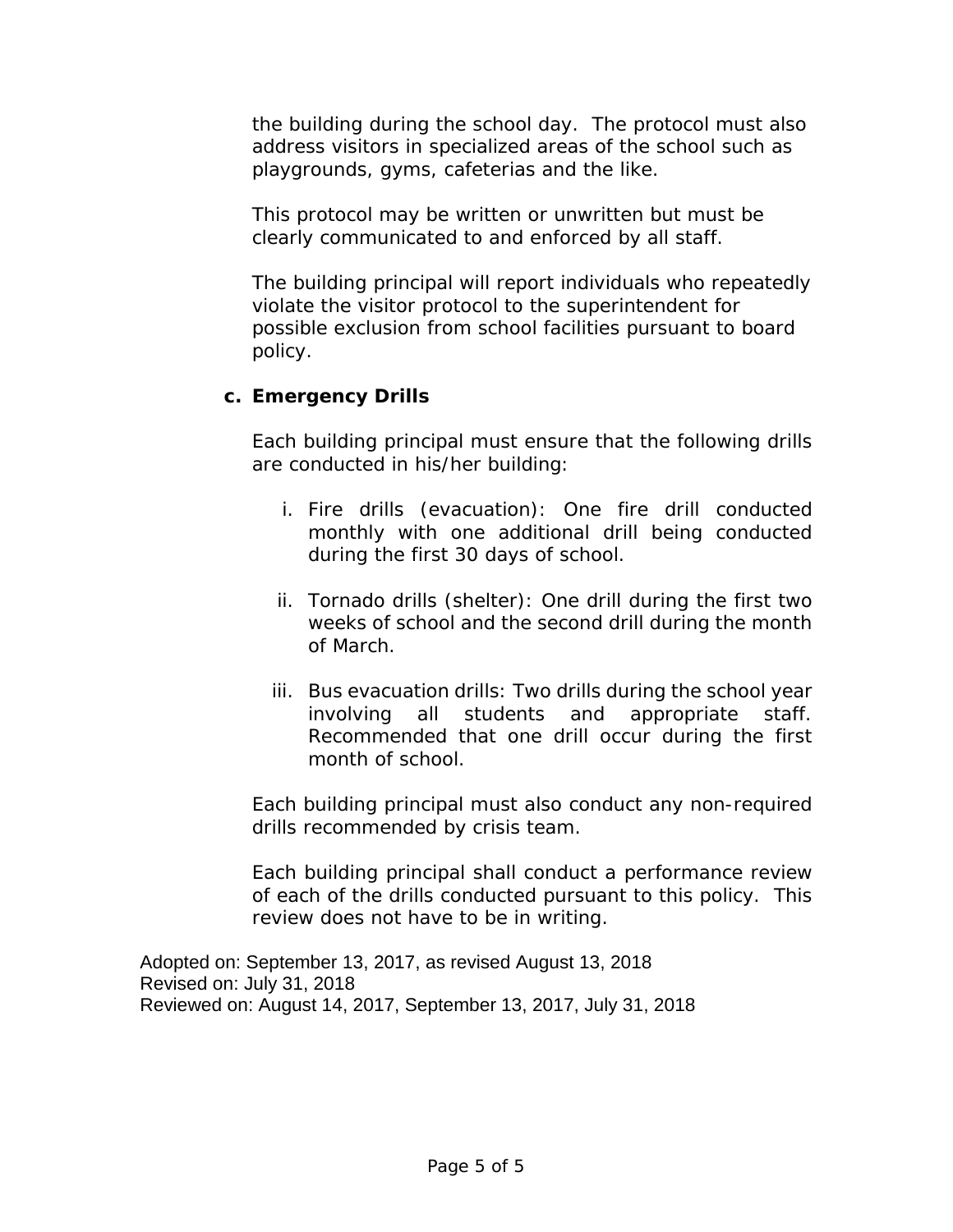# **3041**

# **Safety Committee Duties**

The safety committee is responsible for planning for the safety and security of the school, staff, and students. The teams will respond to and manage any safety or security incident that occurs in the school setting or which has the potential to disrupt the orderly operation of the school system.

## **1. Membership on and Chair of Team**

The superintendent will appoint members to serve on the safety committee.

If the superintendent does not serve on the safety committee team personally, he/she shall appoint an individual to serve as the chair of the safety committee. The chair of the safety committee shall have the responsibility of scheduling safety committee meetings, documenting safety committee actions and reporting to the board at least annually on the district's All-Hazard School Safety Plan and other activities of the safety committee.

# **2. Meetings of the Safety committee**

The safety committee team will meet at least twice annually with representatives from local law enforcement and local fire and rescue personnel. At these meetings, the team will coordinate with local agencies to prepare for and communicate about a variety or real world scenarios.

The safety committee will meet at such additional times as necessary to fulfill the duties given to it pursuant to this policy.

# **3. School Self-Assessment**

The safety committee shall conduct the self-assessment created by the Nebraska Department of Education as part of its School Safety and Security Standards. This assessment shall be conducted for each school building. The team shall report the results of this self-assessment to the superintendent and to the board of education.

Either the superintendent or the chair of the safety committee will also report the results of the self-assessment to the Nebraska Department of Education.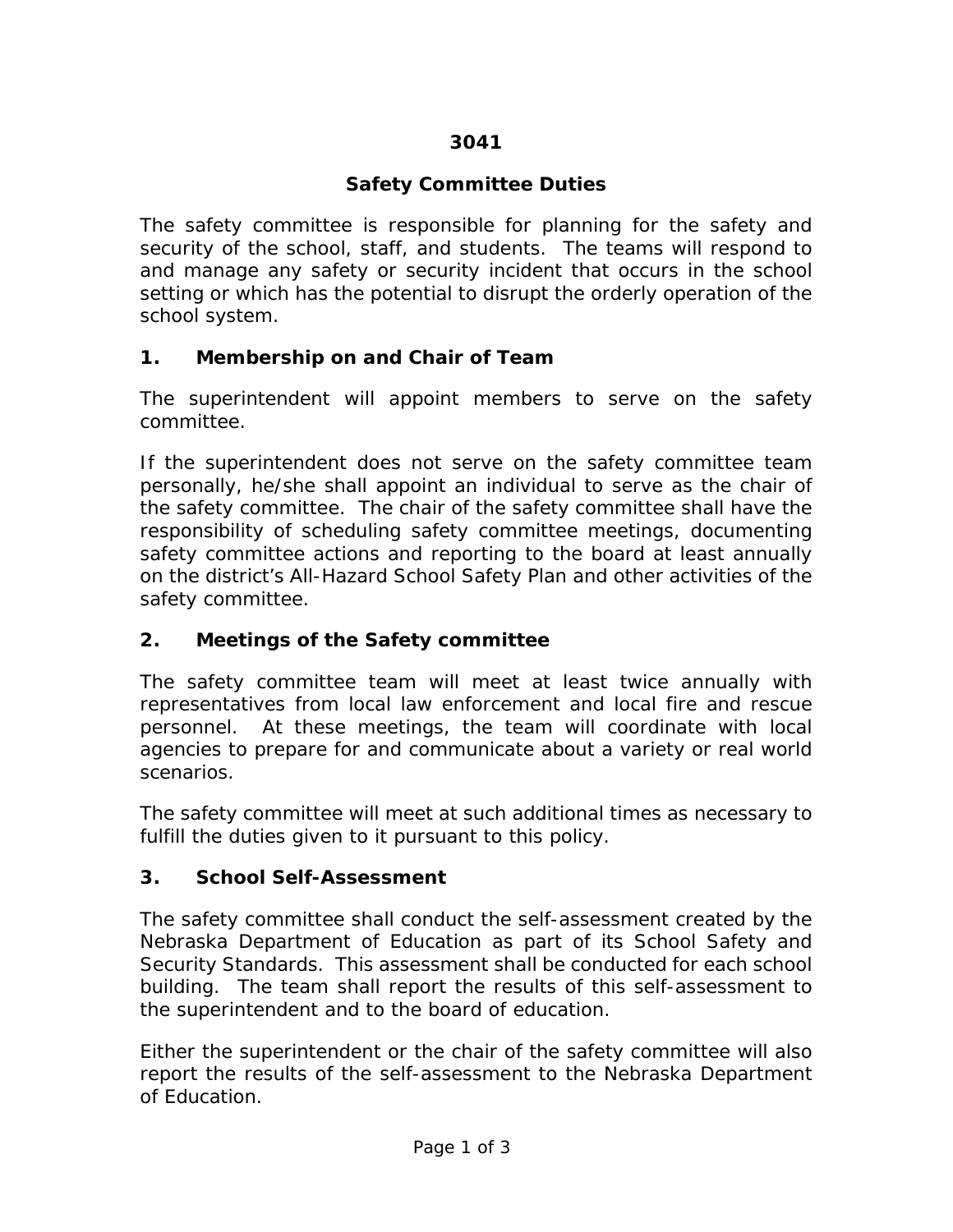# **4. All-Hazard School Safety Plan**

The safety committee will create an All-Hazard School Safety Plan. The plan must be customized to the needs of each of the school district's buildings. The plan must include all of the components required by the School Safety and Security Standards adopted by the Nebraska Department of Education, and shall meet at least the minimum indicators set by those Standards.

The safety committee shall share a copy of the district's All-Hazard School Safety Plan with local authorities and first responders.

The chair of the safety committee shall provide a copy of the district's All-Hazard School Safety Plan to the NDE Security Assessor at least oneweek prior to the assessor's scheduled visit to the district.

# **5. Standard Response Protocol (SRP)**

Safety committee shall be knowledgeable about the Standard Response Protocol promoted by the "I love u guys" Foundation.

The safety committee will coordinate with members of the administrative team to arrange for all students, employees and other individuals who routinely use the district's facilities to receive SRP training and guidance.

The safety committee will assess the need for SRP to be implemented at off campus locations where students may be present for school activities.

The safety committee will confer with individuals knowledgeable about students, staff or patrons who may have special needs in order for those individuals to be able to understand and implement the SRP.

# **6. Consultation With Building Principals**

The safety committee shall confer with the principal of each building within the district to ensure that visible signage is present in each building which meets the needs of local emergency responders

The safety committee will review the utility of non-required drills in light of the needs and unique circumstances present within each building within the district. Non-required drills recommended by NDE include lock-down, lock out, evacuation, shelter and reunification process. The safety committee will consult with building principals to review both required and non-required drills.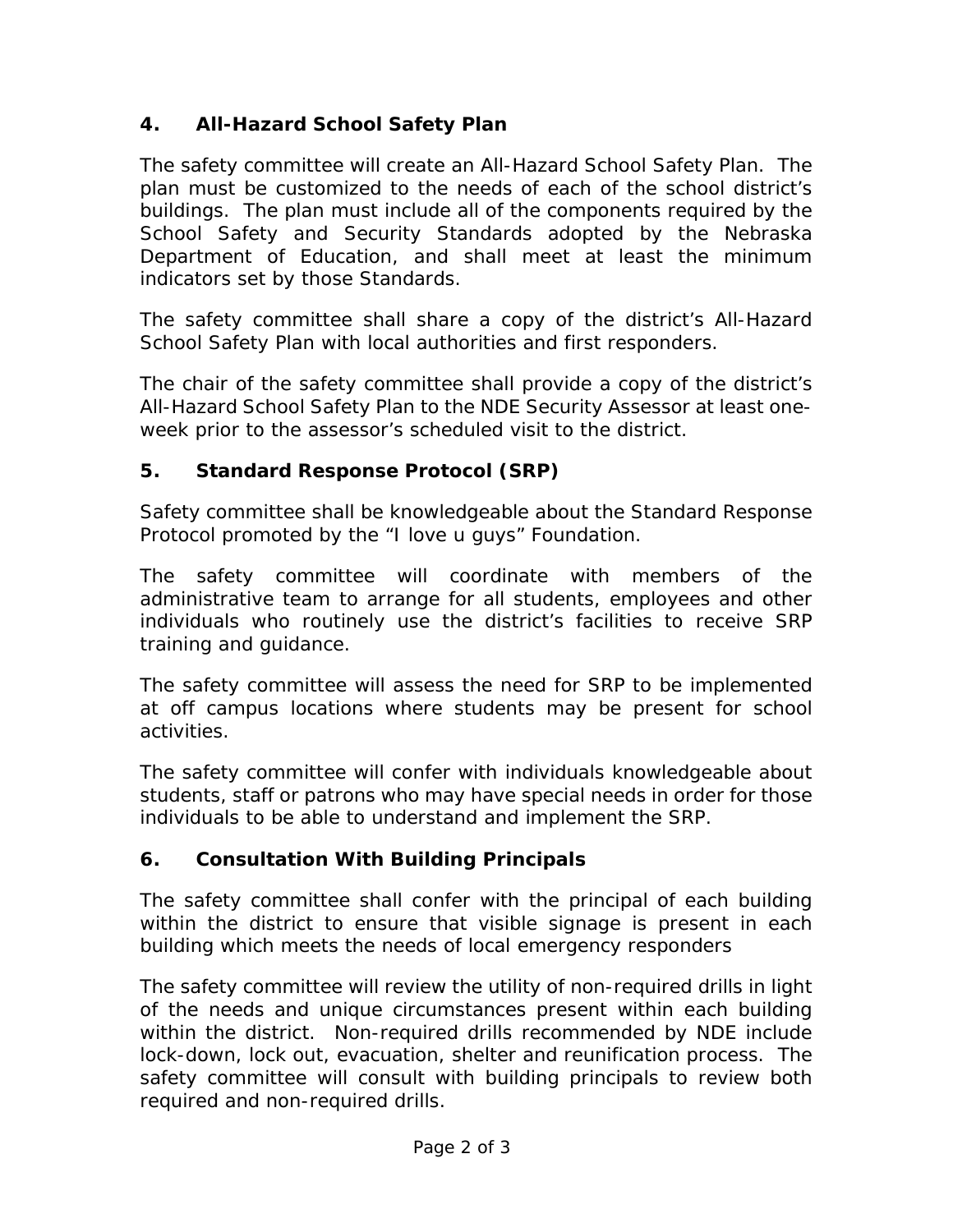# **7. Consultation with Threat Assessment Team**

The safety committee will consult with members of the threat assessment team to determine if the district's All-Hazard School Safety Plan has been appropriately implemented and if it should be modified or updated.

# **8. Review of Training**

The safety committee shall review the training which the school system provides for specified employees in required areas to comply with local, state, and federal regulations.

The safety committee shall also review any non-required training which could be provided to appropriate staff to increase the safety and security of the school district and its students, staff and patrons. If the team believes such non-required training would be beneficial, it shall recommend to the superintendent that the training be provided to the identified staff member at district expense.

# **9. Communication with School Community and Stakeholders**

The safety committee will work continuously to improve communication with the school community and relevant stakeholders. This communication shall include, but not be limited to, the communication strategies and protocols identified in the district's All-Hazard School Safety Plan.

# **10. Communication with the Board of Education**

The safety committee will report to the board at least annually on its activities. This report may be included as part of the superintendent's report at a regular board meeting.

Adopted on: September 13, 2017, as revised August 13, 2018 Revised on: July 31, 2018 Reviewed on: August 14, 2017, September 13, 2017, July 31, 2018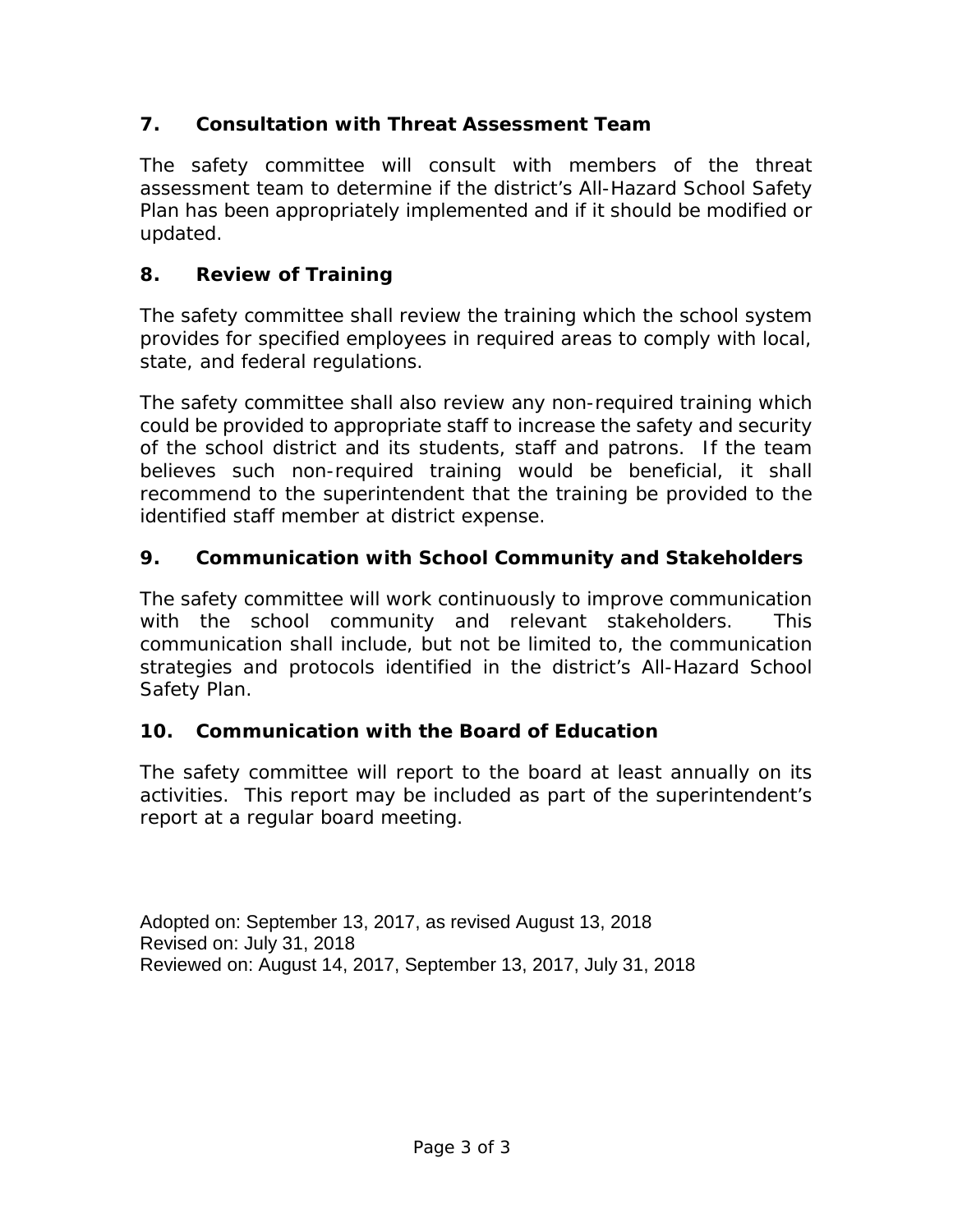#### **3041.1 Crisis Response Team Duties**

The school district will use a Crisis Response Team (CRT) to plan and coordinate efforts to deal with an emergency that involves the school, staff, and students. The primary concern will be the safety and welfare of students and staff, followed by the protection and salvaging of property.

The CRT will consist of the superintendent or designee (who will serve as general coordinator), the principal (who will serve as staff/operations coordinator), the counselor (who will serve as counseling services coordinator), one secondary and one elementary staff member and one male and one female secondary student. Examples of situations that the CRT would address are the death of a student, staff member, local or national leader; an accident or illness involving any of the previously mentioned people; a threat to the safety of students or staff; weatherrelated disaster; or other incidents that seriously affect the school.

The superintendent will direct and coordinate CRT members. The principal will assume these responsibilities in the absence of the superintendent, and a designated board member will assume the responsibilities of the superintendent and principal in their absence. Team appointments and assignments may change annually based upon the district's needs.

During a crisis, school will be conducted in as normal and routine a manner as possible. To help provide students and staff with the services to cope with an emergency, the CRT may call upon patrons and school and community professionals who are skilled in providing counseling.

A careful balance must be maintained between the right of the public to information and the rights of the student and staff to privacy and normalcy. The general coordinator will be responsible for dealing with the media and providing information to the public.

#### **Responsibilities of General Coordinator:**

- 1. Pre-Crisis:
	- a. Appoint team members;
	- b. Call meetings;
	- c. Serve as chair of CRT; and
	- d. Inform staff and community of functions of CRT.
- 2. When Crisis Occurs:
	- a. Compile checklist of activities that must be addressed prior to meeting with CRT;
	- b. Decide whether to convene or postpone school with necessary transportation and scheduling adjustments; and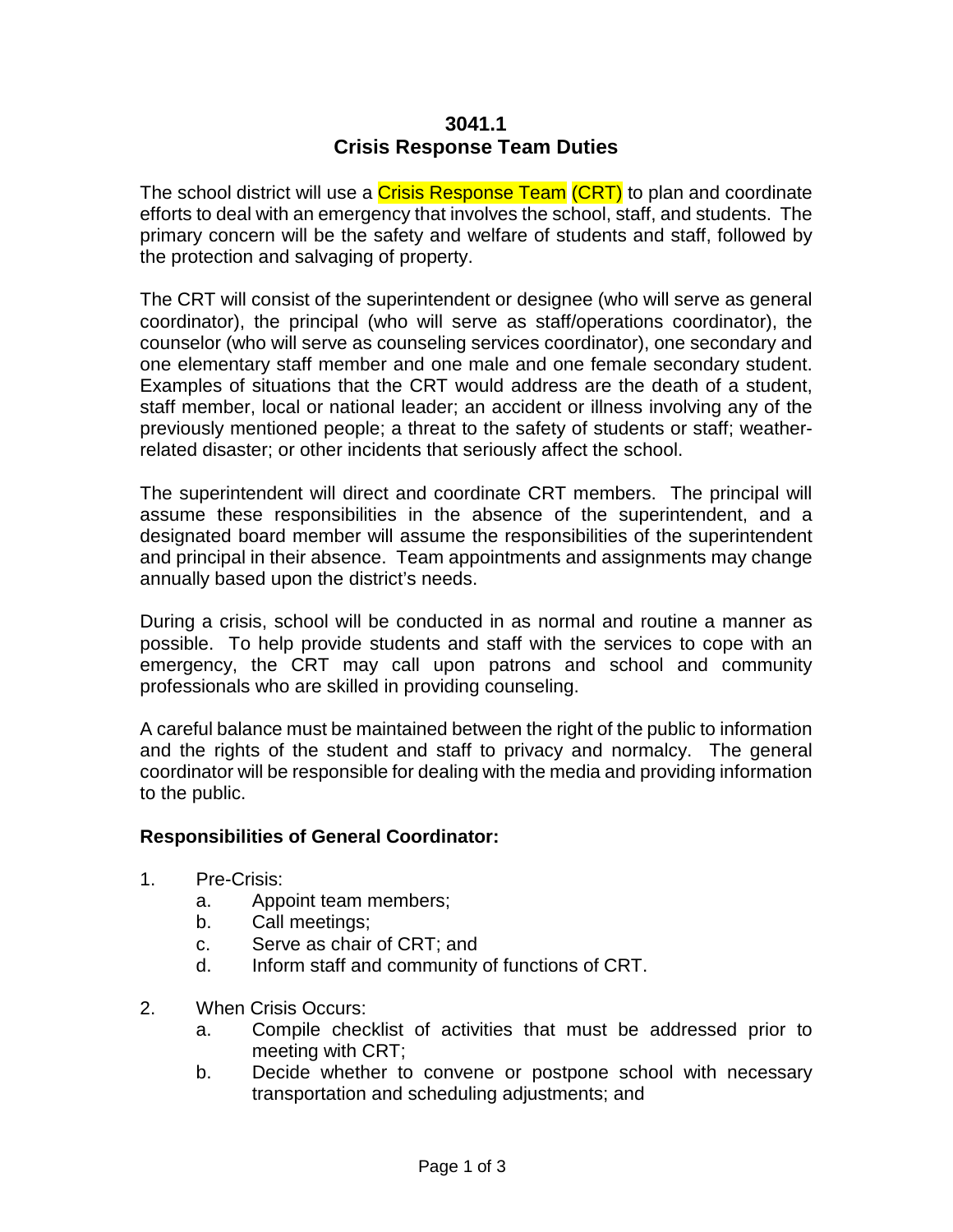- c. Communicate with president of the board. President of the board will communicate with remainder of board.
- d. Conduct secretarial and custodial meetings to tell them what information to give out and to direct all visitors to the crisis headquarters.
- e. Communicate as needed with police, civil defense, fire and emergency personnel;
- f. See that students and staff are appropriately notified after CRT meeting;
- g. Approve press releases and schedule news conferences;
- h. Serve as approval authority on plans presented by other coordinators; and
- i. Handle unexpected details as they arise.
- 3. Post Crisis:
	- a. Critique the response strategy of the CRT after the crisis with the CRT; and
	- b. Report on the incident at the next regular (or emergency) board meeting.

## **Responsibilities of Staff/Operations Coordinator:**

- 1. Pre-Crisis:
	- a. Attend meetings;
	- b. Assist in informing staff and community of functions of CRT;
	- c. Arrange for special training as needed.
- 2. When Crisis Occurs:
	- a. Meet with general coordinator;
	- b. Meet with CRT as needed;
	- c. Provide staff with necessary information.
	- d. Provide support services for staff: refer the staff to counseling services coordinator as needed, arrange for substitutes to be in the building, arrange for class coverage as needed, and keep staff updated.
	- e. Support services for family: express condolences and offer support, check on financial matters for the family as needed (social security, insurance, retirement).
	- f. Check on funeral arrangements if needed, notify staff and students, and arrange substitutes as needed.
	- g. Support services for students: refer those needing support to counseling services coordinator and assist in calling community personnel as needed.
	- h. Keep records of occurrences as they happen.
- 3. Post Crisis: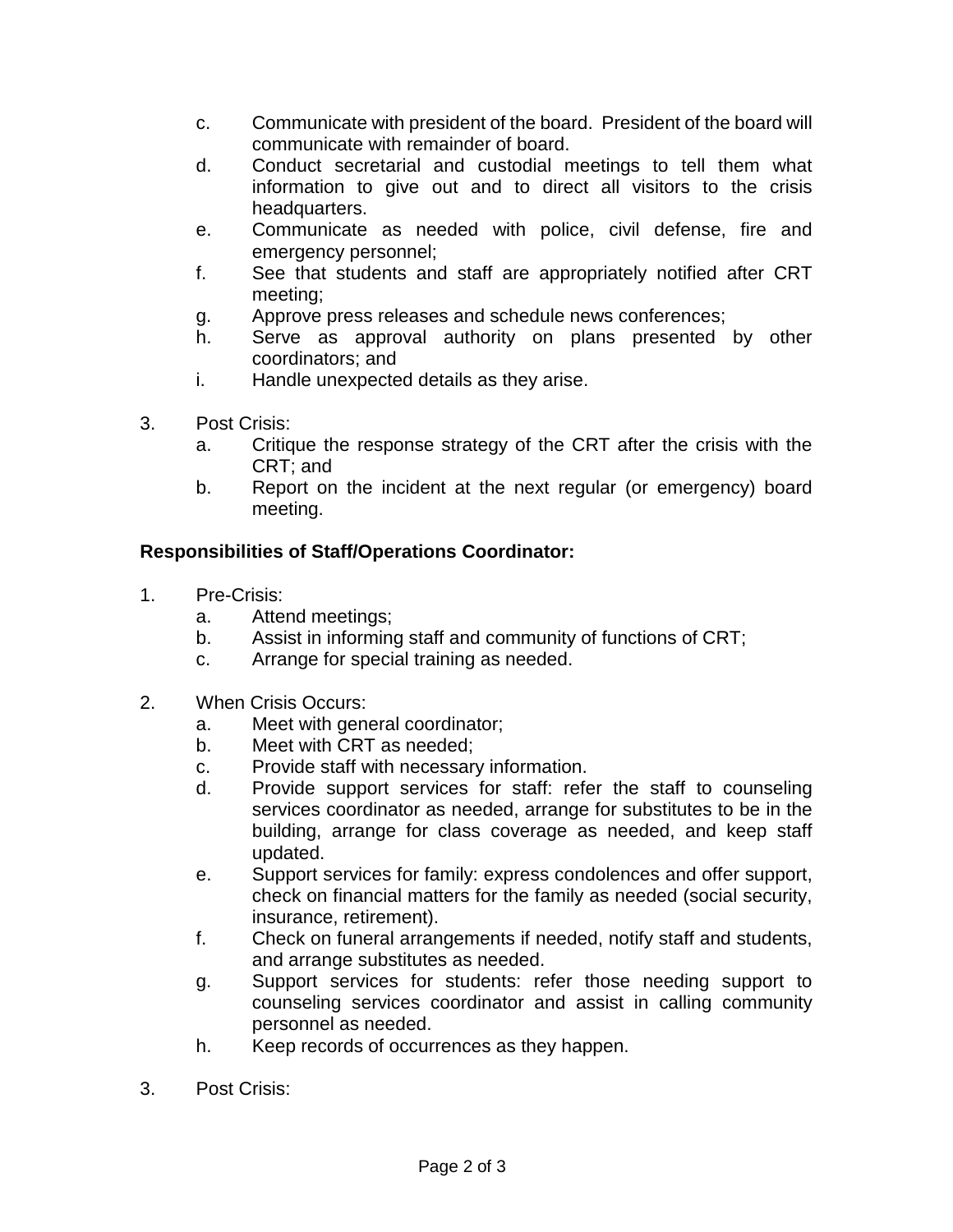- a. Critique the response strategies and turn in recommendation to the general coordinator; and
- b. Meet with the CRT.

### **Responsibilities of Counseling Services Coordinator:**

- 1. Pre-Crisis:
	- a. Compile a list of support staff from the community and other area support services, with names and phone numbers; and
	- b. In-service CRT members and selected building personnel regarding specific counseling interventions for crises, especially the student members of CRT.
- 2. When Crisis Occurs:
	- a. Meet with the general coordinator;
	- b. Meet with the CRT as needed;
	- c. Evaluate counseling needs for the day; involve support staff from the community and other agencies as needed;
	- d. Arrange for small group and individual counseling sessions for students, staff, and parents as needed;
	- e. Contact area mental health agencies if necessary for referral or additional assistance;
	- f. Arrange to visit classes as needed to make announcements, give details, answer questions, etc.;
	- g. Oversee the use of student records;
	- h. Maintain counseling records for follow-up;
	- i. Liaison with parents if necessary; and
	- j. Liaison with student representatives to CRT.
- 3. Post Crisis:
	- a. Critique the response strategies used, update the crisis plan, and update counseling records and turn in recommendations to the general coordinator; and
	- b. Be observant for support needed by CRT members and other involved staff.

Adopted on: June 11, 2015 Revised on: Reviewed on: May 18, 2015, June 11, 2015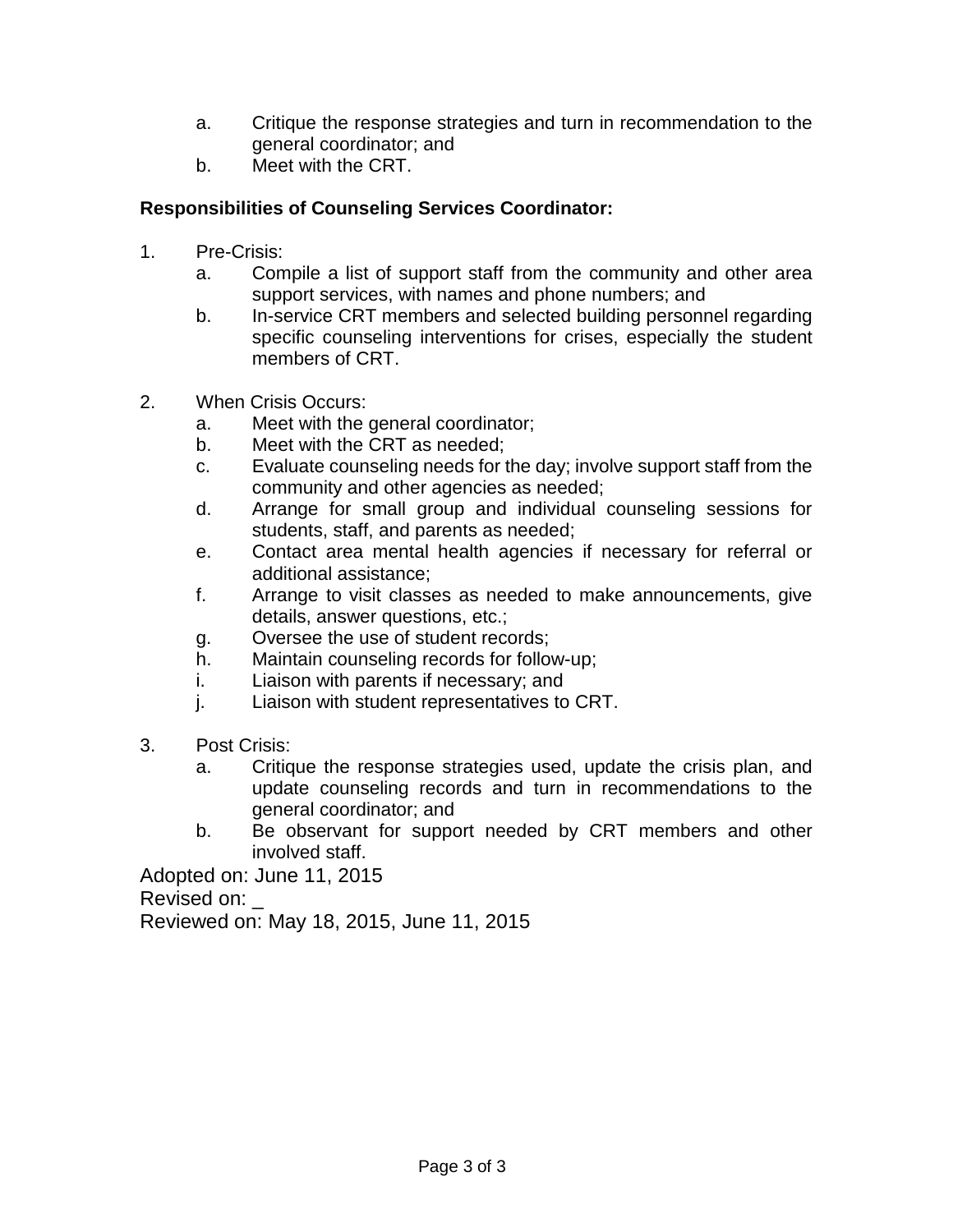## **3042**

# **Construction Management at Risk Contracts**

This policy is adopted pursuant to the Political Subdivisions Construction Alternatives Act (NEB. REV. STAT. § 13-2901 through § 13-2914).

The board shall adopt a resolution by a two-thirds affirmative vote selecting the construction management at risk contract delivery system prior to proceeding with any of the steps involved with solicitation or execution of any construction contract. For a project authorized under subsection (3) of section 13-2914, the resolution shall include a statement that the political subdivision has made a determination that the construction management at risk contract delivery system is in the public interest based, at a minimum, on one of the following criteria: (a) Savings in cost or time or (b) requirement of specialized or complex construction methods suitable for the construction management at risk contract delivery system.

**Definitions.** For purposes of this policy:

- 1. Construction management at risk contract means a contract by which a construction manager (a) assumes the legal responsibility to deliver a construction project within a contracted price to the school district, (b) acts as a construction consultant to the school district during the design development phase of the project when the school district's architect or engineer designs the project, and (c) is the builder during the construction phase of the project;
- 2. Construction manager means the legal entity which proposes to enter into a construction management at risk contract pursuant to the Act;
- 3. Proposal means an offer in response to a request for proposals by a construction manager to enter into a construction management at risk contract for a project pursuant to the act;
- 4. Request for proposals means the documentation by which a school district solicits proposals; and
- 5. School district means: Arthur County Schools.

### **Procedures.**

1. Procedures for the preparation and content of requests for proposals shall include the following: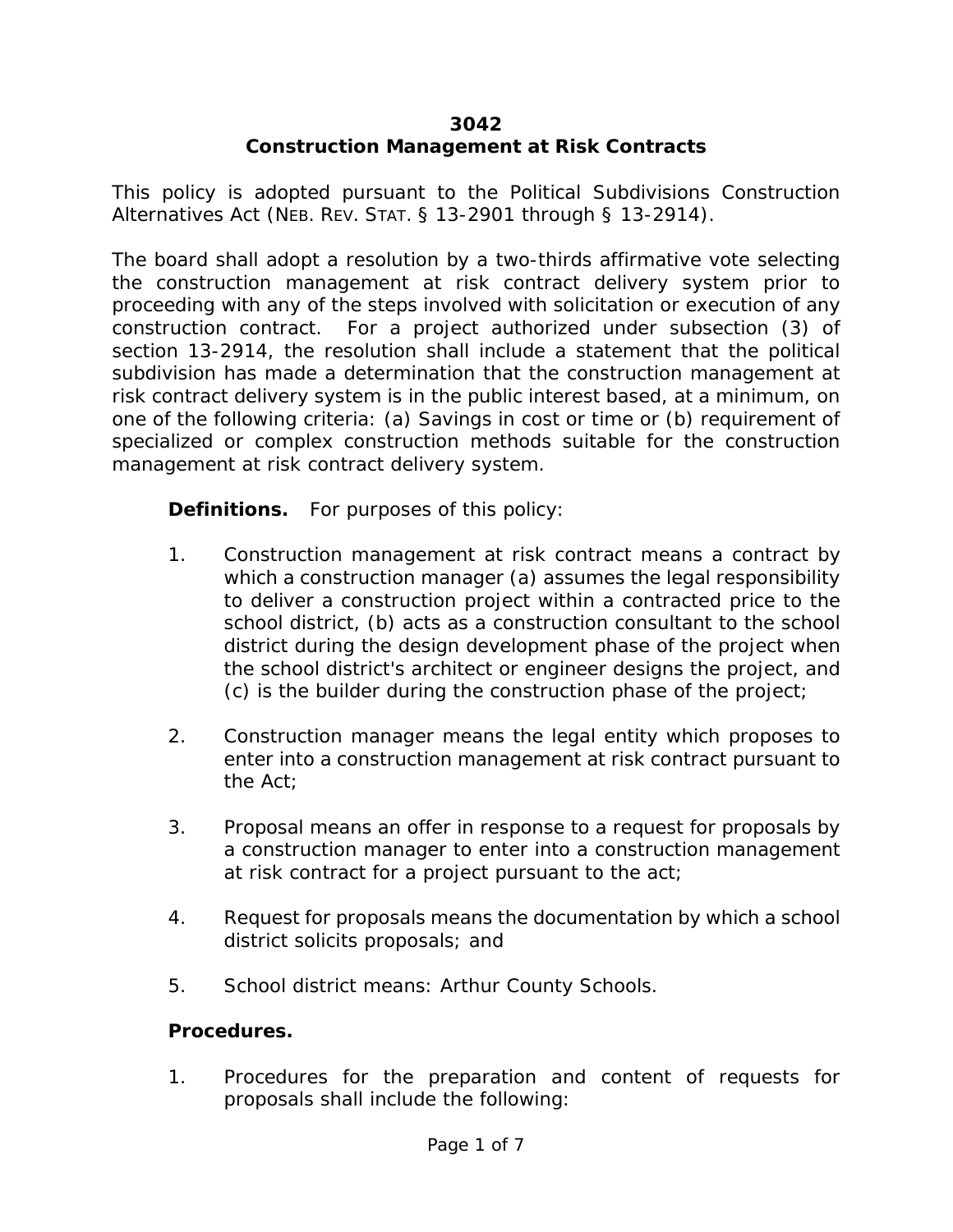- A. At least thirty days prior to the deadline for receiving and opening proposals, notice of the request for proposals shall be published in a newspaper of general circulation within the school district and filed with the State Department of Education. The request for proposals shall contain, at a minimum, the following elements:
	- 1. The identity of the school district for which the project will be built and the school district that will execute the contract;
	- 2. Policies adopted by the school district pursuant to the Act;
	- 3. The proposed terms and conditions of the contract, including any terms and conditions which are subject to further negotiation. The proposed general terms and conditions shall be consistent with nationally recognized model general terms and conditions which are standard in the design and construction industry in Nebraska. The proposed terms and conditions may set forth an initial determination of the manner by which the construction manager selects any subcontractor and may require that any work subcontracted be awarded by competitive bidding;
	- 4. Any bonds and insurance required by law or as may be additionally required by the school district;
	- 5. General information about the project which will assist the school district in its selection of the construction manager, including a project statement which contains information about the scope and nature of the project, the project site, the schedule, and the estimated budget;
	- 6. The criteria for evaluation of proposals and the relative weight of each criterion; and
	- 7. A description of any other information which the school district chooses to require.
- 2. Procedures for the preparation and submission of proposals by the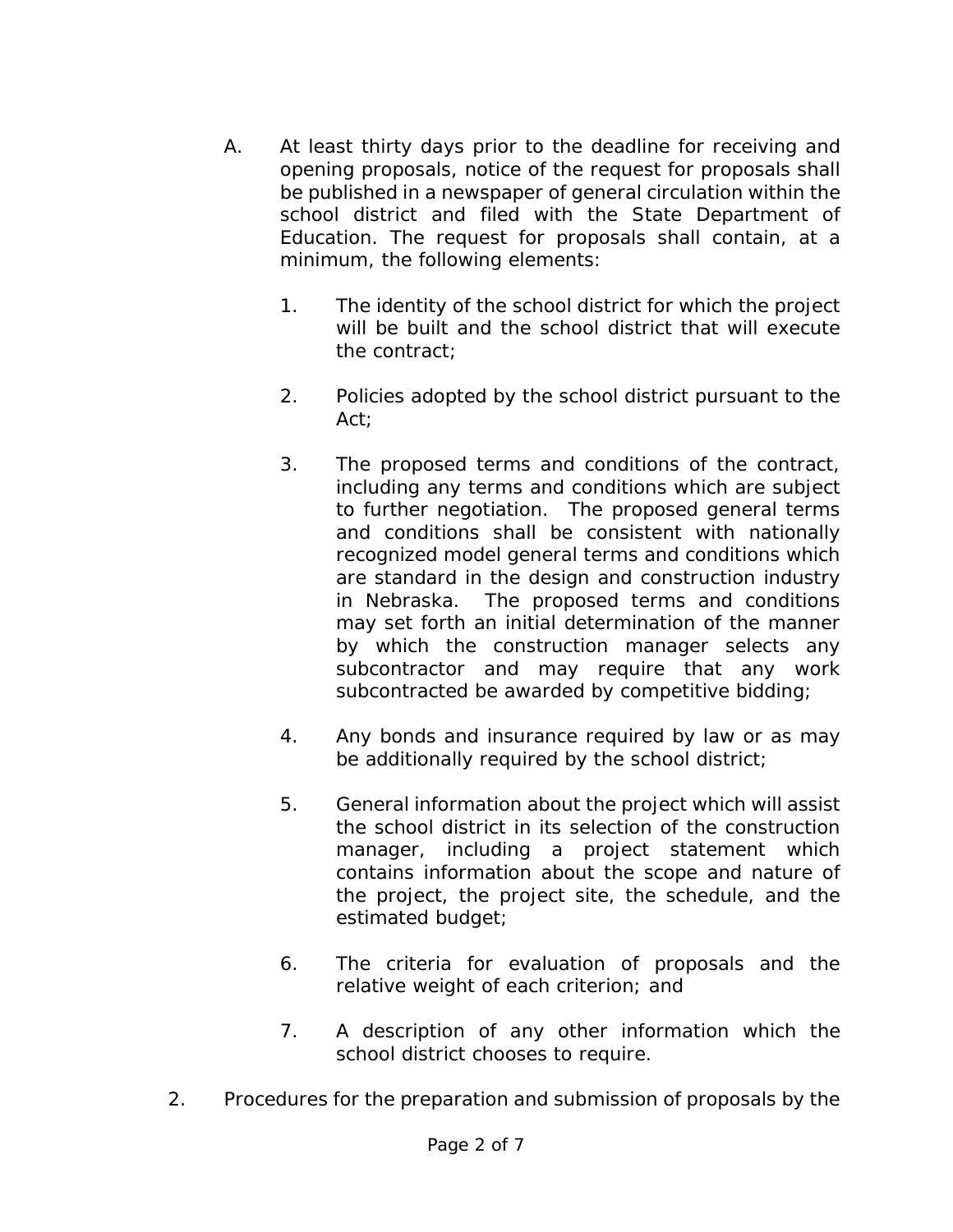construction manager shall be determined on a project-by-project basis and included within the requests for proposals.

- 3. Procedures for evaluating requests for proposals submitted to the school district by a construction manager shall include the following:
	- A. The school district shall refer the proposals for recommendation to a selection committee. The selection committee shall be a group of at least five persons designated by the school district. Members of the selection committee shall include (1) members of the school board, (2) members of the school administration or staff, (3) the school's architect or engineer (4) any person having special expertise relevant to selection of a construction manager under the Act, and (5) a resident of the school district other than an individual included in subdivisions (1) through (4) of this subsection. A member of the selection committee designated under subdivision (4) or (5) of this subsection shall not be employed by or have a financial or other interest in a construction manager who has a proposal being evaluated and shall not be employed by the school district or the school's architect or engineer.
	- B. The selection committee and the school district shall evaluate proposals taking into consideration the criteria enumerated in subdivisions (1) through (7) of this subsection with the maximum percentage of total points for evaluation which may be assigned to each criterion set forth following the criterion. The following criteria shall be evaluated, when applicable:
		- (1) The financial resources of the construction manager to complete the project **(up to ten percent)**;
		- (2) The ability of the proposed personnel of the construction manager to perform **(up to thirty percent)**;
		- (3) The character, integrity, reputation, judgment, experience, and efficiency of the construction manager **(up to thirty percent)**;
		- (4) The quality of performance on previous projects **(up**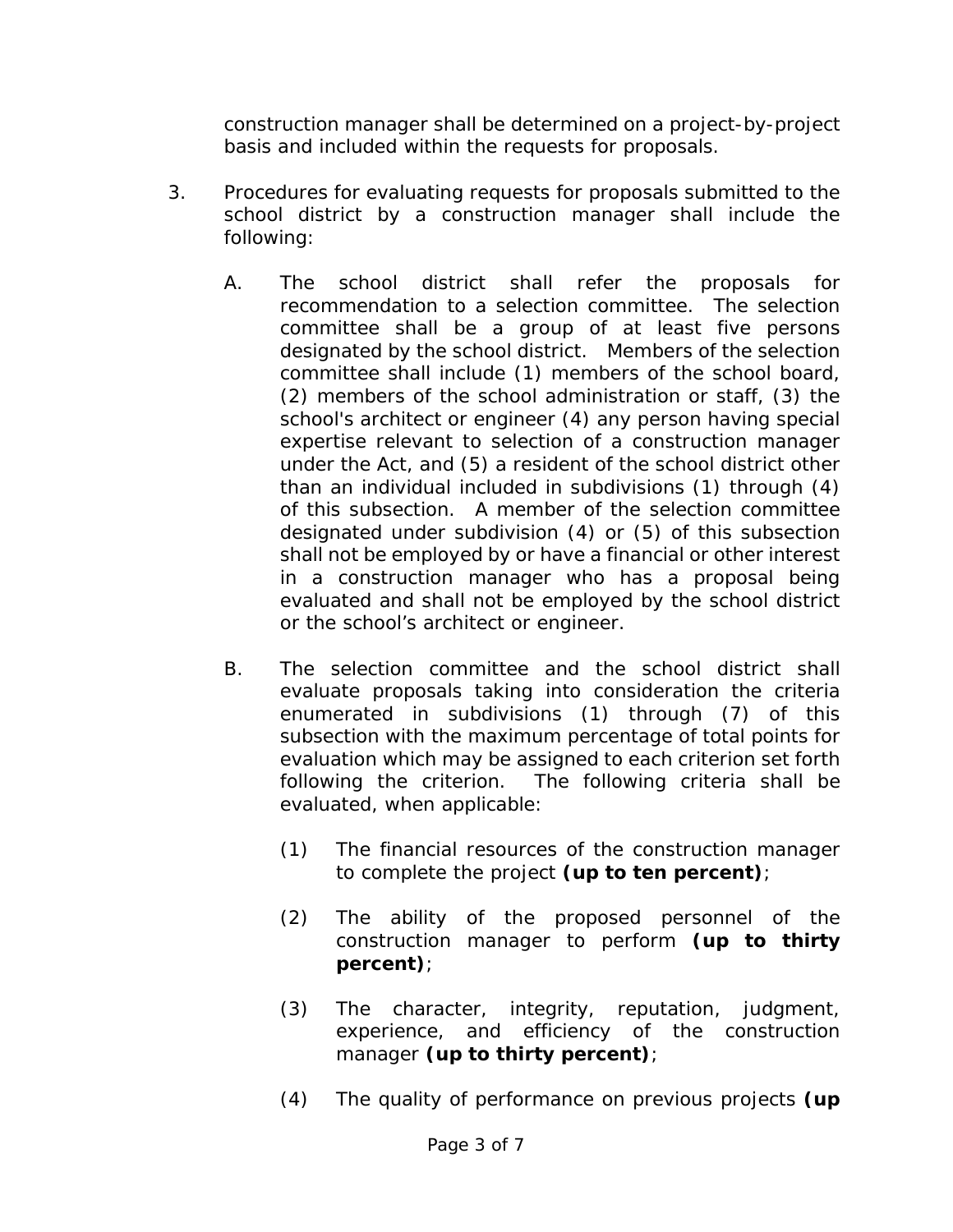## **to thirty percent)**;

- (5) The ability of the construction manager to perform within the time specified **(up to thirty percent)**;
- (6) The previous and existing compliance of the construction manager with laws relating to the contract **(up to ten percent)**; and
- (7) Such other information as may be secured having a bearing on the selection **(up to twenty percent)**.

The records of the selection committee in evaluating proposals and making recommendations shall be considered public records for purposes of NEB. REV. STAT. § 84-712.01.

- C. The school district shall then evaluate and rank each proposal on the basis of best meeting the criteria in the request for proposals and taking into consideration the recommendation of the selection committee.
- 4. Procedures for negotiations between the school district and the construction managers submitting proposals prior to the acceptance of a proposal if any such negotiations are contemplated shall include the following:
	- A. The school district may attempt to negotiate a construction management at risk contract with the highest ranked construction manager and may enter into a construction management at risk contract after negotiations.
	- B. The negotiations shall include a final determination of the manner by which the construction manager selects a subcontractor.
	- C. If the school district is unable to negotiate a satisfactory contract with the highest ranked construction manager, the school district may terminate negotiations with that construction manager. The school district may then undertake negotiations with the second highest ranked construction manager and may enter into a construction management at risk contract after negotiations.
	- D. If the school district is unable to negotiate a satisfactory contract with the second highest ranked construction manager, the school district may undertake negotiations with the third highest ranked construction manager, if any,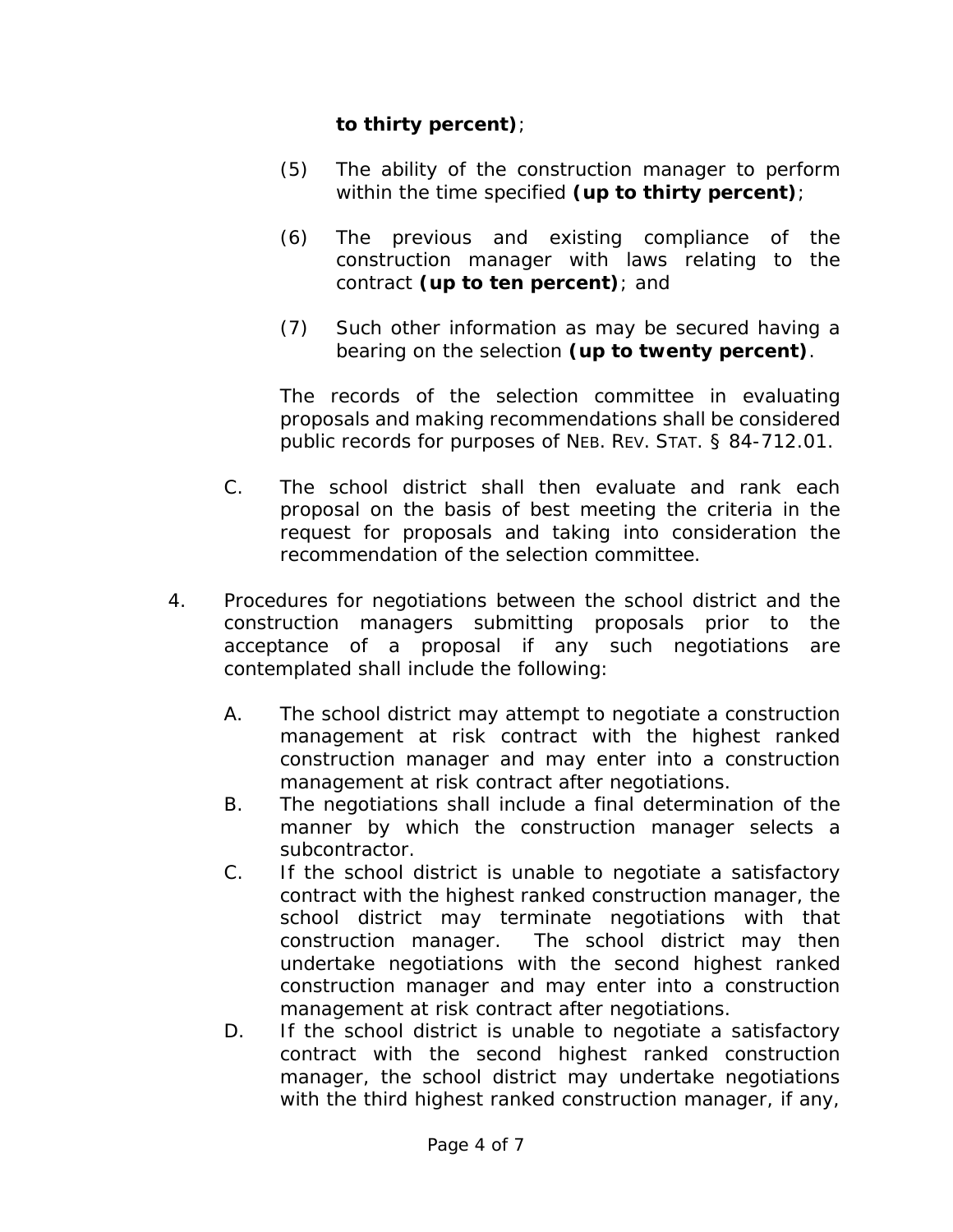and may enter into a construction management at risk contract after negotiations.

- E. If the school district is unable to negotiate a satisfactory contract with any of the ranked construction managers, the school district may either revise the request for proposals and solicit new proposals or cancel the construction management at risk process under the act.
- F. If the school district is able to negotiate a satisfactory contract with a construction manager, the school district shall file a copy of all construction management at risk contract documents with the State Department of Education within thirty days after their full execution. Within thirty days after completion of the project, the construction manager shall file a copy of all contract modifications and change orders with the State Department of Education.
- 5. Procedures for filing and acting on formal protests relating to the solicitation or execution of construction management at risk contracts shall include the following:
	- A. Definitions.
		- (1) Interested party shall mean an actual or prospective bidder whose direct economic interest would be affected by the award of a contract by the school district to another party or by the failure of the school district to award a contract to such actual or prospective bidder.
		- (2) Protest shall mean a written objection by an interested party on any phase of the bidding process, including specification, preparation, bid solicitation, and intent to award.
	- B. Right to Protest. An interested party may protest to the Superintendent. The protest shall be submitted in writing on company letterhead within five working days after public notice of the bid. Protests based on alleged apparent improprieties in a solicitation or other request for proposals must be filed before bid opening or the closing date for receipt of proposals. In all other cases, the protest must be filed within five working days following the selection of the construction manager. To expedite handling of protests, the envelope containing the protest should be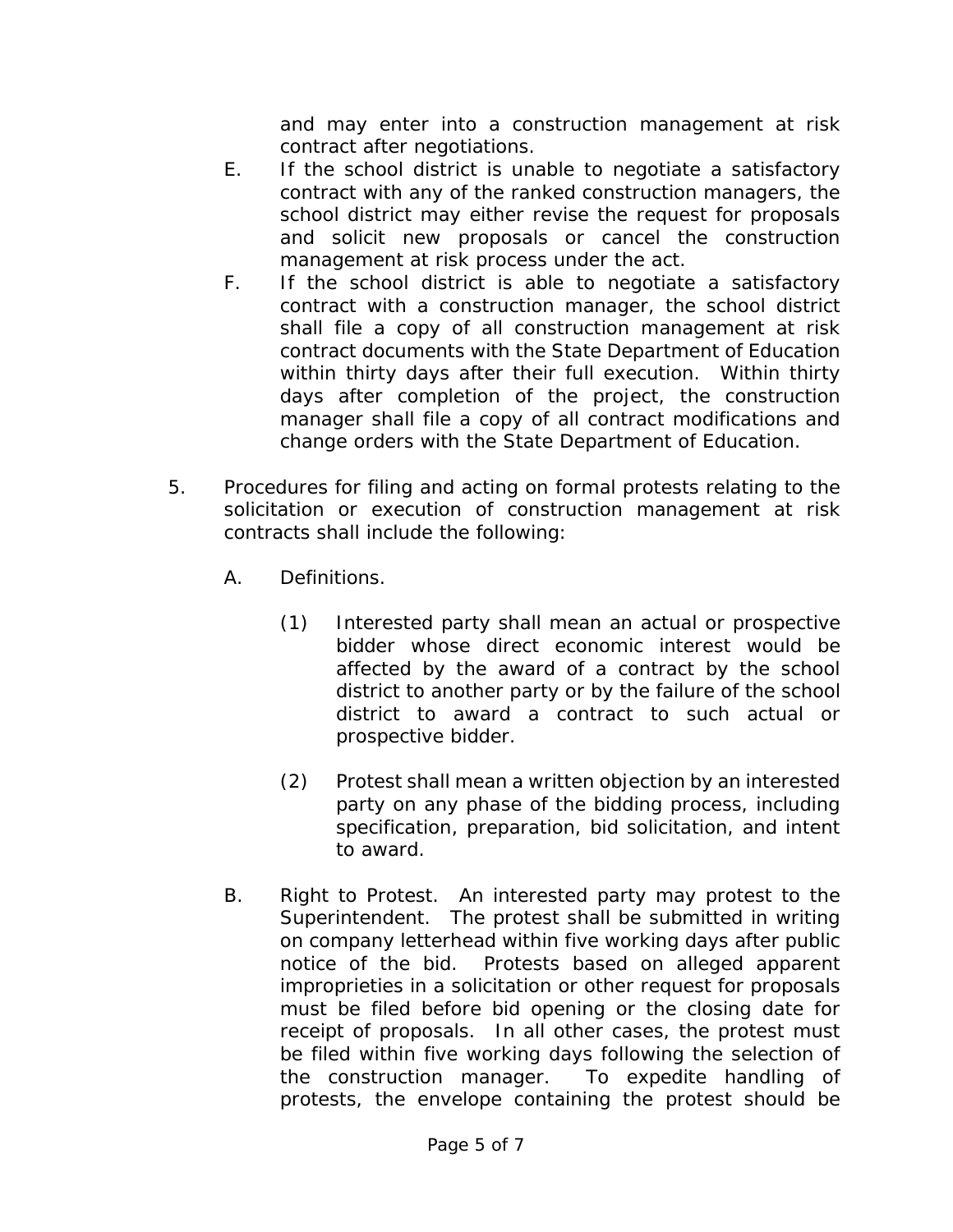clearly labeled "Protest". The written protest shall include as a minimum the following:

- (1) The name and address of the interested party;
- (2) Appropriate identification of the relevant solicitation, and if a bid has been opened, its number, and date of opening;
- (3) A detailed statement of reasons for the protest;
- (4) Supporting, exhibits, evidence, or documents to substantiate any claims unless not available within the filing time, in which case the expected availability date shall be indicated; and a list of all persons who have knowledge of facts relevant to the protest; and
- (5) The action(s) the protestor desires the school district to take to resolve the protest.

The Superintendent will immediately decide upon receipt of the protest whether or not the award of a contract shall be delayed, or if the protest is timely received after the award, whether the performance of the contract should be suspended. The school district shall not proceed further with the solicitation or with the award of the contract and shall suspend performance under the contract, if awarded, unless the Superintendent makes a written determination that the protest is clearly without merit or that award of the contract without delay is necessary to protect the substantial interests of the school district.

C. Authority to Resolve Protests. Prior to the commencement of an administrative review by the Board concerning any protest, the Superintendent shall attempt to resolve any protest filed by an interested party concerning any solicitation. If the protest is not resolved by mutual agreement, the Superintendent shall create and deliver a Decision to the protestor within a reasonable time after the written protest was received. The Decision shall include a written summary of the Superintendent's investigation and a recommendation regarding the outcome of the protest. The Decision shall (1) state the reasons for the action taken, and (2) inform the interested party of their right to the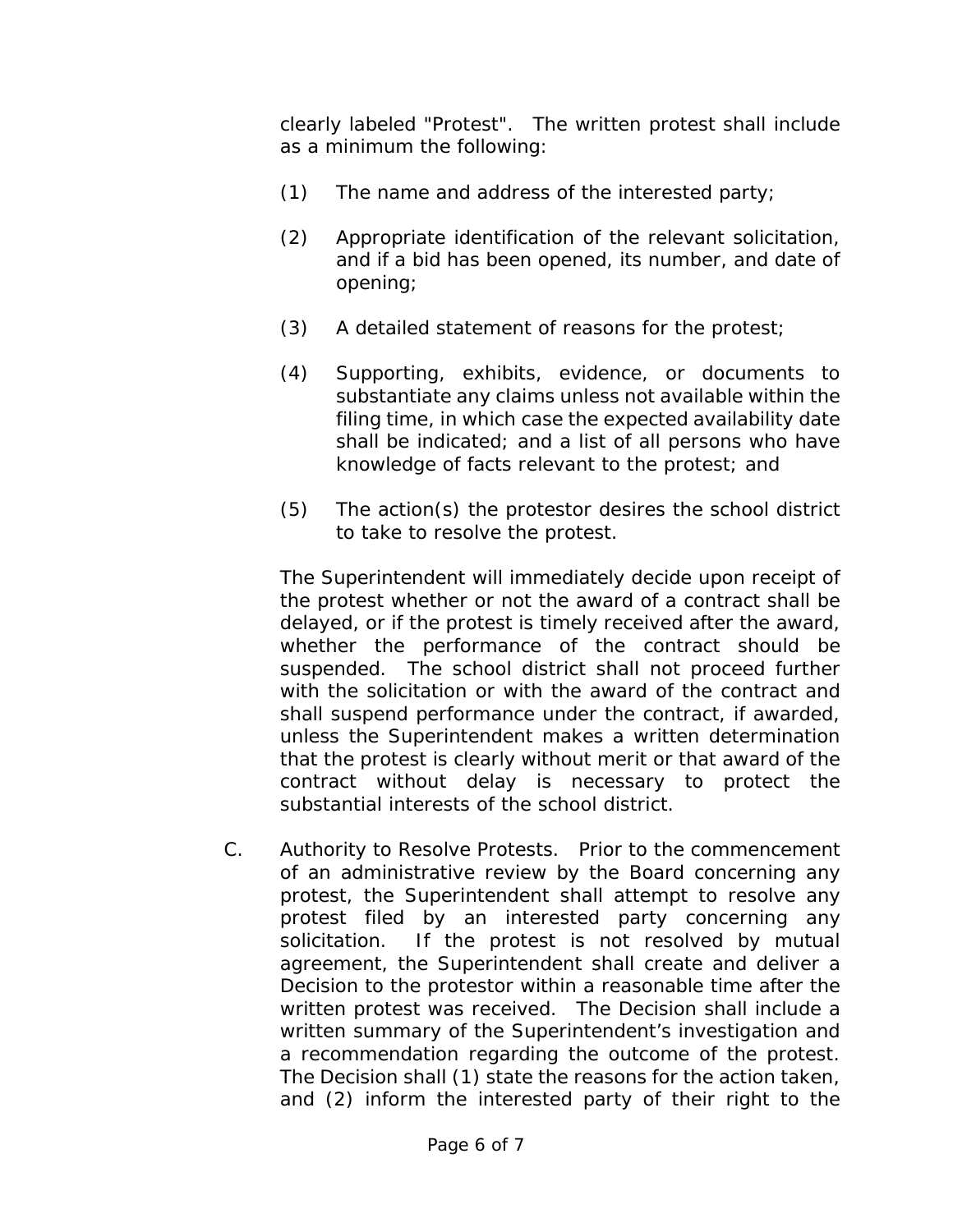administrative review by the Board. A copy of the Decision shall be mailed or otherwise furnished immediately to the interested party and any other party intervening protester and all other bidders. If not satisfied with the decision of the Superintendent, any interested party protester may appeal to the Board, but the decision shall be final unless the interested party protester files a timely appeal with the Board.

- D. Board Appeal Procedures. Any interested party protester, within five working days of receipt of a decision of the Superintendent, may file with the Superintendent a written notice of appeal for an administrative review before the Board. The Notice of Appeal must clearly state the action protested and the basis of appeal. The Board will conduct an administrative review at its next regularly scheduled meeting or at a special meeting. The school district board of education shall consider the Decision of the Superintendent and shall make the final decision on the protest. The school district board of education's decision shall be final.
- 6. A construction management at risk contract may be conditioned upon later refinements in scope and price and may permit the school district in agreement with the construction manager to make changes in the project without invalidating the contract. Later refinements shall not exceed the scope of the project statement contained in the request for proposals.

**Prohibitions.** The school district shall not use a construction management at risk contract for any construction project excluded by NEB. REV. STAT. § 13- 2914 or any other applicable law.

Adopted on: as revised August 13, 2018, as updated July 12, 2021 Revised on: July 31, 2018, July 12, 2021 Reviewed on: July 31, 2018 and August 13, 201, July 12, 2021

*Note Section 3 Part B: The percentages listed must be modified so that they add up to 100%. This can be done directly in the policy, at the time the school board designates the CM@R method for a specific project, or at a later time but before the RFP is published and sent out.*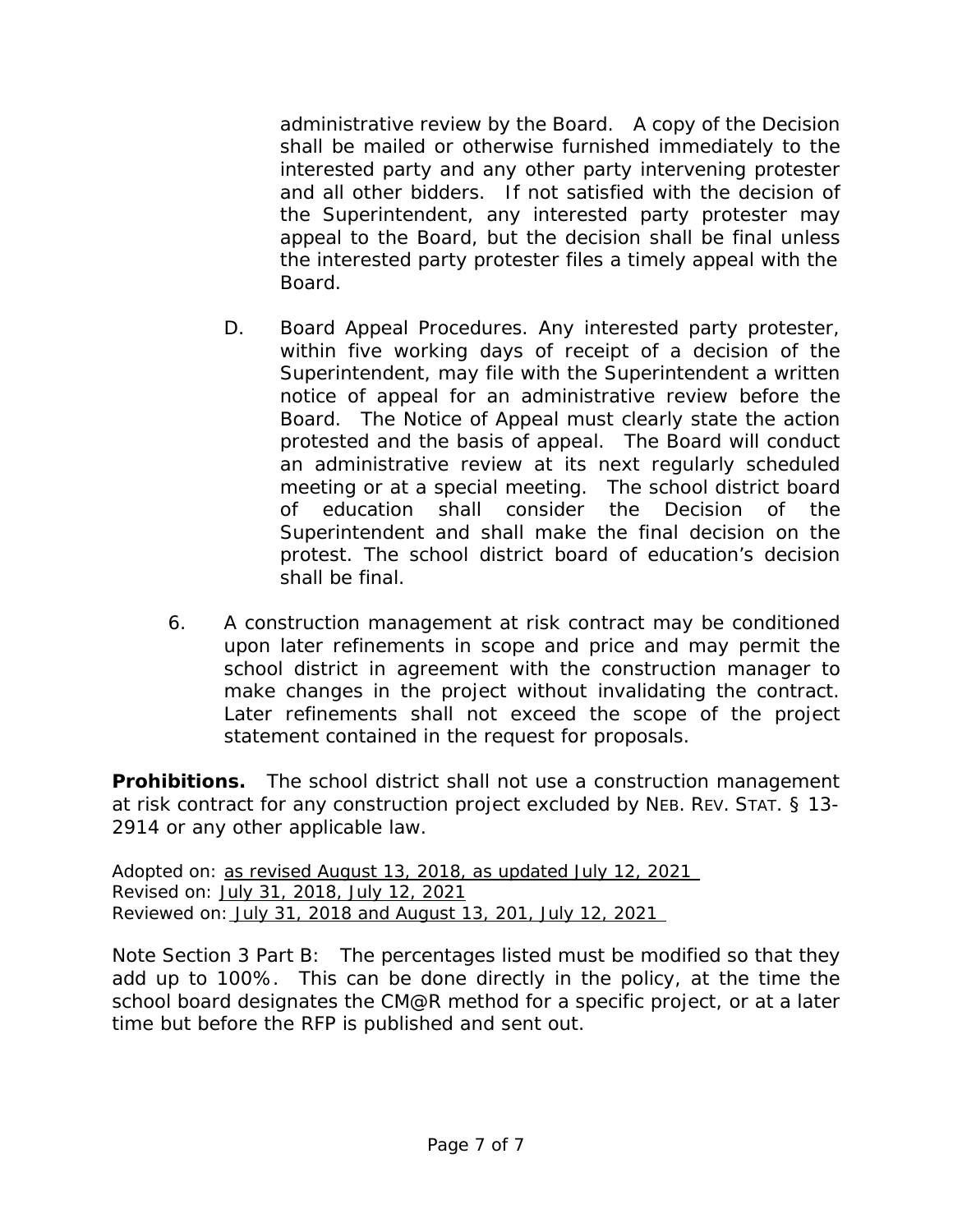### **3043 Design-Build Contracts**

This policy is adopted pursuant to the Political Subdivisions Construction Alternatives Act (NEB. REV. STAT. § 13-2901 through § 13-2914).

The board shall adopt a resolution by a two-thirds affirmative vote selecting the design-build contract delivery system prior to proceeding with any of the steps involved with solicitation or execution of any construction contract. For a project authorized under subsection (3) of section 13-2914, the resolution shall include a statement that the political subdivision has made a determination that the design-build contract delivery system is in the public interest based, at a minimum, on one of the following criteria: (a) Savings in cost or time or (b) requirement of specialized or complex construction methods suitable for the design-build contract delivery system.

**Definitions.** For purposes of this policy:

- 1. Board means the District's Board of Education.
- 2. Department means the Nebraska Department of Education.
- 3. Design-Build Contract (DB Contract) means a contract which is subject to qualification-based selection between the District and a Design-Builder to furnish (a) architectural, engineering, and related design services for a project pursuant to the Nebraska Political Subdivisions Construction Alternatives Act (Act) and (b) labor, materials, supplies, equipment, and construction services for a project pursuant to the Act.
- 4. Design-Builder means a legal entity which proposes to enter into a DB Contract which is subject to qualification-based selection pursuant to the Act.
- 5. District means Arthur County Schools.
- 6. NEARA means the Nebraska Engineers and Architects Regulation Act.
- 7. Performance-Criteria Developer (PCD) means any person licensed or any organization issued a certificate of authorization to practice architecture or engineering pursuant to the NEARA who is selected by the District pursuant to this policy to assist the District in the development of Project Performance Criteria, Requests For Proposals, evaluation of Proposals, evaluation of construction under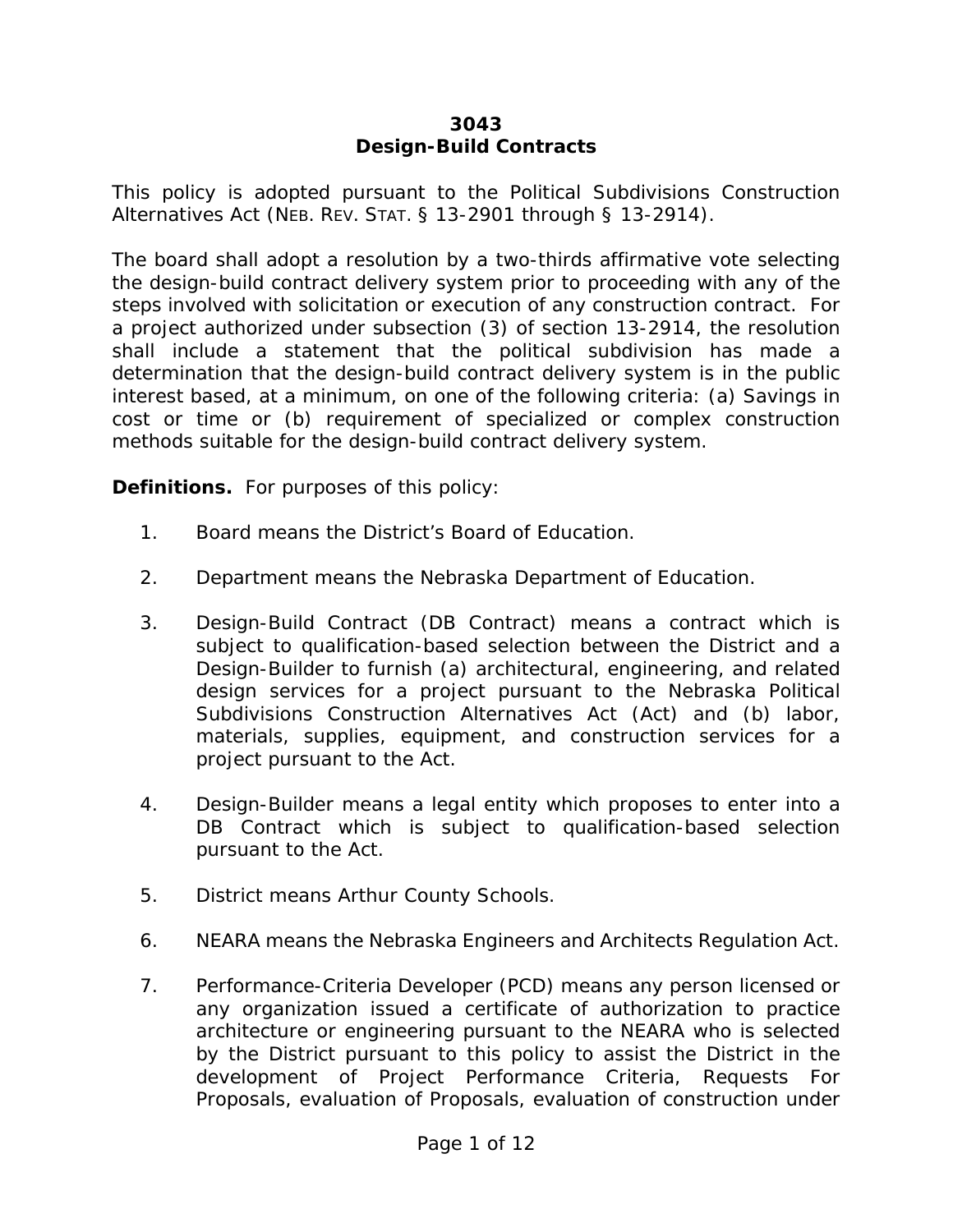a DB Contract to determine adherence to the Project Performance Criteria, and any additional services requested by the District to represent its interests in relation to a project.

- 8. Project Performance Criteria means the performance requirements of the project suitable to allow the Design-Builder to make a Proposal. Performance requirements include the following, if required by the project: capacity, durability, standards, ingress and egress requirements, description of the site, surveys, soil and environmental information concerning the site, interior space requirements, material quality standards, design and construction schedules, site development requirements, provisions for utilities, storm weather retention and disposal, parking requirements, applicable governmental code requirements, and other criteria for the intended use of the project.
- 9. Proposal means an offer in response to a Request For Proposals ("RFP") by a Design-Builder to enter into a DB Contract for a project pursuant to the Act.
- 10. Act means the Nebraska Political Subdivisions Construction Alternatives Act.
- 11. Request for Proposals (RFP) means the documentation by which the District solicits Proposals.
- 12. Superintendent means the District's Superintendent of Schools.

**Procedures.** The District shall follow the procedures below in connection with any DB Contract.

- **1. Rules and Procedures for Selecting and Hiring a PCD for a Specific Project.** 
	- A. The District shall encourage eligible persons or organizations who desire to provide services to the District as a PCD to submit a statement of qualifications and performance data to the District. At least thirty days prior to selecting and hiring a PCD, the District shall publish notice in a newspaper of general circulation in the District that it is seeking a PCD for a designbuild project. The notice shall include the following:
		- (1) A general description of the Design-Build project;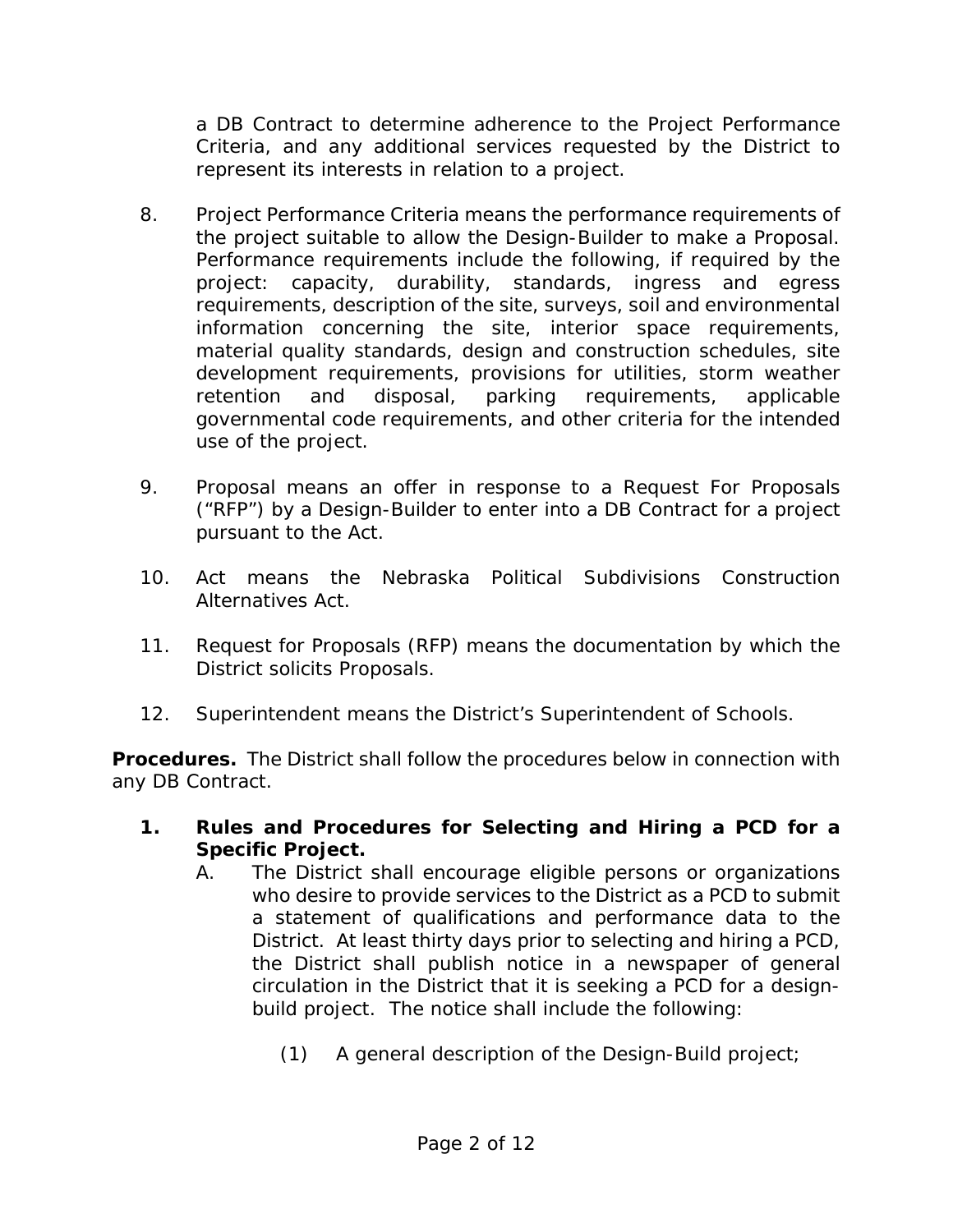- (2) Directions regarding how interested persons or organizations can apply for consideration by the District;
- (3) The date by which persons or organizations must submit their applications; and
- (4) A statement that any person or organization applying for consideration by the District must obtain a copy of the District's Design-Build Contract Policy from the Superintendent.
- B. To apply to be the District's PCD, applicants must submit a current statement of qualifications and performance data to the District. The statement of qualifications must include evidence that the applicant is licensed or certified to practice architecture or engineering pursuant to the NEARA. Applicants must update any information provided to the District to reflect any changed conditions of the applicant.
- C. Applicants shall first be certified by the Superintendent as qualified to act as a PCD for the District. In order to certify an applicant, the Superintendent shall make a finding that a PCD is fully qualified to render the required service. Factors to be considered in making this finding shall include capabilities to perform, adequacy of personnel, past record and performance, and experience; and may also include consideration of recent, current, and projected workloads; experience; equipment and facilities; promptness, and the quality of work previously done by applicant; suitability to the particular task; willingness to meet time and budget requirements; and such other qualities as are found necessary to consider in order to determine whether or not, if awarded the contract, the applicant could perform it strictly in accordance with its terms capabilities to perform.
- D. The Board shall evaluate each qualified applicant's current statement of qualifications and performance data. The Board shall conduct discussions with, and may require public presentations by no less than three applicants regarding their qualifications, approach to the project, ability to furnish the required service, and other factors identified above.
- E. The Board shall select, in order of preference, at least three applicants deemed to be most highly qualified to perform the required services after considering the factors outlined above.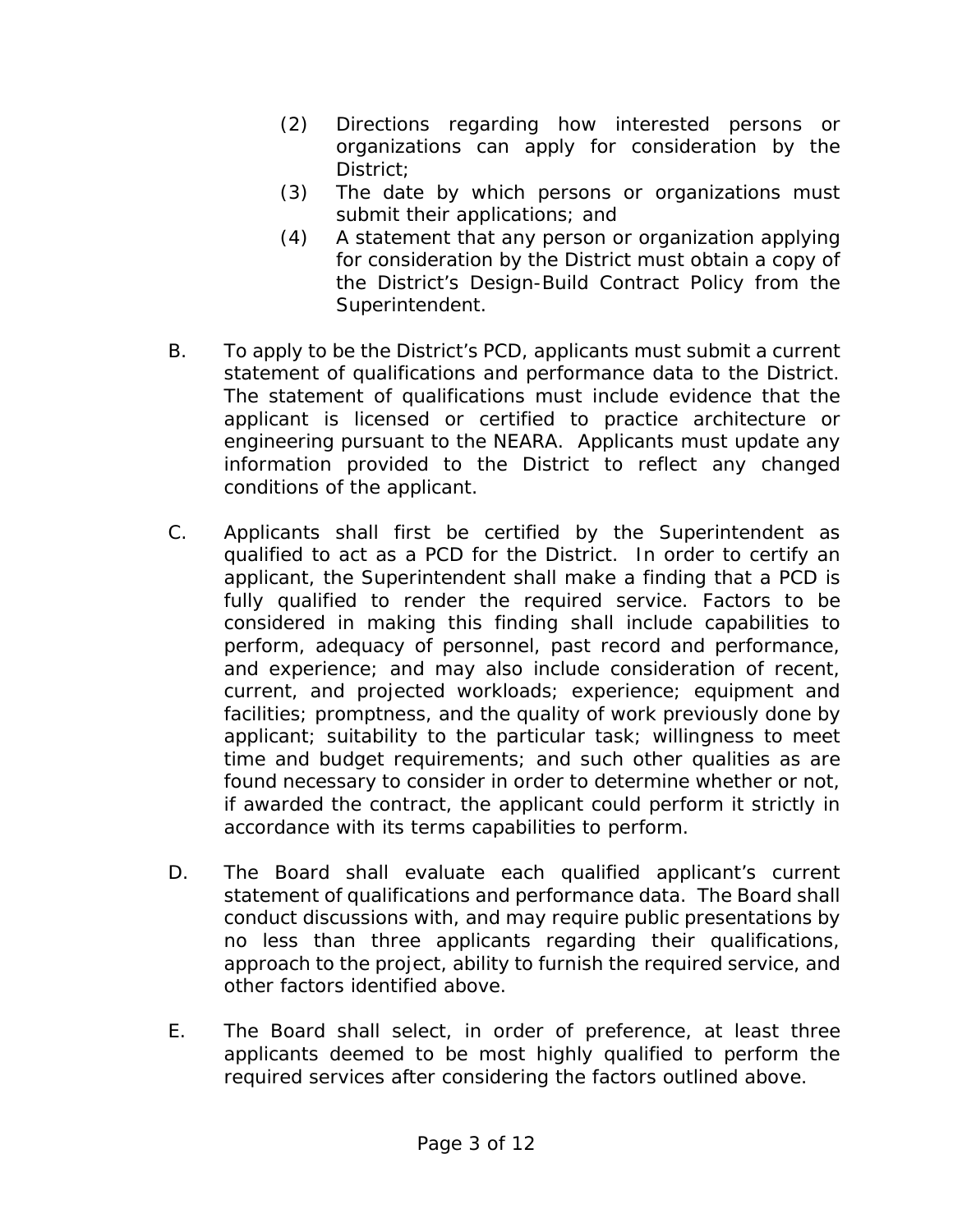- F. The Board shall negotiate a contract with the most qualified applicant for compensation which the Board determines is fair and reasonable. In making this determination, the Board shall conduct a detailed analysis of the cost of the professional services required in addition to considering their scope and complexity. For all lump-sum or cost-plus-a-fixed-fee professional service contracts, the Board shall require the applicant receiving the award to execute a certificate stating that wage rates and other factual unit costs supporting the compensation are accurate, complete, and current at the time of contracting. Any contract under which such a certificate is required shall contain a provision that the original contract price and any additions thereto shall be adjusted to exclude any significant sums by which the Board determines the contract price had been increased due to inaccurate, incomplete, or noncurrent wage rates and other factual unit costs. All such contract adjustments shall be made within one year following the end of the contract.
- G. If the Board is unable to negotiate a satisfactory contract with the applicant considered to be the most qualified at a price the Board determines to be fair and reasonable, it shall terminate negotiations with that applicant. The Board may then undertake negotiations with the second most qualified applicant. If the Board fails to reach an agreement with the second most qualified applicant, it shall terminate negotiations with that applicant. The Board shall then undertake negotiations with the third most qualified applicant.
- H. If the Board is unable to negotiate a satisfactory contract with any of the selected applicants, it shall either select additional applicants in order of their competence and qualification and continue negotiations in accordance with this policy until an agreement is reached or review the agreement under negotiation to determine the possible cause for failure to achieve a negotiated agreement.
- I. The Board may designate a committee to carry out any or all of the Board's duties under the PCD selection section of this policy, provided that the Board must approve any agreement with an applicant prior to its execution. Any such committee must have among its membership at least one person who is licensed to practice architecture or engineering pursuant to the NEARA.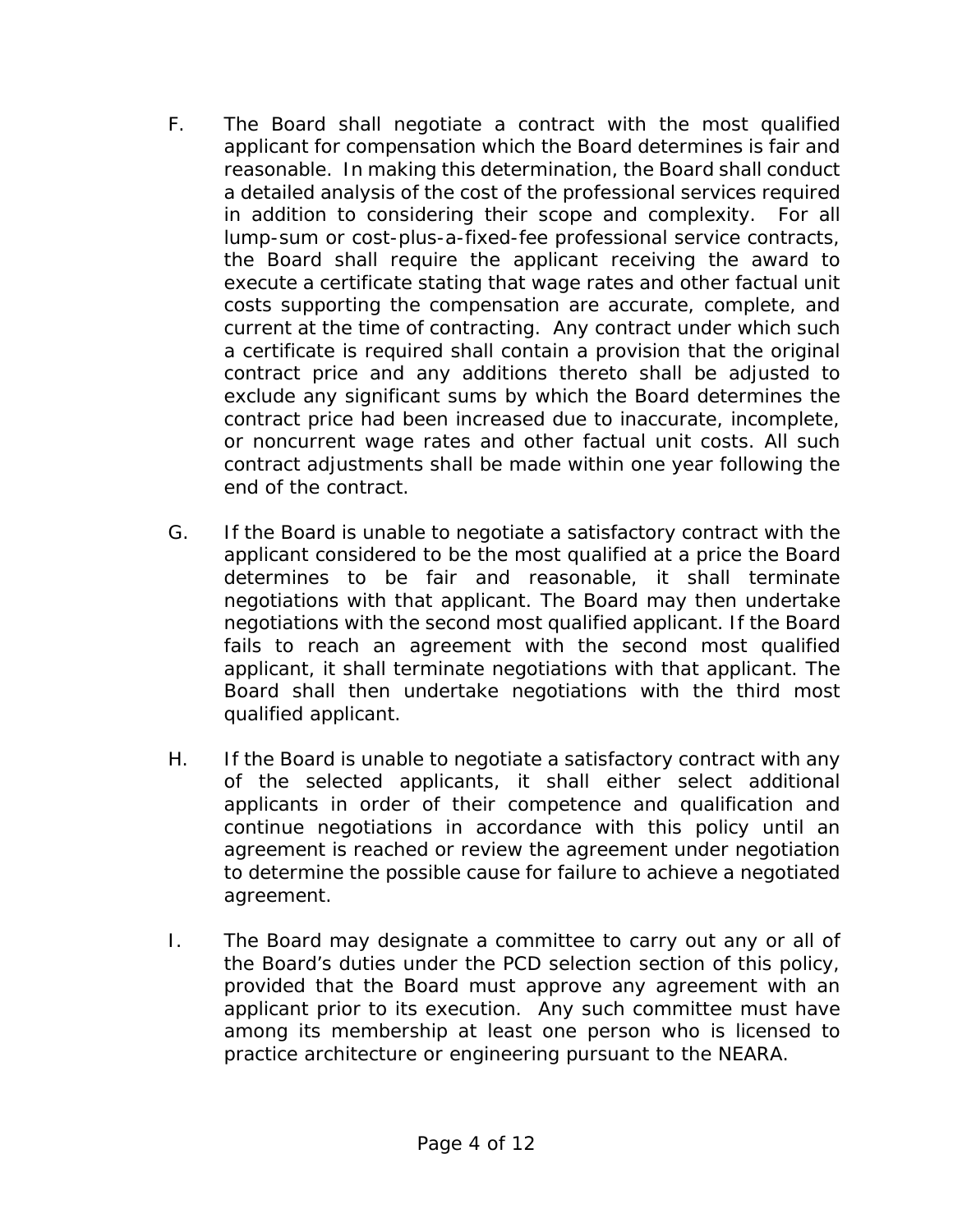- J. The public shall not be excluded from the meetings or proceedings under this section of this policy in accordance with the Open Meetings Act.
- K. The contract between the District and the PCD shall contain a prohibition against contingent fees as follows: "The PCD warrants that it has not employed or retained any company or person, other than a bona fide employee working solely for the PCD, to solicit or secure this agreement and that the PCD has not paid or agreed to pay any person, company, corporation, individual, or firm, other than a bona fide employee working solely for the PCD, any fee, commission, percentage, gift, or any other consideration contingent upon or resulting from the award or the making of this agreement." Upon violation of such provision, the District shall have the right to terminate the agreement without liability and, at its discretion, to deduct from the contract price, or otherwise recover, the full amount of such fee, commission, percentage, or consideration.
- L. The PCD is ineligible to be included as a provider of any services in a Proposal for the project on which it has acted as a PCD.
- M. A PCD may not be employed by or may not have a financial or other interest in a Design-Builder that will submit a Proposal.

## **2. Procedures and standards to be used to prequalify Design-Builders.**

- A. The District, with the help of the PCD, shall prepare a request for letters of interest. The request for letters of interest shall:
	- (1) Describe the project in sufficient detail to permit a Design-Builder to submit a letter of interest;
	- (2) Be published in a newspaper of general circulation within the District at least 30 days prior to the deadline for receiving letters of interest; and
	- (3) Be sent by first-class mail to any Design-Builder upon request.
- B. Letters of interest shall be reviewed by the District in consultation with the PCD. The District and the PCD will evaluate prospective Design-Builders based on the information submitted to the District in response to the request for letters of interest.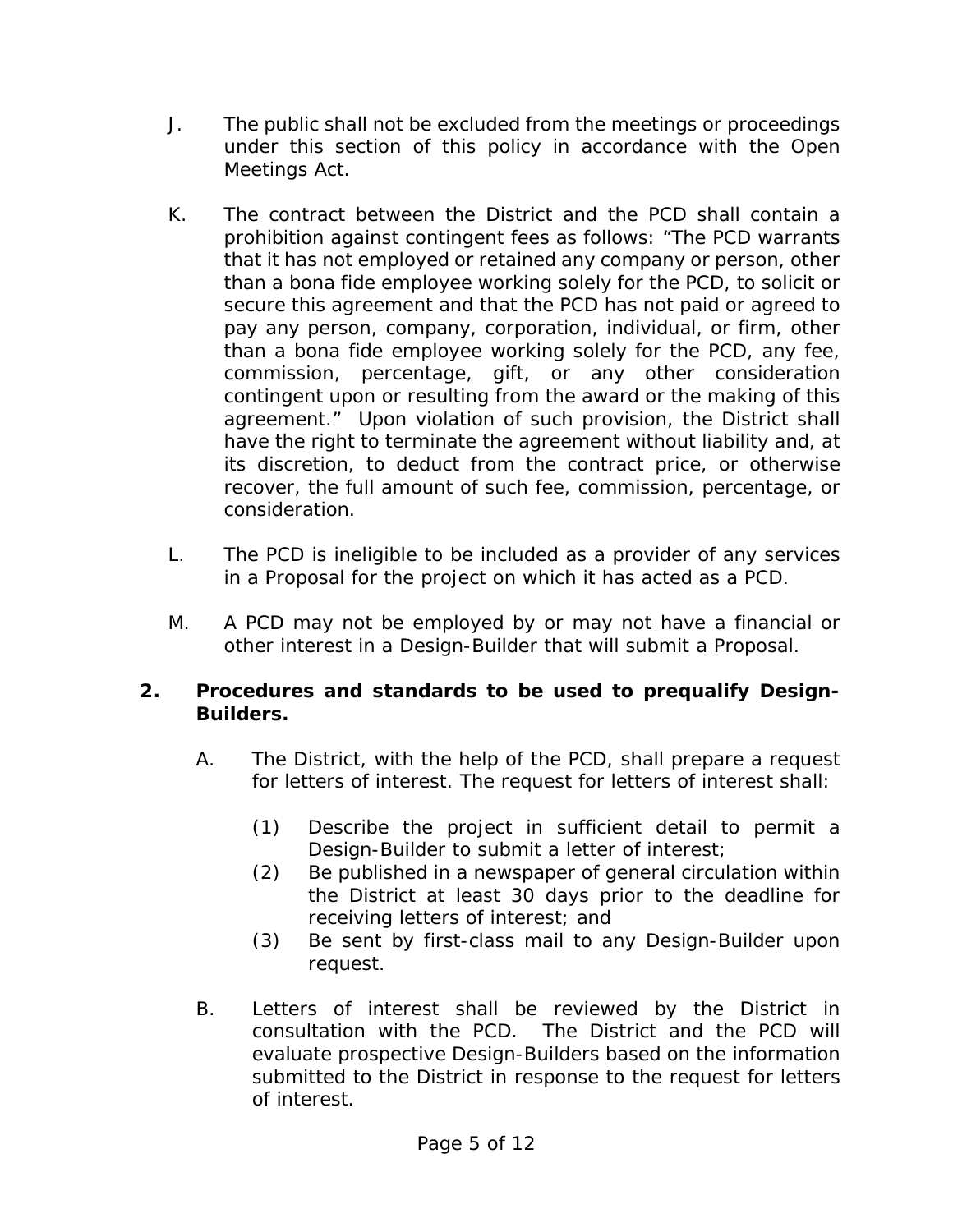- C. The District shall select at least three prospective Design-Builders, except that if only two Design-Builders have submitted letters of interest, the District shall select at least two prospective Design-Builders. Such selected Design-Builders shall be considered prequalified and eligible to receive and respond to the RFP.
- D. The District and PCD shall use the following standards when selecting which prospective Design-Builders to prequalify: capabilities to perform, adequacy of personnel, past record and performance, and experience; and may also include consideration of recent, current, and projected workloads; experience; equipment and facilities; promptness, and the quality of work previously done by applicant; suitability to the particular task; willingness to meet time and budget requirements; and such other qualities as are found necessary to consider in order to determine whether or not, if awarded the contract, the applicant could perform it strictly in accordance with its terms capabilities to perform.

## **3. Procedures for the preparation and content of RFPs.**

- A. The District, with the help of the PCD, shall prepare the RFP, which shall contain:
	- (1) The identity of the school district for which the project will be built and will execute the Design-Build Contract;
	- (2) A copy of this Design-Build Contract Policy and all other policies adopted by the District relating to the DB Contract;
	- (3) The proposed terms and conditions of the DB Contract, including any terms and conditions which are subject to further negotiation. The proposed general terms and conditions shall be consistent with nationally recognized model general terms and conditions which are standard in the design and construction industry in Nebraska. The proposed terms and conditions may set forth an initial determination of the manner by which the Design-Builder selects any subcontractor and may require that any work subcontracted be awarded by competitive bidding;
	- (4) A project statement which contains information about the scope and nature of the project;
	- (5) Project Performance Criteria;
	- (6) Budget parameters for the project;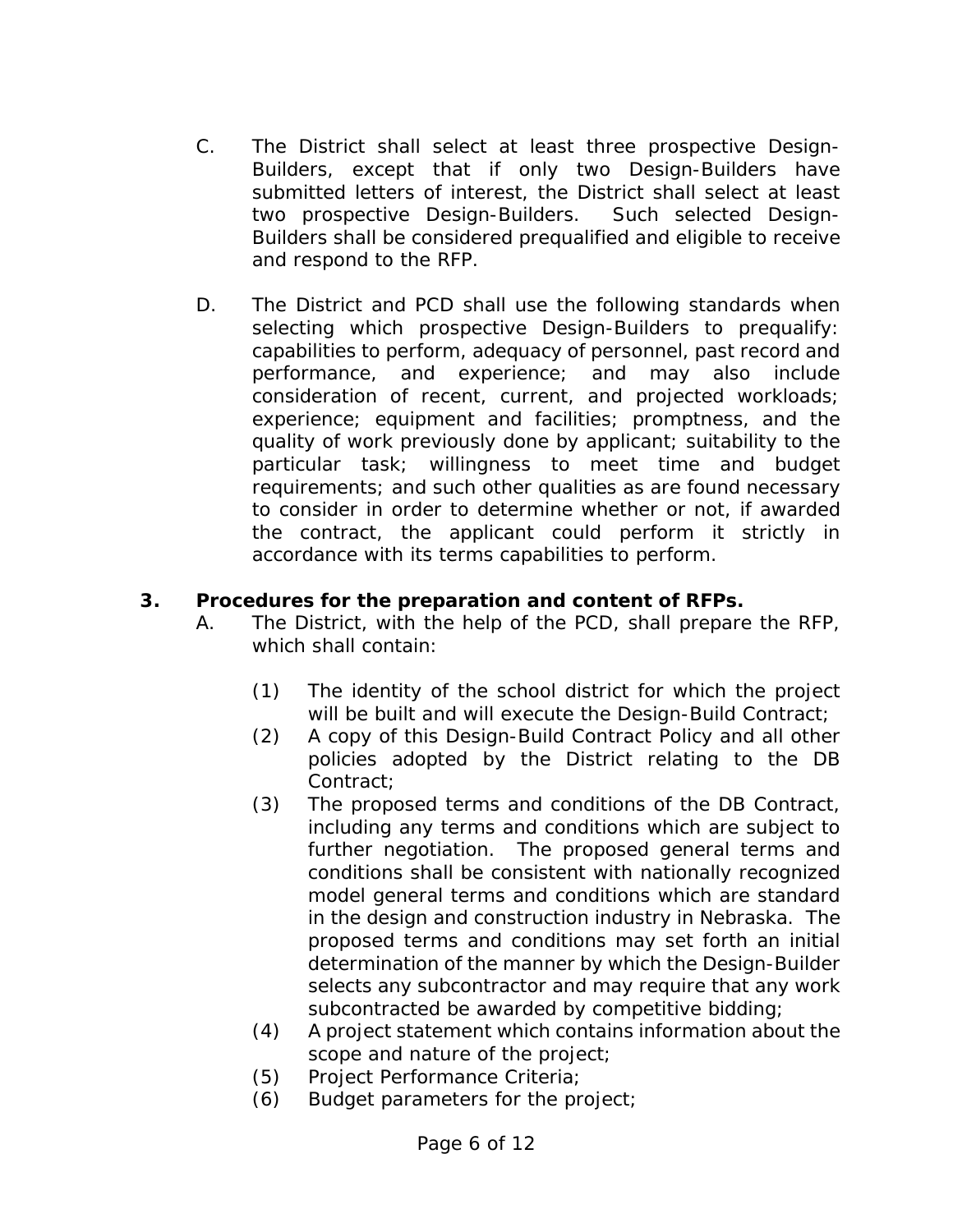- (7) Any bonds or insurance required by law or as may be additionally required by the District;
- (8) The criteria for evaluation of Proposals and the relative weight of each criterion;
- (9) A requirement that the Design-Builder provide a written statement of its proposed approach to the design and construction of the project, which may include graphic materials illustrating the proposed approach to design and construction but shall not include price proposals;
- (10) A requirement that the Design-Builder agree to the following conditions:
	- (i) An architect or engineer licensed to practice in Nebraska will participate substantially in those aspects of the offering which involve architectural or engineering services;
	- (ii) At the time of the design-build offering, the Design-Builder will furnish to the Board a written statement identifying the architect or engineer who will perform the architectural or engineering work for the designbuild project;
	- (iii) The architect or engineer engaged by the Design-Builder to perform the architectural or engineering work with respect to the design-build project will have direct supervision of such work and may not be removed by the Design-Builder prior to the completion of the project without the written consent of the Board;
	- (iv) A Design-Builder offering design-build services with its own employees who are design professionals licensed to practice in Nebraska will: (a) comply with the NEARA by procuring a certificate of authorization to practice architecture or engineering and (b) submit proof of sufficient professional liability insurance; and
	- (v) The rendering of architectural or engineering services by a licensed architect or engineer employed by the Design-Builder will conform to the NEARA and rules and regulations adopted under the Act; and
- (11) Other information the District chooses to require.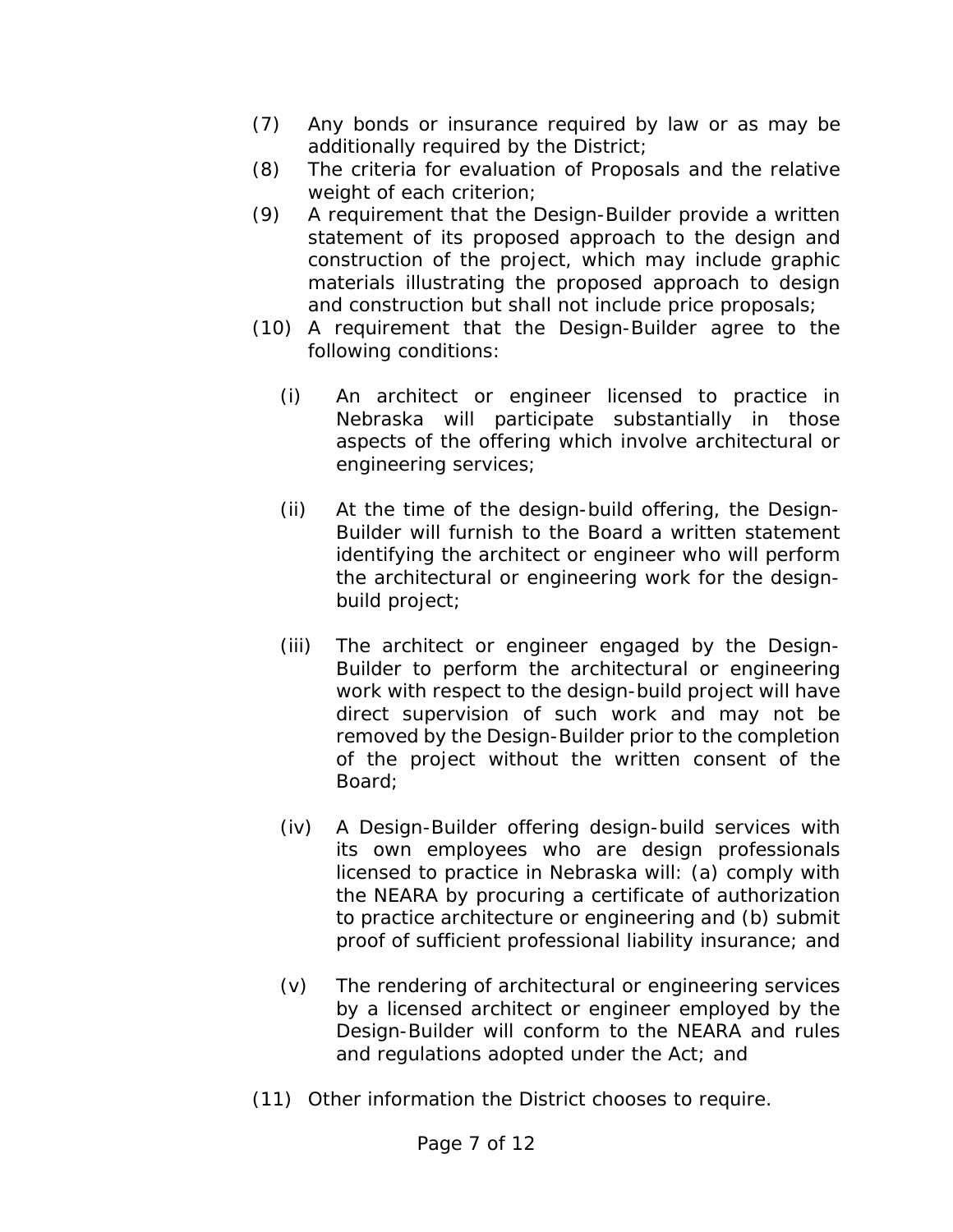- B. At least 30 days prior to the deadline for receiving and opening Proposals, the notice of the RFP shall be:
	- (1) Published in a newspaper of general circulation within the District;
	- (2) Filed with the Department; and
	- (3) Sent by first-class mail to the prequalified Design-Builders only.

## **4. Procedures for preparing and submitting Proposals.**

- A. Prequalified Design-Builders shall prepare and submit Proposals as required by the RFP.
- B. All Proposals shall be sealed. Proposals shall not be opened until expiration of the time established for making Proposals as set forth in the RFP.
- C. Proposals may be withdrawn at any time prior to acceptance.
- D. The District has the right to reject any and all Proposals except for the purpose of evading the law. The District may thereafter solicit new Proposals using the same or a different Project Performance Criteria.

## **5. Procedures for evaluating Proposals.**

- A. The District may only proceed to negotiate and enter into a DB Contract if there are at least two proposals from prequalified Design-Builders.
- B. The District shall refer the proposals for recommendation to a selection committee. The selection committee shall be a group of at least five persons designated by the District. Members of the selection committee shall include (1) members of the school board, (2) members of the school administration or staff, (3) the school's architect or engineer (4) any person having special expertise relevant to selection of a designbuilder under the Act, and (5) a resident of the District other than an individual included in subdivisions (1) through (4) of this subsection. A member of the selection committee designated under subdivision (4) or (5) of this subsection shall not be employed by or have a financial or other interest in a design-builder who has a proposal being evaluated and shall not be employed by the District or the school's architect or engineer.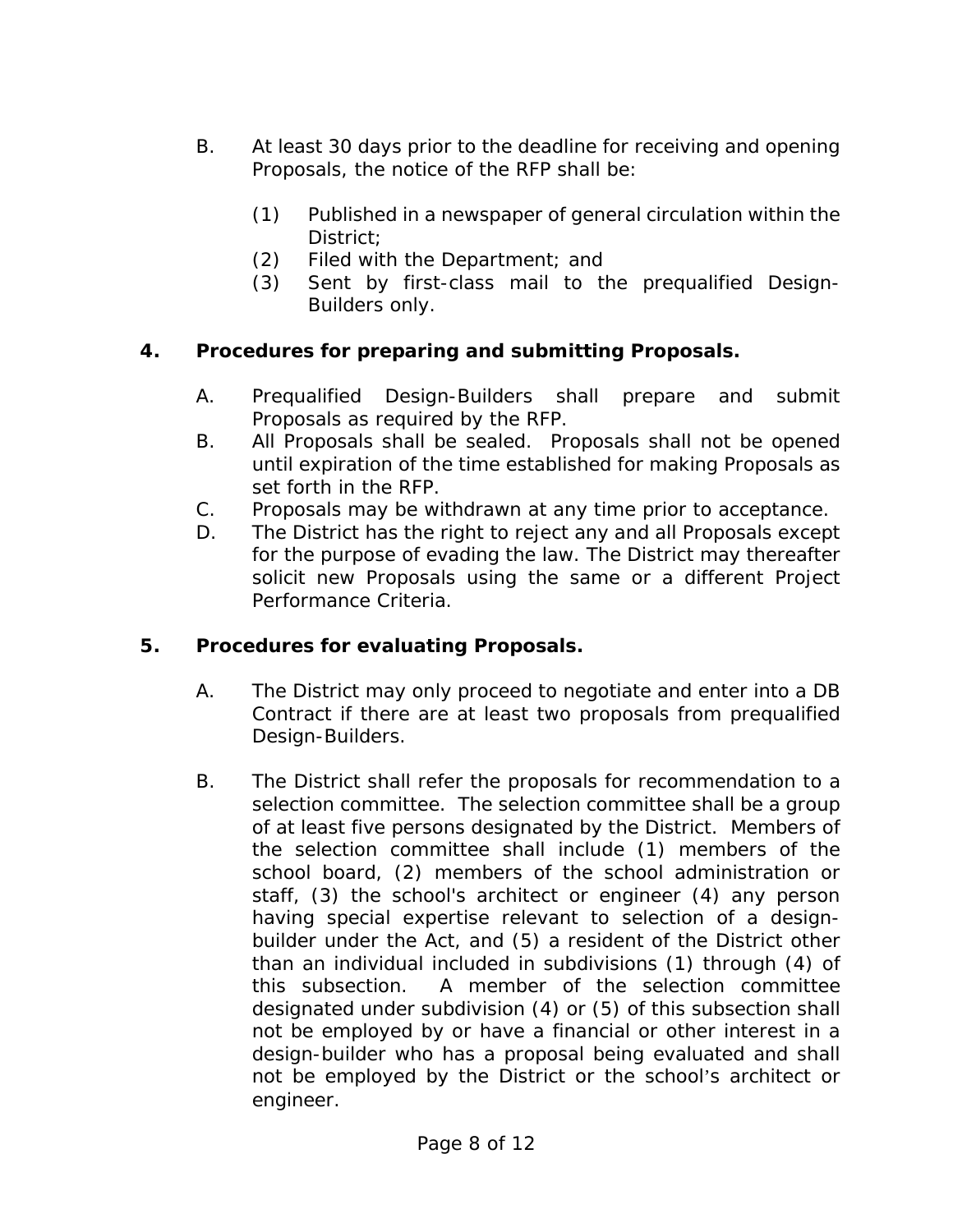- C. The selection committee and the District shall evaluate proposals taking into consideration the criteria enumerated in subdivisions (1) through (7) of this subsection with the maximum percentage of total points for evaluation which may be assigned to each criterion set forth following the criterion. The following criteria shall be evaluated, when applicable:
	- (1) The financial resources of the design-builder to complete the project **(up to ten percent)**;
	- (2) The ability of the proposed personnel of the designbuilder to perform **(up to thirty percent)**;
	- (3) The character, integrity, reputation, judgment, experience, and efficiency of the design-builder **(up to thirty percent)**;
	- (4) The quality of performance on previous projects **(up to thirty percent)**;
	- (5) The ability of the design-builder to perform within the time specified **(up to thirty percent)**;
	- (6) The previous and existing compliance of the designbuilder with laws relating to the contract **(up to ten percent)**; and
	- (7) Such other information as may be secured having a bearing on the selection **(up to twenty percent)**.

The records of the selection committee in evaluating proposals and making recommendations shall be considered public records for purposes of NEB. REV. STAT. § 84-712.01.

- D. The District shall then evaluate and rank each proposal on the basis of best meeting the criteria in the request for proposals and taking into consideration the recommendation of the selection committee.
- **6. Procedures for Negotiations between the District and Design-Builders Submitting Proposals Prior to the District's Acceptance of a Proposal.**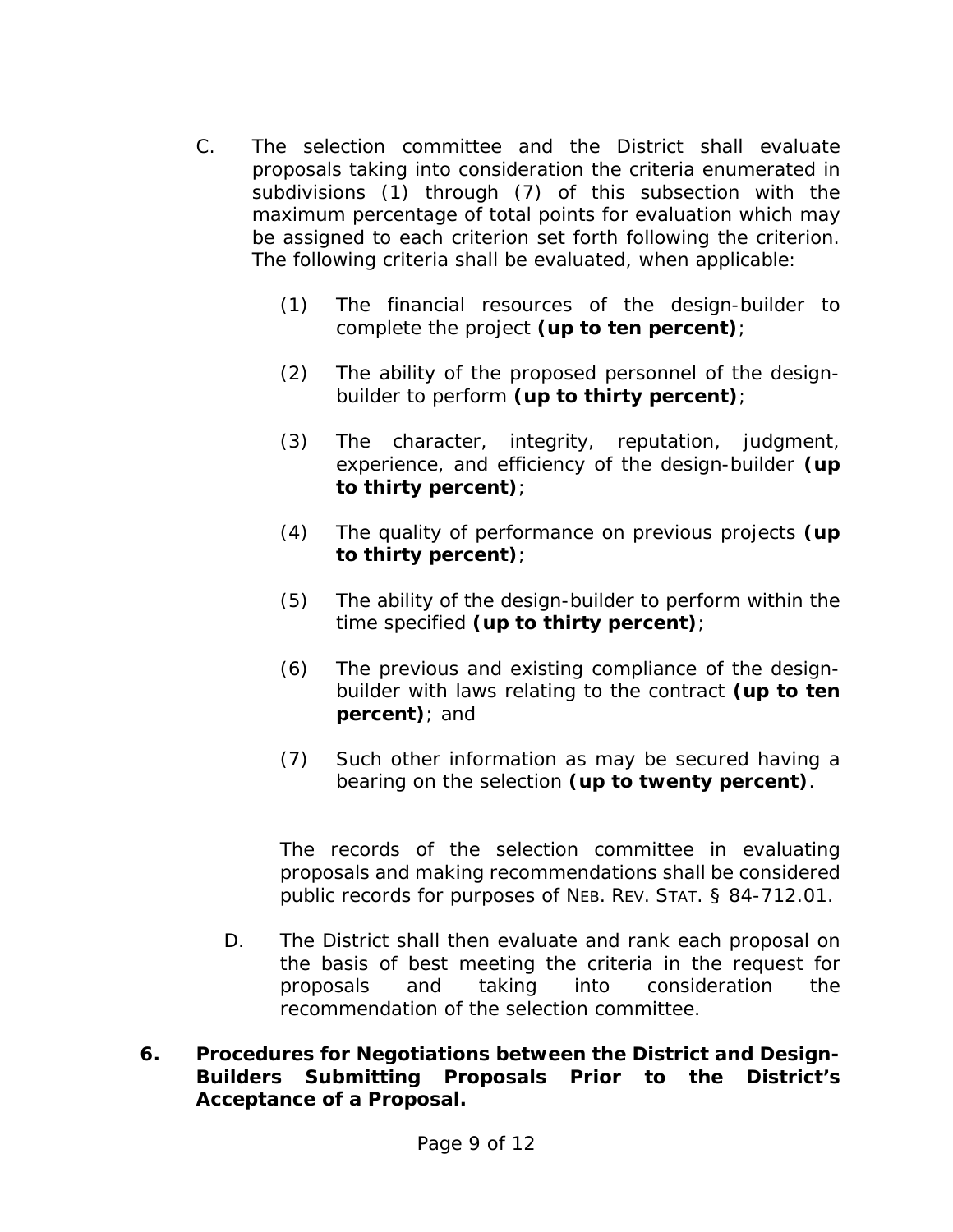- A. The District may attempt to negotiate a DB Contract with the highest ranked Design-Builder selected by the Board and may enter into a DB Contract after negotiations.
- B. The negotiations shall include a final determination of the manner by which the design-builder selects a subcontractor.
- C. If the District is unable to negotiate a satisfactory DB Contract with the highest ranked Design-Builder, it may terminate negotiations with that Design-Builder. The District may then undertake negotiations with the second highest ranked Design-Builder and may enter into a DB Contract with that Design-Builder after negotiations.
- D. If the District is unable to negotiate a satisfactory DB Contract with the second highest ranked Design-Builder, it may terminate negotiations with that Design-Builder. The District may then undertake negotiations with the third highest ranked Design-Builder, if any, and may enter into a DB Contract with that Design-Builder after negotiations.
- E. If the District is unable to negotiate a satisfactory DB Contract with any of the ranked Design-Builders, it may either revise the RFP and solicit new Proposals or cancel the design-build process.
- F. If the District is able to negotiate a satisfactory contract with a design-builder, the District shall file a copy of all design-build contract documents with the State Department of Education within thirty days after their full execution. Within thirty days after completion of the project, the design-builder shall file a copy of all contract modifications and change orders with the State Department of Education.

## **7. Procedures for Filing and Acting on Formal Protests Relating to the Solicitation or Execution of DB Contracts.**

- A. Definitions.
	- (1) Interested party shall mean an actual or prospective bidder whose direct economic interest would be affected by the award of a contract by the District to another party or by the failure of the District to award a contract to such actual or prospective bidder.
	- (2) Protest shall mean a written objection by an interested party on any phase of the bidding process, including specification, preparation, bid solicitation, and intent to award.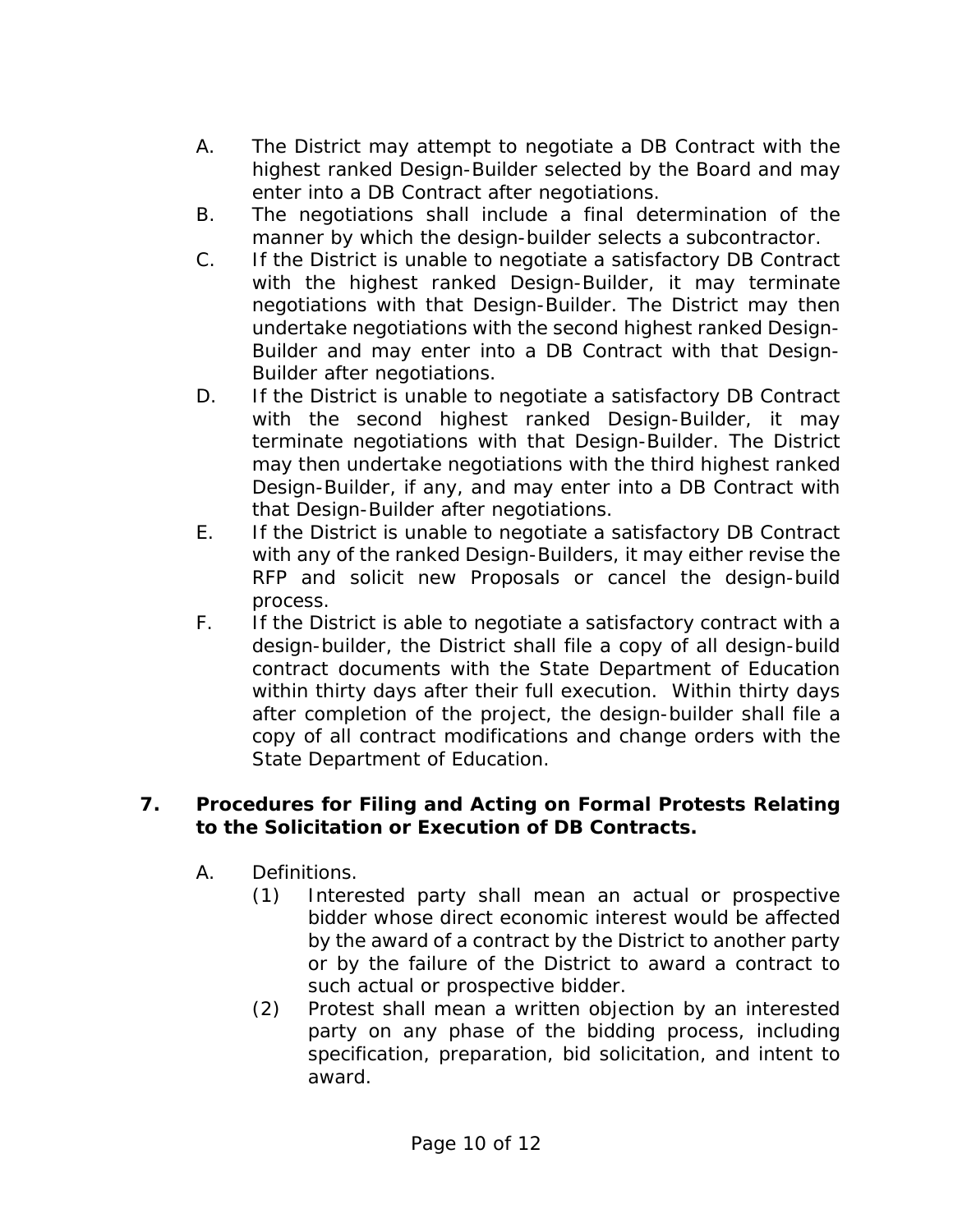- B. Right to Protest. An interested party may protest to the Superintendent. The protest shall be submitted in writing on company letterhead within five working days after public notice of the bid. Protests based on alleged apparent improprieties in a solicitation or other request for proposals must be filed before bid opening or the closing date for receipt of proposals. In all other cases, the protest must be filed within five working days following the selection of the design-builder. To expedite handling of protests, the envelope containing the protest should be clearly labeled "Protest". The written protest shall include as a minimum the following:
	- (1) The name and address of the interested party;
	- (2) Appropriate identification of the relevant solicitation, and if a bid has been opened, its number, and date of opening;
	- (3) A detailed statement of reasons for the protest;
	- (4) Supporting, exhibits, evidence, or documents to substantiate any claims unless not available within the filing time, in which case the expected availability date shall be indicated; and a list of all persons who have knowledge of facts relevant to the protest; and
	- (5) The action(s) the protestor desires the school district to take to resolve the protest.

The Superintendent will immediately decide upon receipt of the protest whether or not the award of a contract shall be delayed, or if the protest is timely received after the award, whether the performance of the contract should be suspended. The school district shall not proceed further with the solicitation or with the award of the contract and shall suspend performance under the contract, if awarded, unless the Superintendent makes a written determination that the protest is clearly without merit or that award of the contract without delay is necessary to protect the substantial interests of the District.

C. Authority to Resolve Protests. Prior to the commencement of an administrative review by the Board concerning any protest, the Superintendent shall attempt to resolve any protest filed by an interested party concerning any solicitation. If the protest is not resolved by mutual agreement, the Superintendent shall create and deliver a Decision to the protestor within a reasonable time after the written protest was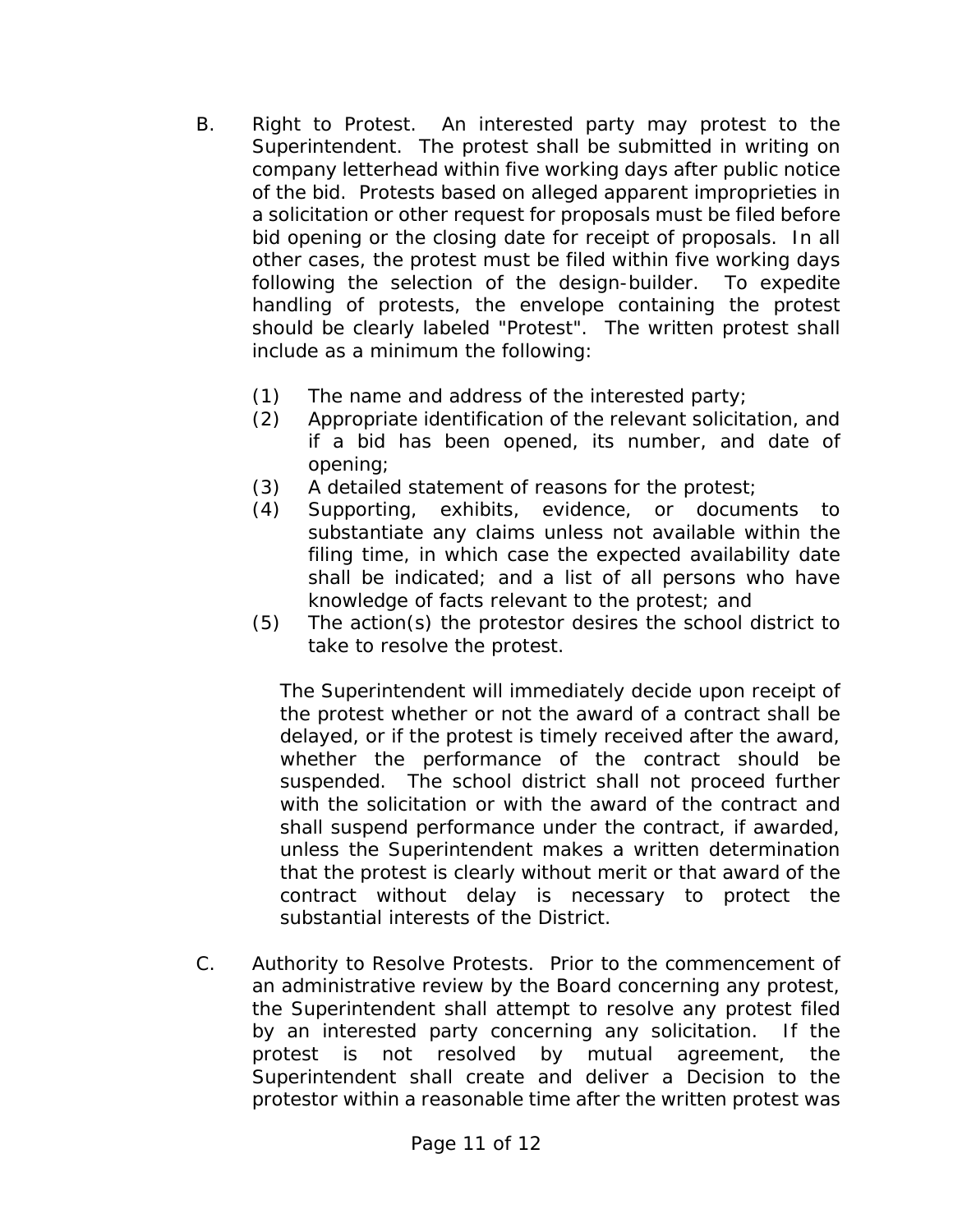received. The Decision shall include a written summary of the Superintendent's investigation and a recommendation regarding the outcome of the protest. The Decision shall (1) state the reasons for the action taken, and (2) inform the interested party of their right to the administrative review by the Board. A copy of the Decision shall be mailed or otherwise furnished immediately to the interested party and any other party intervening protester and all other bidders. If not satisfied with the decision of the Superintendent, any interested party protester may appeal to the Board, but the decision shall be final unless the interested party protester files a timely appeal with the Board.

- D. Board Appeal Procedures. Any interested party protester, within five working days of receipt of a decision of the Superintendent, may file with the Superintendent a written notice of appeal for an administrative review before the Board. The Notice of Appeal must clearly state the action protested and the basis of appeal. The Board will conduct an administrative review at its next regularly scheduled meeting or at a special meeting. The school district board of education shall consider the Decision of the Superintendent and shall make the final decision on the protest. The school district board of education's decision shall be final.
- **8. Refinements and Changes.** A DB Contract may be conditioned upon later refinements in scope and price and may permit the District, in agreement with the Design-Builder, to make changes in the project without invalidating the DB Contract. Later refinements shall not, however, exceed the scope of the project statement contained in the RFP.
- **9. Projects Excluded.** The District shall not use a design-build contract for any construction project excluded by NEB. REV. STAT. § 13-2914 or any other applicable law.

Adopted on: as revised August 13, 2018, updated July 12, 2021 Revised on: July 31, 2018, July 12, 2021 Reviewed on: July 31, 2018 and August 13, 2018, July 12, 2021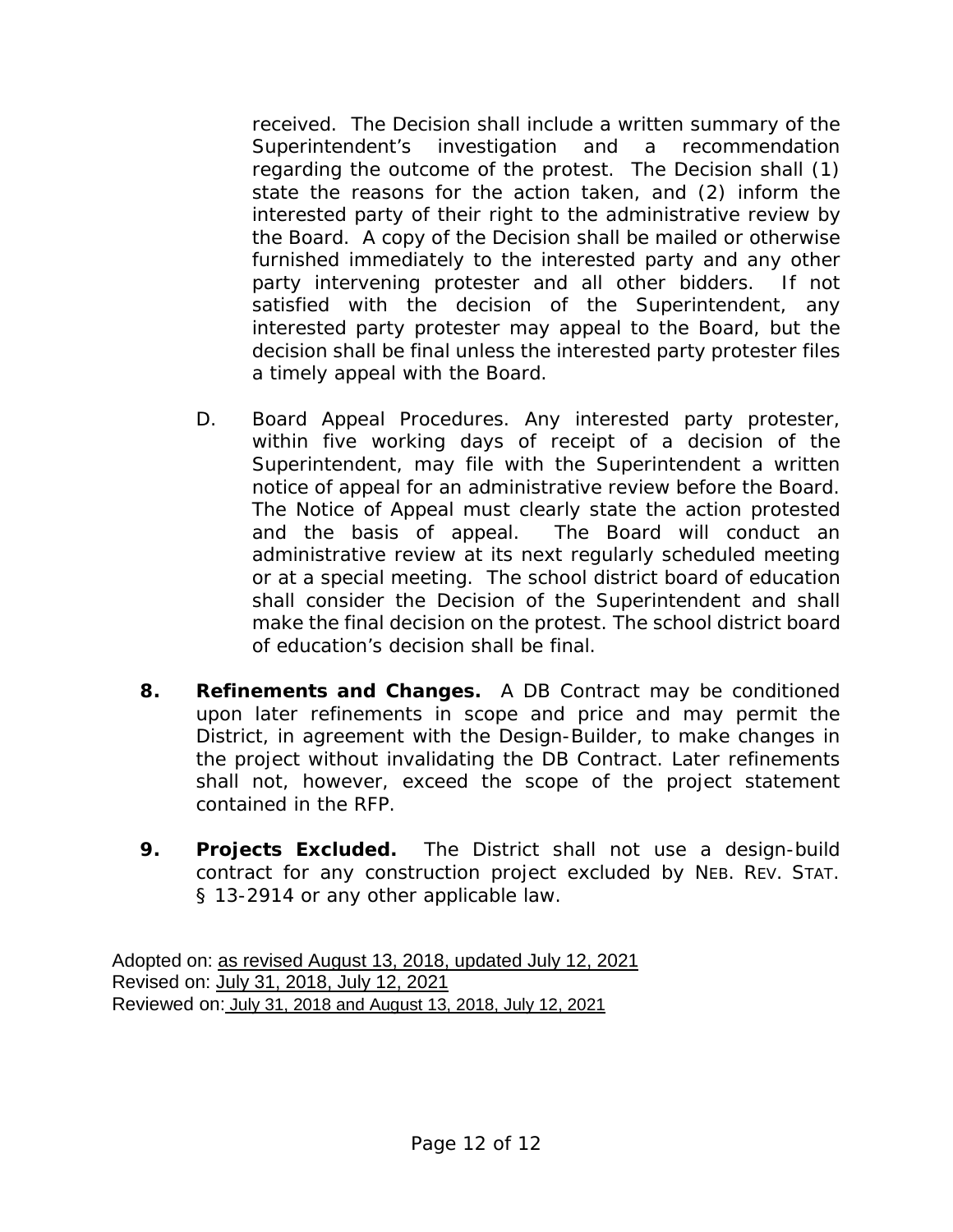## **3044**

# **Incidental or De Minimis Use of Public Resources**

The board prohibits its members and employees from using public resources for personal or political purposes as prohibited in the Nebraska Political Accountability and Disclosure Act ("Act"). However, the board recognizes that incidental or de minimis uses of public resources are sometimes necessary and within reason. The purpose of this policy is to comply with the Act and to authorize certain uses of public resources as permitted by the Act.

The following uses of public resources are permitted as incidental or de minimis:

- Limited communications with family members or other non-district employees for personal purposes, such as e-mails or text messages with a spouse using district hardware, software, internet, accounts, or other public resources so long as this communication does not distract from or interfere with employees performing their official duties, with interference determined in the sole and unfettered discretion of an employee's supervising administrator;
- Traveling to or from the person's home when the primary purpose serves the interests of the district. If an employee is unsure whether the primary purpose serves the interests of the district, the employee should obtain the approval of his or her supervising administrator, who is authorized to make that determination under this policy;
- Making a limited number of copies of personal documents when the person cannot make alternative arrangements;
- Using personal social media accounts or accessing appropriate websites which are consistent with the district's digital citizenship curriculum while off duty;
- Using district-owned computer programs, such as Word, Excel, Adobe, and others for personal purposes while off duty;
- Any other uses contained in the collective bargaining agreement or individual contract of the employee;
- Other uses by employees authorized by the superintendent or superintendent's designee. The board intends to allow the superintendent to authorize such uses on a case-by-case basis to the maximum extent permitted by the Act; and
- Other uses by the superintendent or board members authorized by the board president. The board intends to allow the board president to authorize such uses on a case-by-case basis to the maximum extent permitted by the Act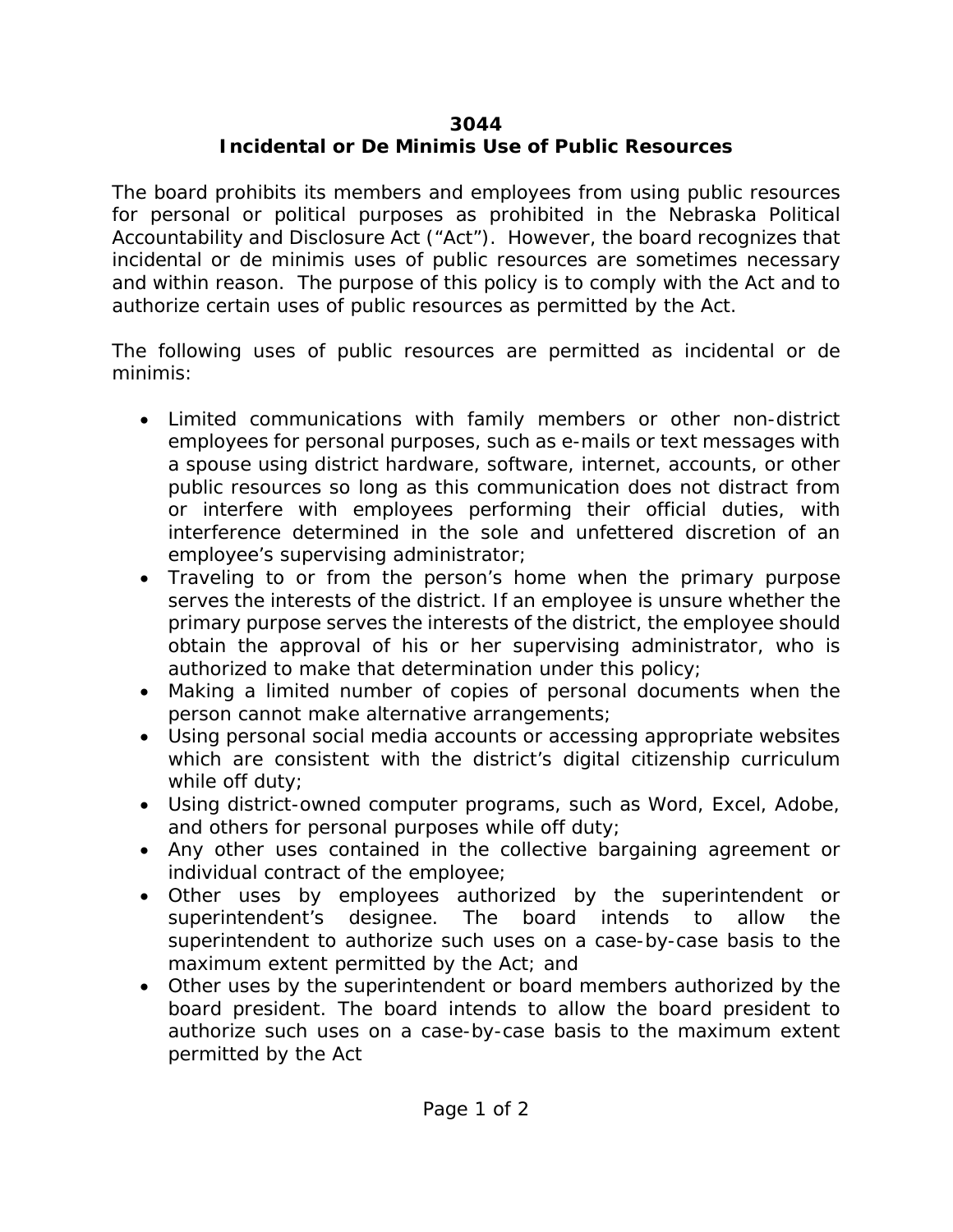All uses pursuant to this policy must be (1) consistent with other district policies, (2) consistent with the provisions of Title 92, Nebraska Administrative Code, Chapter 27 (Nebraska Department of Education "Rule 27"), and (3) reported as compensation in accordance with the Internal Revenue Code of 1986, as amended, and taxes, if any, are paid. It is the responsibility of each board member or employee to account for their own tax liability, and the district will not indemnify or account for any personal use of public resources by the board member or employee.

All of the provisions of Rule 27 will apply to non-certificated staff for the purposes of this policy. In addition, employees may not use the school's internet, computers, or other technology to access obscene or pornographic material, sext, or engage in any illegal activities.

Adopted on: as revised August 13, 2018 Revised on: July 31, 2018, Reviewed on: July 31, 2018 and August 13, 2018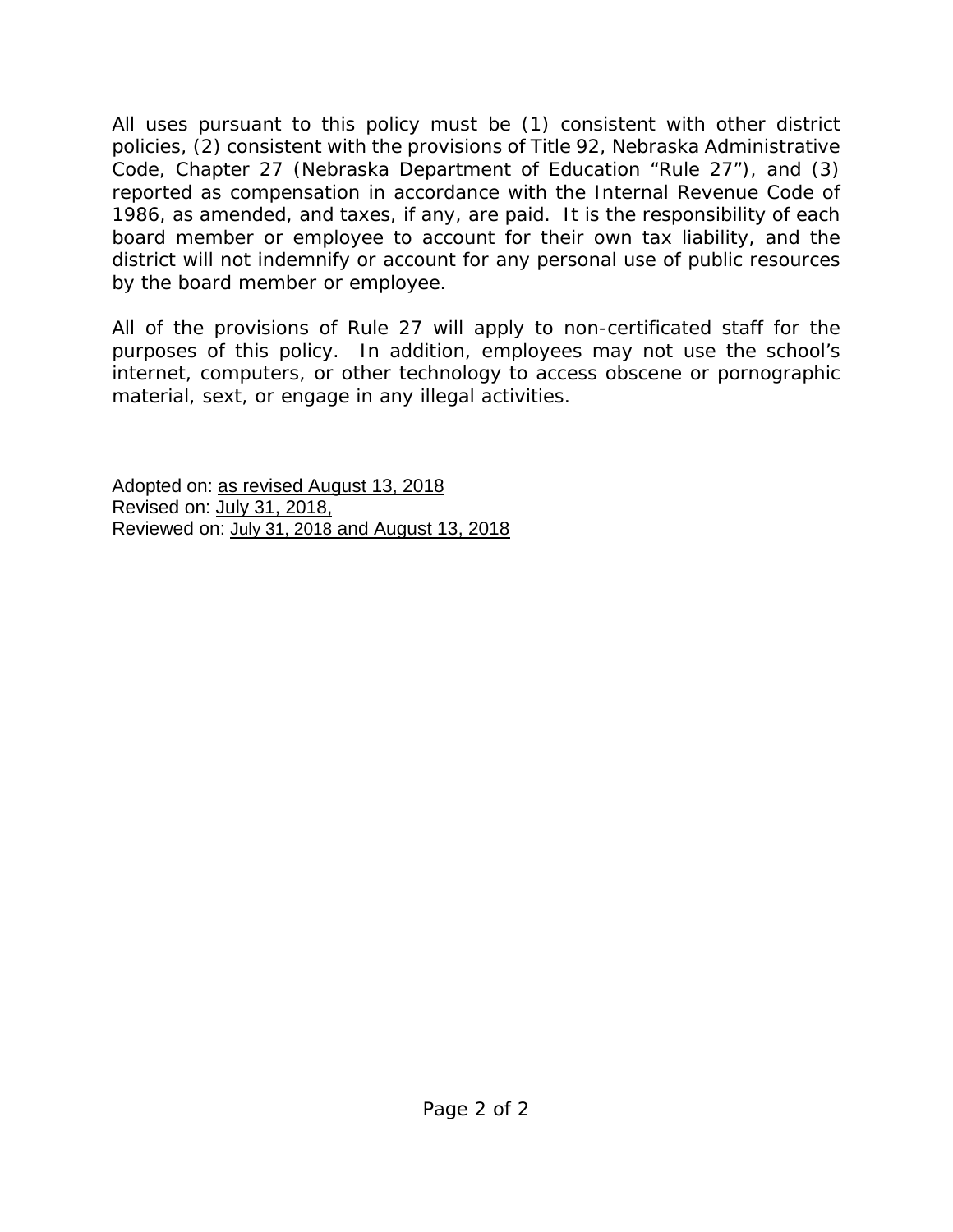### **3045 Use of Sniffer Dogs**

The board of education finds that the possession of illegal drugs and other contraband on school grounds is unlawful, is disruptive of the educational process, is harmful to students and staff, and is contrary to the interests of the school district. Accordingly, to minimize the presence of these items on school grounds, the administration is authorized to use sniffer dogs according to the protocol set forth in this policy.

## **Protocol for Use of Sniffer Dogs**

- 1. The superintendent, or the building principal with the superintendent's permission, may initiate the use of specially trained sniffer dogs to conduct an inspection.
- 2. The administration will contact the canine provider and/or the appropriate law enforcement agency to schedule the use of a sniffer dog or dogs. The administration shall require an assurance from the provider that any sniffer dogs to be used in the school have been properly trained, and may request evidence of the training and/or certification of the dogs. In no event will the school district authorize a sniffer dog to sniff any person.
- 3. The superintendent or if designated by the superintendent, the building principal, and law enforcement representatives or canine provider will confer regarding the specific plan of areas to be inspected. The plan may involve any or all school building facilities, vehicles in the school parking lot, or other areas where student and staff vehicles are parked on school property during or after school hours.
- 4. If the inspection is scheduled for a day when school is in session, students and staff will be informed over the public address system, and will be directed to remain in their rooms until given further directions.
- 5. During the inspection, administrators may assign personnel to designated areas as deemed appropriate to assist in the smooth handling of the inspection.
- 6. After the inspection is finished, students and staff will be notified over the public address system, and will be thanked for their cooperation.
- 7. If the sniffer dog alerts, the alert will constitute reasonable cause for the administration to conduct a search of the property. If the sniffer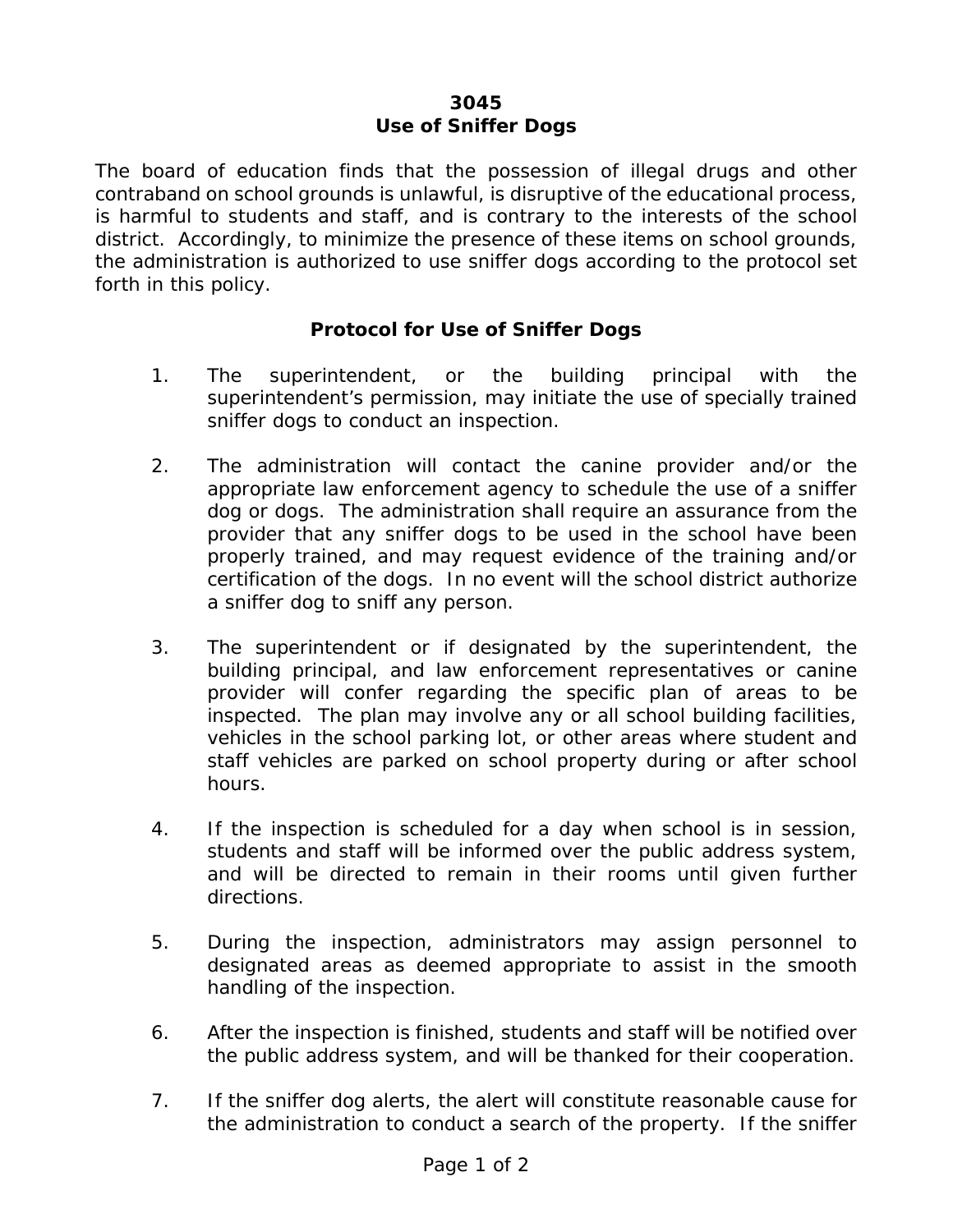dog alerts on a vehicle on school grounds, the owner will be required to unlock the vehicle doors and trunk for further inspection of the interior of the vehicle. If the owner refuses to unlock the vehicle, the matter will be turned over to law enforcement authorities. The owner will be subject to disciplinary action as specified in board policy and/or the student or staff handbook or as otherwise allowed by law. This may include discipline for the refusal to obey an administrative directive.

- 8. Any illegal drugs or contraband found on school grounds, whether in a desk, locker, vehicle, or any other place on school grounds, will be confiscated and turned over to law enforcement authorities. student's parents will be contacted. The individual will be subject to disciplinary action as specified in board policy and/or the student or staff handbook or as otherwise allowed by law.
- 9. At the conclusion of the inspection, school officials will confer with the canine provider and/or any law enforcement authorities who were involved in the inspection to review the results of the inspection. The administration may authorize any follow-up inspections or other action deemed appropriate.

## **NOTICE TO STUDENTS AND STAFF**

Students and staff shall be informed of the District's policy regarding the use of sniffer dogs as soon as practicable after the adoption of this policy. Thereafter, students and staff shall be informed of the policy at the beginning of the school year. By this policy and/or via the provision in the student or staff handbook, students and staff are specifically notified that:

- 1. Lockers may be sniffed by sniffer dogs at any time.
- 2. Vehicles parked on school property may be sniffed by sniffer dogs at any time.
- 3. Classrooms and other common areas may be sniffed by sniffer dogs at any time students and staff are not present.
- 4. If contraband of any kind is found, the student or staff member shall be subject to appropriate disciplinary action.

Adopted on: September 13, 2017, as revised August 13, 2018 Revised on: July 31, 2018 Reviewed on: August 14, 2017, September 13, 2017, July 31, 2018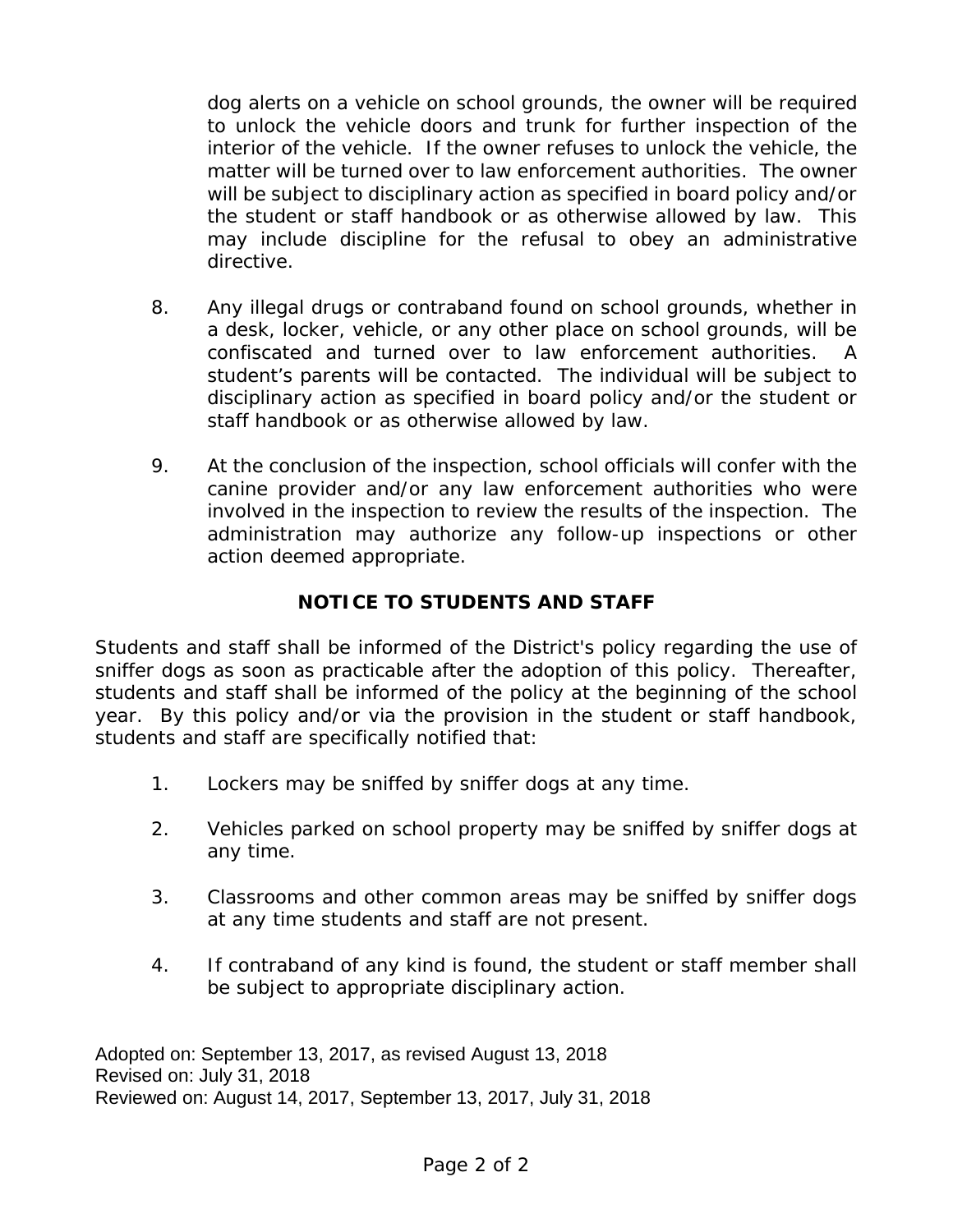## **3046 Animals at Schools**

Animals are not allowed in school district buildings or on school district property without the written permission of the superintendent or his or her designee except as provided in this policy or as otherwise required by law.

## **I. USE OF ANIMALS FOR INSTRUCTIONAL PURPOSES**

Animals that support a district program or curriculum or that are used for instructional purposes are allowed in school district buildings or on school district property with the written permission of the superintendent or building principal.

## **II. SERVICE ANIMALS**

The school district does not permit discrimination against individuals with disabilities, including those who require the assistance of a service animal. An individual with a disability is permitted to be accompanied by his/her service animal on school property when required by law, subject to the conditions of this policy.

**Service Animal.** A "service animal" is a dog that has been individually trained to do work or perform tasks for the benefit of an individual with a disability, including a physical, sensory, psychiatric, intellectual, or other mental disability. Work or tasks *do not* include the crime deterrent effects of an animal´s presence and the provision of emotional support, well-being, comfort, or companionship. The work or tasks performed by a service animal must be directly related to the handler's disability or necessary to mitigate a disability. Other species of animals, whether wild or domestic, trained or untrained, are not service animals for the purposes of this definition. *See also*, Miniature Horses below.

**School District Inquiries.** School officials *may* ask the owner or handler of an animal whether the animal is required because of a disability and what work or task the animal has been trained to do *unless* the answers to these inquiries are readily apparent. School officials *may not* ask about the nature or extent of a person's disability and may not require documentary proof of certification or licensing as a service animal.

**Procedural Requirements.** The following requirements must be satisfied **before** a service animal will be allowed in school buildings or on school grounds: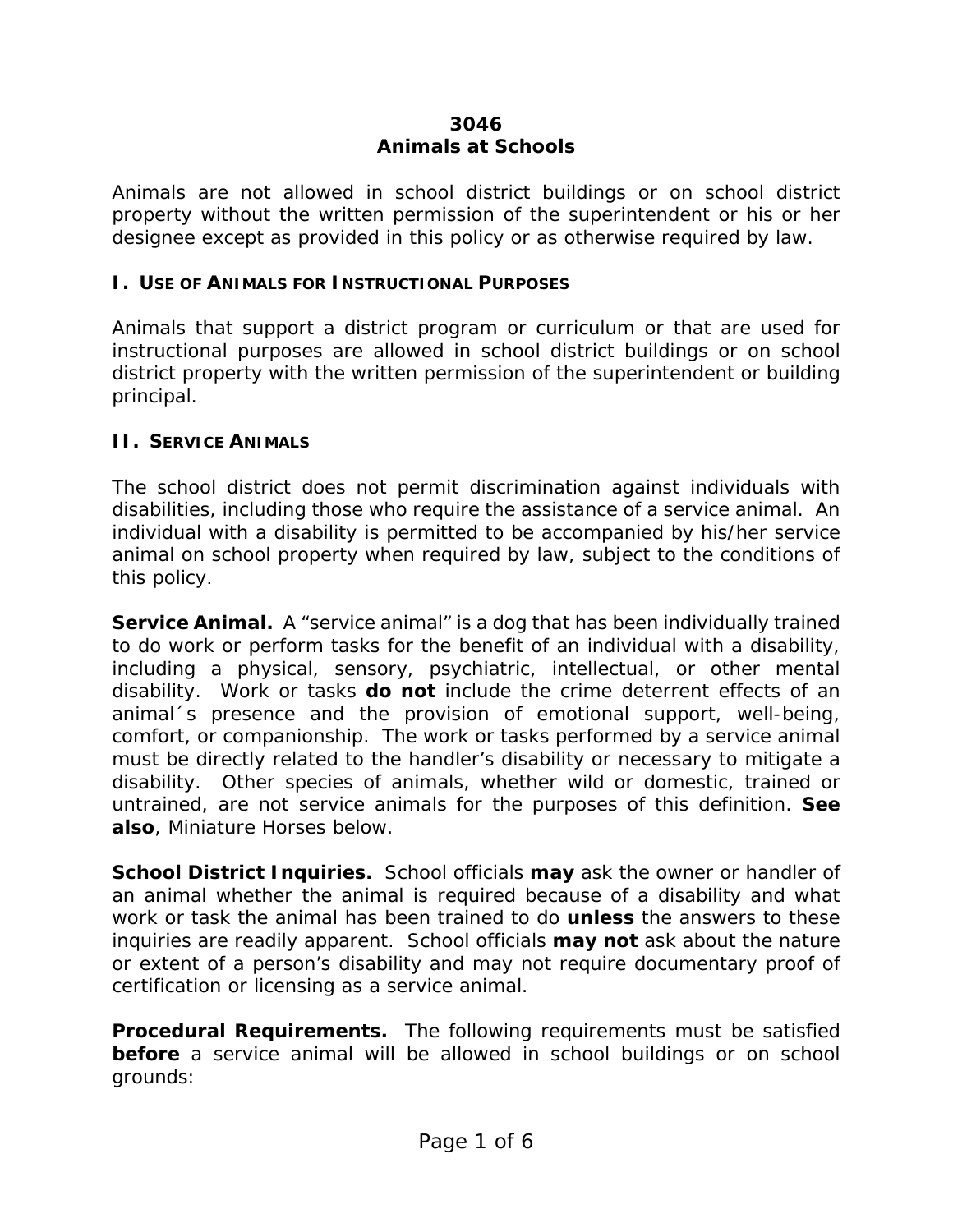**Request.** A person who wants to be accompanied by his/her service animal must submit a written request form to a principal or superintendent. The request form is attached to this policy. These requests must be renewed each school year or whenever a different service animal will be used.

**Health and Vaccination.** The owner or handler must have proof of current licensure from the local licensing authority including proof of the service animal's current vaccinations and immunizations required by law.

Service animals will not be allowed in school buildings or other school property until the school has approved the request.

**Control.** A service animal must be under the control of its handler at all times. The service animal must have a harness, backpack, vest identifying the dog as a trained service dog, leash, or other tether. If the handler is unable to use a harness, backpack, vest, leash, or other tether, because of a disability or the use of a harness, backpack, vest, leash, or other tether would interfere with the service animal's safe, effective performance of work or tasks, the use of these items is not required. However, the service animal must be otherwise under the handler's control.

**Exclusion or Removal from School.** A service animal may be excluded from school property and buildings if a school administrator determines that:

- (1) A handler does not have control of the service animal;
- (2) The service animal is not housebroken;
- (3) The service animal presents a direct and immediate threat to others in the school; or
- (4) The animal's presence fundamentally alters the nature of the service, program, or activity.

The handler or the student's parent or guardian shall be required to remove the service animal from school premises immediately upon such a determination. If the service animal is removed, the individual with a disability shall be provided with the opportunity to participate in the service, program, or activity without the service animal.

**Allergic Reactions.** If any student or school employee assigned to a classroom or mode of transportation in which a service animal is permitted suffers an allergic reaction to the service animal, the person having custody and control of the animal will be required to remove the animal to a different location designated by an administrator. The school will arrange a meeting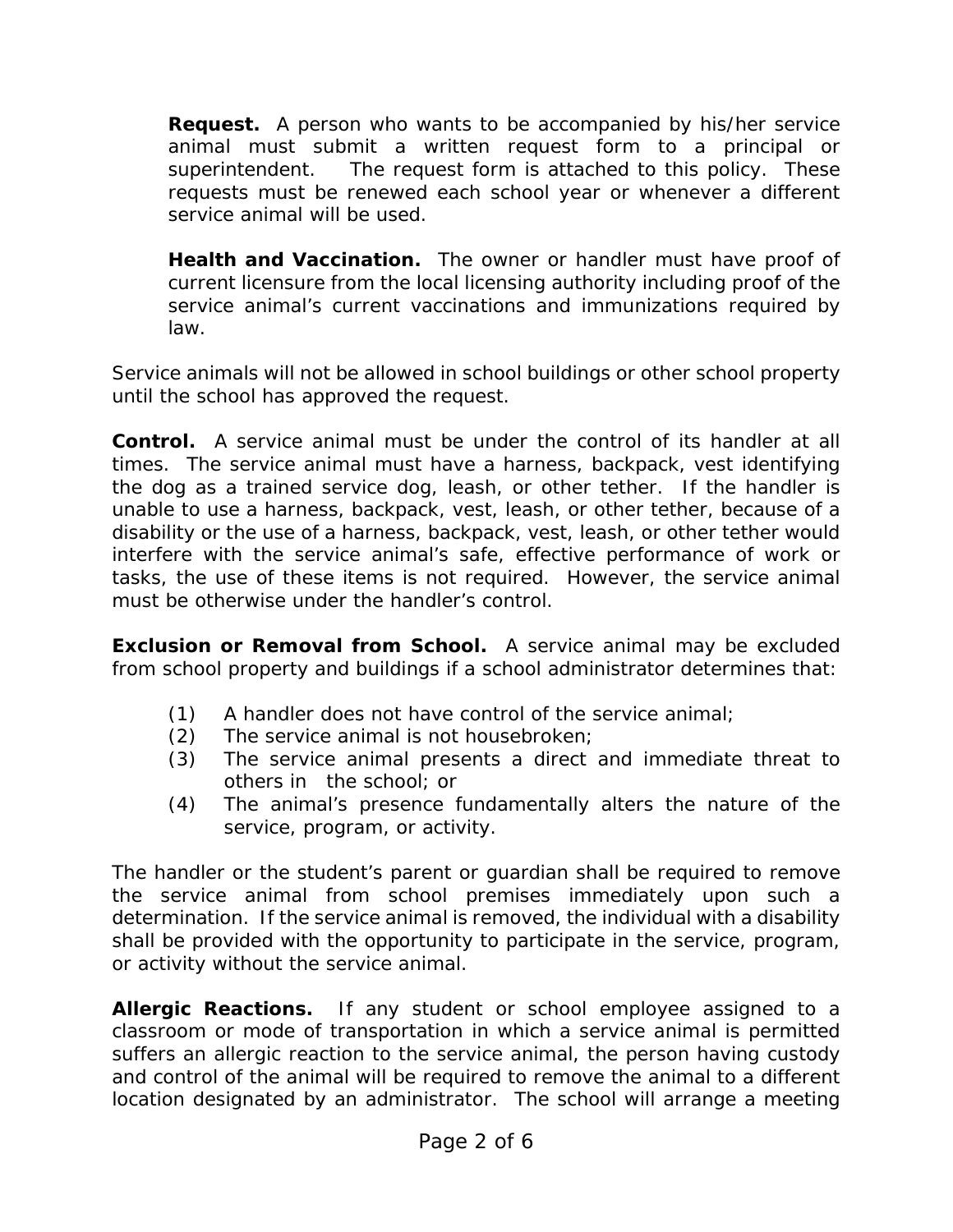between school personnel, the individual with the disability, and the parents or guardian(s) of the person with the disability if that person is a student to develop an alternate plan.

**Supervision and Care of Service Animals.** The owner or handler of a service animal is solely responsible for the supervision and care of the animal, including any feeding, exercising, and clean up while the animal is in a school building or on school property. The student's parent or guardian is responsible for providing for the supervision and the care of the animal in the event that his or her student is not able to do so. The school district is not responsible for providing any care, supervision, or assistance for a service animal.

**Extra Charges.** The owner or handler of a service animal will not be required to pay an admission fee or a charge for the animal to attend events for which a fee is charged.

**Damage to School Property and Injuries.** The owner or handler of a service animal is solely responsible and liable for any damage to school property or injury to personnel, students, or others caused by the animal.

**Miniature Horses.** Requests to permit the use of a miniature horse by an individual with a disability will be addressed on a case-by-case basis by considering the following factors:

- (1) The type, size, and weight of the miniature horse and whether the facility can accommodate these features;
- (2) Whether the handler has sufficient control of the miniature horse;
- (3) Whether the miniature horse is housebroken; and
- (4) Whether the miniature horse's presence in a specific facility compromises legitimate safety requirements that are necessary for safe operation.

All additional requirements outlined in this policy, which apply to service animals, shall apply to miniature horses.

**Service Animal in Training.** This policy shall also be applicable to service animals in training that are accompanied by a bona fide trainer.

**Denial of Access and Grievance.** If a school official denies a request for access of a service animal, the disabled individual or parent or guardian can file a written grievance with the school's Section 504 Coordinator.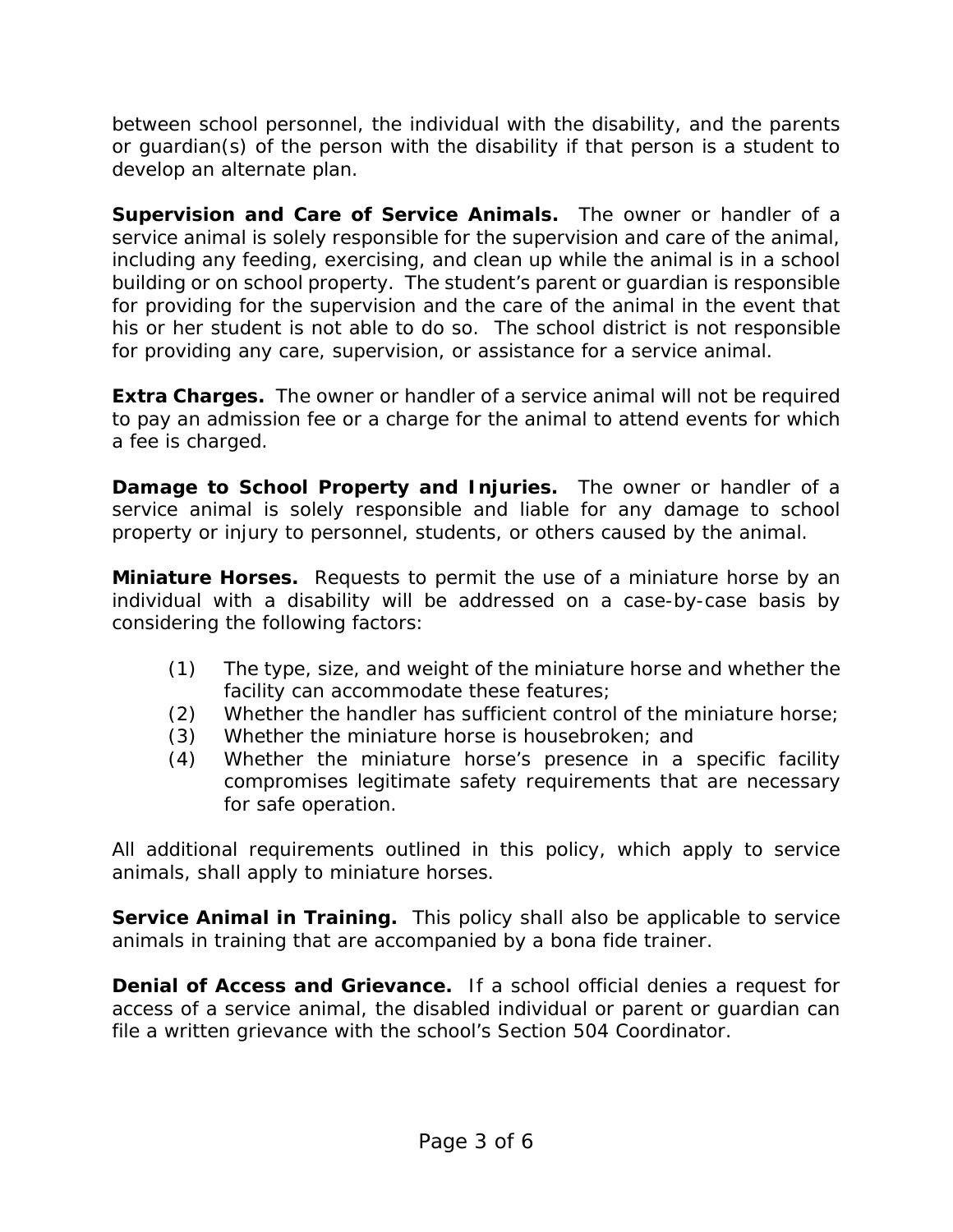## **III. THERAPY ANIMALS**

The school district supports the use of therapy animals by teachers or other qualified school personnel ("Owner") for the benefit of its students subject to the conditions of this policy.

**Therapy Animal.** A "therapy animal" is an animal that has been individually trained and certified to work with its Owner to provide emotional support, well-being, comfort, or companionship to school district students. Therapy animals are not "service animals" as that term is used in the American with Disabilities Act. The animal must be well behaved and have a temperament that is suitable for interaction with students and others in a public school. Therapy animals are personal property of the Owner and are not owned by the school district.

**Therapy Animal Standards and Procedures.** The following requirements must be satisfied *before* a therapy animal will be allowed in school buildings or on school grounds:

**Request.** An Owner who wants to bring a therapy animal to school must submit a written request form to a principal or superintendent. The request form is attached to this policy. The request must be renewed each school year or whenever a different therapy animal will be used.

**Training and Certification.** The Owner must submit training and certification information requested by the Superintendent or his or her designee. Any certification required by the school district must remain current at all times.

**Health and Vaccination.** The therapy animal must be clean, well groomed, in good health, house broken, and immunized against diseases common to such animals. The Owner must submit proof of current required licensure from the local licensing authority and proof of the therapy animal's current vaccinations and immunizations from a licensed veterinarian, if applicable.

**Control.** A therapy animal must be under the control of the Owner at all times.

**Identification.** The therapy animal must have appropriate identification identifying it as a therapy animal.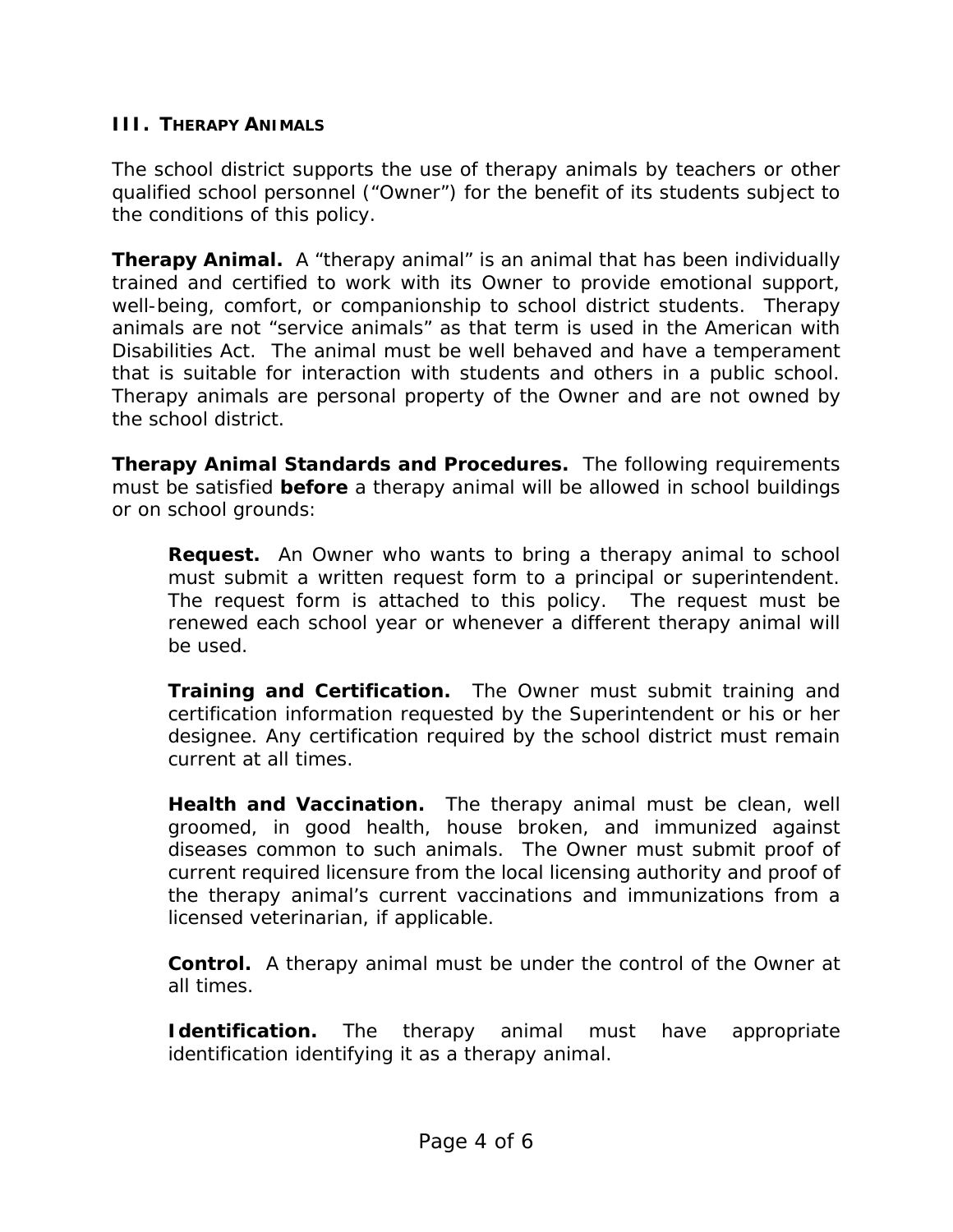**No Disruption.** The therapy animal must not disrupt the educational process by any of its behaviors.

**Health and Safety.** The therapy animal must not pose a health and safety risk to any student, employee, or other person at school.

**Supervision and Care of Therapy Animals.** The Owner is solely responsible for the supervision and care of the therapy animal, including any feeding, exercising, and clean up while the animal is in a school building or on school property. The school district is not responsible for providing any care, supervision, or assistance for a therapy animal.

**Authorized Area(s).** The Owner shall only allow the therapy animal to be in areas in school buildings or on school property that are authorized by school district administrators.

**Insurance.** The Owner must submit a copy of an insurance policy that provides liability coverage for the therapy animal while on school property.

**Exclusion or Removal from School.** A therapy animal may be excluded from school property and buildings if a school administrator determines that:

- (1) A handler does not have control of the therapy animal;
- (2) The therapy animal is not housebroken;
- (3) The therapy animal presents a direct and immediate threat to others in the school; or
- (4) The animal's presence otherwise interferes with the educational process.

The Owner shall be required to remove the therapy animal from school premises immediately upon such a determination.

**Allergic Reactions.** If any student or school employee assigned to a classroom in which a therapy animal is permitted suffers an allergic reaction to the therapy animal, the Owner of the animal will be required to remove the animal to a different location designated by an administrator.

**Damages to School Property and Injuries.** The Owner of a therapy animal is solely responsible and liable for any damage to school property or injury to personnel, students, or others caused by the therapy animal.

**Other Therapy Animals.** Therapy animals (1) owned by students, patrons, or other non-school employees or (2) owned by school employees for their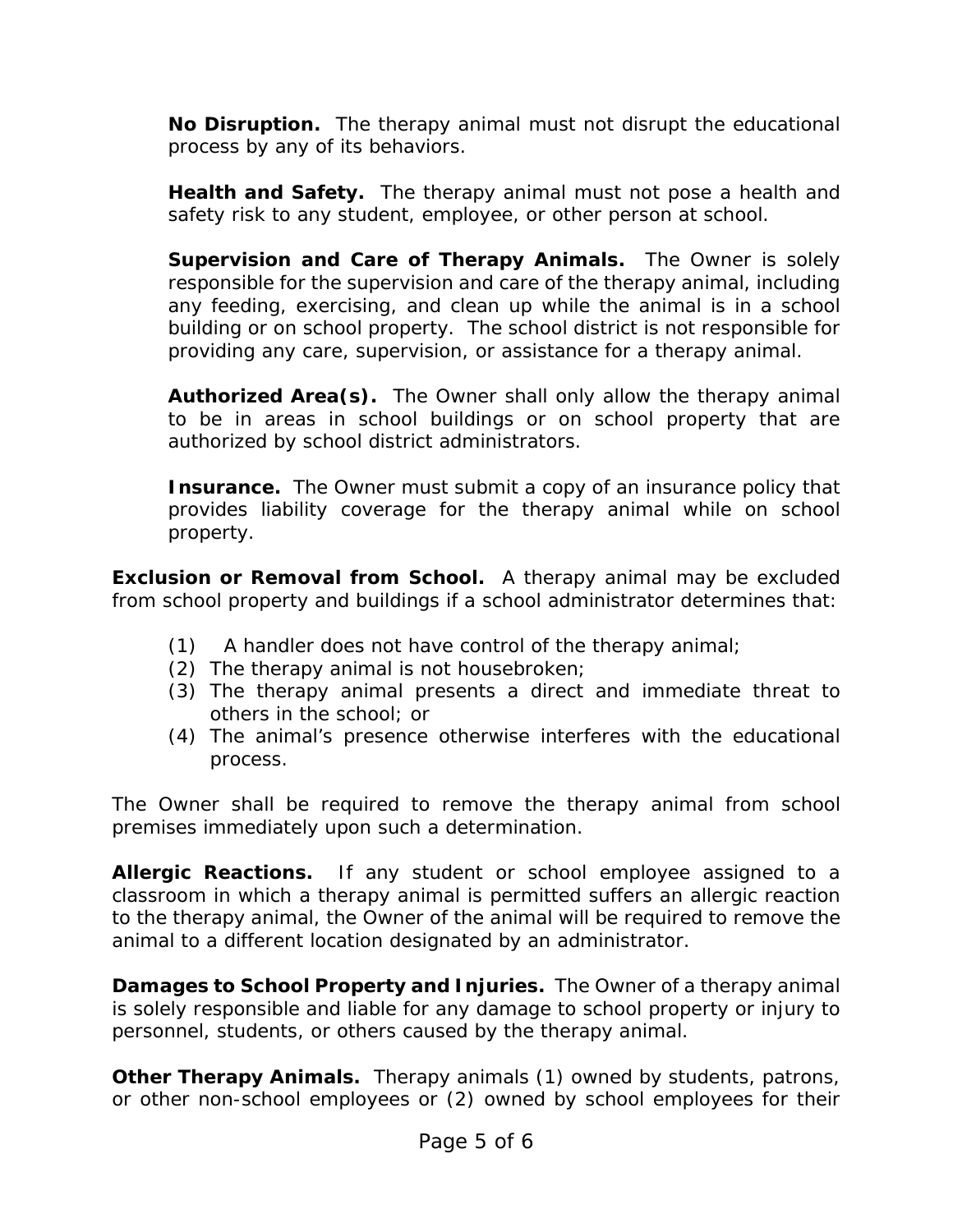own benefit will not be allowed on school grounds or school property except as otherwise required by law.

Adopted on: September 13, 2017, as revised August 13, 2018 Revised on: July 31, 2018 Reviewed on: August 14, 2017, September 13, 2017, July 31, 2018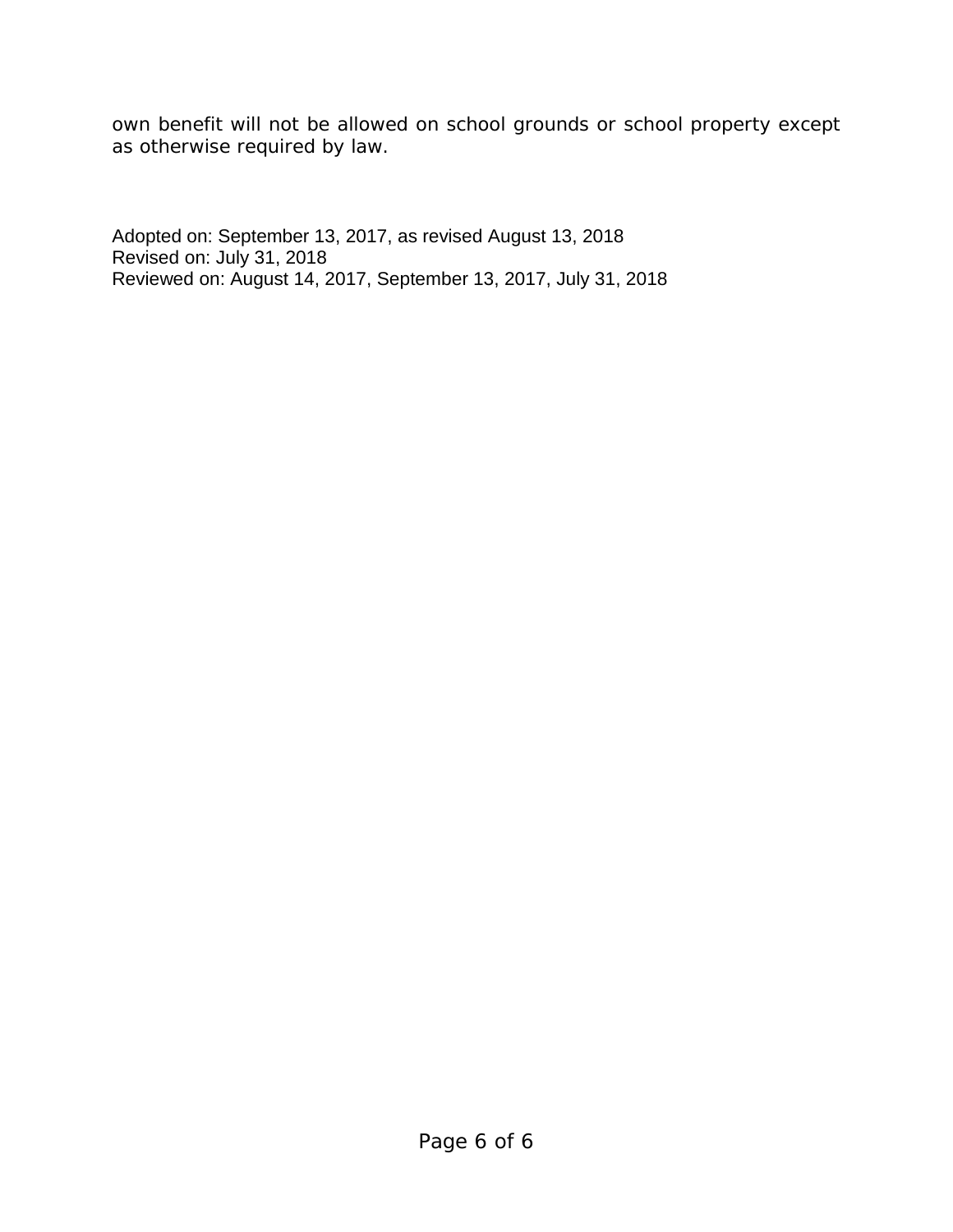## **3047 Data Breach Response**

## **I. Preparation**

A data breach is an instance in which personal information as defined by state law or personally identifiable information as defined by federal law is released or accessed in an unauthorized manner. The district will implement and maintain reasonable security procedures and practices that are appropriate to the nature and sensitivity of the personal information handled by the district. In order to ensure compliance with state and federal law; in the event of a breach the following preparatory steps shall be taken.

## **A. Data Governance**

The superintendent, or their designee, will create an annually updated data directory that will include:

- 1. Computing devices purchased by the district,
- 2. Software that is installed on district devices,
- 3. Staff members with access to district devices,

4. Staff members with active usernames and passwords for any district software.

## **B. New Devices and Software**

Any new software or device that is used in a district building for district purposes will be submitted to the superintendent or their designee for inclusion in the directory.

## **II. Incident Response Plan**

## **A. Assessment and Investigation**

- 1. If the District becomes aware of a data breach it will make every reasonable effort to remedy the cause of the breach as soon as possible.
- 2. The District will conduct a good faith, reasonable, and prompt investigation to determine the likelihood that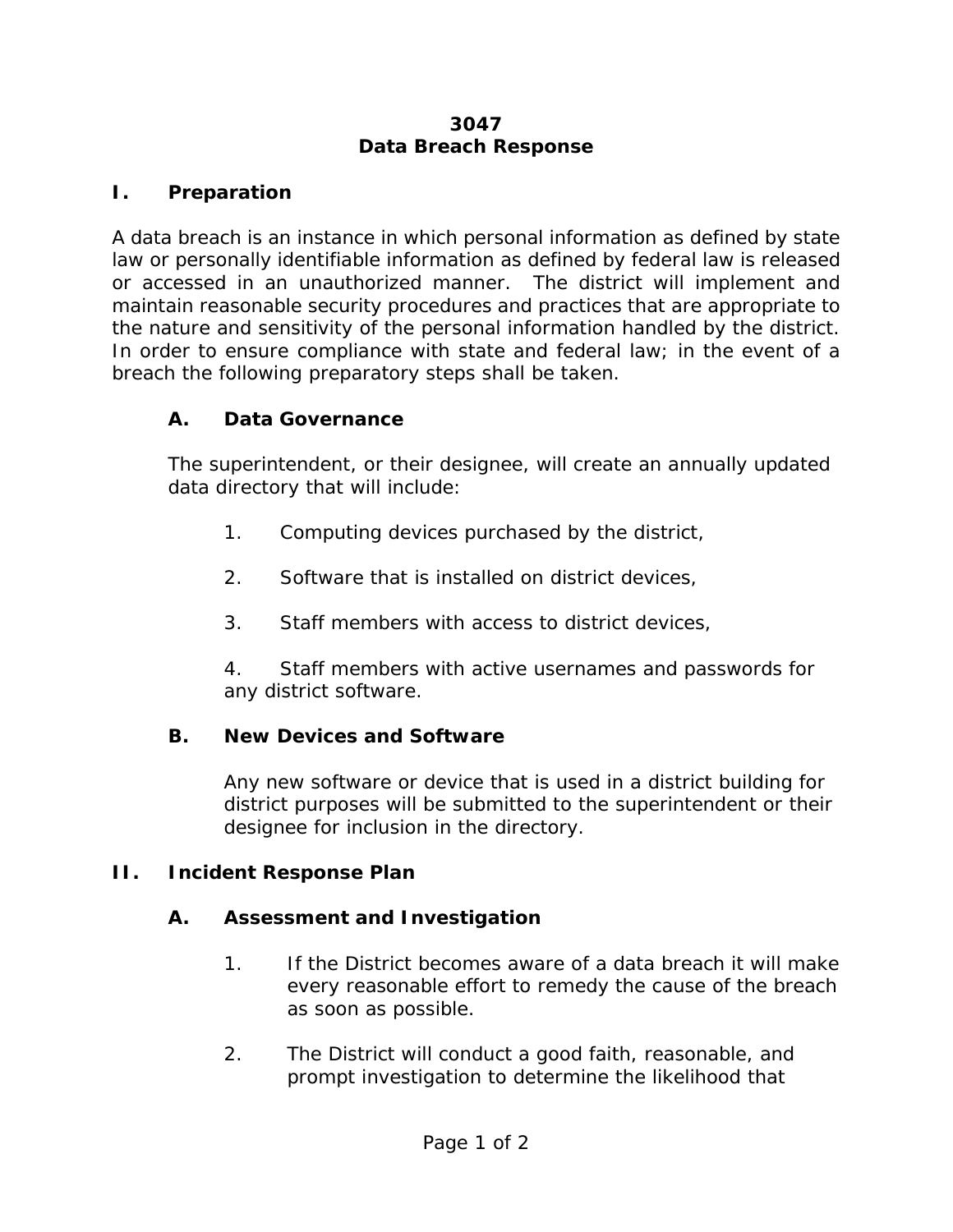personal information has been or will be used for an unauthorized purpose.

3. This investigation will include, but not be limited to, an assessment of what software, hardware, and physical documents were accessed; which District personnel had access to the compromised data; and what specific data was compromised.

# **B. Notification of Effected Individuals**

- 1. If the investigation determines that the use of information about a Nebraska resident for an unauthorized purpose has occurred or is reasonably likely to occur, the district shall give notice to the affected Nebraska resident.
- 2. Notice shall be made as soon as possible and without unreasonable delay, consistent with the legitimate needs of law enforcement and consistent with any measures necessary to determine the scope of the breach and to restore the reasonable integrity of the computerized data system.

## **C. Notification of Law Enforcement and Outside Organizations**

- 1. Should notice of the breach be required to any individual, notice of the breach will be simultaneously sent to the Nebraska Attorney General's office.
- 2. The Superintendent will determine if the Family Policy Compliance Office will be notified of the breach.
- 3. The Superintendent will determine if the Privacy Technical Assistance Center will be notified of the breach.

Adopted on: as revised August 13, 2018 Revised on: July 31, 2018, Reviewed on: July 31, 2018 and August 13, 2018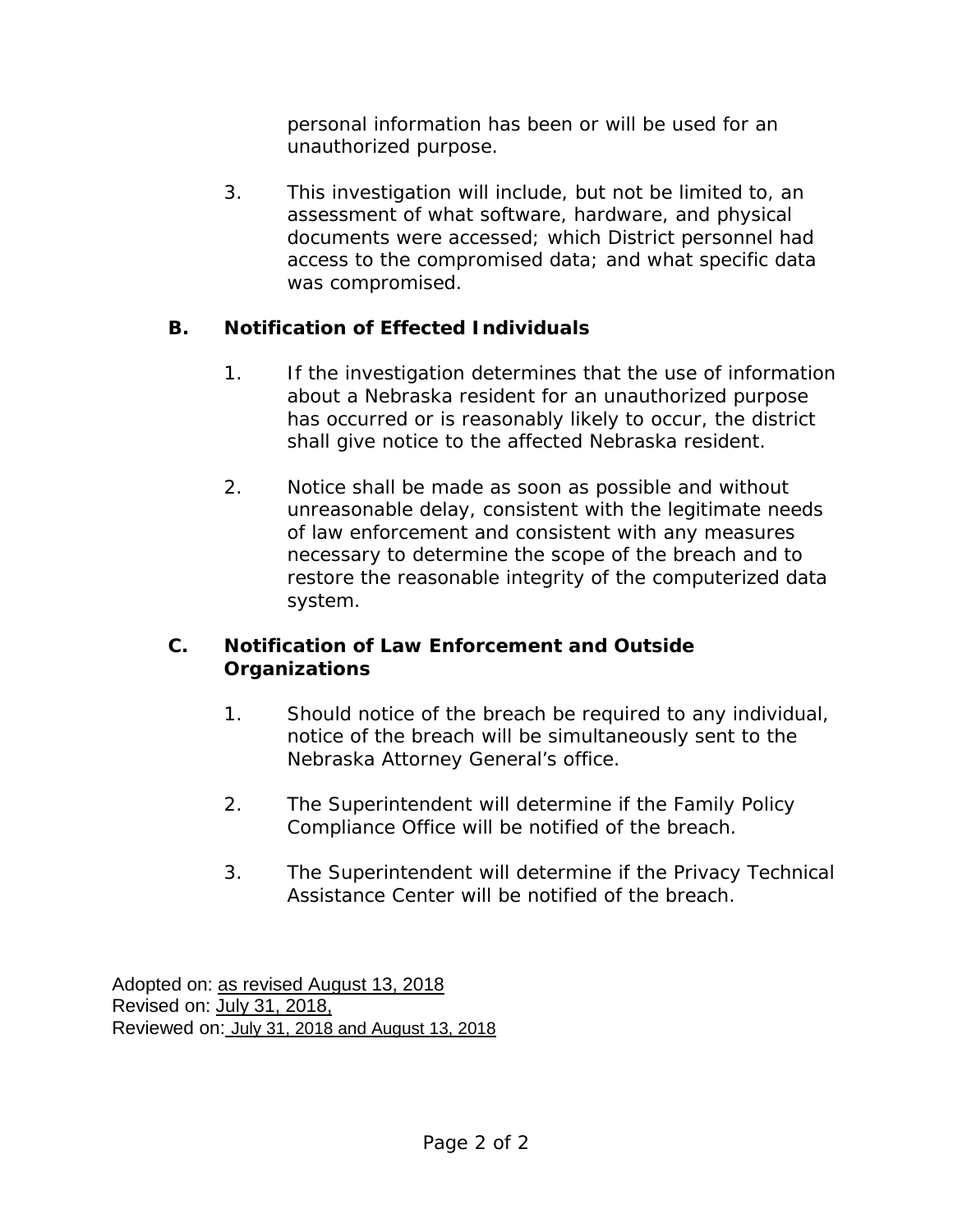#### **3048**

#### **Communicable Disease**

The school district strives to provide a safe environment for both students and staff while safeguarding the rights of all students and employees, including those with communicable diseases.

**Communicable Diseases.** Communicable diseases are defined by the Nebraska Department of Health and Human Services in Title 173 Nebraska Administrative Code Chapter 1 and include HIV/AIDS, Hepatitis (A, B, and E), Measles, Mumps, and Tuberculosis.

**School Attendance and Participation in School Sponsored Activities.** A student who has been diagnosed with a communicable disease shall be provided with educational services in accordance with state law and board policy. Generally, individuals with a communicable disease will be restricted only to the extent necessary to prevent the transmission of the disease, to protect their health and rights of privacy, and to protect the health and safety of others. The decision regarding a student's education program and placement shall be made on an individual basis in light of current medical and educational information and recommendations. These will be determined by the superintendent, the student's Section 504 or Individualized Education Program (IEP) team, or the district's Crisis Team. In addition, participation in Nebraska School Athletic Association (NSAA) events will be subject to its rules and procedures, if any.

**Infection and Exposure Control Procedures/Universal Precautions.** The district will monitor the information available through the Federal Centers for Disease Control, the Nebraska Department of Health and Human Services, and the Occupational Safety and Health Administration. This policy and any procedures, universal precautions, or exposure control plan will be modified, if appropriate, based upon the best new medical information provided by the above sources.

The superintendent will take appropriate measures if there is an epidemic or outbreak of a communicable disease which may include, but it's not limited to, the emergency exclusion or alternative placement of students or the closure of a school building or the entire school district.

**Confidentiality.** The existence of an individual's communicable disease shall be treated as confidential and will be limited to school staff on a "need-to-know" basis. If it is necessary to inform a person of another's condition (due to exposure, for instance), the person will be notified of the confidentiality of that disclosure. In addition, any communication about a student's communicable disease shall be consistent with that student's IEP or Section 504 Plan, if any.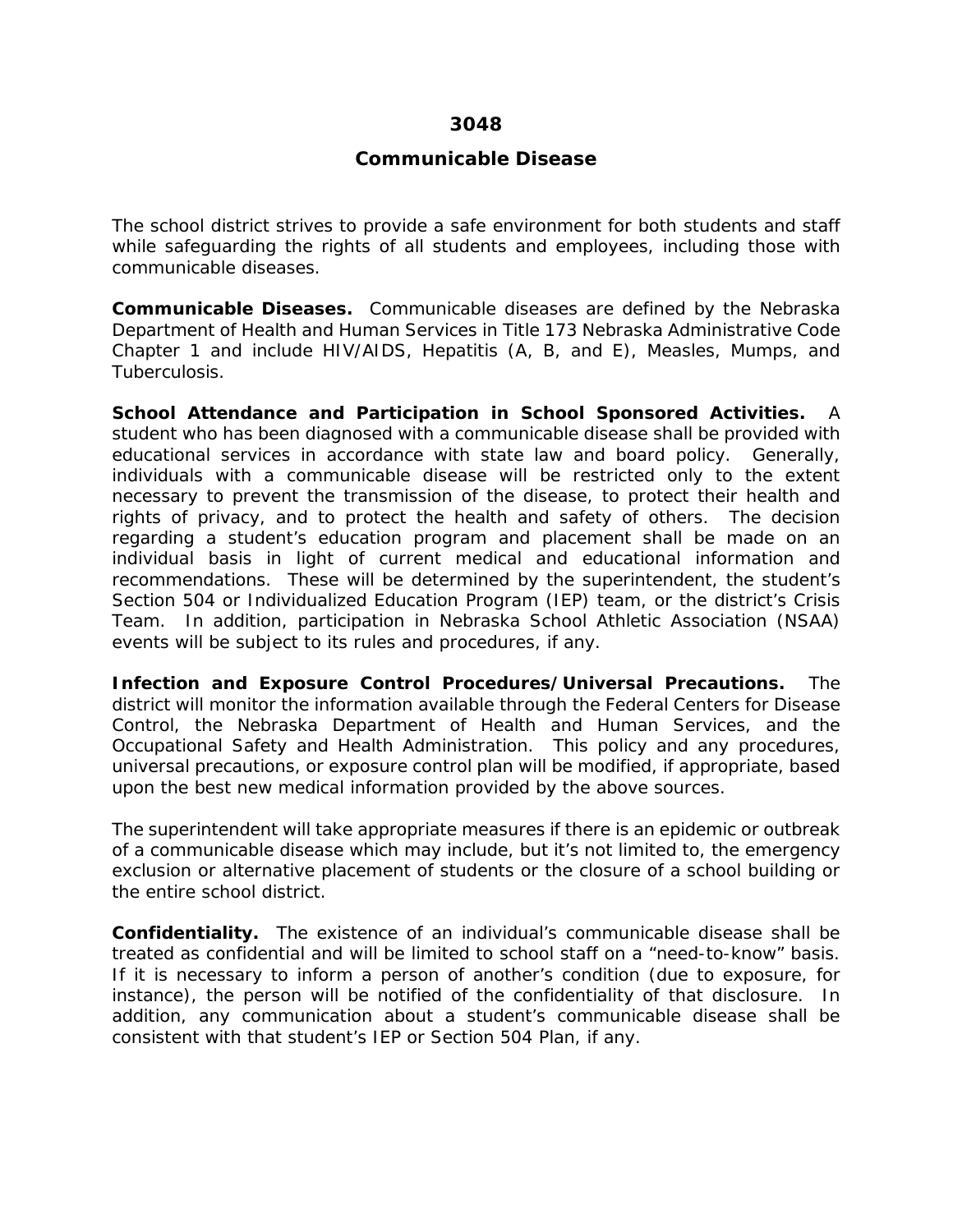#### **3048**

#### **Communicable Disease**

**Staff Training.** Staff will receive training regarding communicable diseases and the requirements of this policy and any adopted procedures as part of the training received under the Workplace Injury Prevention and Safety Committee policy.

**Reporting.** School staff who learn that an individual has a communicable disease will report it to the proper authority as required by Title 173 Nebraska Administrative Code Chapter 1

Adopted on: March 10, 2014, as revised August 13, 2018 Revised on: February 10, 2014, July 31, 2018 Reviewed on: February 10, 2014, March 10, 2014, July 31, 2018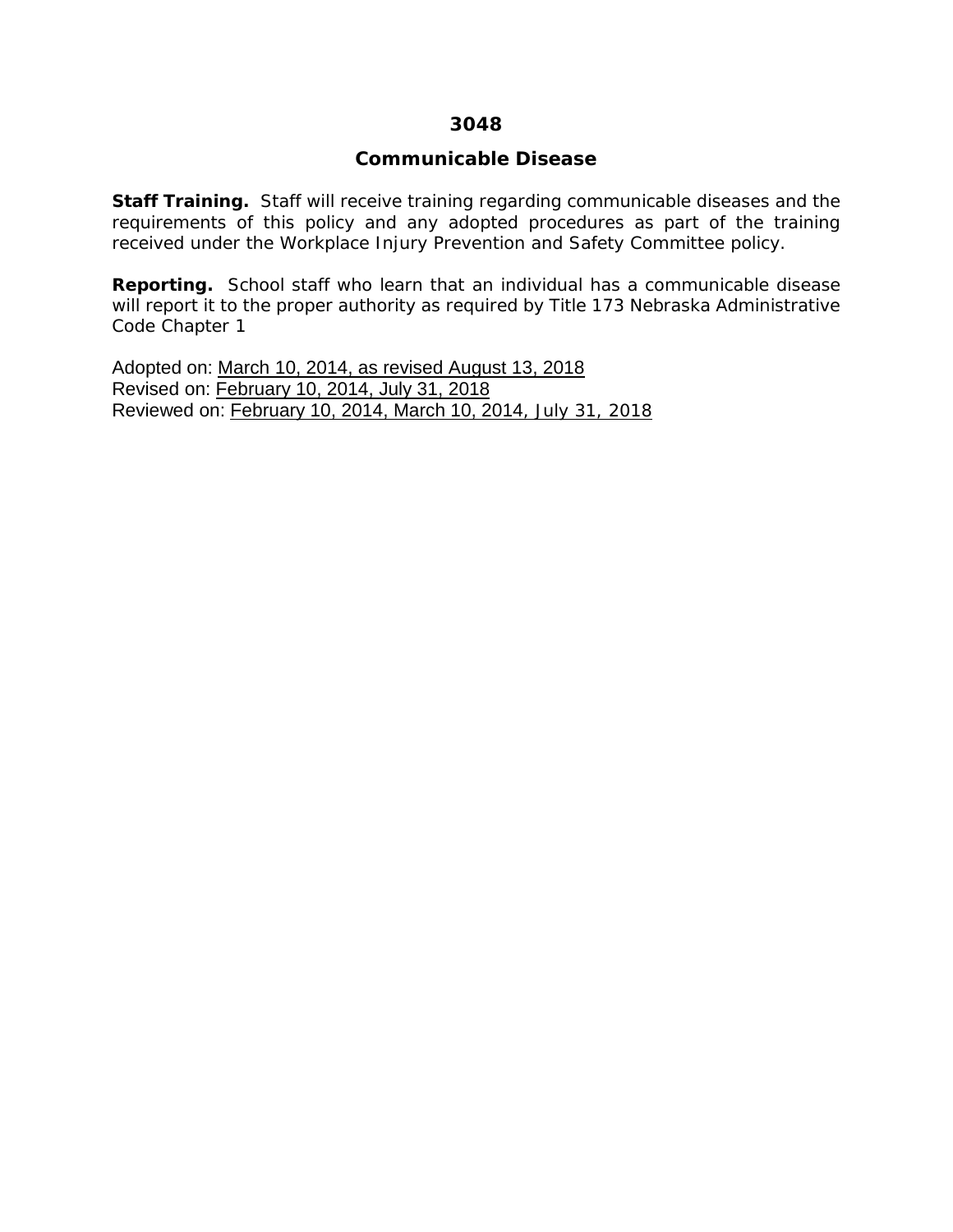### **3049 Drones and Unmanned Aircraft**

Drones, Unmanned Aircraft Systems, and any other such vehicles ("drones"), which are not operated for purposes of district programs or activities, may not be operated on or above district property without the prior written permission of the superintendent or designee. Any authorized use of drones must comply with all state and federal regulations governing the operation of drones, including FAA regulations.

Drones owned by the district or operated on or above district property with permission must be operated:

- 1. In compliance with this policy and all other district policies;
- 2. Only outside the school building(s) in the area authorized or designated by the superintendent or designee;
- 3. Under the direct supervision of an individual fully trained and skilled in the system's operation;
- 4. By an individual with the requisite skill and training to safely operate the drone; and
- 5. Consistent with any other limitations imposed by the superintendent or designee.

Any monitoring or recording of picture, video, or audio by a drone must have the prior written permission of the superintendent or designee and comply with all board policies governing recordings, data, and records.

Any unauthorized use of a drone is strictly prohibited. Devices used in a manner that does not comply with this policy or applicable state and federal law may be confiscated and the operator may be subject to discipline, civil liability, or criminal liability.

Adopted on: as revised August 13, 2018 Revised on: July 31, 2018, Reviewed on: July 31, 2018 and August 13, 2018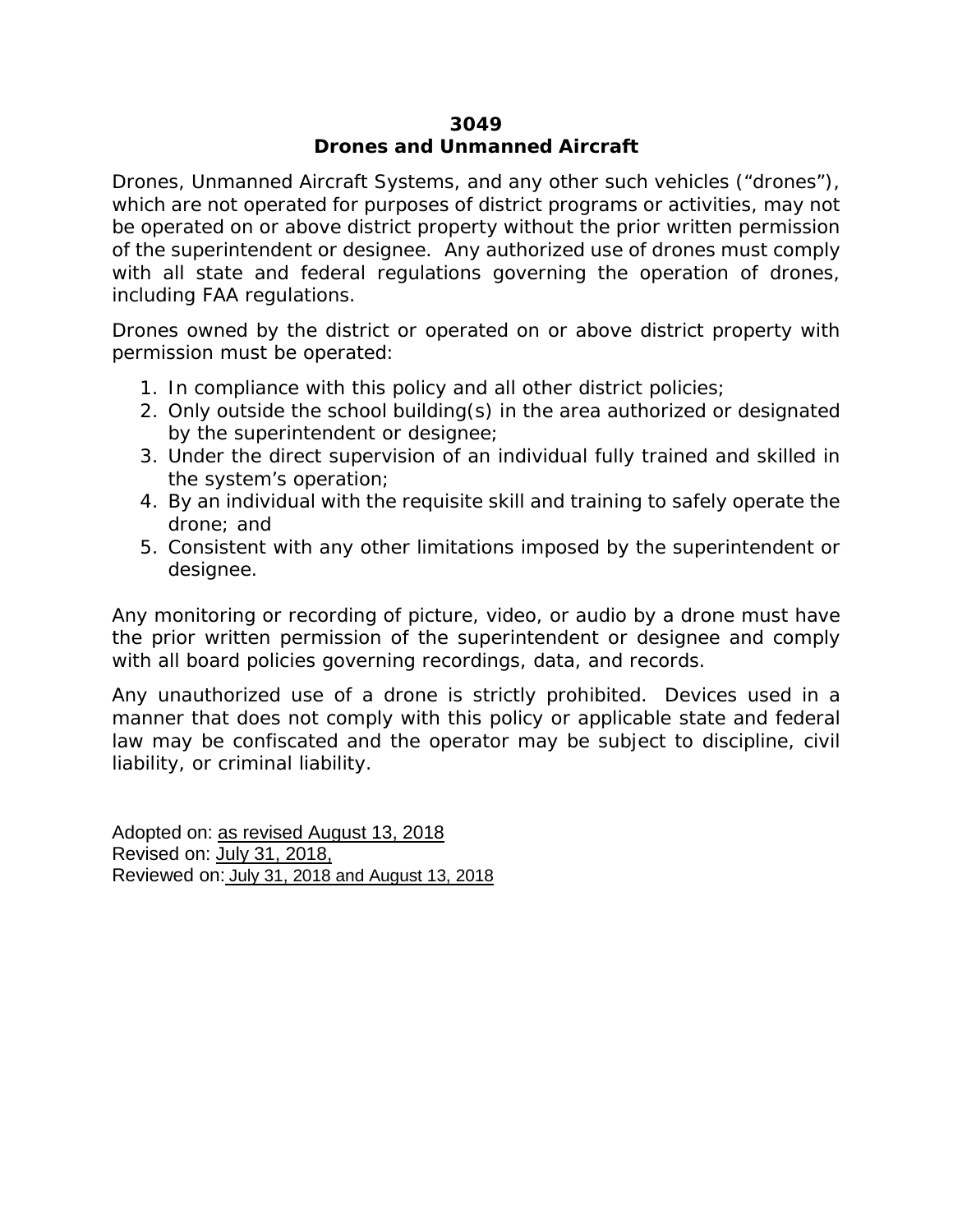## **3050 Technology in the Classroom**

### I. In General

The district desires to use technology in a way that aides in the education of students. New devices and applications offer a number of helpful tools that can improve the student experience and increase learning. Many of these devices and applications also create concerns about student privacy. It is the goal of the district to embrace the helpful elements of technological advancement while remaining mindful of potential student privacy issues.

#### II. Devices

- A. Non-district issued electronic devices may be used in the classroom, under supervision of a staff member. Teachers who wish to bring a device into the classroom on a regular or permanent basis, should inform the principal before deploying the device.
	- 1. Smart speakers such as Google Home, Amazon Echo, Apple HomePod, and similar devices may be used in the classroom. The device must be registered to an account linked to the classroom teacher's school email address. The district will not maintain any records created by use of the smart speaker device. Any record of use will be considered non-record communications pursuant to Nebraska's Records Management Act, and not be maintained by the district.
	- 2. Assistive technology may be used in district classrooms. Any assistive technology, such as an AngelSense device, that uses "listen-in" functionality must have that function disabled while the student using the device is in a district classroom. No assistive technology devices will be permitted to record or transmit the classroom activity of other students unless required by law.
	- 3. All other electronic devices that connect to the internet that a staff member wishes to use for the education of students should be disclosed to the administration prior to use. The district may at any time direct that a teacher discontinue use of a given device.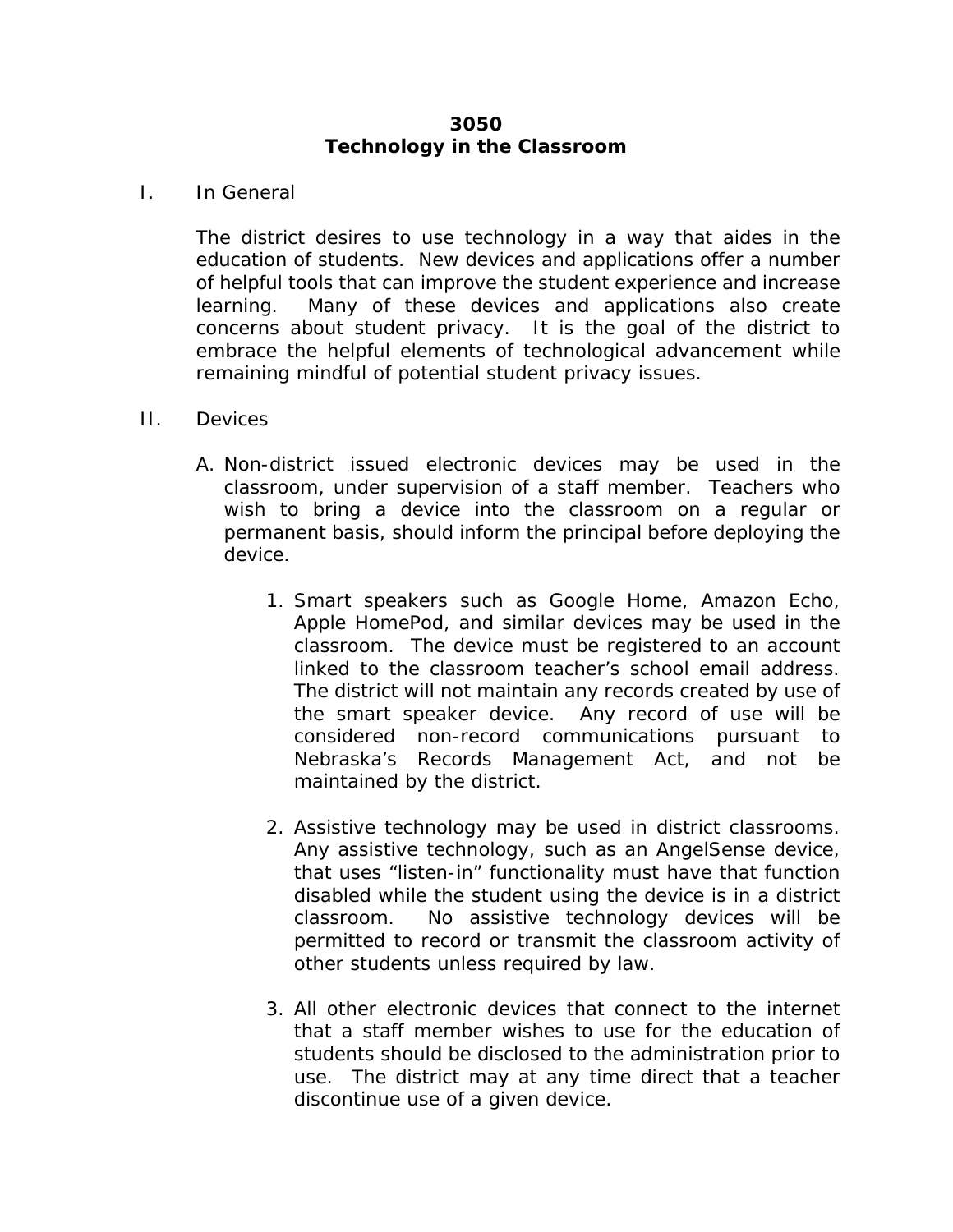- B. Any classroom recordings made by a staff member will be made pursuant to district policy.
- III. Applications
	- A. School as Agent. The school will serve as an agent for parents/guardians in the collection of information within the school context. The school's use of student information is solely for education purposes.
	- B. District Applications. The district uses various software applications to record, track, and store student data. Each application selected by the district is in compliance with federal and state law, to the best of the administration's knowledge. Should the district become aware that an application used by the district has suffered a data breach, or been found to be out of compliance with federal or state law, the district will investigate the scope of the violations and notify students, parents, and staff in accordance with district policy.
	- C. Staff-Selected Applications.
		- 1. Staff are permitted to select applications for use in the classroom.
		- 2. Staff must perform basic due diligence to ensure that the application is safe for students and serves a pedagogical purpose. Staff must notify their supervising administrator of the application they plan to use as part of their lesson plan prior to their use in the classroom. The district may at any time direct that a teacher discontinue use of a given application. The district will provide training on the relevant student privacy laws to staff members who are selecting and deploying applications in the classroom.

Adopted on: November 12, 2019 Revised on: Reviewed on: October 14, 2019, November 12, 2019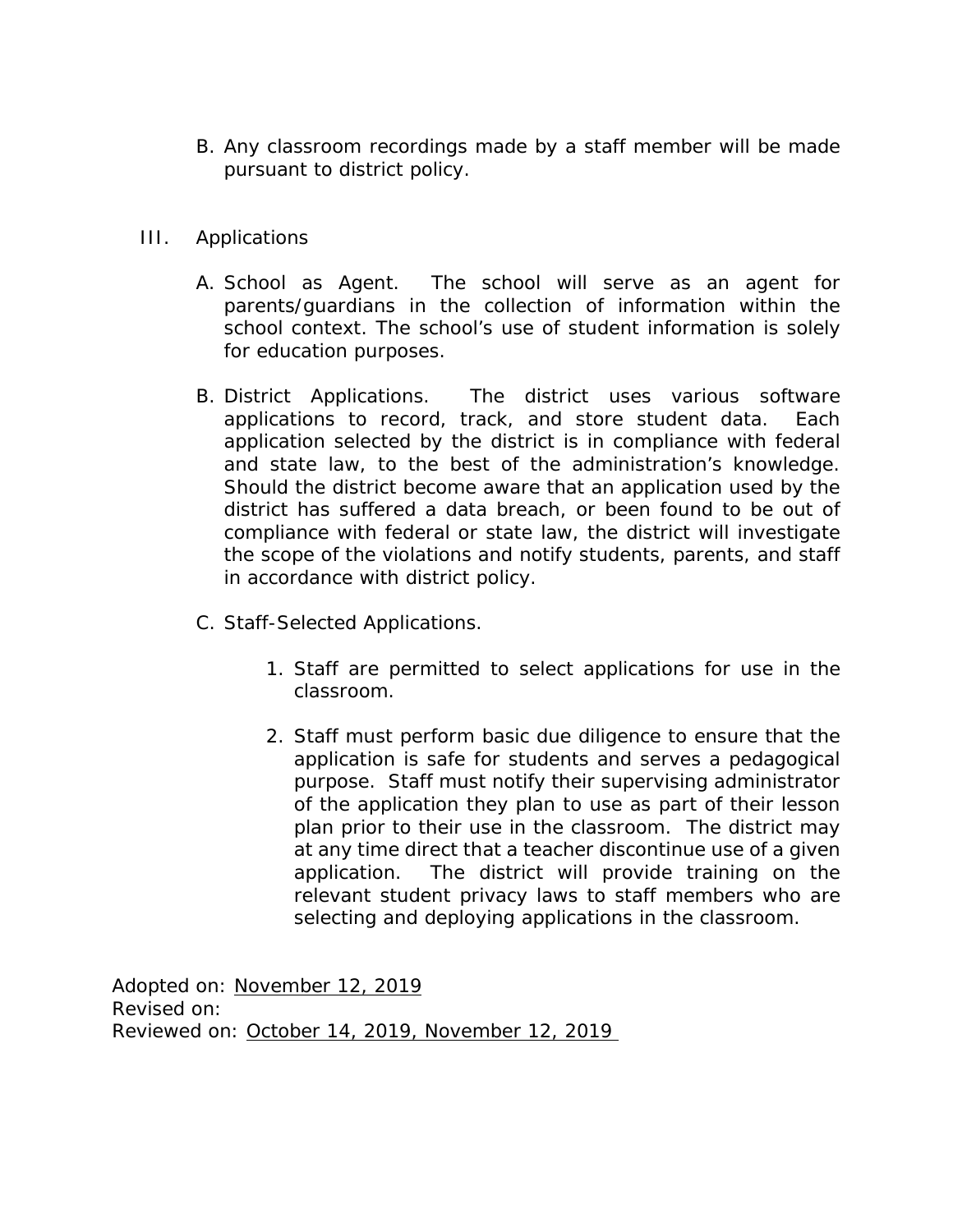### **3053 Nondiscrimination**

The School District does not discriminate on the basis of prohibited factors in employment and educational programs/activities. The School District affirmatively strives to provide equal opportunity for all as required by:

Title VI of the Civil Rights Act of 1964 - prohibits discrimination on the basis of race, color, religion, or national origin

Title VII of the Civil Rights Act of 1964 as amended - prohibits discrimination in employment on the basis of race, color, religion, sex, or national origin

Title IX of the Education Amendments of 1972 - prohibits discrimination on the basis of sex

Age Discrimination in Employment Act of 1967 (ADEA) as amended - prohibits discrimination on the basis of age with respect to individuals who are at least 40

The Equal Pay Act of 1963 as amended - prohibits sex discrimination in payment of wages to women and men performing substantially equal work in the same establishment

Section 504 of the Rehabilitation Act of 1973 - prohibits discrimination against the disabled

Americans with Disabilities Act of 1990 (ADA) - prohibits discrimination against individuals with disabilities in employment, public service, public accommodations and telecommunications

The Family and Medical Leave Act of 1993 (FMLA) - requires covered employers to provide up to 12 weeks of unpaid, job-protected leave to "eligible" employees for certain family and medical reasons

The Pregnancy Discrimination Act of 1978 - prohibits discrimination in employment on the basis of pregnancy, childbirth, or related medical conditions

The Uniformed Services Employment and Reemployment Rights Act (USERRA) – provides job protections and reemployment rights to military reservists and National Guard members called to active duty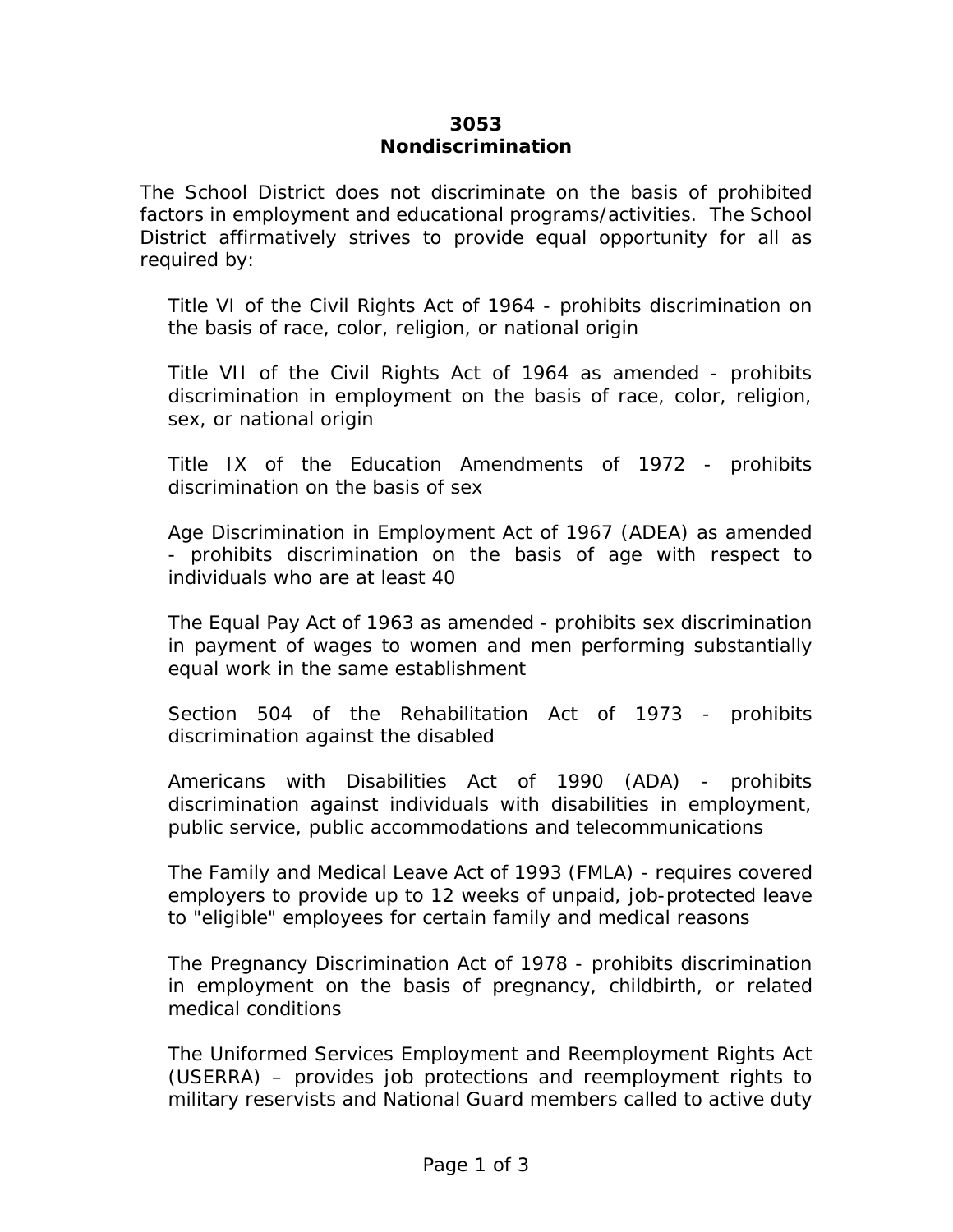The Boy Scouts of America Equal Access Act which prohibits discrimination against groups that wish to access district facilities

The Nebraska Fair Employment Practice Act (FEPA) – prohibits employment discrimination on the basis of race, color, national origin, religion, sex (including pregnancy), disability, marital status, and retaliation

Nebraska Age Discrimination in Employment Act (Age Act) – prohibits employment discrimination on the basis of age for those individuals who are over 40 years of age

The Equal Pay Act of Nebraska – prohibits discriminatory wage practices based on sex

The Nebraska Equal Opportunity in Education Act – prohibits discrimination on the basis of sex (including pregnancy) by any educational institution

Veterans Preference Law (NEB. REV. STAT §§ 48-225 to 48-231) stipulates categorical preferences for employment for military veterans and for the spouses of disabled veterans

Additional School Board policies prohibit harassment and/or discrimination against students, employees, or patrons on the basis of sex, race, color, ethnic or national origin, religion, marital status, disability, age, pregnancy, and any other legally prohibited basis. Retaliation for engaging in a protected activity is also prohibited.

Any person who believes she or he has been discriminated against, denied a benefit, or excluded from participation in any district education program or activity may file a complaint using the district's complaint procedures.

Inquiries regarding compliance with any of the laws referred to in this policy may be directed to the superintendent or to the district's Title IX and/or Section 504/ADA Coordinator.

Adopted on: November 11, 2014, as revised August 2018 Revised on: October 8, 2014, July 13, 2015, July 31, 2018, Moved to Policy 3053, June 2019 Reviewed on: October 8, 2014, November 11, 2014, July 13, 2015, July 31, 2018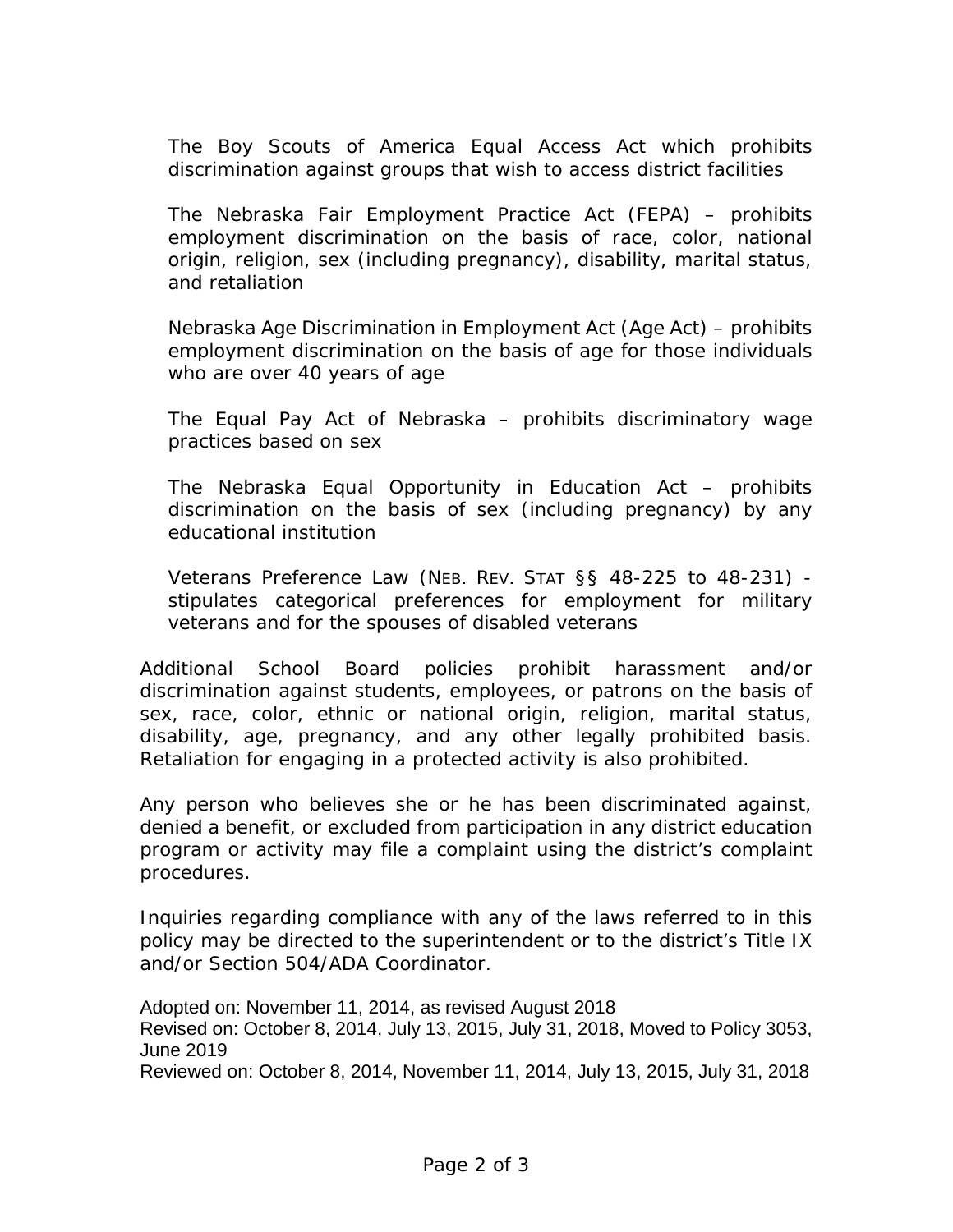## **3057 Title IX Policy**

It is the policy of the school district that no person shall, on the basis of sex, be excluded from participation in, be denied the benefits of, or be subject to discrimination under any of the school district's programs or activities. The district is required by Title IX (20 U.S.C. § 1681) and 34 C.F.R. part 106 to not discriminate in such a manner.

### <span id="page-130-0"></span>1. **Title IX Coordinator**

1.1. **Designation.** The district will designate and authorize at least one employee to coordinate its efforts to comply with its responsibilities under this policy, who will be referred to as the "**Title IX Coordinator**." The district will notify applicants for admission and employment, students, parents or legal guardians of students, employees, and all unions or professional organizations holding collective bargaining or professional agreements with the district, of the name or title, office address, electronic mail address, and telephone number of the Title IX Coordinator. Any person may report sex discrimination, including sexual harassment (whether or not the person reporting is the person alleged to be the victim of conduct that could constitute sex discrimination or sexual harassment). This report may be made by any means, including but not limited to, in person, by mail, by telephone, or by electronic mail, using the contact information listed for the Title IX Coordinator, or by any other means that results in the Title IX Coordinator receiving the person's verbal or written report. Such a report may be made at any time (including during nonbusiness hours).

2. **Definitions.** As used in this policy, the following terms are defined as follows:

2.1. **Actual knowledge** means notice of sexual harassment or allegations of sexual harassment to any district employee. Imputation of knowledge based solely on vicarious liability or constructive notice is insufficient to constitute actual knowledge. This standard is not met when the only district employee with actual knowledge is the respondent (as that term is defined below). "Notice" as used in this paragraph includes, but is not limited to, a report of sexual harassment to the Title IX Coordinator as described in subsection [1.1](#page-130-0) above.

2.2. **Complainant** means an individual who is alleged to be the victim of conduct that could constitute sexual harassment.

2.3. **Formal complaint** means a document filed by a complainant or signed by the Title IX Coordinator alleging sexual harassment against a respondent and requesting that the district investigate the allegation of sexual harassment. The only district official who is authorized to initiate the Grievance Process for Formal Complaints of Sexual Harassment against a respondent is the Title IX Coordinator (by signing a formal complaint). At the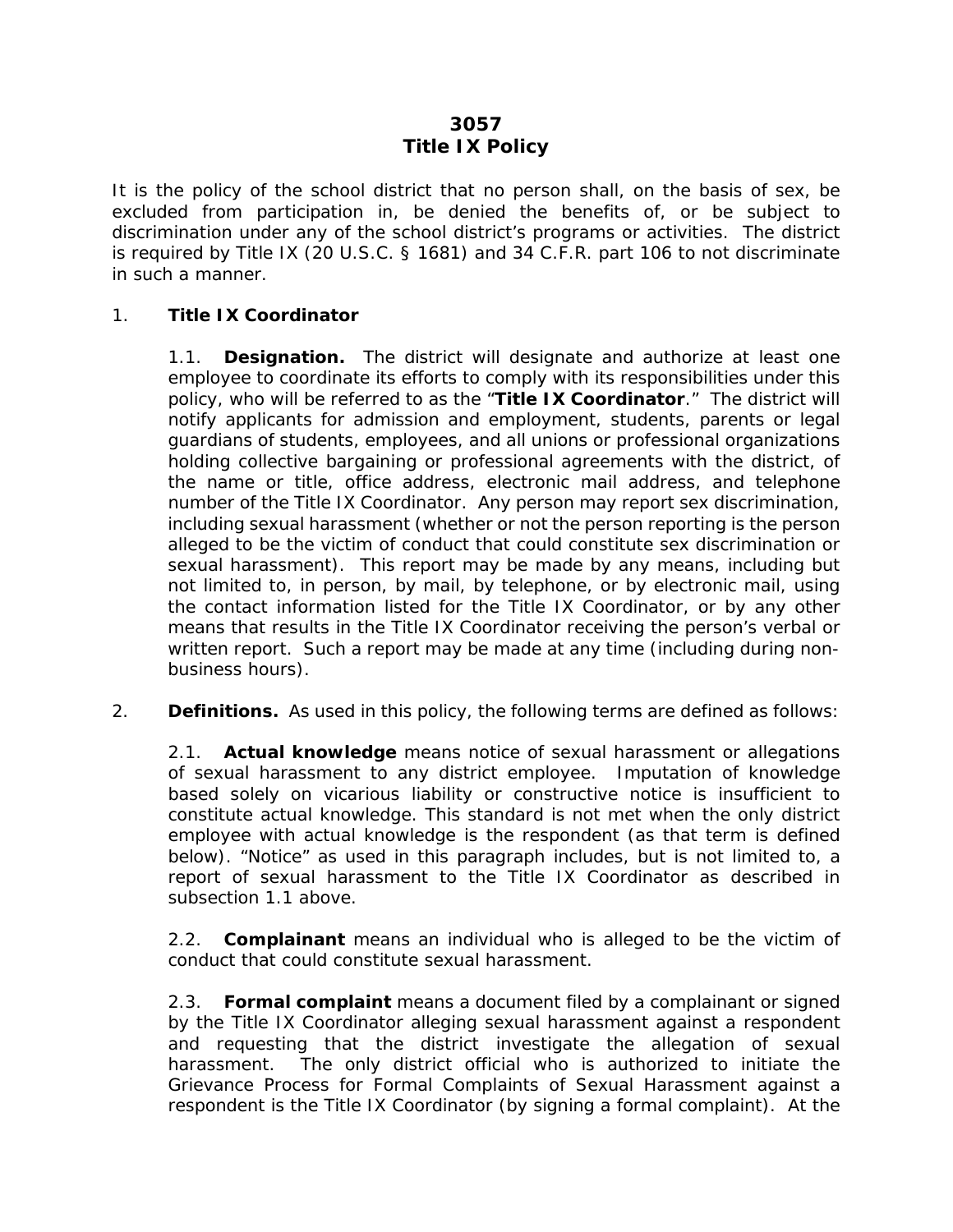time of filing a formal complaint with the district, a complainant must be participating in or attempting to participate in the district's education program or activity. A formal complaint may be filed with the Title IX Coordinator in person, by mail, or by electronic mail, by using the contact information required to be listed for the Title IX Coordinator under subsection [1.1](#page-130-0) above, and by any additional method designated by the district. As used in this paragraph, the phrase "document filed by a complainant" means a document or electronic submission (such as by electronic mail or through an online portal provided for this purpose by the district) that contains the complainant's physical or digital signature, or otherwise indicates that the complainant is the person filing the formal complaint. Where the Title IX Coordinator signs a formal complaint, the Title IX Coordinator is not a complainant or otherwise a party under this policy or under 34 C.F.R. part 106, and will comply with the requirements of this policy and 34 C.F.R. part 106, including subsections [5.1.3–](#page-136-0)[5.1.4](#page-136-1) and 34 C.F.R. § 106.45(b)(1)(iii).

2.4. **Respondent** means an individual who has been reported to be the perpetrator of conduct that could constitute sexual harassment.

2.5. **Consent** for purposes of this policy means the willingness in fact for conduct to occur. An individual may, as a result of age, incapacity, disability, lack of information, or other circumstances be incapable of providing consent to some or all sexual conduct or activity. Neither verbal nor physical resistance is required to establish that an individual did not consent. District officials will consider the totality of the circumstances in determining whether there was consent for any specific conduct. Consent may be revoked or withdrawn at any time.

<span id="page-131-0"></span>2.6. **Sexual harassment** means conduct on the basis of sex that satisfies one or more of the following:

- 2.6.1. An employee of the district conditioning the provision of an aid, benefit, or service of the district on an individual's participation in unwelcome sexual conduct;
- 2.6.2. Unwelcome conduct determined by a reasonable person to be so severe, pervasive, and objectively offensive that it effectively denies a person equal access to the district's education program or activity;
- 2.6.3. **Sexual assault**, as defined in 20 U.S.C. § 1092(f)(6)(A)(v), which means an offense classified as a forcible or nonforcible sex offense under the uniform crime reporting system of the Federal Bureau of Investigation:
	- 2.6.3.1. **Sex Offenses, Forcible**—Any sexual act directed against another person, without the consent of the victim including instances where the victim is incapable of giving consent.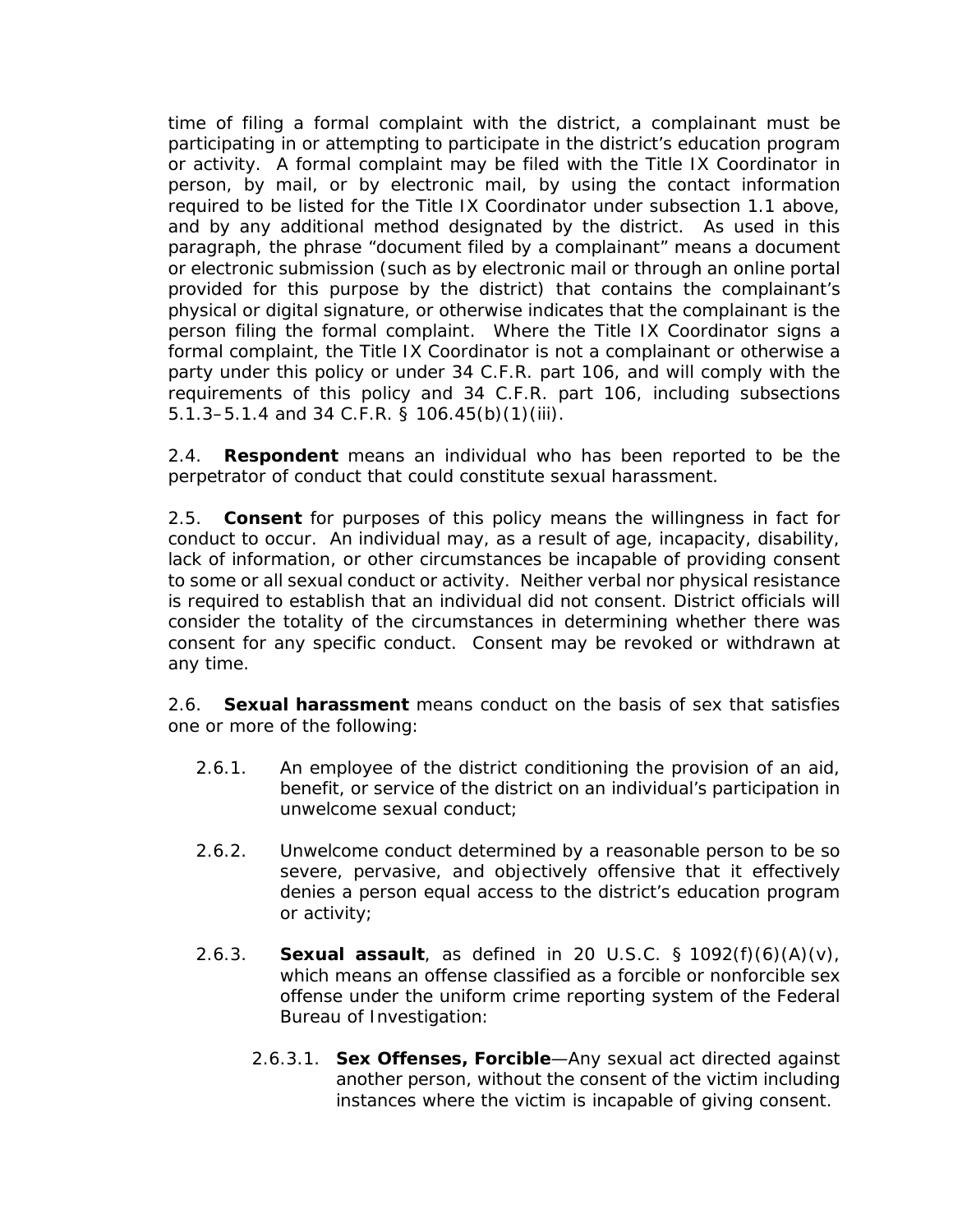- 2.6.3.1.1. **Rape**—(Except Statutory Rape) The carnal knowledge of a person, without the consent of the victim, including instances where the victim is incapable of giving consent because of his/her age or because of his/her temporary or permanent mental or physical incapacity.
- 2.6.3.1.2. **Sodomy**—Oral or anal sexual intercourse with another person, without the consent of the victim, including instances where the victim is incapable of giving consent because of his/her age or because of his/her temporary or permanent mental or physical incapacity
- 2.6.3.1.3. **Sexual Assault With An Object**—To use an object or instrument to unlawfully penetrate, however slightly, the genital or anal opening of the body of another person, without the consent of the victim, including instances where the victim is incapable of giving consent because of his/her age or because of his/her temporary or permanent mental or physical incapacity
- 2.6.3.1.4. **Fondling**—The touching of the private body parts of another person for the purpose of sexual gratification, without the consent of the victim, including instances where the victim is incapable of giving consent because of his/her age or because of his/her temporary or permanent mental or physical incapacity
- 2.6.3.2. **Sex Offenses, Non-forcible**—(Except Prostitution Offenses) Unlawful, non-forcible sexual intercourse.
	- 2.6.3.2.1. **Incest**—Non-Forcible sexual intercourse between persons who are related to each other within the degrees wherein marriage is prohibited by law
	- 2.6.3.2.2. **Statutory Rape**—Non-Forcible sexual intercourse with a person who is under the statutory age of consent
- 2.6.4. **Dating violence**, as defined in 34 U.S.C. § 12291(a)(10), which means violence committed by a person—
	- 2.6.4.1. who is or has been in a social relationship of a romantic or intimate nature with the victim; and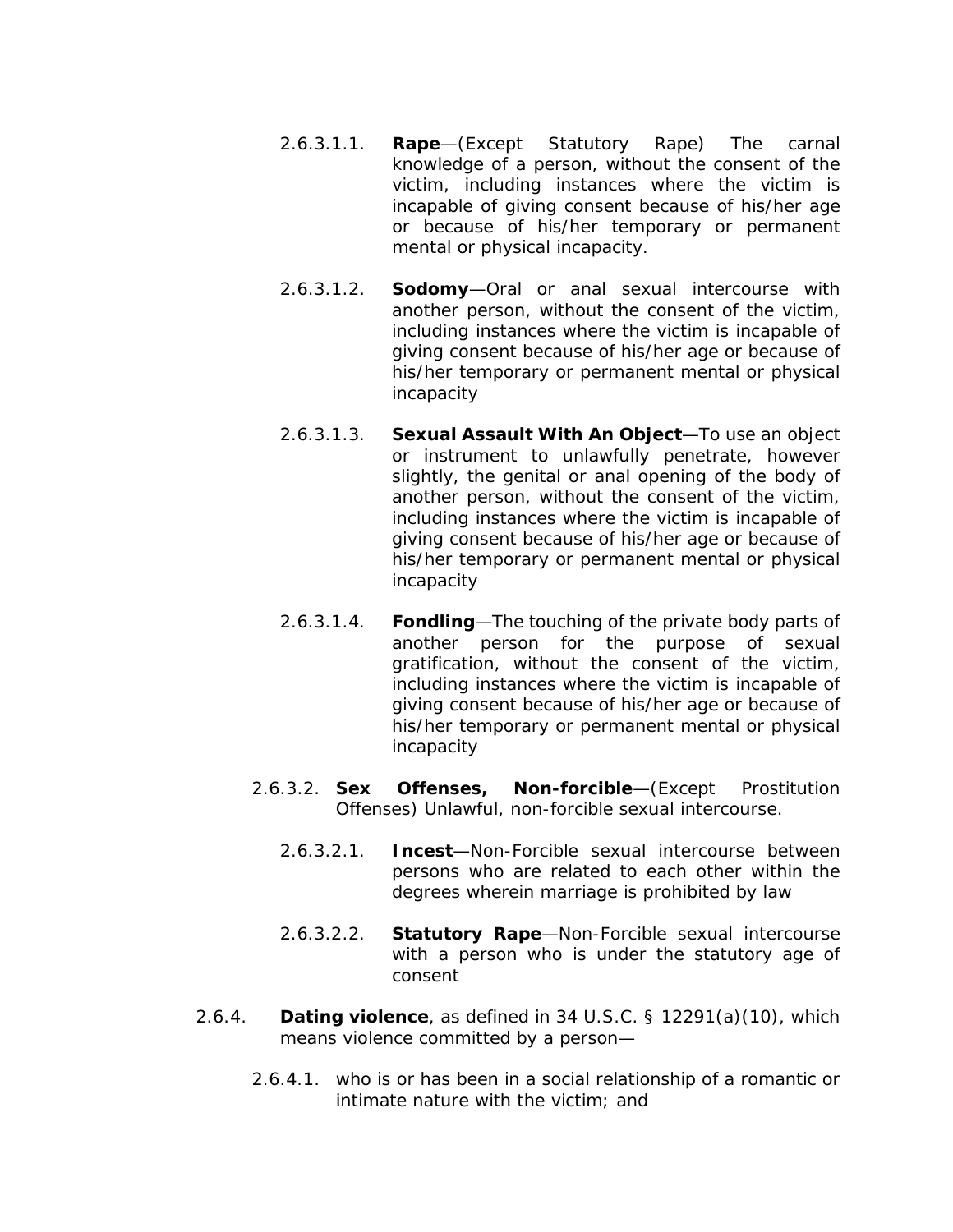- 2.6.4.2. where the existence of such a relationship shall be determined based on a consideration of the following factors:
	- 2.6.4.2.1. The length of the relationship.
	- 2.6.4.2.2. The type of relationship.
	- 2.6.4.2.3. The frequency of interaction between the persons involved in the relationship.
- 2.6.5. **Domestic violence**, as defined in 34 U.S.C. § 12291(a)(8), which includes felony or misdemeanor crimes of violence committed by a current or former spouse or intimate partner of the victim, by a person with whom the victim shares a child in common, by a person who is cohabitating with or has cohabitated with the victim as a spouse or intimate partner, by a person similarly situated to a spouse of the victim under the domestic or family violence laws of the jurisdiction receiving grant monies, or by any other person against an adult or youth victim who is protected from that person's acts under the domestic or family violence laws of the jurisdiction.
- 2.6.6. **Stalking**, as defined in 34 U.S.C. § 12291(a)(30), which means engaging in a course of conduct directed at a specific person that would cause a reasonable person to—
	- 2.6.6.1. fear for his or her safety or the safety of others; or
	- 2.6.6.2. suffer substantial emotional distress.

<span id="page-133-0"></span>2.7. **Supportive measures** means non-disciplinary, non-punitive individualized services offered as appropriate, as reasonably available, and without fee or charge to the complainant or the respondent before or after the filing of a formal complaint or where no formal complaint has been filed. Such measures are designed to restore or preserve equal access to the district's education program or activity without unreasonably burdening the other party, including measures designed to protect the safety of all parties or the district's educational environment, or deter sexual harassment. Supportive measures may include counseling, extensions of deadlines or other course-related adjustments, modifications of work or class schedules, campus escort services, mutual restrictions on contact between the parties, changes in work or housing locations, leaves of absence, increased security and monitoring of certain areas of the campus, and other similar measures. The district will maintain as confidential any supportive measures provided to the complainant or respondent, to the extent that maintaining such confidentiality would not impair the ability of the district to provide the supportive measures. The Title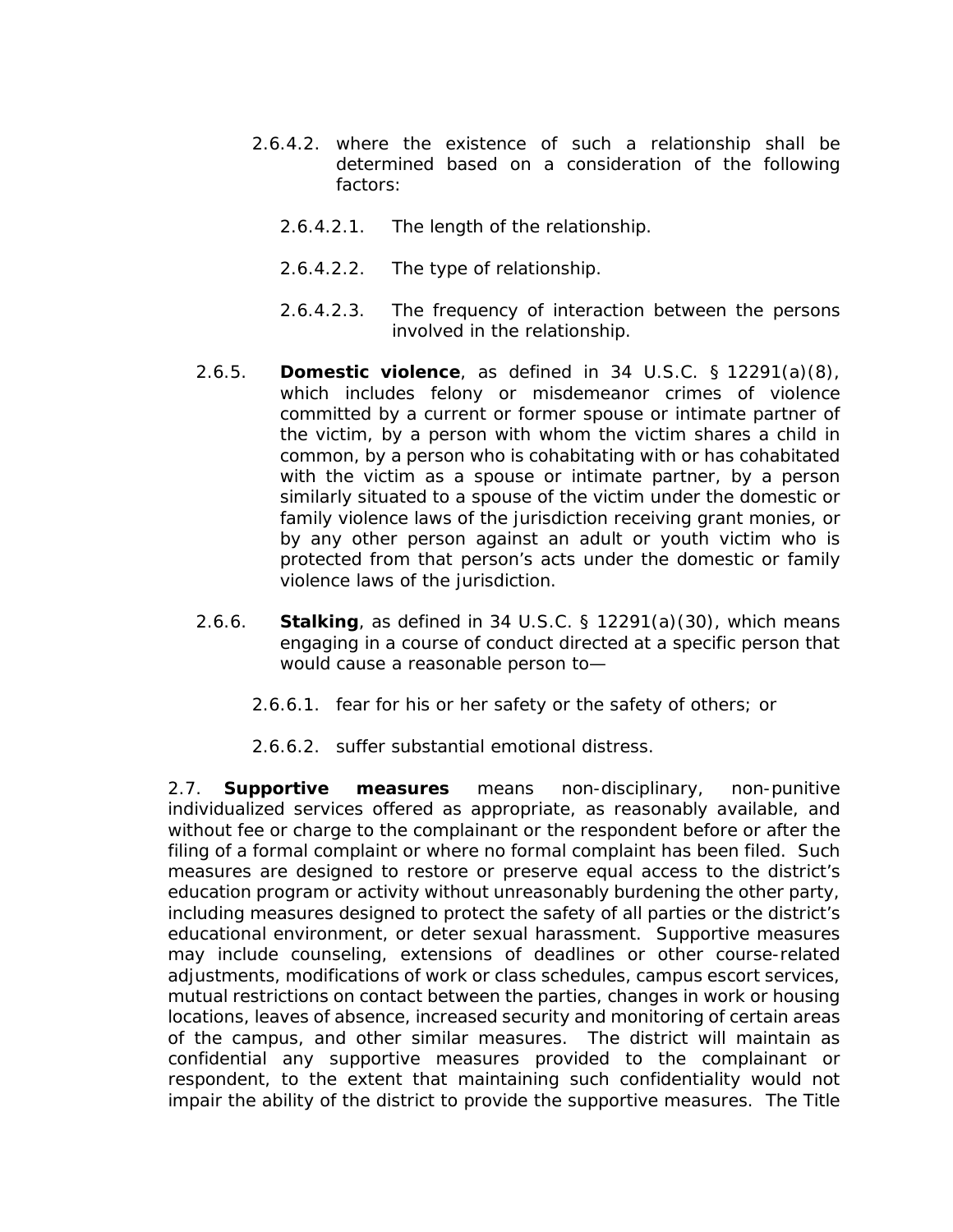IX Coordinator is responsible for coordinating the effective implementation of supportive measures.

### **3. Discrimination Not Involving Sexual Harassment.**

3.1. **General Prohibition.** Except as provided elsewhere in Title IX, 34 C.F.R. part 106, or this policy, no person shall, on the basis of sex, be excluded from participation in, be denied the benefits of, or be subjected to discrimination under any academic, extracurricular, research, occupational training, or other education program or activity operated by the district.

3.2. **Specific Prohibitions.** Except as provided elsewhere in Title IX, 34 C.F.R. part 106, or this policy, in providing any aid, benefit, or service to a student, the district will not on the basis of sex:

- 3.2.1. Treat one person differently from another in determining whether such person satisfies any requirement or condition for the provision of such aid, benefit, or service;
- 3.2.2. Provide different aid, benefits, or services or provide aid, benefits, or services in a different manner;
- 3.2.3. Deny any person any such aid, benefit, or service;
- 3.2.4. Subject any person to separate or different rules of behavior, sanctions, or other treatment;
- 3.2.5. Apply any rule concerning the domicile or residence of a student or applicant;
- 3.2.6. Aid or perpetuate discrimination against any person by providing significant assistance to any agency, organization, or person which discriminates on the basis of sex in providing any aid, benefit or service to students or employees;
- 3.2.7. Otherwise limit any person in the enjoyment of any right, privilege, advantage, or opportunity.

3.3. **Complaint Procedure.** All complaints regarding any alleged discrimination on the basis of sex, including without limitation violations of this policy, 34 C.F.R. part 106, Title IX, Title VII, or other state or federal law when the alleged discrimination does not arise from or relate to an allegation of sexual harassment as defined in subsection [2.6](#page-131-0) above—shall be addressed pursuant to the district's general complaint procedure, Board Policy 2006

### <span id="page-134-0"></span>4. **Response to Sexual Harassment**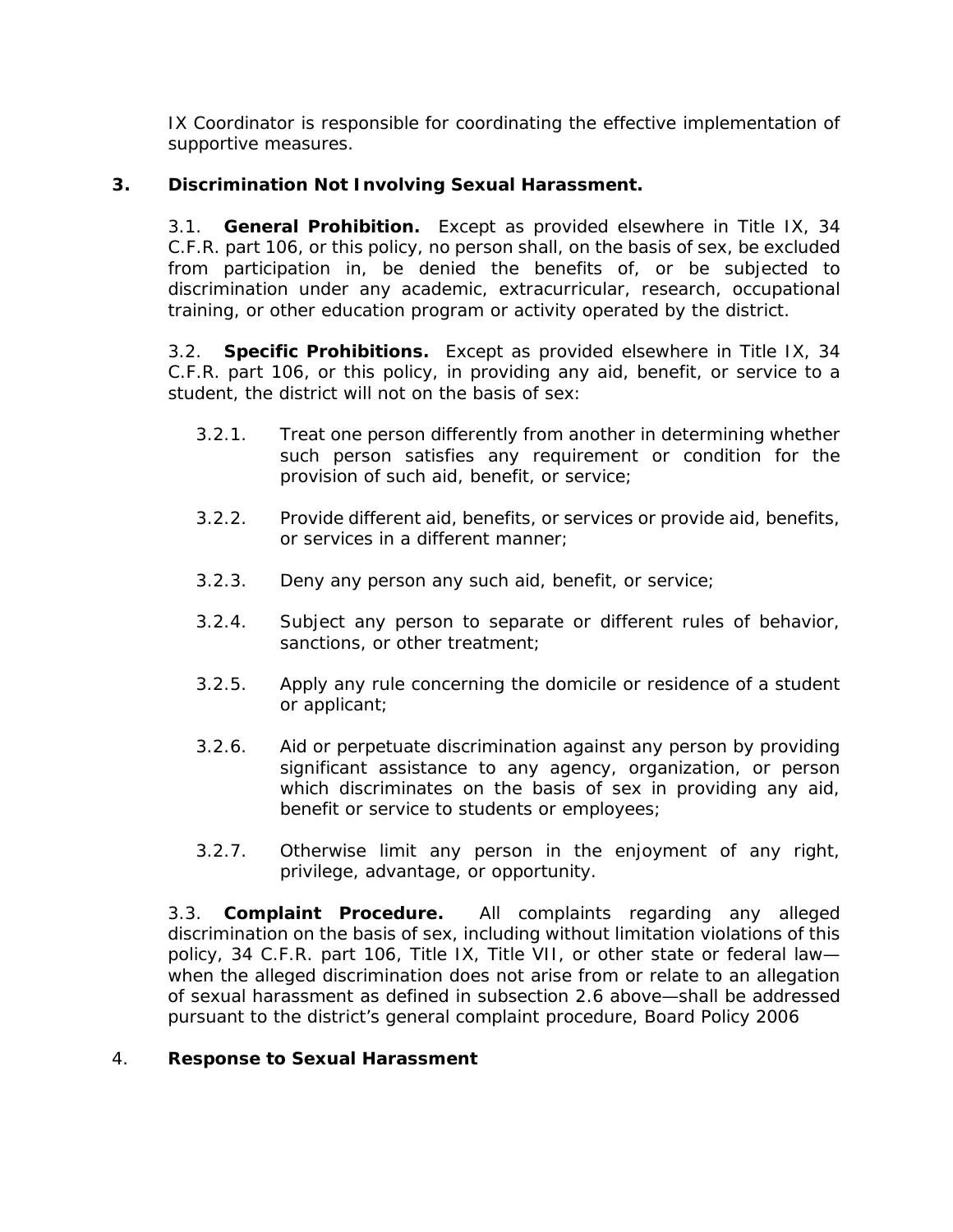4.1. **Reporting Sexual Harassment.** Any person who witnesses an act of unlawful sexual harassment is encouraged to report it to the District's Title IX Coordinator. No person will be retaliated against based on any report of suspected sexual harassment or retaliation. Any District employee who receives a report of sexual harassment or has actual knowledge of sexual harassment must convey that information to the Title IX Coordinator as soon as reasonably practicable, but in no case later than the end of the following school day.

4.2. **General Response to Sexual Harassment.** When the district has actual knowledge of sexual harassment in its education program or activity against a person in the United States, the district will respond promptly in a manner that is not deliberately indifferent. The district will be deemed to be deliberately indifferent only if its response to sexual harassment is clearly unreasonable in light of the known circumstances. For the purposes of this policy "education program or activity" includes locations, events, or circumstances over which the district exercised substantial control over both the respondent and the context in which the sexual harassment occurs. The district's response will treat complainants and respondents equitably by offering supportive measures as defined in subsection [2.7](#page-133-0) above to a complainant, and by following the grievance process described in section [5](#page-136-2) below before the imposition of any disciplinary sanctions or other actions that are not supportive measures, against a respondent. The Title IX Coordinator will promptly contact the complainant to discuss the availability of supportive measures, consider the complainant's wishes with respect to supportive measures, inform the complainant of the availability of supportive measures with or without the filing of a formal complaint, and explain to the complainant the process for filing a formal complaint.

4.3. **Emergency Removal.** Nothing in this policy precludes the district from removing a respondent from the district's education program or activity on an emergency basis, provided that the district undertakes an individualized safety and risk analysis, and determines that an immediate threat to the physical health or safety of any student or other individual arising from the allegations of sexual harassment justifies removal. In the event that the district so removes a respondent on an emergency basis, then the district will provide the respondent with notice and an opportunity to challenge the decision immediately following the removal. This provision may not be construed to modify any rights under the Individuals with Disabilities Education Act, Section 504 of the Rehabilitation Act of 1973, or the Americans with Disabilities Act.

4.4. **Administrative Leave.** Nothing in this policy precludes the district from placing a non-student employee respondent on administrative leave during the pendency of a grievance process that complies with section [5](#page-136-2) below. This provision may not be construed to modify any rights under Section 504 of the Rehabilitation Act of 1973 or the Americans with Disabilities Act.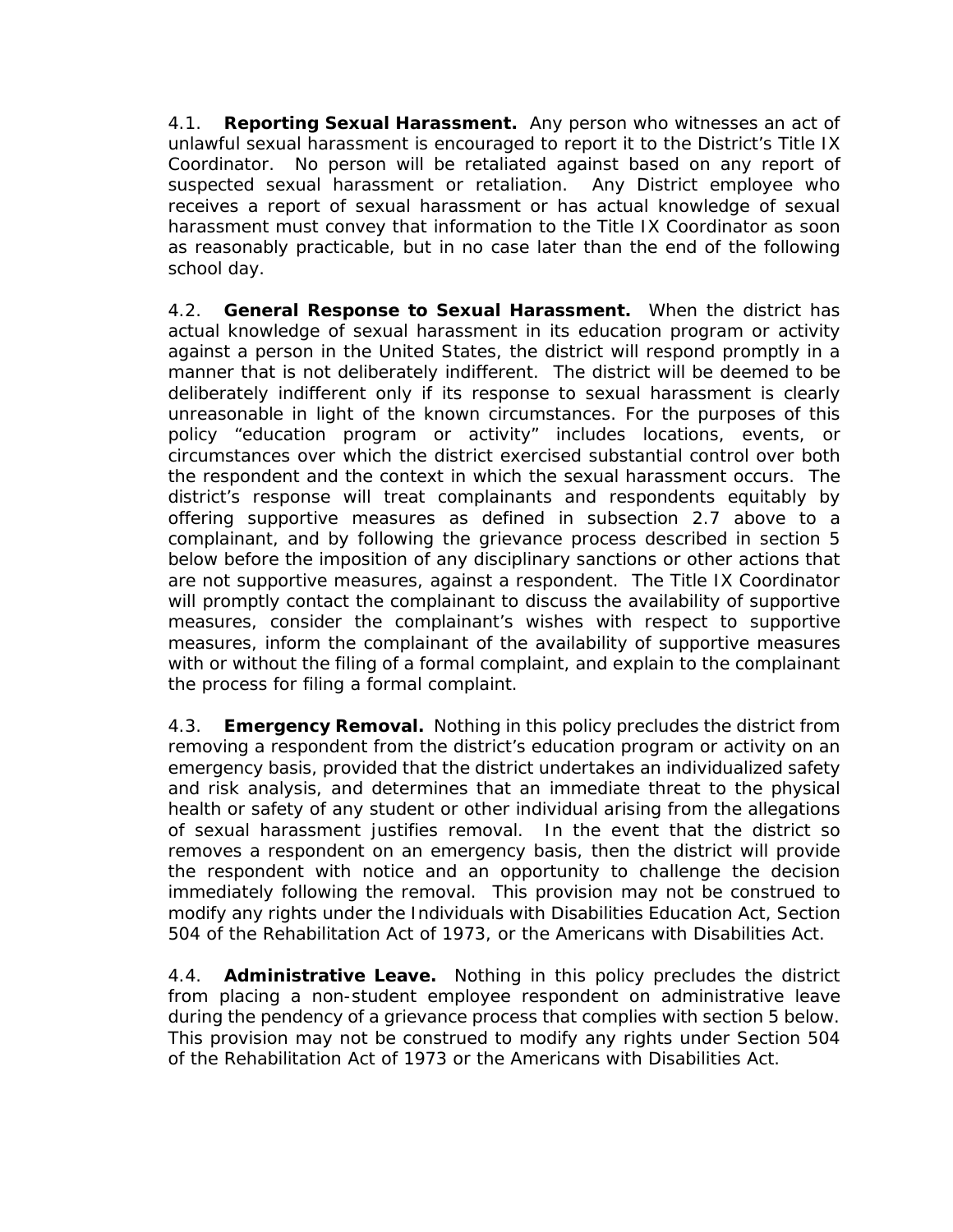4.5. **General Response Not Conditioned on Formal Complaint.** With or without a formal complaint, the district will comply with the obligations and procedures described in this section [4.](#page-134-0)

### <span id="page-136-2"></span>5. **Grievance Process for Formal Complaints of Sexual Harassment**.

### 5.1. **General Requirements**.

- 5.1.1. **Equitable Treatment.** The district will treat complainants and respondents equitably by providing remedies to a complainant where a determination of responsibility for sexual harassment has been made against the respondent, and by following the grievance process described in this section [5](#page-136-2) before the imposition of any disciplinary sanctions or other actions that are not supportive measures against a respondent. Remedies will be designed to restore or preserve equal access to the district's education program or activity. Remedies may include the same individualized services described in subsection [2.7](#page-133-0) as "supportive measures"; however, remedies need not be non-disciplinary or non-punitive and need not avoid burdening the respondent.
- 5.1.2. **Objective Evaluation.** This grievance process requires an objective evaluation of all relevant evidence—including both inculpatory and exculpatory evidence. Credibility determinations may not be based on a person's status as a complainant, respondent, or witness.
- <span id="page-136-0"></span>5.1.3. **Absence of Conflicts of Interest or Bias.** The district will require that any individual designated by a recipient as a Title IX Coordinator, investigator, decision-maker, or any person designated by a recipient to facilitate an informal resolution process, not have a conflict of interest or bias for or against complainants or respondents generally or an individual complainant or respondent.
- <span id="page-136-1"></span>5.1.4. **Training.** The district will ensure that all individuals or entities described in this Training section [5.1.4](#page-136-1) receive training as provided below. Any materials used to train these individuals will not rely on sex stereotypes and will promote impartial investigations and adjudications of formal complaints of sexual harassment.
	- 5.1.4.1. **All District Employees and Board Members**. All district employees and board members will be trained on how to identify and report sexual harassment.
	- 5.1.4.2. **Title IX Coordinators, Investigators, Decision-Makers, or Informal Resolution Facilitators.** The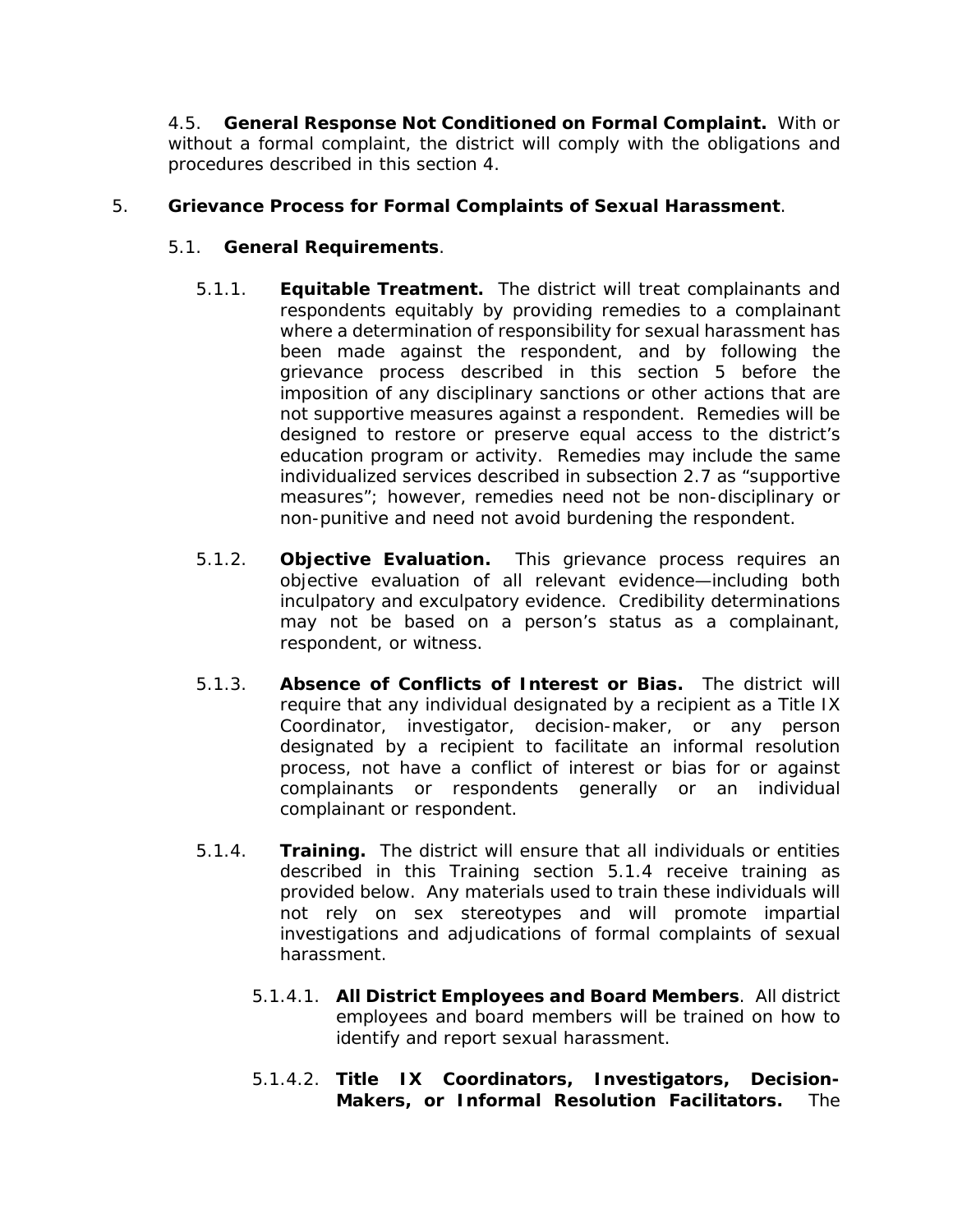district will ensure that Title IX Coordinators, investigators, decision-makers, or any person designated by the district to facilitate an informal resolution process receive training on:

- 5.1.4.2.1. The definition of sexual harassment in subsection  $2.6$ ;
- 5.1.4.2.2. The scope of the district's education program or activity;
- 5.1.4.2.3. How to conduct an investigation and grievance process including hearings, appeals, and informal resolution processes, as applicable; and
- 5.1.4.2.4. How to serve impartially, including by avoiding prejudgment of the facts at issue, conflicts of interest, and bias.
- 5.1.4.3. **Decision-Makers.** The district will ensure that decisionmakers receive training on issues of relevance of questions and evidence, including when questions and evidence about the complainant's sexual predisposition or prior sexual behavior are not relevant, as set forth in subsection [5.6.](#page-141-0)
- 5.1.4.4. **Investigators.** The district will also ensure that investigators receive training on issues of relevance to create an investigative report that fairly summarizes relevant evidence, as set forth in subsection [5.5.8.](#page-141-1)
- 5.1.5. **Presumption.** It is presumed that the respondent is not responsible for the alleged conduct until a determination regarding responsibility is made at the conclusion of the grievance process.
- 5.1.6. **Reasonably Prompt Time Frames.** This grievance process shall include reasonably prompt time frames for conclusion of the grievance process, including reasonably prompt time frames for filing and resolving appeals and informal resolution processes if the district offers informal resolution processes. The process shall also allow for the temporary delay of the grievance process or the limited extension of time frames for good cause with written notice to the complainant and the respondent of the delay or extension and the reasons for the action. Good cause may include considerations such as the absence of a party, a party's advisor, or a witness; concurrent law enforcement activity; or the need for language assistance or accommodation of disabilities.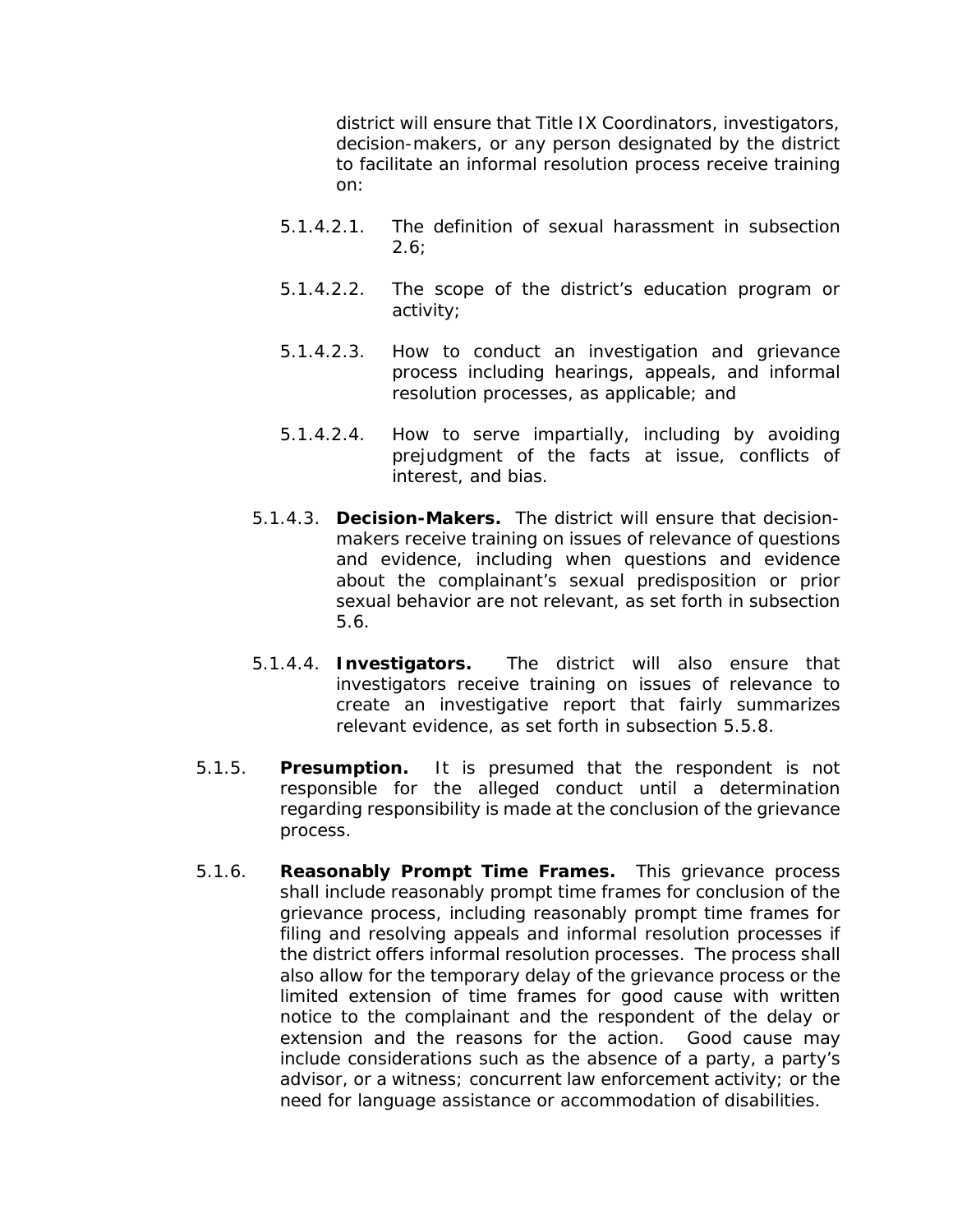- 5.1.7. **Range of Possible Sanctions and Remedies.** Following a determination of responsibility, the district may impose disciplinary sanctions and remedies in conformance with this and the district's student discipline policy, and other state and federal laws. Depending upon the circumstances, these policies provide for disciplinary sanctions and remedies up to and including expulsion.
- 5.1.8. **Range of Supportive Measures**. The range of supportive measures available to complainants and respondents include those listed in subsection [2.7.](#page-133-0)
- 5.1.9. **Respect for Privileged Information.** The district will not require, allow, rely upon, or otherwise use questions or evidence that constitute, or seek disclosure of, information protected under a legally recognized privilege, unless the person holding such privilege has waived the privilege.

#### 5.2. **Notice of Allegations.**

- 5.2.1. **Initial Notice.** Upon receipt of a formal complaint, the district will provide the following written notice to the parties who are known:
	- 5.2.1.1. A copy of this policy.
	- 5.2.1.2. Notice of the allegations of sexual harassment potentially constituting sexual harassment as defined in subsection [2.6,](#page-131-0) including sufficient details known at the time and with sufficient time to prepare a response before any initial interview. Sufficient details include the identities of the parties involved in the incident, if known, the conduct allegedly constituting sexual harassment, and the date and location of the alleged incident, if known. The written notice will include a statement that the respondent is presumed not responsible for the alleged conduct and that a determination regarding responsibility is made at the conclusion of the grievance process. The written notice will inform the parties that they may have an advisor of their choice, who may be, but is not required to be, an attorney, under subsection [5.5.5,](#page-140-0) and may inspect and review evidence under subsection [5.5.5.](#page-140-0) The written notice will inform the parties of any provision in the district's code of conduct that prohibits knowingly making false statements or knowingly submitting false information during the grievance process.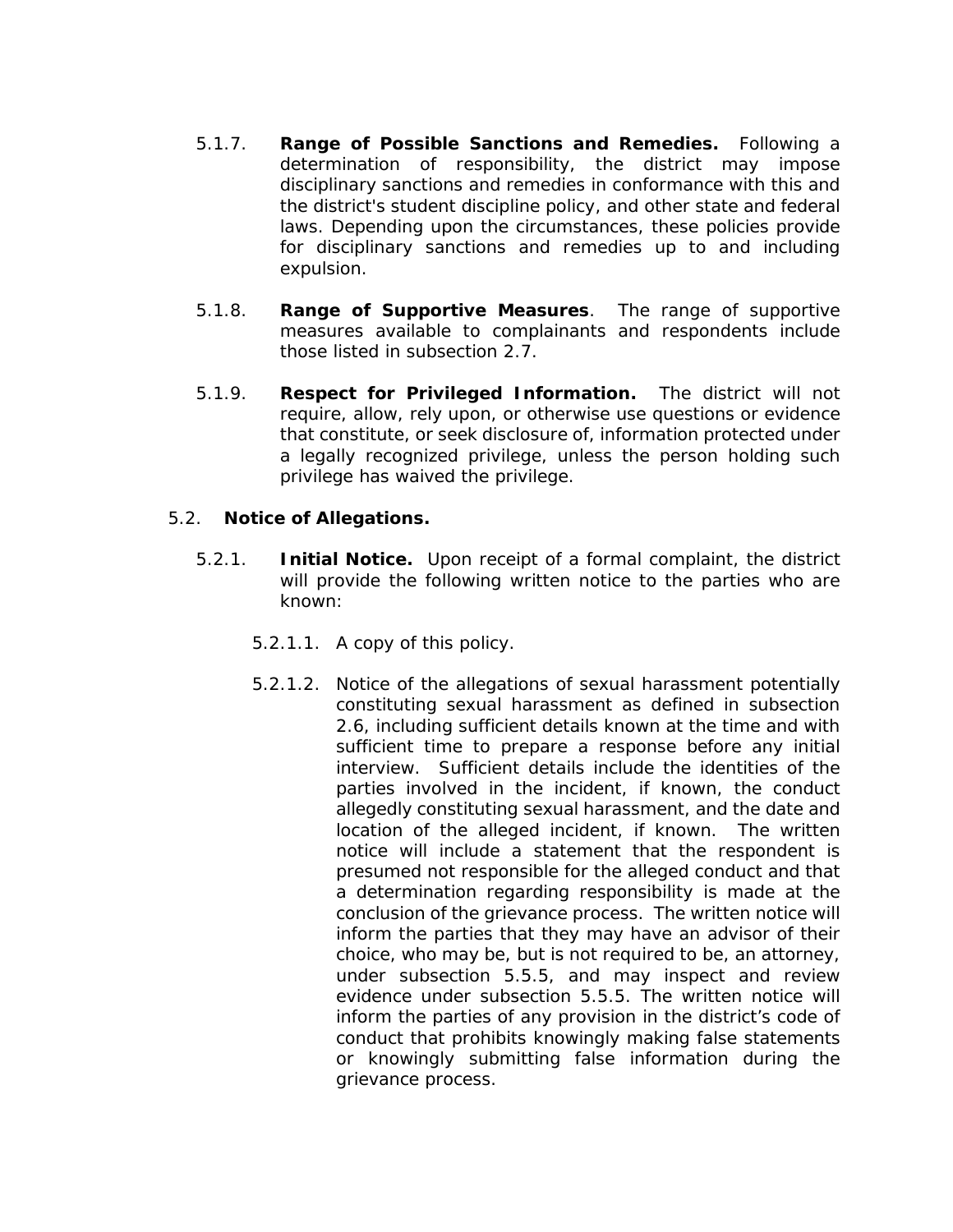5.2.2. **Supplemental Notice.** If, in the course of an investigation, the district decides to investigate allegations about the complainant or respondent that are not included in the Initial Notice described above, the district will provide notice of the additional allegations to the parties whose identities are known.

### 5.3. **Dismissal of Formal Complaint.**

- 5.3.1. The district will investigate the allegations in a formal complaint.
- <span id="page-139-0"></span>5.3.2. **Mandatory Dismissals.** The district **must** dismiss a formal complaint if the conduct alleged in the formal complaint:
	- 5.3.2.1. Would not constitute sexual harassment as defined in subsection [2.6](#page-131-0) even if proved;
	- 5.3.2.2. Did not occur in the district's education program or activity; or
	- 5.3.2.3. Did not occur against a person in the United States.
- <span id="page-139-1"></span>5.3.3. **Discretionary Dismissals**. The district **may** dismiss the formal complaint or any allegations therein, if at any time during the investigation or hearing:
	- 5.3.3.1. The complainant notifies the Title IX Coordinator in writing that the complainant would like to withdraw the formal complaint or any allegations therein;
	- 5.3.3.2. The respondent is no longer enrolled in or employed by the district; or
	- 5.3.3.3. Specific circumstances prevent the district from gathering evidence sufficient to reach a determination as to the formal complaint or allegations therein.
- 5.3.4. Upon a dismissal required or permitted pursuant to subsections [5.3.2](#page-139-0) or [5.3.3](#page-139-1) above, the district will promptly send written notice of the dismissal and an explanation of that action simultaneously to the parties.
- 5.3.5. Dismissal of a formal complaint under this policy does not preclude the district from taking action under another provision of the district's code of conduct or pursuant to another district policy.

5.4. **Consolidation of Formal Complaints.** The district may consolidate formal complaints as to allegations of sexual harassment against more than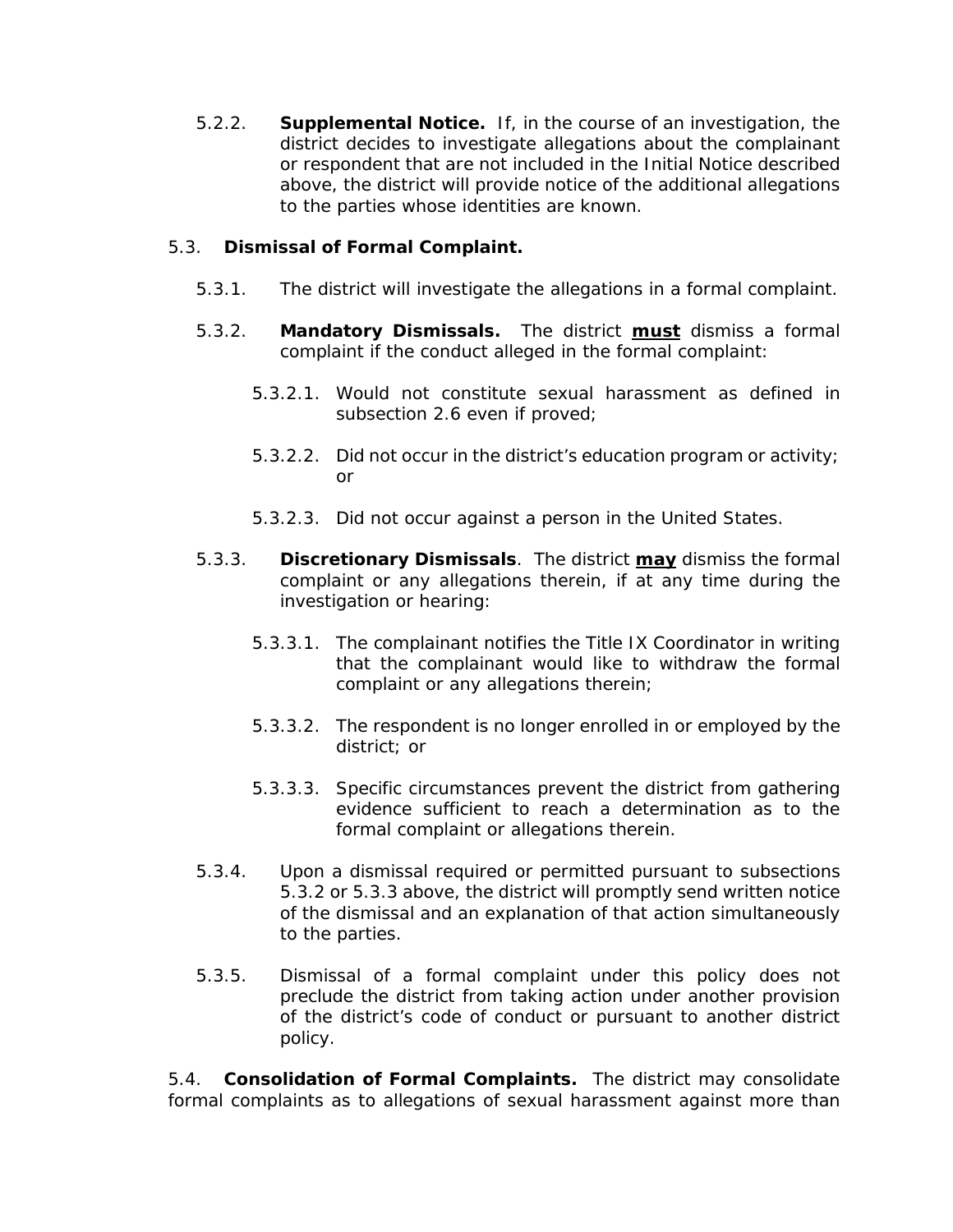one respondent, or by more than one complainant against one or more respondents, or by one party against the other party, where the allegations of sexual harassment arise out of the same facts or circumstances. Where a grievance process involves more than one complainant or more than one respondent, references in this policy to the singular "party," "complainant," or "respondent" include the plural, as applicable.

5.5. **Investigation of Formal Complaint.** When investigating a formal complaint and throughout the grievance process, the district will:

- 5.5.1. Designate and authorize one or more persons (which need not be district employees) as investigator(s) to conduct the district's investigation of a formal complaint;
- 5.5.2. Ensure that the burden of proof and the burden of gathering evidence sufficient to reach a determination regarding responsibility rest on the district and not on the parties provided that the district cannot access, consider, disclose, or otherwise use a party's records that are made or maintained by a physician, psychiatrist, psychologist, or other recognized professional or paraprofessional acting in the professional's or paraprofessional's capacity, or assisting in that capacity, and which are made and maintained in connection with the provision of treatment to the party, unless the district obtains that party's voluntary, written consent to do so for a grievance process under this section (if a party is not an "eligible student," as defined in 34 CFR 99.3, then the district will obtain the voluntary, written consent of a "parent," as defined in 34 CFR 99.3);
- 5.5.3. Provide an equal opportunity for the parties to present witnesses, including fact and expert witnesses, and other inculpatory and exculpatory evidence;
- 5.5.4. Not restrict the ability of either party to discuss the allegations under investigation or to gather and present relevant evidence;
- <span id="page-140-0"></span>5.5.5. Provide the parties with the same opportunities to have others present during any grievance proceeding, including the opportunity to be accompanied to any related meeting or proceeding by the advisor of their choice, who may be, but is not required to be, an attorney, and not limit the choice or presence of advisor for either the complainant or respondent in any meeting or grievance proceeding; however, the district may establish restrictions regarding the extent to which the advisor may participate in the proceedings, as long as the restrictions apply equally to both parties;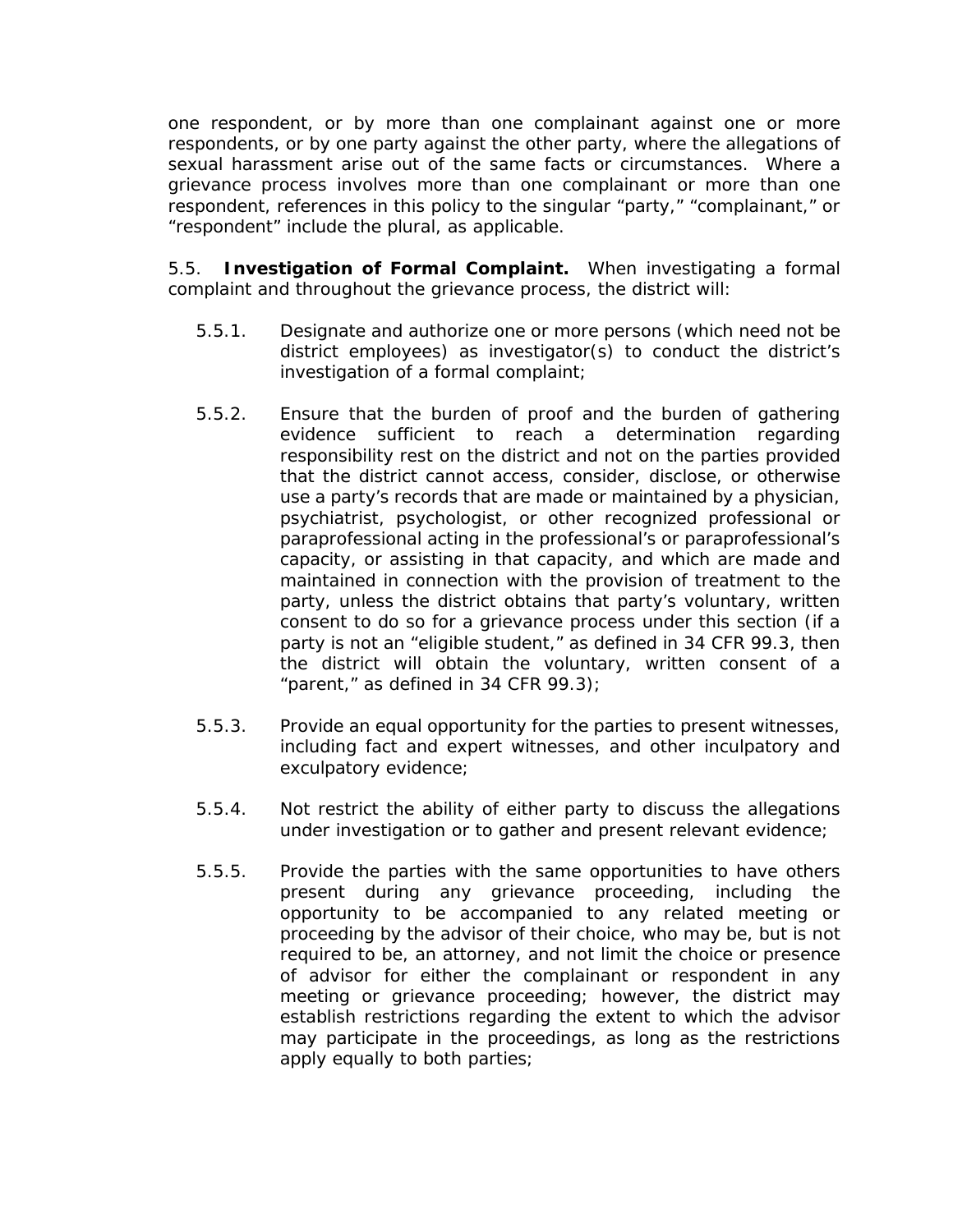- 5.5.6. Provide, to a party whose participation is invited or expected, written notice of the date, time, location, participants, and purpose of all hearings, investigative interviews, or other meetings, with sufficient time for the party to prepare to participate;
- 5.5.7. Provide both parties an equal opportunity to inspect and review any evidence obtained as part of the investigation that is directly related to the allegations raised in a formal complaint, including the evidence upon which the district does not intend to rely in reaching a determination regarding responsibility and inculpatory or exculpatory evidence whether obtained from a party or other source, so that each party can meaningfully respond to the evidence prior to conclusion of the investigation. Prior to completion of the investigative report, the district will send to each party and the party's advisor, if any, the evidence subject to inspection and review in an electronic format or a hard copy, and the parties will have at least 10 calendar days to submit a written response, which the investigator will consider prior to completion of the investigative report; and
- <span id="page-141-1"></span>5.5.8. Create an investigative report that fairly summarizes relevant evidence and, at least 10 calendar days prior to the time of determination regarding responsibility, send to each party and the party's advisor, if any, the investigative report in an electronic format or a hard copy, for their review and written response.

<span id="page-141-0"></span>5.6. **Exchange of Written Questions.** After the district has sent the investigative report to the parties pursuant to subsection [5.5.8,](#page-141-1) but before reaching a determination regarding responsibility, the decision-maker(s) will afford each party the opportunity to submit written, relevant questions that a party wants asked of any party or witness, provide each party with the answers, and allow for additional, limited follow-up questions from each party. Questions and evidence about the complainant's sexual predisposition or prior sexual behavior are not relevant, unless such questions and evidence about the complainant's prior sexual behavior are offered to prove that someone other than the respondent committed the conduct alleged by the complainant, or if the questions and evidence concern specific incidents of the complainant's prior sexual behavior with respect to the respondent and are offered to prove consent. The decision-maker(s) will explain to the party proposing the questions any decision to exclude a question as not relevant.

## 5.7. **Determination Regarding Responsibility**

5.7.1. **Decision-Maker(s).** The decision-maker(s) cannot be the same person as the Title IX Coordinator or the investigator(s).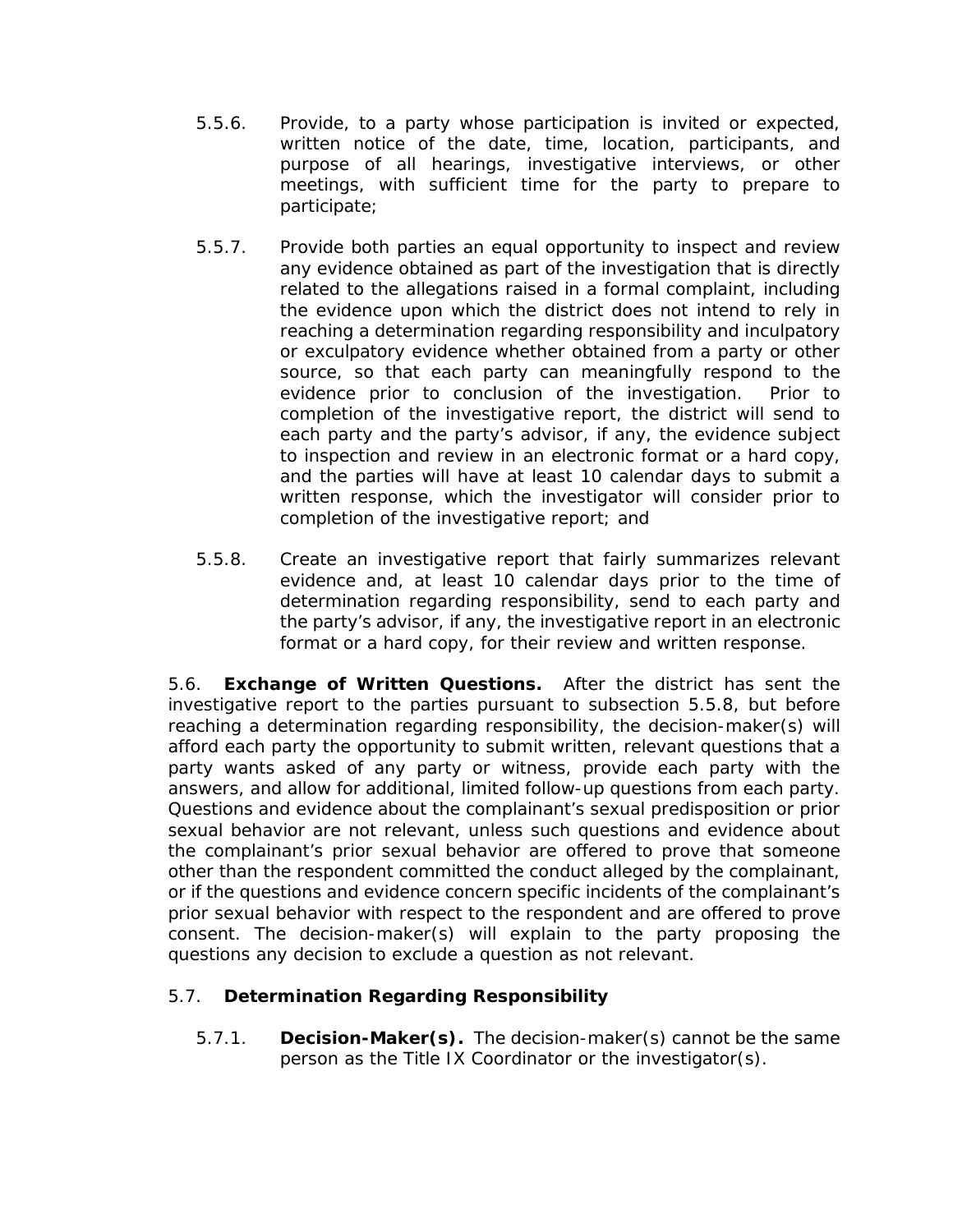- 5.7.2. **Written Determination.** The decision-maker(s) will issue a written determination regarding responsibility. To reach this determination, the decision-maker(s) will apply the preponderance of the evidence standard. The written determination will include:
	- 5.7.2.1. Identification of the allegations potentially constituting sexual harassment as defined in subsection [2.6;](#page-131-0)
	- 5.7.2.2. A description of the procedural steps taken from the receipt of the formal complaint through the determination, including any notifications to the parties, interviews with parties and witnesses, site visits, methods used to gather other evidence, and hearings held;
	- 5.7.2.3. Findings of fact supporting the determination;
	- 5.7.2.4. Conclusions regarding the application of the district's code of conduct to the facts;
	- 5.7.2.5. A statement of, and rationale for, the result as to each allegation, including a determination regarding responsibility, any disciplinary sanctions the district imposes on the respondent, and whether remedies designed to restore or preserve equal access to the district's education program or activity will be provided by the district to the complainant; and
	- 5.7.2.6. The district's procedures and permissible bases for the complainant and respondent to appeal.
- 5.7.3. The district will provide the written determination to the parties simultaneously. The determination regarding responsibility becomes final either on the date that the district provides the parties with the written determination of the result of the appeal, if an appeal is filed, or if an appeal is not filed, the date on which an appeal would no longer be considered timely.
- 5.7.4. The Title IX Coordinator is responsible for effective implementation of any remedies.

5.8. **Appeals**. The district will offer both parties the opportunity to appeal from a determination regarding responsibility, and from the district's dismissal of a formal complaint or any allegations therein, on the grounds identified below.

5.8.1. **Time for Appeal.** Appeals may only be initiated by submitting a written Notice of Appeal to the Office of the Superintendent of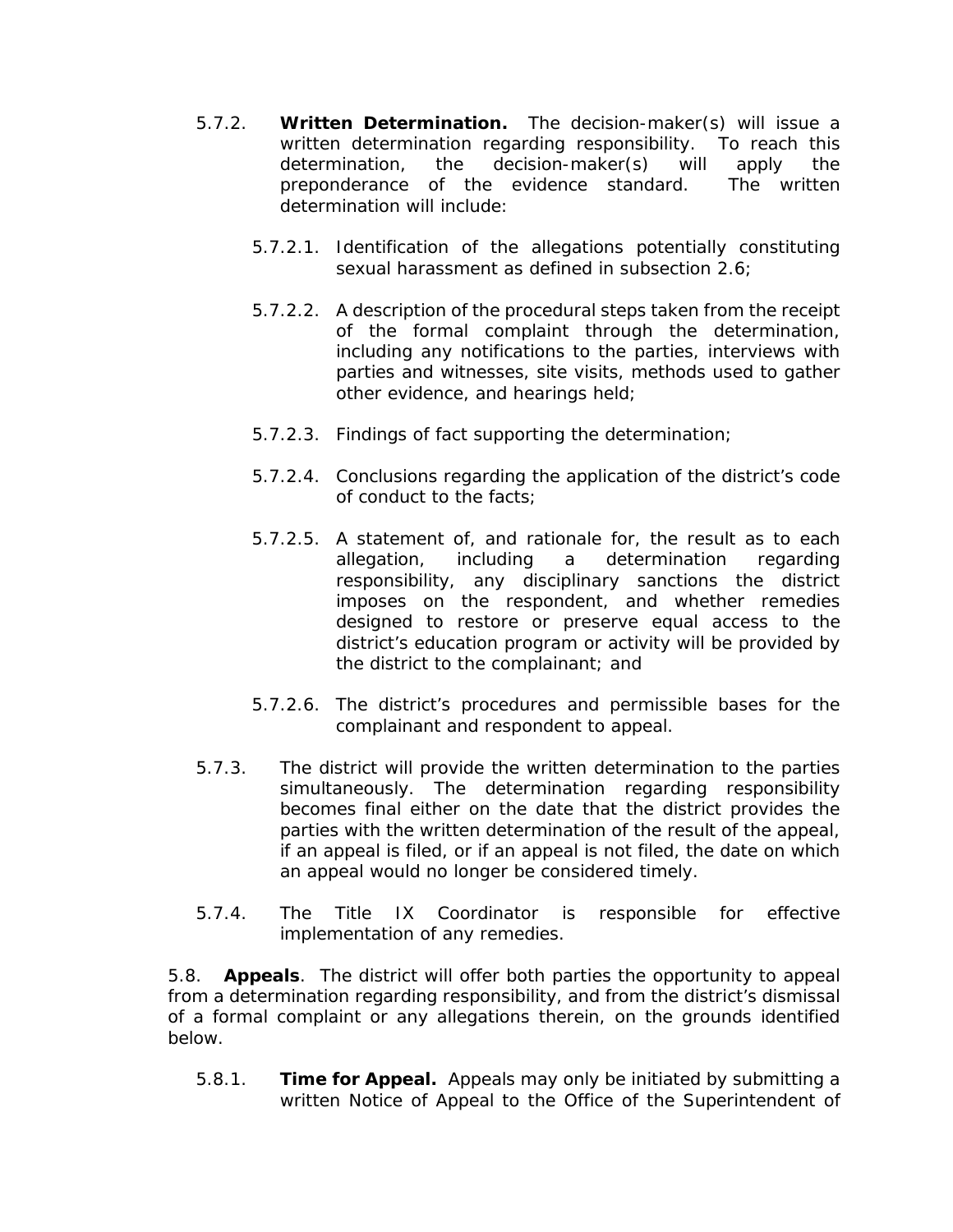Schools within ten (10) business days of the date of the respective written determination of responsibility or dismissal from which the appeal is taken. The Notice of Appeal must include (a) the name of the party or parties making the appeal, (b) the determination, dismissal, or portion thereof being appealed, and (c) a concise statement of the specific grounds (from subsection [5.8.2](#page-143-0) below) upon which the appeal is based. A party's failure to timely submit a Notice of Appeal will be deemed a waiver of the party's right to appeal under this policy, 34 C.F.R. part, 106, and Title IX.

- <span id="page-143-0"></span>5.8.2. **Grounds for Appeal.** Appeals from a determination regarding responsibility, and from the district's dismissal of a formal complaint or any allegations therein, are limited to the following grounds:
	- 5.8.2.1. Procedural irregularity that affected the outcome of the matter;
	- 5.8.2.2. New evidence that was not reasonably available at the time the determination regarding responsibility or dismissal was made, that could affect the outcome of the matter; and
	- 5.8.2.3. The Title IX Coordinator, investigator(s), or decisionmaker(s) had a conflict of interest or bias for or against complainants or respondents generally or the individual complainant or respondent that affected the outcome of the matter.
- 5.8.3. As to all appeals, the district will:
	- 5.8.3.1. Notify the other party in writing when an appeal is filed and implement appeal procedures equally for both parties;
	- 5.8.3.2. Ensure that the decision-maker(s) for the appeal is not the same person as the decision-maker(s) that reached the determination regarding responsibility or dismissal, the investigator(s), or the Title IX Coordinator;
	- 5.8.3.3. Ensure that the decision-maker(s) for the appeal complies with the standards set forth in subsections [5.1.3–](#page-136-0)[5.1.4.](#page-136-1)
	- 5.8.3.4. Give both parties a reasonable, equal opportunity to submit a written statement in support of, or challenging, the outcome;
	- 5.8.3.5. Issue a written decision describing the result of the appeal and the rationale for the result; and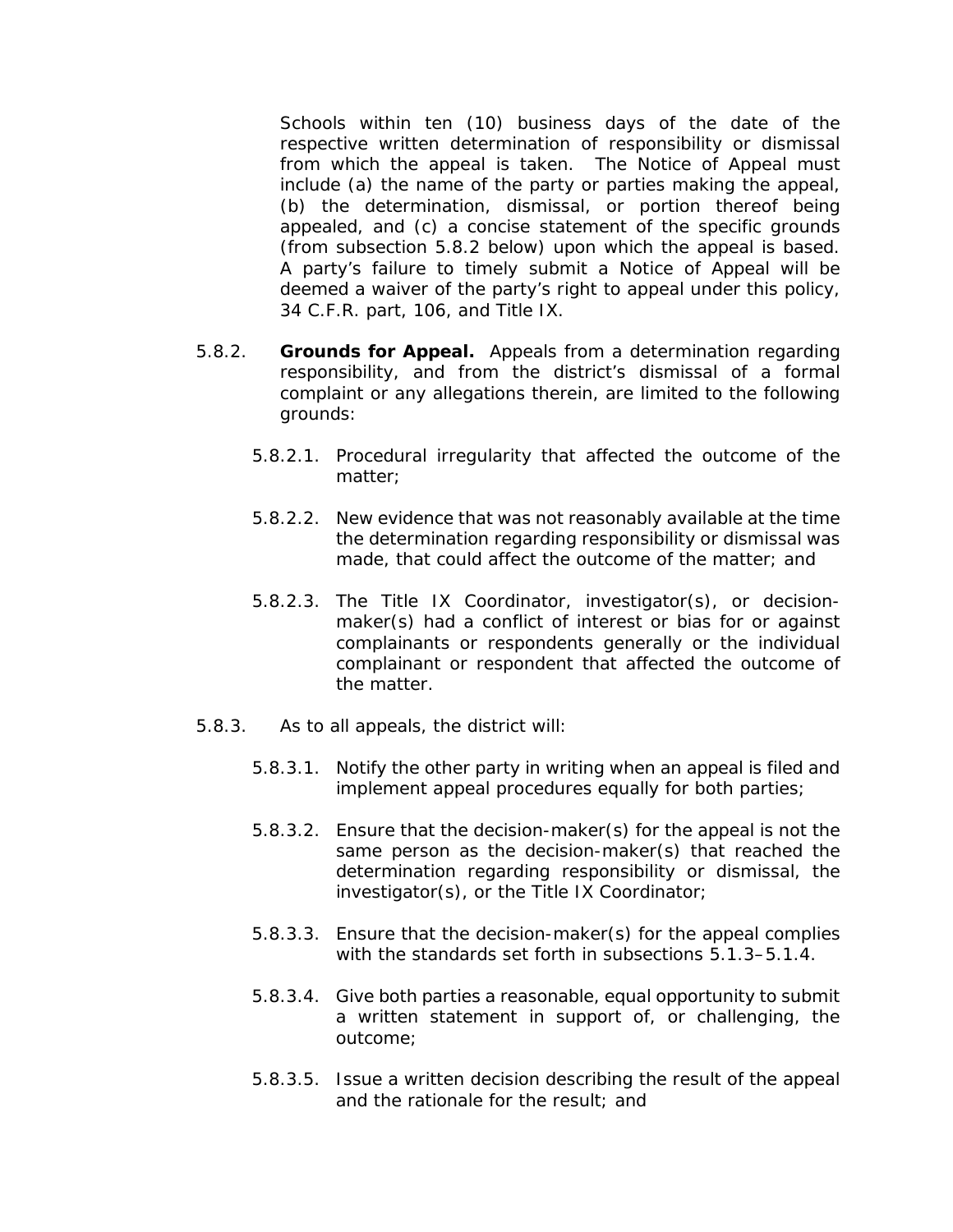5.8.3.6. Provide the written decision simultaneously to both parties.

5.9. **Informal Resolution.** The district will not require as a condition of enrollment or continuing enrollment, or employment or continuing employment, or enjoyment of any other right, waiver of the right to an investigation and adjudication of formal complaints of sexual harassment consistent with this section. Similarly, the district will not require the parties to participate in an informal resolution process under this section and may not offer an informal resolution process unless a formal complaint is filed. However, at any time prior to reaching a determination regarding responsibility the district may facilitate an informal resolution process, such as mediation, that does not involve a full investigation and adjudication, provided that the district:

- 5.9.1. Provides to the parties a written notice disclosing:
	- 5.9.1.1. The allegations;
	- 5.9.1.2. The requirements of the informal resolution process including the circumstances under which it precludes the parties from resuming a formal complaint arising from the same allegations;
	- 5.9.1.3. That at any time prior to agreeing to a resolution, any party has the right to withdraw from the informal resolution process and resume the grievance process with respect to the formal complaint; and
	- 5.9.1.4. Any consequences resulting from participating in the informal resolution process, including the records that will be maintained or could be shared;
- 5.9.2. Obtains the parties' voluntary, written consent to the informal resolution process; and
- 5.9.3. Does not offer or facilitate an informal resolution process to resolve allegations that an employee sexually harassed a student.

## 5.10. **Recordkeeping**.

- 5.10.1. The district will maintain for a period of seven years records of:
	- 5.10.1.1. Each sexual harassment investigation including any determination regarding responsibility, any disciplinary sanctions imposed on the respondent, and any remedies provided to the complainant designed to restore or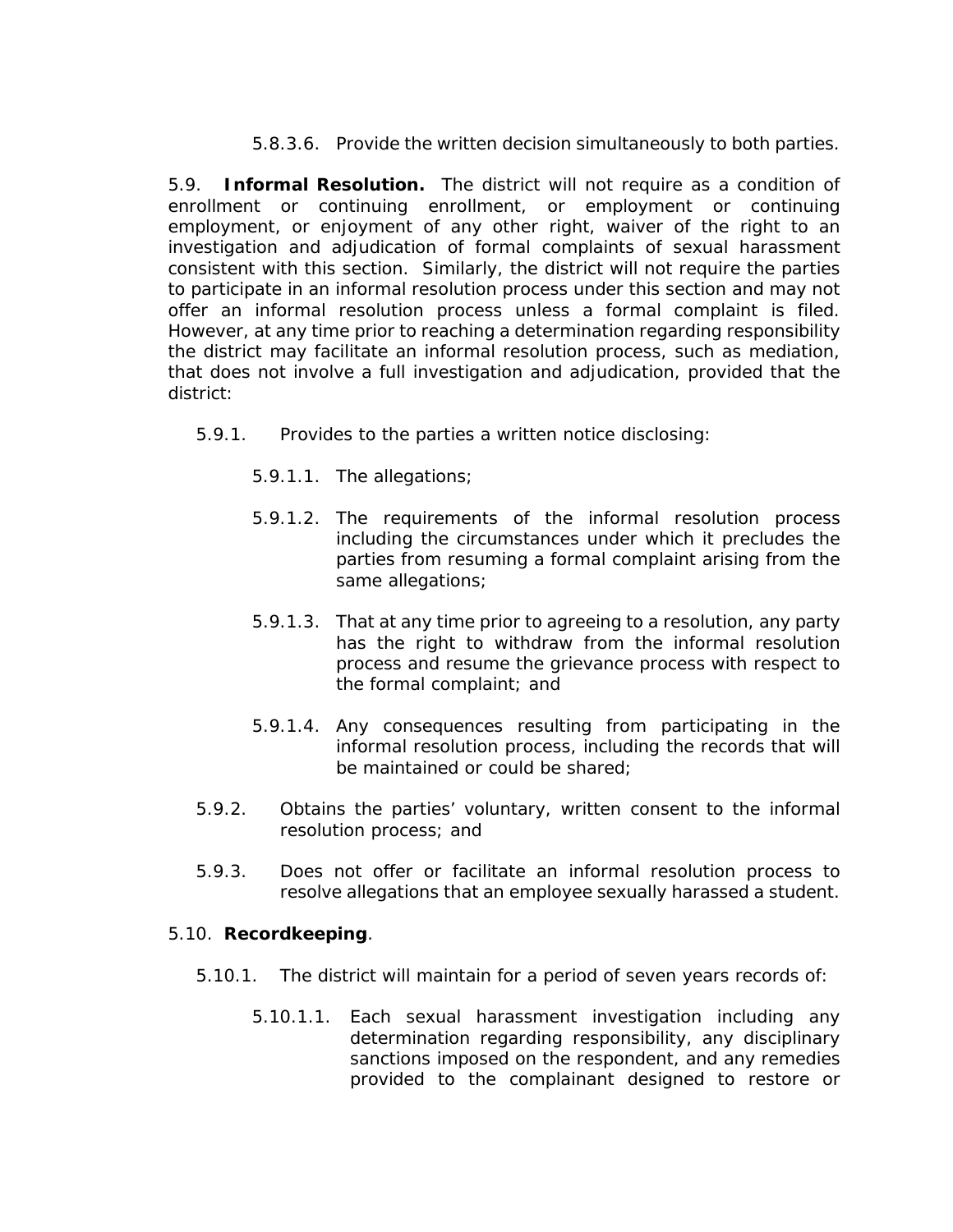preserve equal access to the district's education program or activity;

- 5.10.1.2. Any appeal and the result therefrom;
- 5.10.1.3. Any informal resolution and the result therefrom; and
- 5.10.1.4. All materials used to train Title IX Coordinators, investigators, decision-makers, and any person who facilitates an informal resolution process. The district will make these training materials publicly available on its website, or if the district does not maintain a website then the district will make these materials available upon request for inspection by members of the public.
- 5.10.2. For each response required under section [4,](#page-134-0) the district will create, and maintain for a period of seven years, records of any actions, including any supportive measures, taken in response to a report or formal complaint of sexual harassment. In each instance, the district will document the basis for its conclusion that its response was not deliberately indifferent, and document that it has taken measures designed to restore or preserve equal access to the district's education program or activity. If the district does not provide a complainant with supportive measures, then the district will document the reasons why such a response was not clearly unreasonable in light of the known circumstances. The documentation of certain bases or measures does not limit the district in the future from providing additional explanations or detailing additional measures taken.

6. **Superintendent Authorized to Contract.** The board authorizes the Superintendent to contract for, designate, and appoint individuals to serve in the roles of the district's investigator(s), decision-maker(s), informal resolution facilitator(s), or appellate decision-maker(s) as contemplated by this policy.

## 7. **Access to Classes and Schools**.

7.1. **General Standard.** Except as provided in this section or otherwise in 34 C.F.R. part 106, the district will not provide or otherwise carry out any of its education programs or activities separately on the basis of sex, or require or refuse participation therein by any of its students on the basis of sex.

7.1.1. **Contact sports in physical education classes.** This section does not prohibit separation of students by sex within physical education classes or activities during participation in wrestling, boxing, rugby, ice hockey, football, basketball, and other sports the purpose or major activity of which involves bodily contact.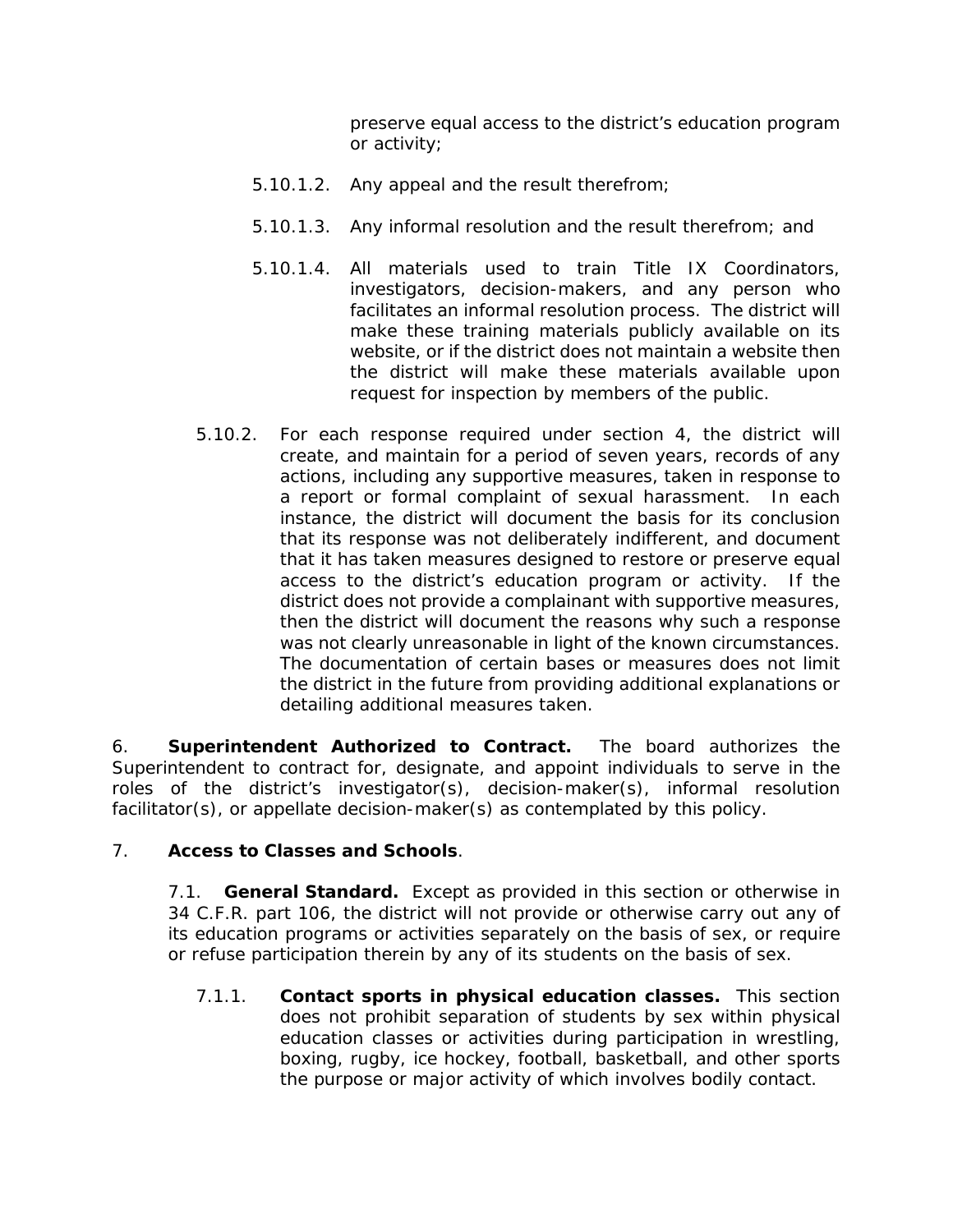- 7.1.2. **Ability grouping in physical education classes.** This section does not prohibit grouping of students in physical education classes and activities by ability as assessed by objective standards of individual performance developed and applied without regard to sex.
- 7.1.3. **Human sexuality classes.** Classes or portions of classes that deal primarily with human sexuality may be conducted in separate sessions for boys and girls.
- 7.1.4. **Choruses.** The district may make requirements based on vocal range or quality that may result in a chorus or choruses of one or predominantly one sex.

7.2. **Classes and Extracurricular Activities.** The district may provide non-vocational single-sex classes or extracurricular activities as permitted by 34 C.F.R. part 106.

8. **Athletics.** It is the policy of the district that no person shall, on the basis of sex, be excluded from participation in, be denied the benefits of, be treated differently from another person or otherwise be discriminated against in any interscholastic, club, or intramural athletics offered by the district, and that the district will not provide any such athletics separately on such basis.

8.1. **Separate Teams.** Notwithstanding the foregoing paragraph, the district may operate or sponsor separate teams for members of each sex where selection for such teams is based upon competitive skill or the activity involved is a contact sport.

8.2. **Equal opportunity.** The district will provide equal athletic opportunity for members of both sexes. Unequal aggregate expenditures for members of each sex or unequal expenditures for male and female teams will not constitute noncompliance with this section.

9. **Certain Different Treatment on the Basis of Sex Permitted.** Nothing herein shall be construed to prohibit the district from treating persons differently on the basis of sex as permitted by Title IX or 34 C.F.R. part 106. For example, and without limiting the foregoing, the district may provide separate toilet, locker room, and shower facilities on the basis of sex, but such facilities provided for students of one sex shall be comparable to such facilities provided for students of the other sex.

10. **Retaliation Prohibited.** Neither the district nor any other person may intimidate, threaten, coerce, or discriminate against any individual for the purpose of interfering with any right or privilege secured by Title IX, 34 C.F.R. part 106, or this policy, or because the individual has made a report or complaint, testified, assisted, or participated or refused to participate in any manner in an investigation, proceeding, or hearing under this policy. The district will keep confidential the identity of any individual who has made a report or complaint of sex discrimination,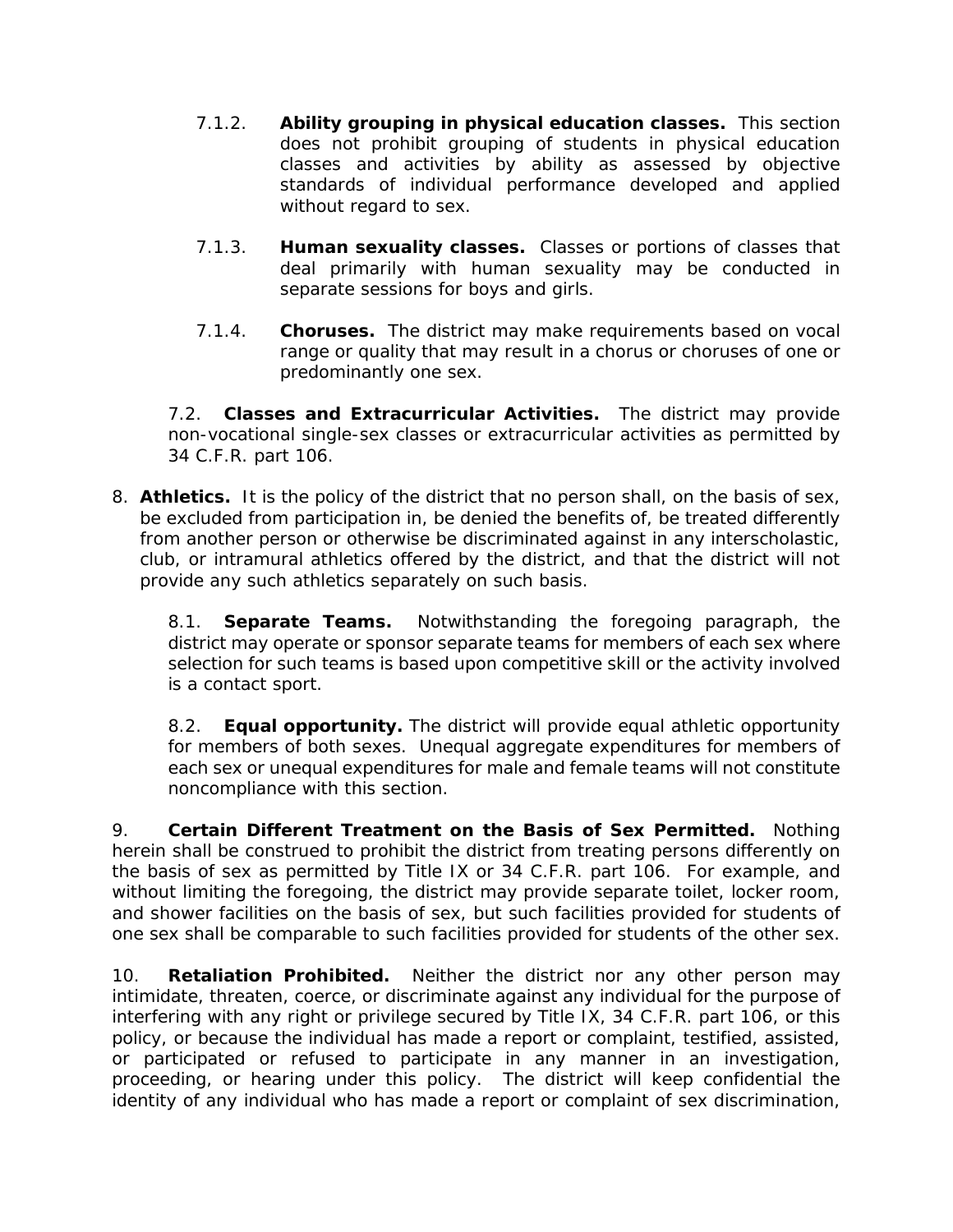including any individual who has made a report or filed a formal complaint of sexual harassment, any complainant, any individual who has been reported to be the perpetrator of sex discrimination, any respondent, and any witness, except as may be permitted by the FERPA statute, 20 U.S.C. § 1232g, or FERPA regulations, 34 C.F.R. part 99, or as required by law, or to carry out the purposes of 34 C.F.R. part 106, including the conduct of any investigation, hearing, or judicial proceeding arising thereunder. Complaints alleging retaliation may be filed according to shall be addressed pursuant to Board Policy 2006 (Complaint Procedure).

## 10.1. **Specific Circumstances**.

- 10.1.1. The exercise of rights protected under the First Amendment does not constitute retaliation prohibited by this section.
- 10.1.2. Charging an individual with a code of conduct violation for making a materially false statement in bad faith in the course of a grievance proceeding under this part does not constitute retaliation prohibited under this section, provided, however, that a determination regarding responsibility, alone, is not sufficient to conclude that any party made a materially false statement in bad faith.

11. **Notification of Policy.** The district will notify applicants for admission and employment, students, parents or legal guardians of students, employees, and all unions or professional organizations holding collective bargaining or professional agreements with the district of the existence of this policy. The requirement to not discriminate, as stated in Title IX and 34 C.F.R. part 106, in the district's education program(s) or activities extends to admission and employment, and inquiries about the application of Title IX and 34 C.F.R. part 106 to the district may be referred to the district's Title IX Coordinator, the Assistant Secretary for Civil Rights of the United States Department of Education, or both.

12. **Publication of Policy.** The district will prominently display on its website, if any, and in each handbook that it makes available to applicants for admission and employment, students, parents or legal guardians of students, employees, and all unions or professional organizations holding collective bargaining or professional agreements with the district, the name or title, office address, electronic mail address, and telephone number of the employee or employees designated as the Title IX Coordinator(s).

13. **Application Outside the United States.** The requirements of this policy apply only to sex discrimination occurring against a person in the United States.

14. **Scope of Policy.** Nothing herein shall be construed to be more demanding or more constraining upon the district than the requirements of Title IX (20 U.S.C. § 1681) and 34 C.F.R. part 106. To the extent that the district is in compliance with Title IX and 34 C.F.R. part 106, then all of the district's obligations under this policy shall be deemed to be fulfilled and discharged.